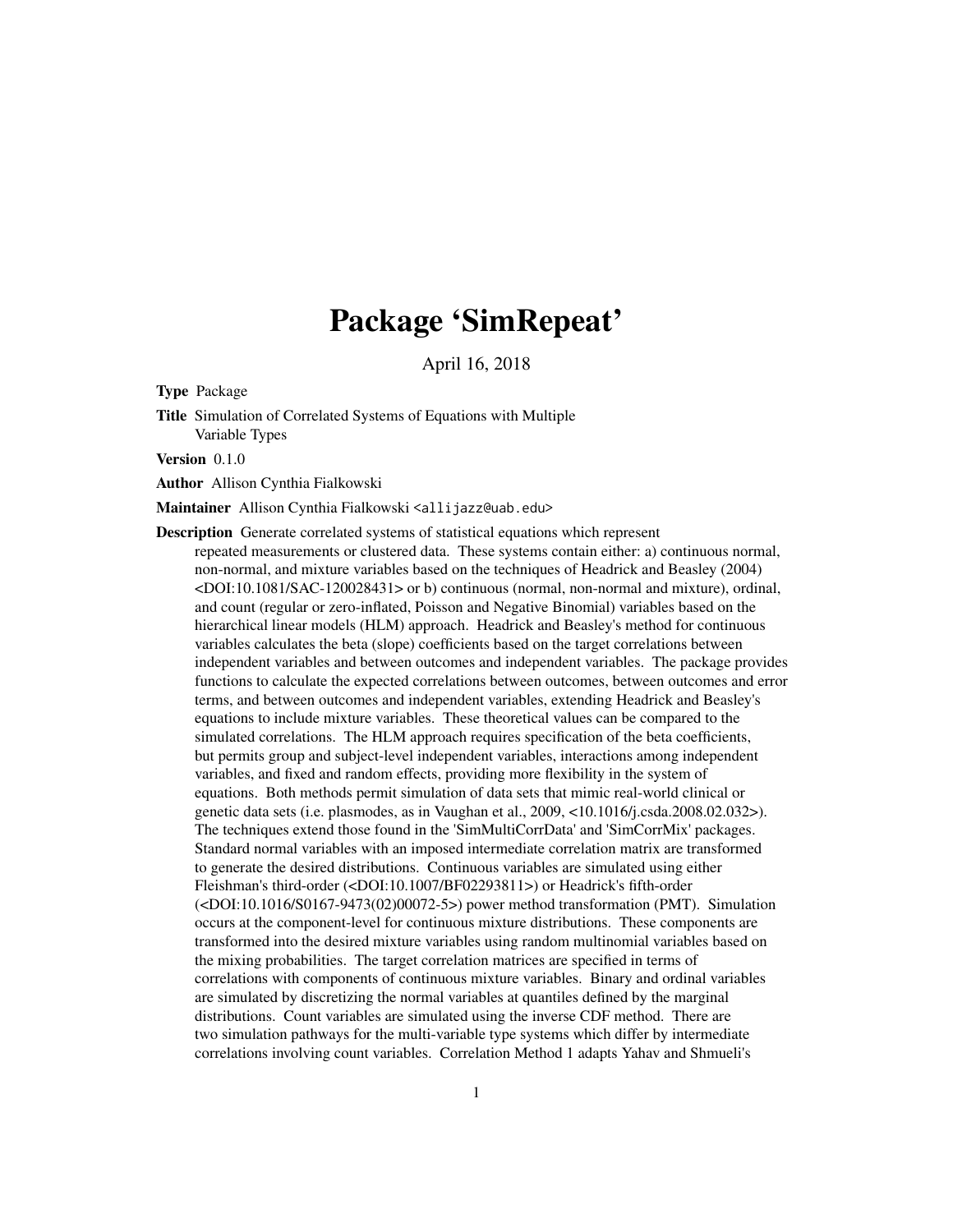2012 method <DOI:10.1002/asmb.901> and performs best with large count variable means and positive correlations or small means and negative correlations. Correlation Method 2 adapts Barbiero and Ferrari's 2015 modification of the 'GenOrd' package <DOI:10.1002/asmb.2072> and performs best under the opposite scenarios. There are three methods available for correcting non-positive definite correlation matrices. The optional error loop may be used to improve the accuracy of the final correlation matrices. The package also provides function to check parameter inputs and summarize the simulated systems of equations.

**Depends** R ( $>= 3.4.0$ ), SimMultiCorrData ( $>= 0.2.1$ ), SimCorrMix ( $>=$ 0.1.0)

License GPL-2

Imports BB, nleqslv, MASS, Matrix, VGAM, triangle, ggplot2, grid, stats, utils

Encoding UTF-8

LazyData true

RoxygenNote 6.0.1

Suggests knitr, rmarkdown, printr, bookdown, nlme, reshape2, testthat

VignetteBuilder knitr

URL <https://github.com/AFialkowski/SimRepeat>

NeedsCompilation no

Repository CRAN

Date/Publication 2018-04-16 14:09:07 UTC

# R topics documented:

| $calc\_corr\_ye$ 8 |
|--------------------|
|                    |
|                    |
|                    |
|                    |
|                    |
|                    |
|                    |
|                    |

**Index** [74](#page-73-0)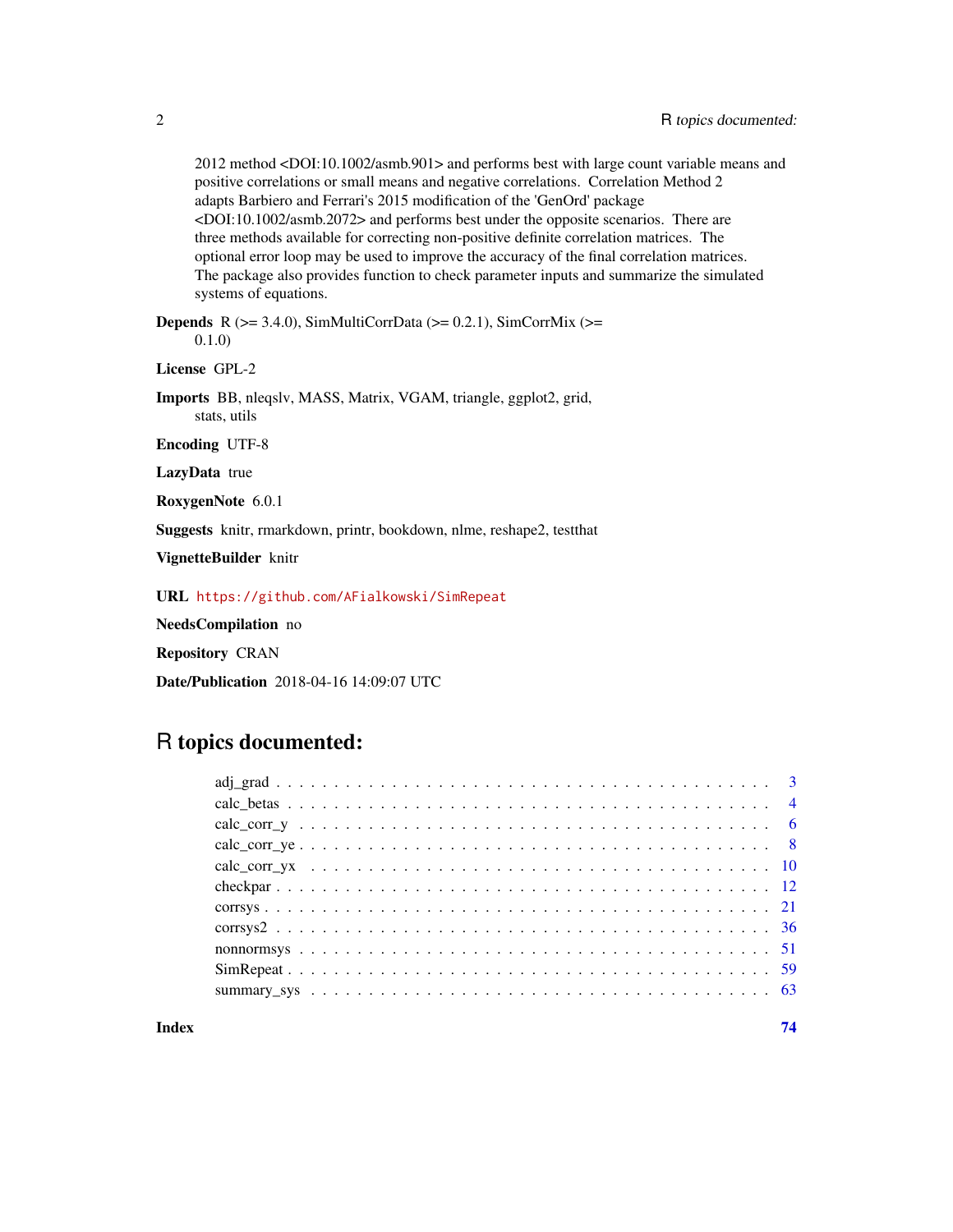<span id="page-2-0"></span>adj\_grad *Convert Non-Positive-Definite Correlation Matrix to Positive-Definite Matrix Using the Adjusted Gradient Updating Method*

#### Description

This function converts a non-positive-definite correlation matrix to a positive-definite matrix using the adjusted gradient updating method with initial matrix B1.

#### Usage

```
adj\_grad(Sigma = NULL, B1 = NULL, tau = 0.5, tol = 0.1, steps = 100,msteps = 10
```
# Arguments

| Sigma          | the non-PD correlation matrix                                                                                           |
|----------------|-------------------------------------------------------------------------------------------------------------------------|
| B <sub>1</sub> | the initial matrix for algorithm; if NULL, uses a scaled initial matrix with diag-<br>onal elements sqrt(nrow(Sigma))/2 |
| tau            | parameter used to calculate theta                                                                                       |
| tol            | maximum error for Frobenius norm distance between new matrix and original<br>matrix                                     |
| steps          | maximum number of steps for $k$ (default = 100)                                                                         |
| msteps         | maximum number of steps for m (default = $10$ )                                                                         |

#### Value

list with Sigma2 the new correlation matrix, dist the Frobenius norm distance between Sigma2 and Sigma, eig0 original eigenvalues of Sigma, eig2 eigenvalues of Sigma2

#### References

S Maree (2012). Correcting Non Positive Definite Correlation Matrices. BSc Thesis Applied Mathematics, TU Delft. <http://resolver.tudelft.nl/uuid:2175c274-ab03-4fd5-85a9-228fe421cdbf>.

JF Yin and Y Zhang (2013). Alternative gradient algorithms for computing the nearest correlation matrix. Applied Mathematics and Computation, 219(14): 7591-7599. [https://doi.org/10.](https://doi.org/10.1016/j.amc.2013.01.045) [1016/j.amc.2013.01.045](https://doi.org/10.1016/j.amc.2013.01.045).

Y Zhang and JF Yin. Modified alternative gradients algorithm for computing the nearest correlation matrix. Internal paper of the Tongji University, Shanghai.

```
Sigma <- matrix(c(1, 0, 0.8, 0, 1, 0.8, 0.8, 0.8, 1), 3, 3, byrow = TRUE)
adj_grad(Sigma)
```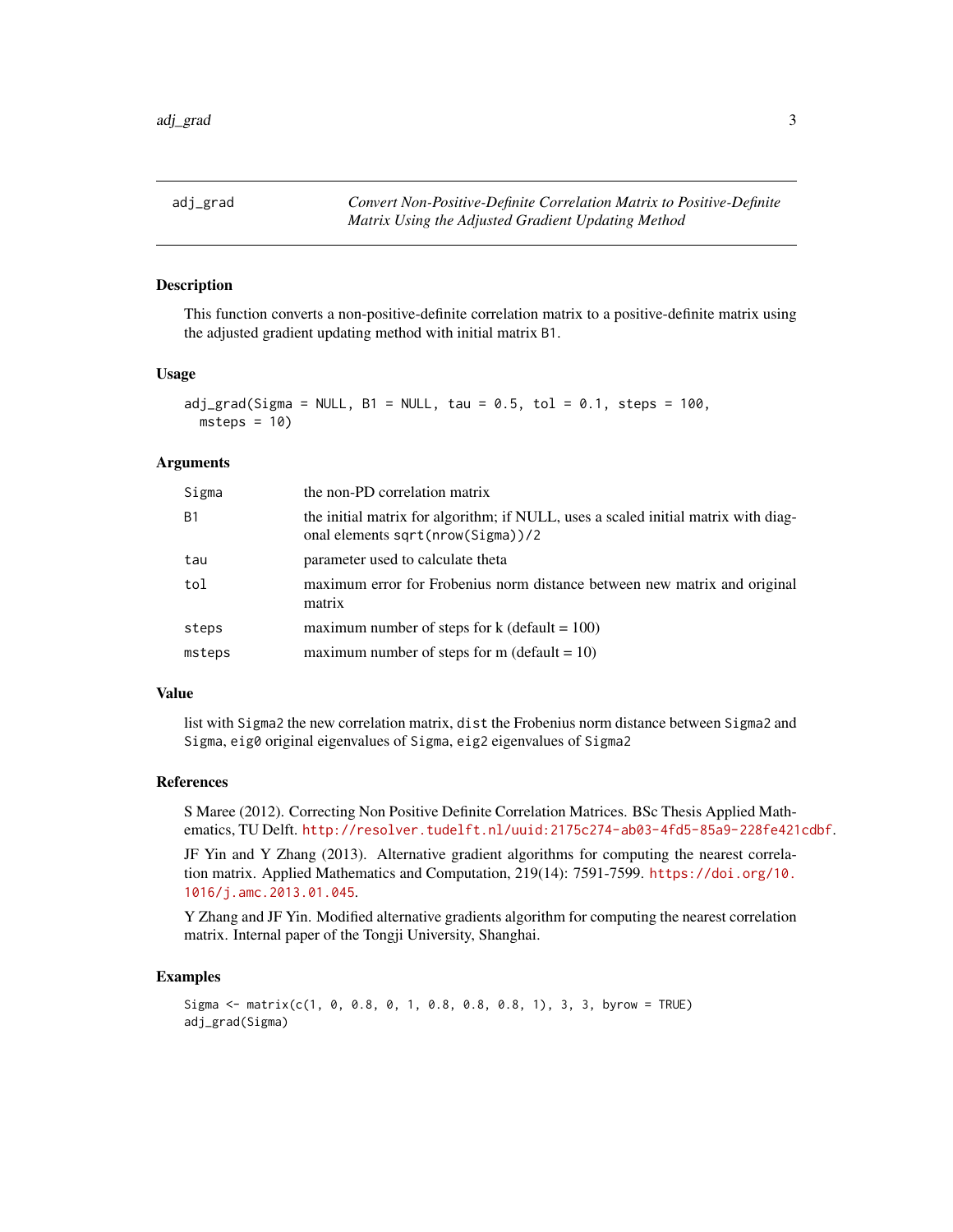<span id="page-3-1"></span><span id="page-3-0"></span>calc\_betas *Calculate Beta Coefficients for Correlated Systems of Continuous Variables*

# Description

This function calculates the beta (slope) coefficients used in [nonnormsys](#page-50-1) by the techniques of Headrick and Beasley (doi: [10.1081/SAC120028431\)](http://doi.org/10.1081/SAC-120028431). These coefficients are determined based on the correlations between independent variables  $X_{(pj)}$  for a given outcome  $Y_p$ , for  $p = 1, \ldots, M$ , the correlations between that outcome  $Y_p$  and the  $X_{(pj)}$  terms, and the variances. If there are continuous mixture variables and the matrices in corr.yx are specified in terms of correlations between outcomes and non-mixture and mixture variables, then the solutions are the slope coefficients for the non-mixture and mixture variables. In this case, the number of columns of the matrices of corr.yx should not match the dimensions of the matrices in corr.x. The correlations in corr.x will be calculated in terms of non-mixture and mixture variables using [rho\\_M1M2](#page-0-0) and [rho\\_M1Y](#page-0-0). If there are continuous mixture variables and the matrices in corr.yx are specified in terms of correlations between outcomes and non-mixture and components of mixture variables, then the solutions are the slope coefficients for the non-mixture and components of mixture variables. In this case, the number of columns of the matrices of corr. yx should match the dimensions of the matrices in corr.x. The vignette Theory and Equations for Correlated Systems of Continuous Variables gives the equations, and the vignette Correlated Systems of Statistical Equations with Non-Mixture and Mixture Continuous Variables gives examples. There are also vignettes in [SimCorrMix](#page-0-0) which provide more details on continuous non-mixture and mixture variables.

# Usage

```
calc_betas(corr.yx = list(), corr.x = list(), vars = list(),mix\_pis = list(), mix\_mus = list(), mix\_signas = list(),error_type = c("non\_mix", "mix"), n = 25, seed = 1234)
```
#### Arguments

| corr.yx | a list of length $M = #$ of equations, where the p-th component is a 1 row matrix<br>of correlations between $Y_p$ and $X_{(pj)}$ ; if there are mixture variables and the<br>betas are desired in terms of these (and not the components), then corr.yx<br>should be specified in terms of correlations between outcomes and non-mixture<br>or mixture variables, and the number of columns of the matrices of corr. yx<br>should not match the dimensions of the matrices in $corr.x$ ; if the betas are<br>desired in terms of the components, then corr. yx should be specified in terms<br>of correlations between outcomes and non-mixture or components of mixture<br>variables, and the number of columns of the matrices of corr. yx should match<br>the dimensions of the matrices in corr. x |
|---------|---------------------------------------------------------------------------------------------------------------------------------------------------------------------------------------------------------------------------------------------------------------------------------------------------------------------------------------------------------------------------------------------------------------------------------------------------------------------------------------------------------------------------------------------------------------------------------------------------------------------------------------------------------------------------------------------------------------------------------------------------------------------------------------------------------|
| corr.x  | list of length M, each component a list of length M; $corr.x[[p]][q]]$ is ma-<br>trix of correlations for independent variables in equations $p(X_{(pj)})$ for outcome<br>$Y_p$ ) and q $(X_{(qj)}$ for outcome $Y_q$ ); if p = q, corr.x[[p]][[q]] is a corre-<br>lation matrix with nrow(corr.x[[p]][[q]]) = # $X_{(pj)}$ for outcome $Y_p$ ; if                                                                                                                                                                                                                                                                                                                                                                                                                                                      |

 $p := q$ , corr.  $x[[p]][[q]]$  is a non-symmetric matrix of correlations where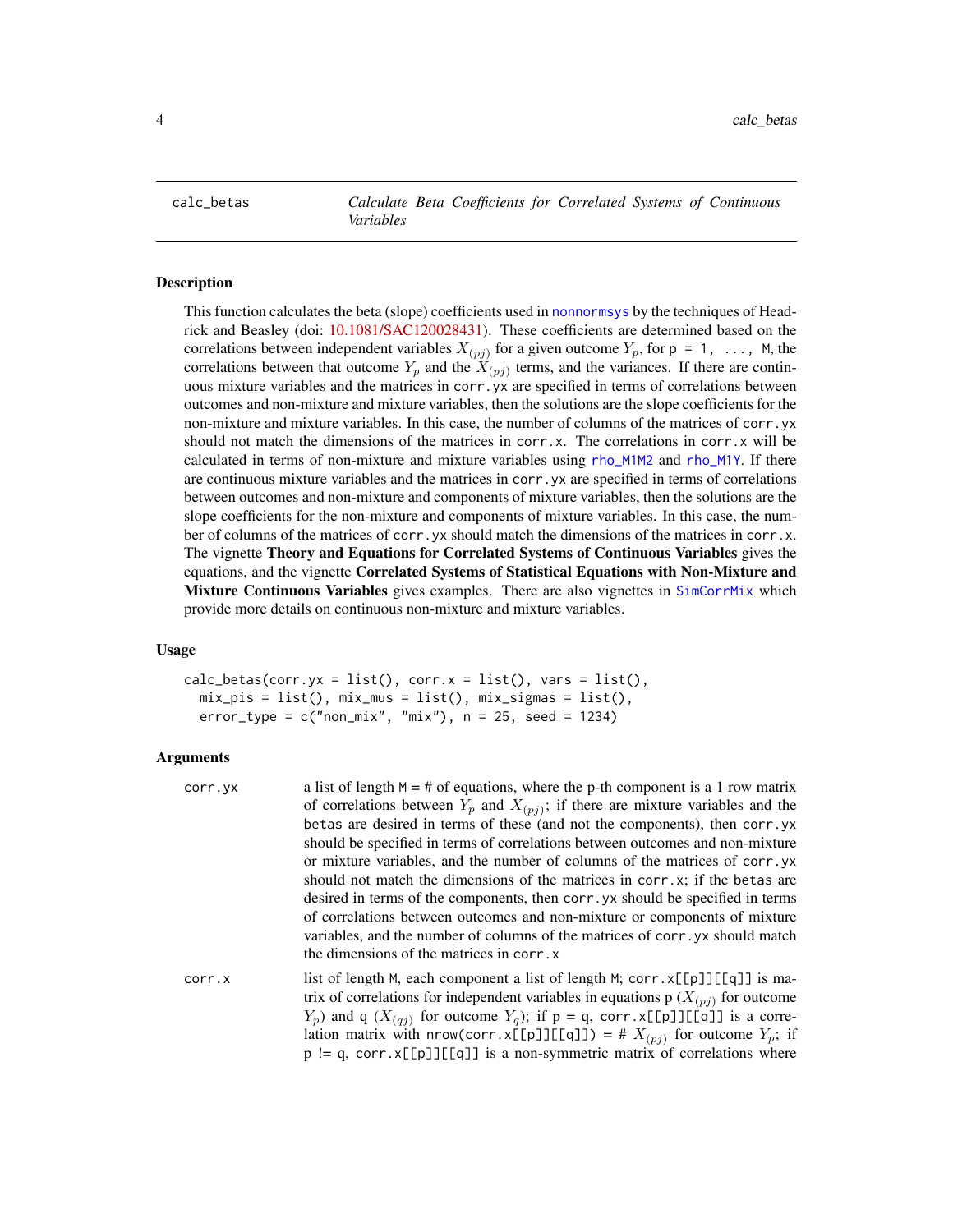|            | rows correspond to covariates for $Y_p$ so that nrow(corr.x[[p]][[q]]) = #<br>$X_{(pj)}$ for outcome $Y_p$ and columns correspond to covariates for $Y_q$ so that<br>ncol(corr.x[[p]][[q]]) = # $X_{(qj)}$ for outcome $Y_q$ ; order is 1st continuous<br>non-mixture and 2nd components of continuous mixture variables                |
|------------|-----------------------------------------------------------------------------------------------------------------------------------------------------------------------------------------------------------------------------------------------------------------------------------------------------------------------------------------|
| vars       | a list of same length as corr. x of vectors of variances for $X_{(pj)}$ , E; E term<br>should be last; order should be the same as in corr. x                                                                                                                                                                                           |
| mix_pis    | a list of same length as $corr.x$ , where $mix\_pis[[p]][[jj]$ is a vector of mix-<br>ing probabilities for $X_{mix(pj)}$ that sum to 1, the j-th mixture covariate for out-<br>come $Y_p$ ; the last element of $mix\_pis[[p]]$ is for $E_p$ (if error_type = "mix");<br>if $Y_p$ has no mixture variables, use $mix\_pis[[p]] = NULL$ |
| $mix_mus$  | a list of same length as corr.x, where $mix\_mus[[p]][[j]]$ is a vector of means<br>for $X_{mix(p_i)}$ , the j-th mixture covariate for outcome $Y_p$ ; the last element of<br>mix_mus[[p]] is for $E_p$ (if error_type = "mix"); if $Y_p$ has no mixture vari-<br>ables, use $mix_mus[[p]] = NULL$                                     |
| mix_sigmas | a list of same length as $corr.x$ , where $mix\_signas[[p]][[j]]$ is a vector of<br>standard deviations for $X_{mix(pj)}$ , the j-th mixture covariate for outcome $Y_p$ ; the<br>last element of mix_sigmas[[p]] is for $E_p$ (if error_type = "mix"); if $Y_p$ has<br>no mixture variables, use mix_sigmas[[p]] = NULL                |
| error_type | "non_mix" if all error terms have continuous non-mixture distributions, "mix" if<br>all error terms have continuous mixture distributions, defaults to "non mix"                                                                                                                                                                        |
| n          | the number of sets of random uniform $(0, 1)$ numbers used as starting values in<br>nleqsly to find the betas                                                                                                                                                                                                                           |
| seed       | the seed for random number generation                                                                                                                                                                                                                                                                                                   |

#### Value

betas a matrix of slope coefficients where rows represent the outcomes; extra zeros are appended at the end of a row if that outcome has fewer  $X_{(pj)}$  terms

# References

Headrick TC, Beasley TM (2004). A Method for Simulating Correlated Non-Normal Systems of Linear Statistical Equations. Communications in Statistics - Simulation and Computation, 33(1). doi: [10.1081/SAC120028431](http://doi.org/10.1081/SAC-120028431)

# See Also

[nonnormsys](#page-50-1), [rho\\_M1M2](#page-0-0), [rho\\_M1Y](#page-0-0)

```
# Example: system of three equations for 2 independent variables, where each
# error term has unit variance, from Headrick & Beasley (2002)
corr.yx <- list(matrix(c(0.4, 0.4), 1), matrix(c(0.5, 0.5), 1),
  matrix(c(0.6, 0.6), 1))corr.x \leftarrow list()corr.x[[1]] <- corr.x[[2]] <- corr.x[[3]] <- list()
corr.x[[1]][[1]] < - matrix(c(1, 0.1, 0.1, 1), 2, 2)
```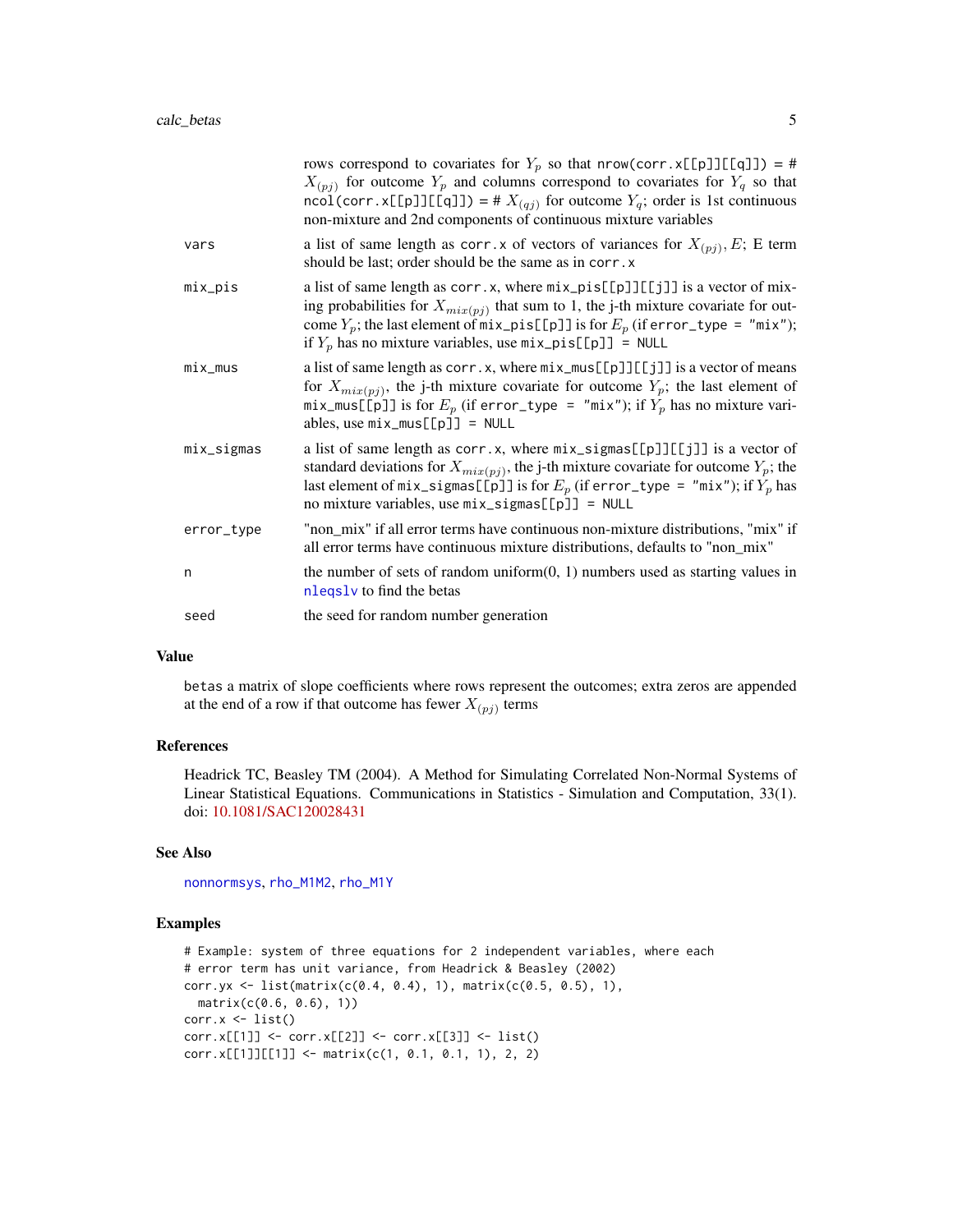```
corr.x[[1]][[2]] <- matrix(c(0.1974318, 0.1859656, 0.1879483, 0.1858601),
  2, 2, byrow = TRUE)
corr.x[[1]][[3]] <- matrix(c(0.2873190, 0.2589830, 0.2682057, 0.2589542),
 2, 2, byrow = TRUEcorr.x[[2]][[1]] <- t(corr.x[[1]][[2]])
corr.x[[2]][[2]] <- matrix(c(1, 0.35, 0.35, 1), 2, 2)
corr.x[[2]][[3]] <- matrix(c(0.5723303, 0.4883054, 0.5004441, 0.4841808),
  2, 2, byrow = TRUE)
corr.x[[3]][[1]] <- t(corr.x[[1]][[3]])
corr.x[[3]][[2]] <- t(corr.x[[2]][[3]])
corr.x[[3]][[3]] <- matrix(c(1, 0.7, 0.7, 1), 2, 2)
vars <- list(rep(1, 3), rep(1, 3), rep(1, 3))
calc_betas(corr.yx, corr.x, vars)
```
calc\_corr\_y *Calculate Expected Correlation Matrix of Outcomes (Y) for Correlated Systems of Continuous Variables*

## Description

This function calculates the expected correlation matrix for outcomes  $(Y)$  in a correlated system of continuous variables. This system is generated with [nonnormsys](#page-50-1) using the techniques of Headrick and Beasley (doi: [10.1081/SAC120028431\)](http://doi.org/10.1081/SAC-120028431). These correlations are determined based on the beta (slope) coefficients calculated with [calc\\_betas](#page-3-1), the correlations between independent variables  $X_{(pj)}$  for a given outcome  $Y_p$ , for p = 1, ..., M, the correlations between error terms, and the variances. The result can be used to compare the simulated correlation matrix to the theoretical correlation matrix. If there are continuous mixture variables and the betas are specified in terms of non-mixture and mixture variables and/or error\_type =  $\text{"mix"}$ , then the correlations in corr. x and/or corr.e will be calculated in terms of non-mixture and mixture variables using [rho\\_M1M2](#page-0-0) and [rho\\_M1Y](#page-0-0). In this case, the dimensions of the matrices in corr.x should not match the number of columns of betas. The vignette Theory and Equations for Correlated Systems of Continuous Variables gives the equations, and the vignette Correlated Systems of Statistical Equations with Non-Mixture and Mixture Continuous Variables gives examples. There are also vignettes in [SimCorrMix](#page-0-0) which provide more details on continuous non-mixture and mixture variables.

#### Usage

```
calc\_corr_y(betas = NULL, corr.x = list(), corr.e = NULL, vars = list(),mix\_pis = list(), mix\_mus = list(), mix\_signas = list(),
  error_type = c("non\_mix", "mix")
```
#### Arguments

betas a matrix of the slope coefficients calculated with [calc\\_betas](#page-3-1), rows represent the outcomes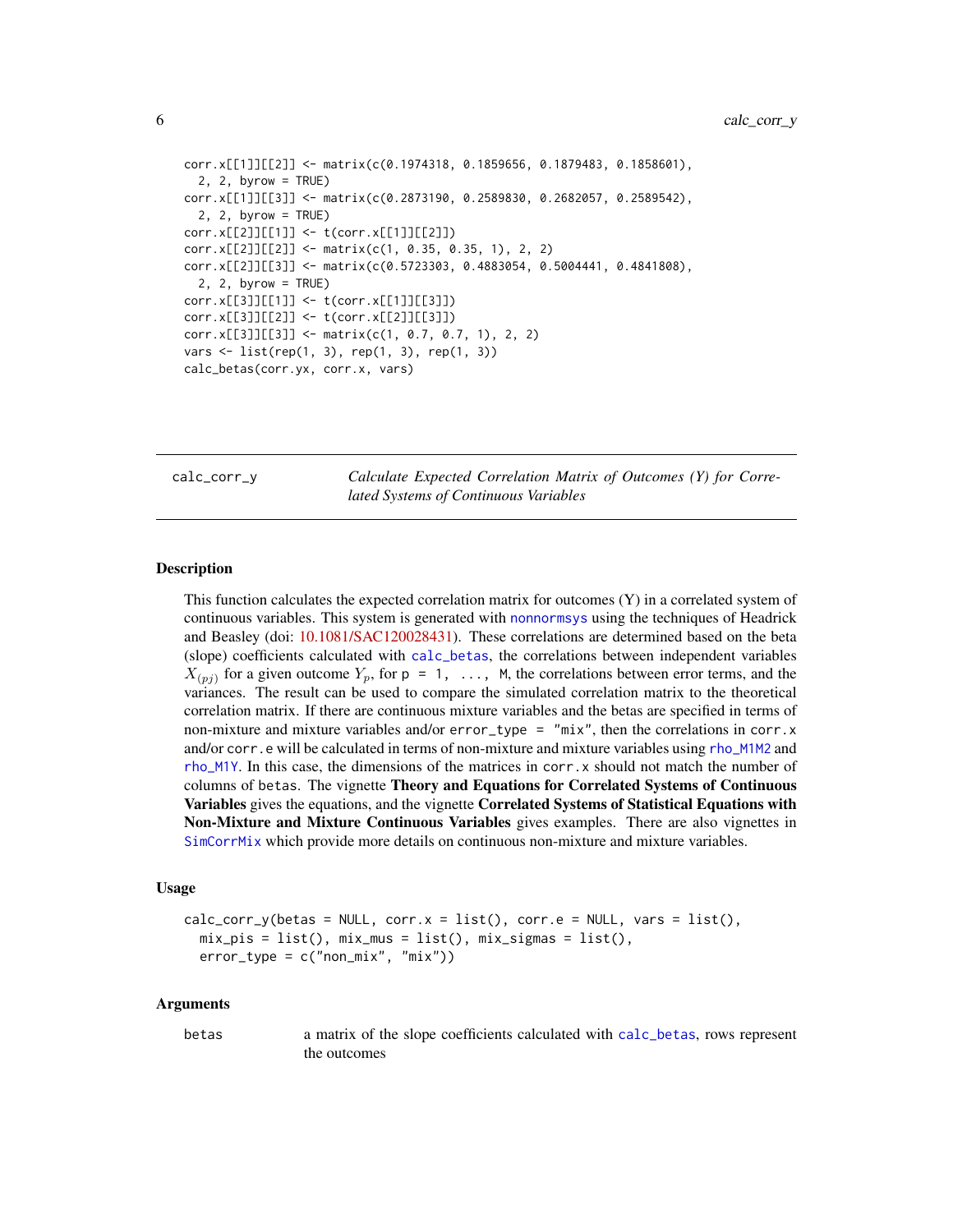| corr.x     | list of length M, each component a list of length M; corr. x[[p]][[q]] is ma-<br>trix of correlations for independent variables in equations $p(X_{(pj)})$ for outcome<br>$Y_p$ ) and q ( $X_{(qj)}$ for outcome $Y_q$ ); if p = q, corr.x[[p]][[q]] is a corre-<br>lation matrix with nrow(corr.x[[p]][[q]]) = # $X_{(pj)}$ for outcome $Y_p$ ; if<br>$p := q$ , corr. x[[p]][[q]] is a non-symmetric matrix of correlations where<br>rows correspond to covariates for $Y_p$ so that nrow(corr.x[[p]][[q]]) = #<br>$X_{(pj)}$ for outcome $Y_p$ and columns correspond to covariates for $Y_q$ so that<br>ncol(corr.x[[p]][[q]]) = # $X_{(qj)}$ for outcome $Y_q$ ; order is 1st continuous<br>non-mixture and 2nd components of continuous mixture variables |
|------------|-----------------------------------------------------------------------------------------------------------------------------------------------------------------------------------------------------------------------------------------------------------------------------------------------------------------------------------------------------------------------------------------------------------------------------------------------------------------------------------------------------------------------------------------------------------------------------------------------------------------------------------------------------------------------------------------------------------------------------------------------------------------|
| corr.e     | correlation matrix for continuous non-mixture or components of mixture error<br>terms                                                                                                                                                                                                                                                                                                                                                                                                                                                                                                                                                                                                                                                                           |
| vars       | a list of same length as corr. x of vectors of variances for $X_{(pj)}$ , E; E term<br>should be last; order should be the same as in corr. x                                                                                                                                                                                                                                                                                                                                                                                                                                                                                                                                                                                                                   |
| mix_pis    | a list of same length as corr.x, where $mix\_pis[[p]][[j]]$ is a vector of mix-<br>ing probabilities for $X_{mix(pj)}$ that sum to 1, the j-th mixture covariate for out-<br>come $Y_p$ ; the last element of mix_pis[[p]] is for $E_p$ (if error_type = "mix");<br>if $Y_p$ has no mixture variables, use $mix\_pis[[p]] = NULL$                                                                                                                                                                                                                                                                                                                                                                                                                               |
| $mix_mus$  | a list of same length as $corr.x$ , where $mix\_mus[[p]][[j]]$ is a vector of means<br>for $X_{mix(pj)}$ , the j-th mixture covariate for outcome $Y_p$ ; the last element of<br>mix_mus[[p]] is for $E_p$ (if error_type = "mix"); if $Y_p$ has no mixture vari-<br>ables, use $mix_mus[[p]] = NULL$                                                                                                                                                                                                                                                                                                                                                                                                                                                           |
| mix_sigmas | a list of same length as corr.x, where $mix\_signas[[p]][[j]]$ is a vector of<br>standard deviations for $X_{mix(pj)}$ , the j-th mixture covariate for outcome $Y_p$ ; the<br>last element of $mix\_signas[[p]]$ is for $E_p$ (if error_type = "mix"); if $Y_p$ has<br>no mixture variables, use $mix\_signas[\![p]\!] = NULL$                                                                                                                                                                                                                                                                                                                                                                                                                                 |
| error_type | "non_mix" if all error terms have continuous non-mixture distributions, "mix" if<br>all error terms have continuous mixture distributions, defaults to "non_mix"                                                                                                                                                                                                                                                                                                                                                                                                                                                                                                                                                                                                |

# Value

corr.y the correlation matrix for the outcomes Y

# References

Headrick TC, Beasley TM (2004). A Method for Simulating Correlated Non-Normal Systems of Linear Statistical Equations. Communications in Statistics - Simulation and Computation, 33(1). doi: [10.1081/SAC120028431](http://doi.org/10.1081/SAC-120028431)

#### See Also

[nonnormsys](#page-50-1), [calc\\_betas](#page-3-1), [rho\\_M1M2](#page-0-0), [rho\\_M1Y](#page-0-0)

```
# Example: system of three equations for 2 independent variables, where each
# error term has unit variance, from Headrick & Beasley (2002)
corr.yx <- list(matrix(c(0.4, 0.4), 1), matrix(c(0.5, 0.5), 1),
  matrix(c(0.6, 0.6), 1))
```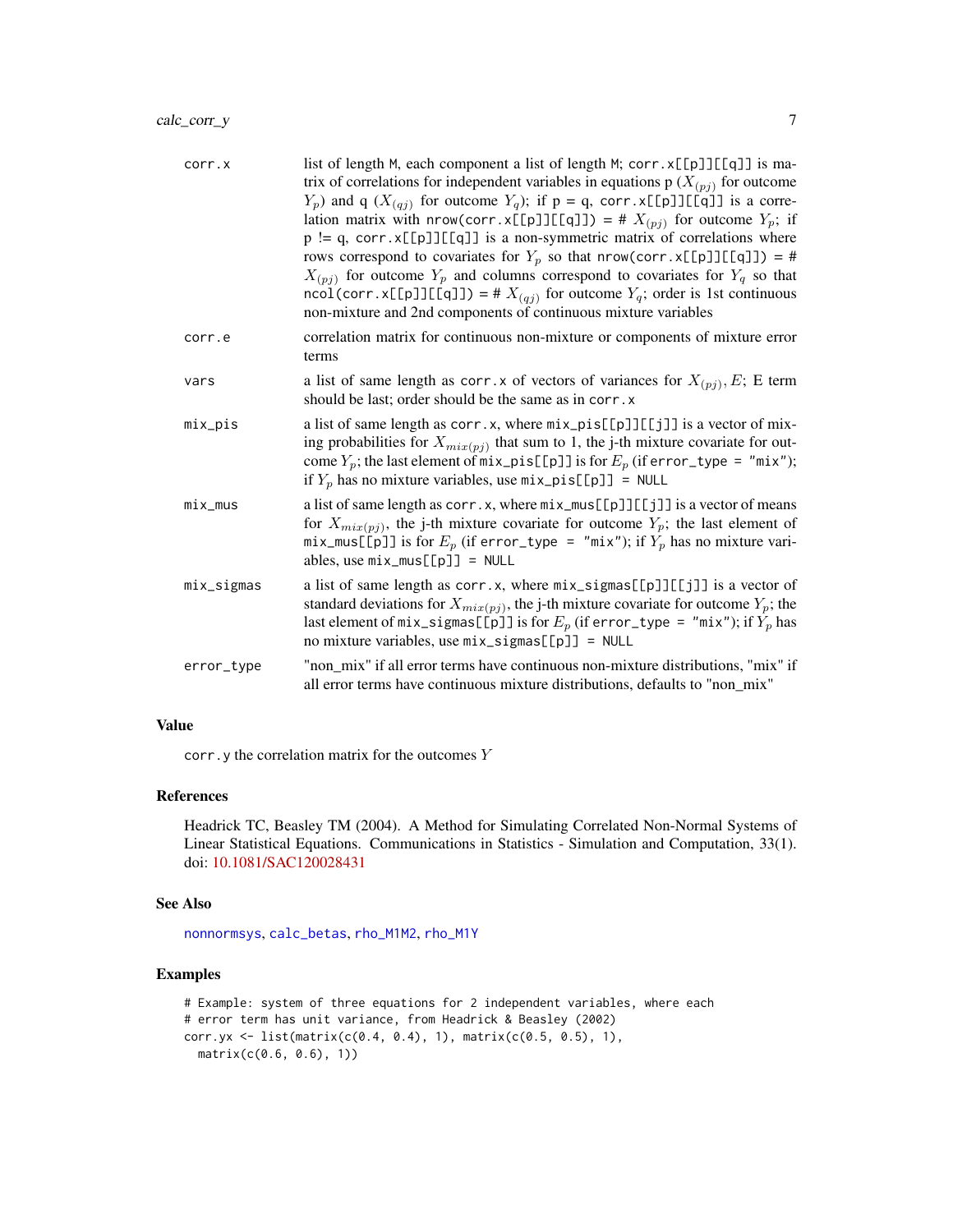```
corr.x \leftarrow list()corr.x[[1]] <- corr.x[[2]] <- corr.x[[3]] <- list()
corr.x[[1]][[1]] < - matrix(c(1, 0.1, 0.1, 1), 2, 2)corr.x[[1]][[2]] <- matrix(c(0.1974318, 0.1859656, 0.1879483, 0.1858601),
 2, 2, byrow = TRUE)
corr.x[[1]][[3]] <- matrix(c(0.2873190, 0.2589830, 0.2682057, 0.2589542),
  2, 2, byrow = TRUE)
corr.x[[2]][[1]] <- t(corr.x[[1]][[2]])
corr.x[[2]][[2]] <- matrix(c(1, 0.35, 0.35, 1), 2, 2)
corr.x[[2]][[3]] <- matrix(c(0.5723303, 0.4883054, 0.5004441, 0.4841808),
  2, 2, byrow = TRUE)
corr.x[[3]][[1]] <- t(corr.x[[1]][[3]])
corr.x[[3]][[2]] <- t(corr.x[[2]][[3]])
corr.x[[3]][[3]] <- matrix(c(1, 0.7, 0.7, 1), 2, 2)
corr.e <- matrix(0.4, nrow = 3, ncol = 3)diag(corr.e) <- 1
vars <- list(rep(1, 3), rep(1, 3), rep(1, 3))
betas <- calc_betas(corr.yx, corr.x, vars)
calc_corr_y(betas, corr.x, corr.e, vars)
```
calc\_corr\_ye *Calculate Expected Matrix of Correlations between Outcomes (Y) and Error Terms (E) for Correlated Systems of Continuous Variables*

#### **Description**

This function calculates the expected correlation matrix between Outcomes (Y) and Error Terms (E) in a correlated system of continuous variables. This system is generated with [nonnormsys](#page-50-1) using the techniques of Headrick and Beasley (doi: [10.1081/SAC120028431\)](http://doi.org/10.1081/SAC-120028431). These correlations are determined based on the beta (slope) coefficients calculated with [calc\\_betas](#page-3-1), the correlations between independent variables  $X_{(pj)}$  for a given outcome  $Y_p$ , for  $p = 1, \ldots, M$ , the correlations between error terms, and the variances. The result can be used to compare the simulated correlation matrix to the theoretical correlation matrix. If there are continuous mixture variables and the betas are specified in terms of non-mixture and mixture variables, then correlations in corr.x will be recalculated in terms of non-mixture or mixture variables using [rho\\_M1M2](#page-0-0) and [rho\\_M1Y](#page-0-0). In this case, the dimensions of the matrices in corr.x should not match the number of columns of betas. If error\_type = "mix", the correlations in corr.e will also be recalculated and the function result will be in terms of mixture error terms. If error\_type = "non\_mix", the function result will be in terms of non-mixture error terms. The vignette **Theory and Equations for Correlated Systems** of Continuous Variables gives the equations, and the vignette Correlated Systems of Statistical Equations with Non-Mixture and Mixture Continuous Variables gives examples. There are also vignettes in [SimCorrMix](#page-0-0) which provide more details on continuous non-mixture and mixture variables.

#### Usage

```
calc_corr_ye(betas = NULL, corr.x = list(), corr.e = NULL,
  vars = list(), mix_pis = list(), mix_mus = list(),
  mix_sigmas = list(), error_type = c("non_mix", "mix"))
```
<span id="page-7-0"></span>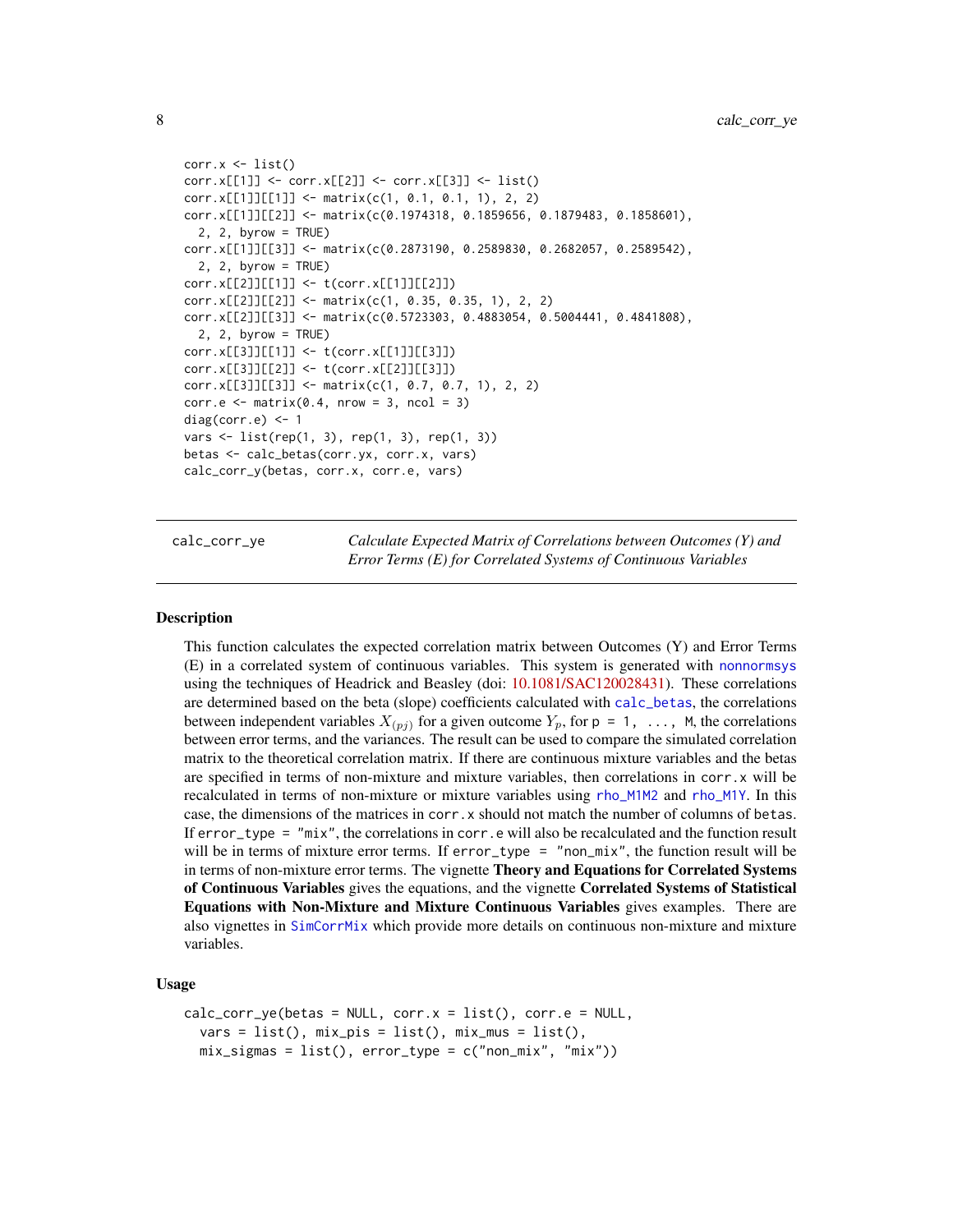# Arguments

| betas      | a matrix of the slope coefficients calculated with calc_betas, rows represent<br>the outcomes                                                                                                                                                                                                                                                                                                                                                                                                                                                                                                                                                                                                                                                                   |
|------------|-----------------------------------------------------------------------------------------------------------------------------------------------------------------------------------------------------------------------------------------------------------------------------------------------------------------------------------------------------------------------------------------------------------------------------------------------------------------------------------------------------------------------------------------------------------------------------------------------------------------------------------------------------------------------------------------------------------------------------------------------------------------|
| corr.x     | list of length M, each component a list of length M; corr. x[[p]][[q]] is ma-<br>trix of correlations for independent variables in equations $p(X_{(pj)})$ for outcome<br>$Y_p$ ) and q ( $X_{(qj)}$ for outcome $Y_q$ ); if p = q, corr.x[[p]][[q]] is a corre-<br>lation matrix with nrow(corr.x[[p]][[q]]) = # $X_{(pj)}$ for outcome $Y_p$ ; if<br>$p := q$ , corr. x[[p]][[q]] is a non-symmetric matrix of correlations where<br>rows correspond to covariates for $Y_p$ so that nrow(corr.x[[p]][[q]]) = #<br>$X_{(pj)}$ for outcome $Y_p$ and columns correspond to covariates for $Y_q$ so that<br>ncol(corr.x[[p]][[q]]) = # $X_{(qj)}$ for outcome $Y_q$ ; order is 1st continuous<br>non-mixture and 2nd components of continuous mixture variables |
| corr.e     | correlation matrix for continuous non-mixture or components of mixture error<br>terms                                                                                                                                                                                                                                                                                                                                                                                                                                                                                                                                                                                                                                                                           |
| vars       | a list of same length as corr. x of vectors of variances for $X_{(pj)}$ , E; E term<br>should be last; order should be the same as in corr. x                                                                                                                                                                                                                                                                                                                                                                                                                                                                                                                                                                                                                   |
| mix_pis    | a list of same length as $corr.x$ , where $mix\_pis[[p]][[j]]$ is a vector of mix-<br>ing probabilities for $X_{mix(pj)}$ that sum to 1, the j-th mixture covariate for out-<br>come $Y_p$ ; the last element of $mix\_pis[[p]]$ is for $E_p$ (if error_type = "mix");<br>if $Y_p$ has no mixture variables, use $mix\_pis[[p]] = NULL$                                                                                                                                                                                                                                                                                                                                                                                                                         |
| $mix_mus$  | a list of same length as corr.x, where $mix\_mus[[\![p]\!]][[\![j]\!]$ is a vector of means<br>for $X_{mix(pj)}$ , the j-th mixture covariate for outcome $Y_p$ ; the last element of<br>mix_mus[[p]] is for $E_p$ (if error_type = "mix"); if $Y_p$ has no mixture vari-<br>ables, use $mix_mus[[p]] = NULL$                                                                                                                                                                                                                                                                                                                                                                                                                                                   |
| mix_sigmas | a list of same length as corr.x, where $mix\_signas[[p]][[j]]$ is a vector of<br>standard deviations for $X_{mix(pj)}$ , the j-th mixture covariate for outcome $Y_p$ ; the<br>last element of mix_sigmas[[p]] is for $E_p$ (if error_type = "mix"); if $Y_p$ has<br>no mixture variables, use mix_sigmas[[p]] = NULL                                                                                                                                                                                                                                                                                                                                                                                                                                           |
| error_type | "non_mix" if all error terms have continuous non-mixture distributions, "mix" if<br>all error terms have continuous mixture distributions, defaults to "non_mix"                                                                                                                                                                                                                                                                                                                                                                                                                                                                                                                                                                                                |

# Value

corr.ye the matrix of correlations between  $Y$  and  $E$ 

# References

Headrick TC, Beasley TM (2004). A Method for Simulating Correlated Non-Normal Systems of Linear Statistical Equations. Communications in Statistics - Simulation and Computation, 33(1). doi: [10.1081/SAC120028431](http://doi.org/10.1081/SAC-120028431)

# See Also

[nonnormsys](#page-50-1), [calc\\_betas](#page-3-1), [rho\\_M1M2](#page-0-0), [rho\\_M1Y](#page-0-0)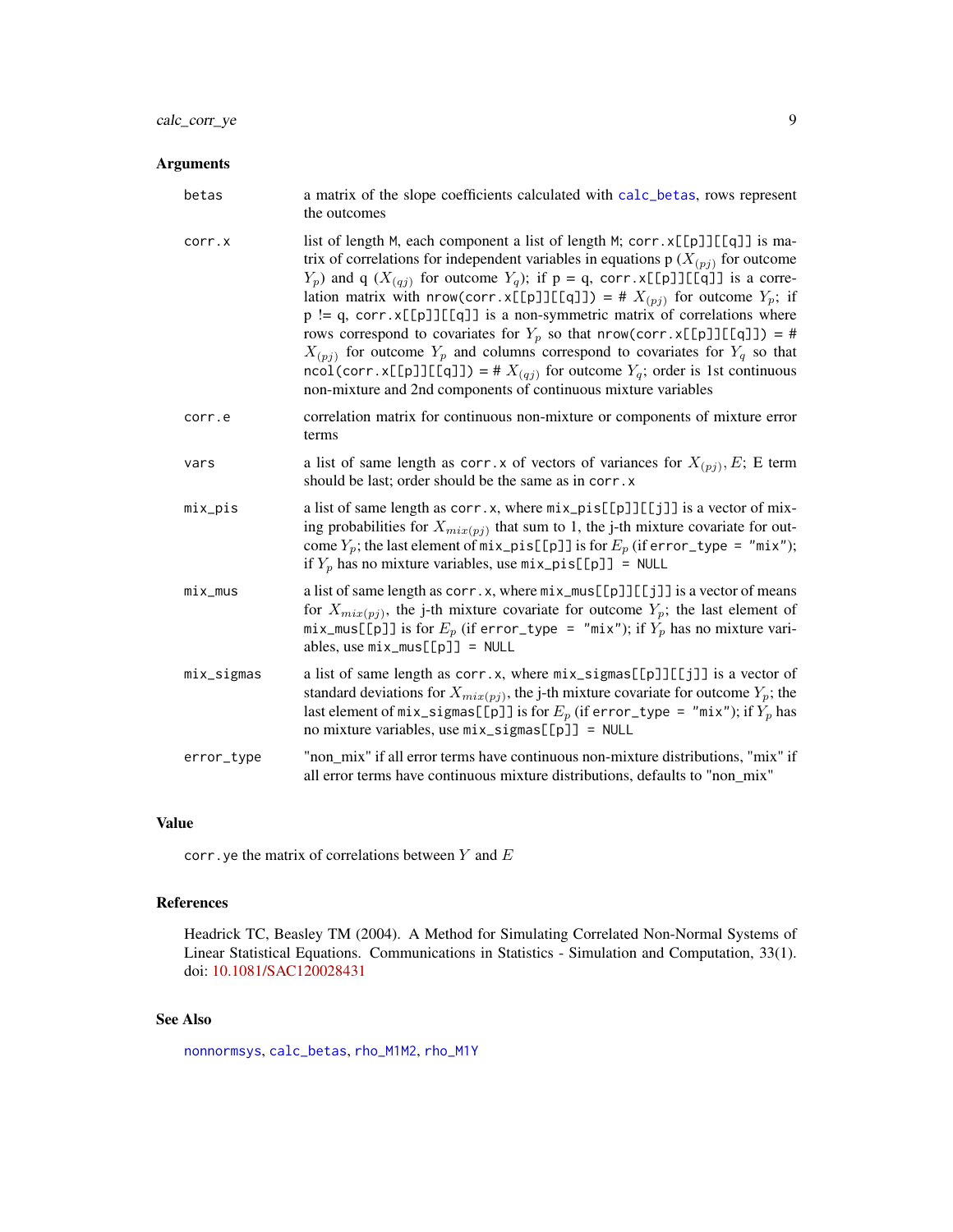#### Examples

```
# Example: system of three equations for 2 independent variables, where each
# error term has unit variance, from Headrick & Beasley (2002)
corr.yx <- list(matrix(c(0.4, 0.4), 1), matrix(c(0.5, 0.5), 1),
 matrix(c(0.6, 0.6), 1))
corr.x \leftarrow list()corr.x[[1]] <- corr.x[[2]] <- corr.x[[3]] <- list()
corr.x[[1]][[1]] \leftarrow matrix(c(1, 0.1, 0.1, 1), 2, 2)corr.x[[1]][[2]] <- matrix(c(0.1974318, 0.1859656, 0.1879483, 0.1858601),
 2, 2, byrow = TRUE)
corr.x[[1]][[3]] \leq \text{matrix}(c(0.2873190, 0.2589830, 0.2682057, 0.2589542),2, 2, byrow = TRUEcorr.x[[2]][[1]] <- t(corr.x[[1]][[2]])
corr.x[[2]][[2]] <- matrix(c(1, 0.35, 0.35, 1), 2, 2)
corr.x[[2]][[3]] <- matrix(c(0.5723303, 0.4883054, 0.5004441, 0.4841808),
  2, 2, byrow = TRUEcorr.x[[3]][[1]] <- t(corr.x[[1]][[3]])
corr.x[[3]][[2]] <- t(corr.x[[2]][[3]])
corr.x[[3]][[3]] <- matrix(c(1, 0.7, 0.7, 1), 2, 2)
corr.e \leq matrix(0.4, nrow = 3, ncol = 3)
diag(corr.e) < -1vars <- list(rep(1, 3), rep(1, 3), rep(1, 3))
betas <- calc_betas(corr.yx, corr.x, vars)
calc_corr_ye(betas, corr.x, corr.e, vars)
```
calc\_corr\_yx *Calculate Expected Matrix of Correlations between Outcomes (Y) and Covariates (X) for Correlated Systems of Continuous Variables*

# Description

This function calculates the expected correlation matrix between Outcomes (Y) and Covariates (X) in a correlated system of continuous variables. This system is generated with [nonnormsys](#page-50-1) using the techniques of Headrick and Beasley (doi: [10.1081/SAC120028431\)](http://doi.org/10.1081/SAC-120028431). These correlations are determined based on the beta (slope) coefficients calculated with [calc\\_betas](#page-3-1), the correlations between independent variables  $X_{(pj)}$  for a given outcome  $Y_p$ , for  $p = 1, \ldots, M$ , and the variances. The result can be used to compare the simulated correlation matrix to the theoretical correlation matrix. If there are continuous mixture variables and the betas are specified in terms of non-mixture and mixture variables, then the correlations in corr.x will be calculated in terms of non-mixture and mixture variables using [rho\\_M1M2](#page-0-0) and [rho\\_M1Y](#page-0-0). In this case, the dimensions of the matrices in corr.x should not match the number of columns of betas. The function result will be in terms of non-mixture and mixture variables. Otherwise, the result will be in terms of non-mixture and components of mixture variables. The vignette Theory and Equations for Correlated Systems of Continuous Variables gives the equations, and the vignette Correlated Systems of Statistical Equations with Non-Mixture and Mixture Continuous Variables gives examples. There are also vignettes in [SimCorrMix](#page-0-0) which provide more details on continuous non-mixture and mixture variables.

<span id="page-9-0"></span>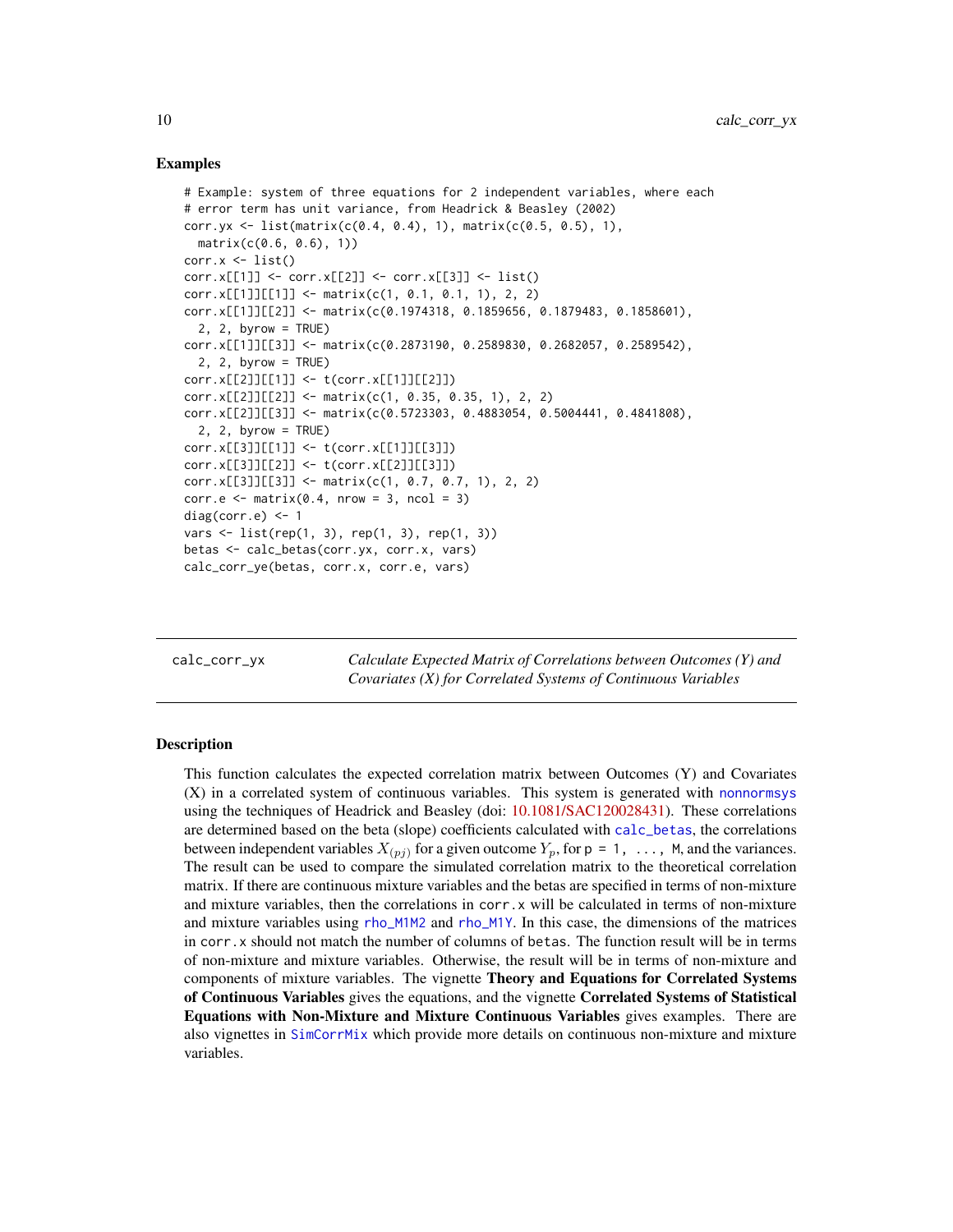#### Usage

```
calc\_corr\_yx(betas = NULL, corr.x = list(), vars = list(),mix_pis = list(), mix_mus = list(), mix_sigmas = list(),
 error_type = c("non\_mix", "mix"))
```
#### Arguments

| betas      | a matrix of the slope coefficients calculated with calc_betas, rows represent<br>the outcomes                                                                                                                                                                                                                                                                                                                                                                                                                                                                                                                                                                                                                                                                    |
|------------|------------------------------------------------------------------------------------------------------------------------------------------------------------------------------------------------------------------------------------------------------------------------------------------------------------------------------------------------------------------------------------------------------------------------------------------------------------------------------------------------------------------------------------------------------------------------------------------------------------------------------------------------------------------------------------------------------------------------------------------------------------------|
| corr.x     | list of length M, each component a list of length M; corr. x[[p]][[q]] is ma-<br>trix of correlations for independent variables in equations $p(X_{(pj)})$ for outcome<br>$Y_p$ ) and q ( $X_{(qj)}$ for outcome $Y_q$ ); if p = q, corr. x[[p]][[q]] is a corre-<br>lation matrix with nrow(corr.x[[p]][[q]]) = # $X_{(pj)}$ for outcome $Y_p$ ; if<br>$p := q$ , corr. x[[p]][[q]] is a non-symmetric matrix of correlations where<br>rows correspond to covariates for $Y_p$ so that nrow(corr.x[[p]][[q]]) = #<br>$X_{(pj)}$ for outcome $Y_p$ and columns correspond to covariates for $Y_q$ so that<br>ncol(corr.x[[p]][[q]]) = # $X_{(qj)}$ for outcome $Y_q$ ; order is 1st continuous<br>non-mixture and 2nd components of continuous mixture variables |
| vars       | a list of same length as corr. x of vectors of variances for $X_{(pj)}$ , E; E term<br>should be last; order should be the same as in corr. x                                                                                                                                                                                                                                                                                                                                                                                                                                                                                                                                                                                                                    |
| mix_pis    | a list of same length as $corr.x$ , where $mix\_pis[[p]][[jj]]$ is a vector of mix-<br>ing probabilities for $X_{mix(pj)}$ that sum to 1, the j-th mixture covariate for out-<br>come $Y_p$ ; the last element of mix_pis[[p]] is for $E_p$ (if error_type = "mix");<br>if $Y_p$ has no mixture variables, use $mix\_pis[[p]] = NULL$                                                                                                                                                                                                                                                                                                                                                                                                                            |
| mix_mus    | a list of same length as $corr.x$ , where $mix\_mus[[p]][[j]]$ is a vector of means<br>for $X_{mix(pj)}$ , the j-th mixture covariate for outcome $Y_p$ ; the last element of<br>mix_mus[[p]] is for $E_p$ (if error_type = "mix"); if $Y_p$ has no mixture vari-<br>ables, use $mix_mus[[p]] = NULL$                                                                                                                                                                                                                                                                                                                                                                                                                                                            |
| mix_sigmas | a list of same length as corr.x, where $mix\_signas[[p]][[j]]$ is a vector of<br>standard deviations for $X_{mix(pj)}$ , the j-th mixture covariate for outcome $Y_p$ ; the<br>last element of $mix\_signas[[p]]$ is for $E_p$ (if error_type = "mix"); if $Y_p$ has<br>no mixture variables, use $mix\_signas[[p]] = NULL$                                                                                                                                                                                                                                                                                                                                                                                                                                      |
| error_type | "non_mix" if all error terms have continuous non-mixture distributions, "mix" if<br>all error terms have continuous mixture distributions, defaults to "non_mix"                                                                                                                                                                                                                                                                                                                                                                                                                                                                                                                                                                                                 |

# Value

corr.yx a list of length M, where corr.yx[[p]] is matrix of correlations between  $Y$  (rows) and  $X_p$  (columns); if the dimensions of betas match the dimensions of the matrices in corr.x, then the correlations will be in terms of non-mixture and components of mixture variables; otherwise, mix\_pis, mix\_mus, and mix\_sigmas must be provided and the correlations will be in terms of non-mixture and mixture variables

# References

Headrick TC, Beasley TM (2004). A Method for Simulating Correlated Non-Normal Systems of Linear Statistical Equations. Communications in Statistics - Simulation and Computation, 33(1). doi: [10.1081/SAC120028431](http://doi.org/10.1081/SAC-120028431)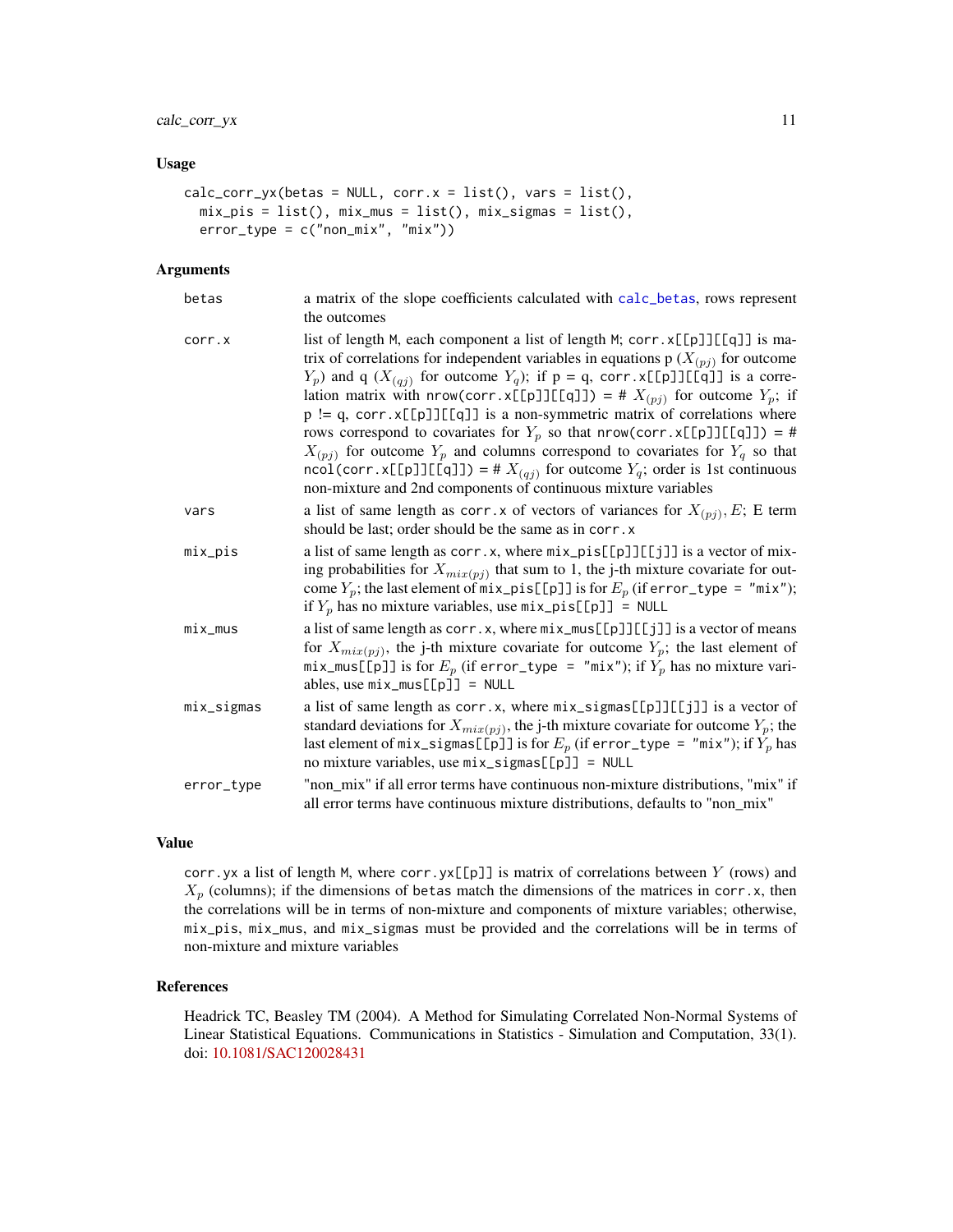# See Also

```
nonnormsys, calc_betas, rho_M1M2, rho_M1Y
```
#### Examples

```
# Example: system of three equations for 2 independent variables, where each
# error term has unit variance, from Headrick & Beasley (2002)
corr.yx <- list(matrix(c(0.4, 0.4), 1), matrix(c(0.5, 0.5), 1),
  matrix(c(0.6, 0.6), 1))corr.x \leftarrow list()corr.x[1]] <- corr.x[2]] <- corr.x[3]] <- list()
corr.x[[1]][[1]] \leftarrow matrix(c(1, 0.1, 0.1, 1), 2, 2)corr.x[[1]][[2]] <- matrix(c(0.1974318, 0.1859656, 0.1879483, 0.1858601),
  2, 2, \text{ byrow} = \text{TRUE}corr.x[[1]][[3]] <- matrix(c(0.2873190, 0.2589830, 0.2682057, 0.2589542),
  2, 2, byrow = TRUEcorr.x[[2]][[1]] \leftarrow t(corr.x[[1]][[2]])corr.x[[2]][[2]] <- matrix(c(1, 0.35, 0.35, 1), 2, 2)
corr.x[[2]][[3]] <- matrix(c(0.5723303, 0.4883054, 0.5004441, 0.4841808),
  2, 2, byrow = TRUE)
corr.x[[3]][[1]] <- t(corr.x[[1]][[3]])
corr.x[[3]][[2]] <- t(corr.x[[2]][[3]])
corr.x[[3]][[3]] <- matrix(c(1, 0.7, 0.7, 1), 2, 2)
corr.e \leq matrix(0.4, nrow = 3, ncol = 3)
diag(corr.e) \leq -1vars <- list(rep(1, 3), rep(1, 3), rep(1, 3))
betas <- calc_betas(corr.yx, corr.x, vars)
calc_corr_yx(betas, corr.x, vars)
```
<span id="page-11-1"></span>checkpar *Parameter Check for Simulation Functions*

#### Description

This function checks the parameter inputs to the simulation functions [nonnormsys](#page-50-1), [corrsys](#page-20-1), and [corrsys2](#page-35-1). It should be used prior to execution of these functions to ensure all inputs are of the correct format. Those functions do not contain parameter checks in order to decrease simulation time. This would be important if the user is running several simulation repetitions so that the inputs only have to be checked once. Note that the inputs do not include all of the inputs to the simulation functions. See the appropriate function documentation for more details about parameter inputs. Since the parameter input list is extensive and this function does not check for all possible errors, if simulation gives an error, the user should still check the parameter inputs.

#### Usage

```
checkpar(M = NULL, method = c("Fleishman", "Polynomial"),
  error_type = c("non\_mix", "mix"), means = list(), vars = list(),skews = list(), skurts = list(), fifths = list(), sixths = list(),
```
<span id="page-11-0"></span>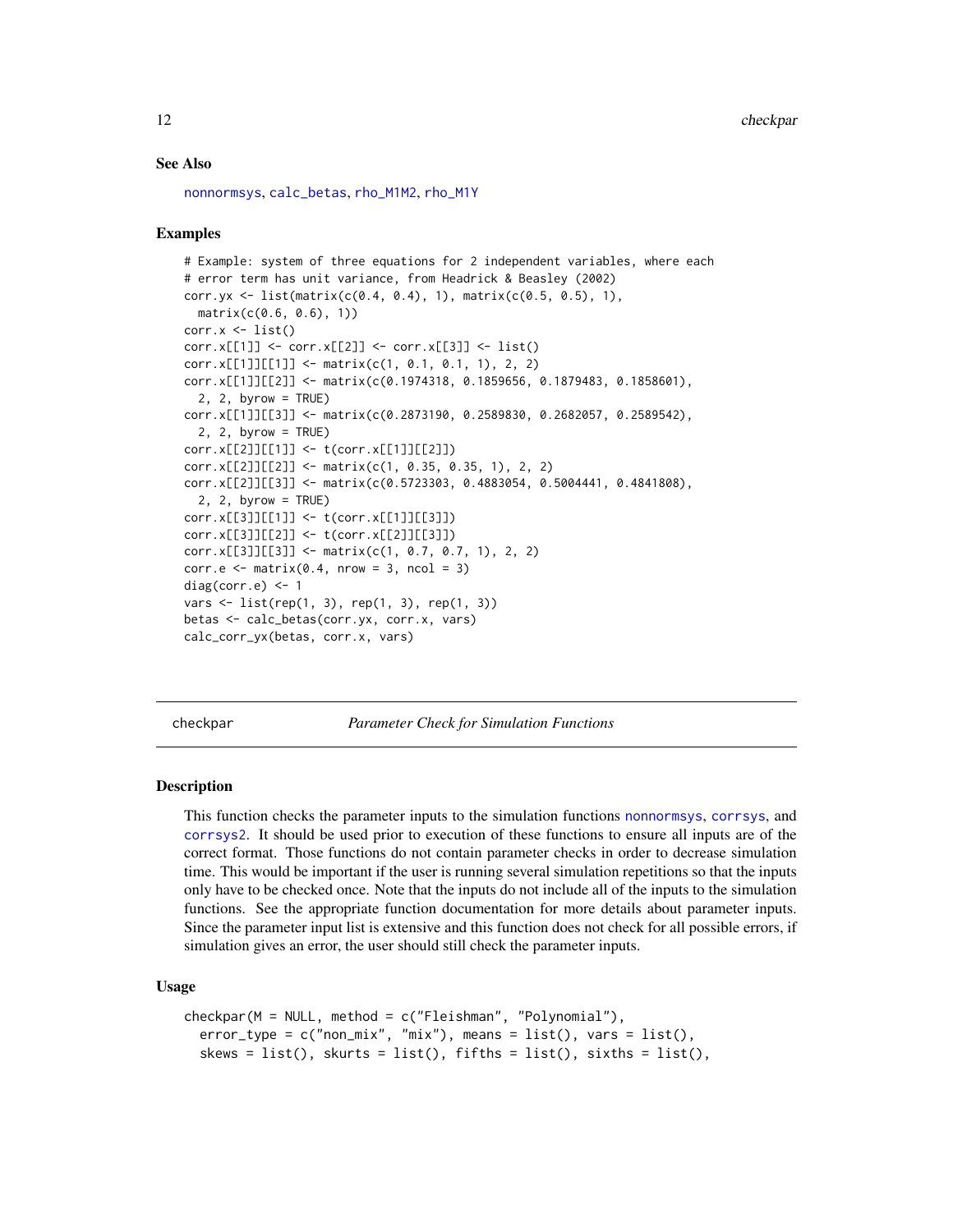#### checkpar 13

```
Six = list(), mix_pis = list(), mix_mus = list(), mix_sigma = list(),
mix_skews = list(), mix_skurts = list(), mix_fifths = list(),
mix\_sixths = list(), mix\_Six = list(), marginal = list(),support = list(), lam = list(), p_zzip = list(), pois_eps = list(),
size = list(), prob = list(), mu = list(), p_zinh = list(),nb_eps = list(), corr.x = list(), corr.yx = list(), corr.e = NULL,same.var = NULL, subj.var = NULL, int.var = NULL, tint.var = NULL,
betas.\theta = NULL, betas = list(), betas.subj = list(),
betas.int = list(), betas.t = NULL, betas.tint = list(),
rand.int = c("none", "non\_mix", "mix"), rand.tsl = c("none", "non\_mix","mix"), rand.var = NULL, corr.u = list(), quiet = FALSE)
```
# Arguments

| M          | the number of dependent variables $Y$ (outcomes); equivalently, the number of<br>equations in the system                                                                                                                                                                                                                                                                                                                                                                                                                                                                 |
|------------|--------------------------------------------------------------------------------------------------------------------------------------------------------------------------------------------------------------------------------------------------------------------------------------------------------------------------------------------------------------------------------------------------------------------------------------------------------------------------------------------------------------------------------------------------------------------------|
| method     | the PMT method used to generate all continuous variables, including indepen-<br>dent variables (covariates), error terms, and random effects; "Fleishman" uses<br>Fleishman's third-order polynomial transformation and "Polynomial" uses Head-<br>rick's fifth-order transformation                                                                                                                                                                                                                                                                                     |
| error_type | "non_mix" if all error terms have continuous non-mixture distributions, "mix" if<br>all error terms have continuous mixture distributions                                                                                                                                                                                                                                                                                                                                                                                                                                |
| means      | if no random effects, a list of length M where means [[p]] contains a vector of<br>means for the continuous independent variables in equation p with non-mixture<br>$(X_{cont})$ or mixture $(X_{mix})$ distributions and for the error terms $(E)$ ; order in<br>vector is $X_{cont}$ , $X_{mix}$ , $E$                                                                                                                                                                                                                                                                 |
|            | if there are random effects, a list of length $M + 1$ if the effects are the same across<br>equations or 2 $*$ M if they differ; where means [M + 1] or means [(M + 1): (2 $*$ M)]<br>are vectors of means for all random effects with continuous non-mixture or mix-<br>ture distributions; order in vector is 1st random intercept $U_0$ (if rand. int != "none"),<br>2nd random time slope $U_1$ (if rand. tsl $!=$ "none"), 3rd other random slopes<br>with non-mixture distributions $U_{cont}$ , 4th other random slopes with mixture dis-<br>tributions $U_{mix}$ |
| vars       | a list of same length and order as means containing vectors of variances for the<br>continuous variables, error terms, and any random effects                                                                                                                                                                                                                                                                                                                                                                                                                            |
| skews      | if no random effects, a list of length M where skews[[p]] contains a vector of<br>skew values for the continuous independent variables in equation p with non-<br>mixture $(X_{cont})$ distributions and for E if error_type = "non_mix"; order in<br>vector is $X_{cont}$ , $E$                                                                                                                                                                                                                                                                                         |
|            | if there are random effects, a list of length $M + 1$ if the effects are the same across<br>equations or 2 $*$ M if they differ; where skews [M + 1] or skews [(M + 1): (2 $*$ M)]<br>are vectors of skew values for all random effects with continuous non-mixture<br>distributions; order in vector is 1st random intercept $U_0$ (if rand. int = "non_mix"),<br>2nd random time slope $U_1$ (if rand. ts1 = "non_mix"), 3rd other random slopes<br>with non-mixture distributions $U_{cont}$                                                                          |
| skurts     | a list of same length and order as skews containing vectors of standardized kur-<br>toses (kurtosis - 3) for the continuous variables, error terms, and any random                                                                                                                                                                                                                                                                                                                                                                                                       |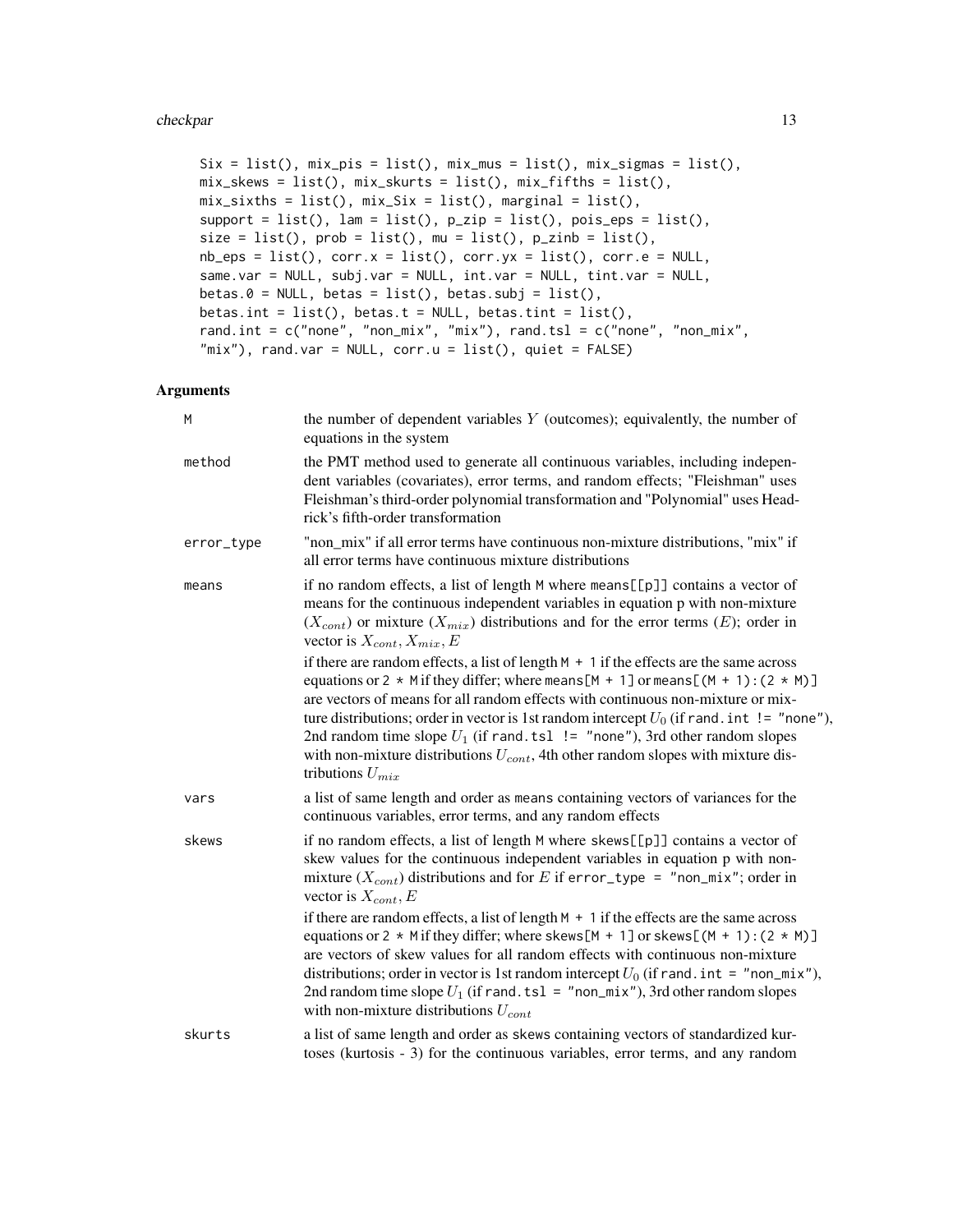|            | effects with non-mixture distributions                                                                                                                                                                                                                                                                                                                                                                                                                                       |
|------------|------------------------------------------------------------------------------------------------------------------------------------------------------------------------------------------------------------------------------------------------------------------------------------------------------------------------------------------------------------------------------------------------------------------------------------------------------------------------------|
| fifths     | a list of same length and order as skews containing vectors of standardized fifth<br>cumulants for the continuous variables, error terms, and any random effects with<br>non-mixture distributions; not necessary for method = "Fleishman"                                                                                                                                                                                                                                   |
| sixths     | a list of same length and order as skews containing vectors of standardized sixth<br>cumulants for the continuous variables, error terms, and any random effects with<br>non-mixture distributions; not necessary for method = "Fleishman"                                                                                                                                                                                                                                   |
| Six        | a list of length M, M + 1, or 2 $*$ M, where Six[1:M] are for $X_{cont}$ , E (if<br>error_type = "non_mix") and Six[M + 1] or Six[(M + 1): $(2 \times M)$ ] are<br>for non-mixture $U$ ; if error_type = "mix" and there are only random effects<br>$(i.e., length(corr.x) = 0),$ use $Six[1:M] = rep(list(NULL), M)$ so that<br>Six[M + 1] or Six[(M + 1): (2 $\star$ M)] describes the non-mixture U;                                                                      |
|            | Six[[p]][[j]] is a vector of sixth cumulant correction values to aid in finding a<br>valid PDF for $X_{cont(pj)}$ , the j-th continuous non-mixture covariate for outcome<br>$Y_p$ ; the last vector in Six[[p]] is for $E_p$ (if error_type = "non_mix"); use<br>$Six[[p]][[j]] = NULL$ if no correction desired for $X_{cont(pj)}$ ; use $Six[[p]] = NULL$<br>if no correction desired for any continuous non-mixture covariate or error term<br>in equation p             |
|            | $Six[[M + p]][[j]]$ is a vector of sixth cumulant correction values to aid in<br>finding a valid PDF for $U_{(pj)}$ , the j-th non-mixture random effect for outcome<br>$Y_p$ ; use Six[[M + p]][[j]] = NULL if no correction desired for $U_{(pj)}$ ; use<br>$Six[[M + p]] = NULL if no correction desired for any continuous non-mixture$<br>random effect in equation p                                                                                                   |
|            | keep $\text{Six} = \text{list}()$ if no corrections desired for all equations or if method = "Fleishman"                                                                                                                                                                                                                                                                                                                                                                     |
| $mix\_pis$ | list of length M, M + 1 or 2 $*$ M, where $mix\_pis[1:M]$ are for $X_{cont}$ , E (if<br>$error_type = "mix")$ and $mix_pis[M + 1]$ or $mix_pis[(M + 1):(2 * M)]$<br>are for mixture U; use $mix\_pis[[p]] = NULL$ if equation p has no continuous<br>mixture terms if $error_type = "non\_mix"$ and there are only random effects<br>$(i.e., length(corr.x) = 0), use mix-pis[1:M] = NULL so that mix-pis[M + 1]$<br>or $mix\_pis[(M + 1):(2 * M)]$ describes the mixture U; |
|            | mix_pis[[p]][[j]] is a vector of mixing probabilities of the component distri-<br>butions for $X_{mix(pj)}$ , the j-th mixture covariate for outcome $Y_p$ ; the last vector<br>in mix_pis[[p]] is for $E_p$ (if error_type = "mix"); components should be<br>ordered as in corr.x                                                                                                                                                                                           |
|            | $mix\_pis[[M + p]][[jj]]$ is a vector of mixing probabilities of the component<br>distributions for $U_{(pj)}$ , the j-th random effect with a mixture distribution for<br>outcome $Y_p$ ; order is 1st random intercept (if rand.int = "mix"), 2nd ran-<br>dom time slope (if rand.tsl = $"mix"$ ), 3rd other random slopes with mixture<br>distributions; components should be ordered as in corr.u                                                                        |
| $mix_mus$  | list of same length and order as mix_pis;                                                                                                                                                                                                                                                                                                                                                                                                                                    |
|            | mix_mus[[p]][[j]] is a vector of means of the component distributions for<br>$X_{mix(pj)}$ , the last vector in mix_mus[[p]] is for $E_p$ (if error_type = "mix")<br>mix_mus[[p]][[j]] is a vector of means of the component distributions for                                                                                                                                                                                                                               |
|            | $U_{mix(pj)}$                                                                                                                                                                                                                                                                                                                                                                                                                                                                |
| mix_sigmas | list of same length and order as mix_pis;                                                                                                                                                                                                                                                                                                                                                                                                                                    |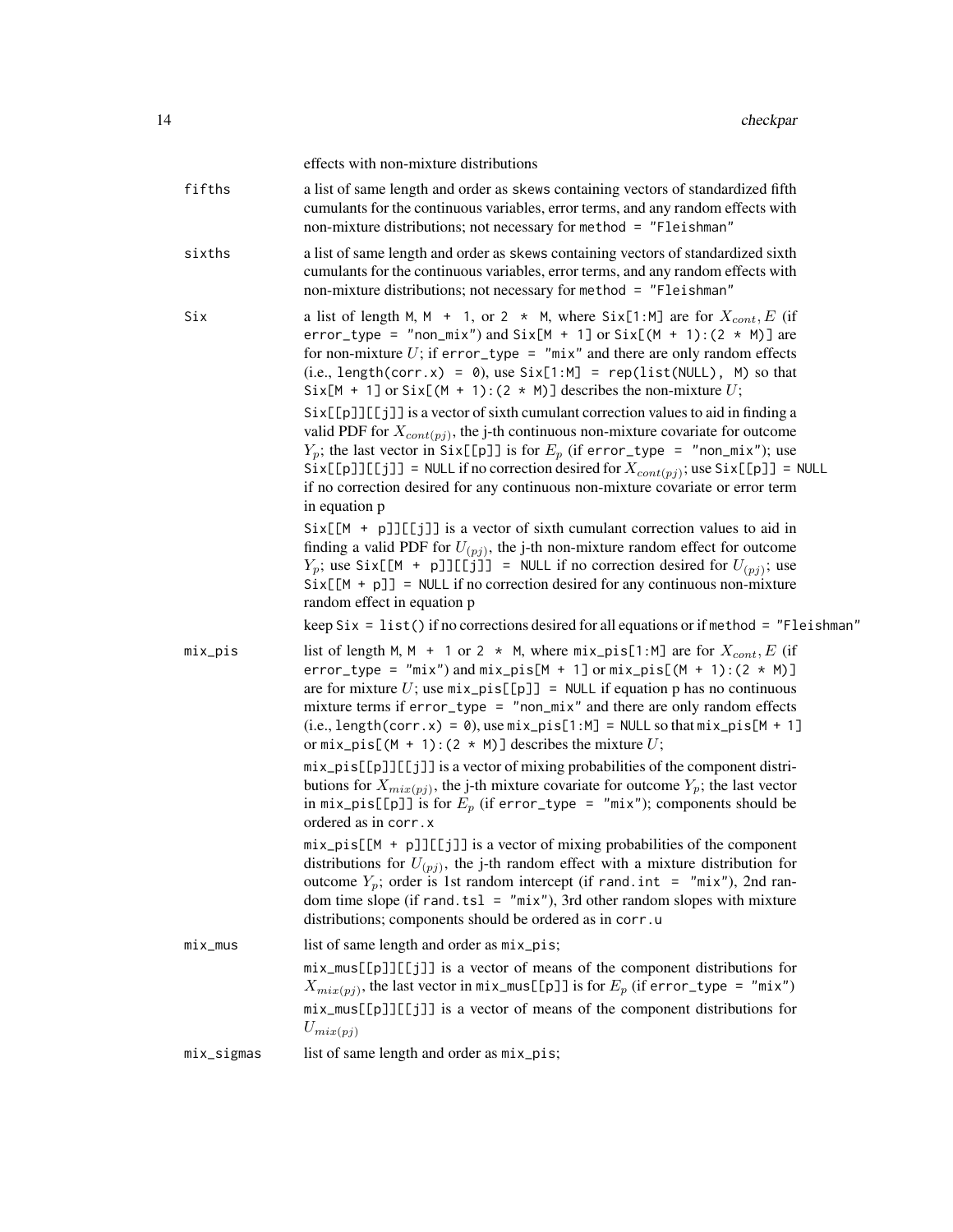|            | mix_sigmas[[p]][[j]] is a vector of standard deviations of the component<br>distributions for $X_{mix(pj)}$ , the last vector in mix_sigmas[[p]] is for $E_p$ (if<br>$error_type = "mix")$<br>mix_sigmas[[p]][[j]] is a vector of standard deviations of the component<br>distributions for $U_{mix(pj)}$                                                                                                                                                                                                                                                                                                                                                                                                                                                                                                                                                                                                                                                                                                                                                                                                                                                                                                                                                                                                                                                              |
|------------|------------------------------------------------------------------------------------------------------------------------------------------------------------------------------------------------------------------------------------------------------------------------------------------------------------------------------------------------------------------------------------------------------------------------------------------------------------------------------------------------------------------------------------------------------------------------------------------------------------------------------------------------------------------------------------------------------------------------------------------------------------------------------------------------------------------------------------------------------------------------------------------------------------------------------------------------------------------------------------------------------------------------------------------------------------------------------------------------------------------------------------------------------------------------------------------------------------------------------------------------------------------------------------------------------------------------------------------------------------------------|
| mix_skews  | list of same length and order as mix_pis;<br>mix_skews[[p]][[j]] is a vector of skew values of the component distribu-<br>tions for $X_{mix(pj)}$ , the last vector in mix_skews[[p]] is for $E_p$ (if error_type = "mix")<br>mix_skews[[p]][[j]] is a vector of skew values of the component distribu-<br>tions for $U_{mix(pj)}$                                                                                                                                                                                                                                                                                                                                                                                                                                                                                                                                                                                                                                                                                                                                                                                                                                                                                                                                                                                                                                     |
| mix_skurts | list of same length and order as $mix\_pis$ ;<br>mix_skurts[[p]][[j]] is a vector of standardized kurtoses of the component<br>distributions for $X_{mix(pj)}$ , the last vector in mix_skurts[[p]] is for $E_p$ (if<br>$error_type = "mix")$<br>mix_skurts[[p]][[j]] is a vector of standardized kurtoses of the component<br>distributions for $U_{mix(pj)}$                                                                                                                                                                                                                                                                                                                                                                                                                                                                                                                                                                                                                                                                                                                                                                                                                                                                                                                                                                                                         |
| mix_fifths | list of same length and order as mix_pis; not necessary for method = "Fleishman";<br>mix_fifths[[p]][[j]] is a vector of standardized fifth cumulants of the com-<br>ponent distributions for $X_{mix(p_i)}$ , the last vector in mix_fifths[[p]] is for $E_p$<br>$(iferror_type = "mix")$<br>mix_fifths[[p]][[j]] is a vector of standardized fifth cumulants of the com-<br>ponent distributions for $U_{mix(pj)}$                                                                                                                                                                                                                                                                                                                                                                                                                                                                                                                                                                                                                                                                                                                                                                                                                                                                                                                                                   |
| mix_sixths | list of same length and order as mix_pis; not necessary for method = "Fleishman";<br>mix_sixths[[p]][[j]] is a vector of standardized sixth cumulants of the com-<br>ponent distributions for $X_{mix(pj)}$ , the last vector in $mix\_sixths[[p]]$ is for $E_p$<br>$(iferror_type = "mix")$<br>mix_sixths[[p]][[j]] is a vector of standardized sixth cumulants of the com-<br>ponent distributions for $U_{mix(pj)}$                                                                                                                                                                                                                                                                                                                                                                                                                                                                                                                                                                                                                                                                                                                                                                                                                                                                                                                                                 |
| $mix\_Six$ | a list of same length and order as $mix\_pis$ ; keep $mix\_Six = list()$ if no<br>corrections desired for all equations or if method = "Fleishman"<br>p-th component of $mix\_Six[1:M]$ is a list of length equal to the total number<br>of component distributions for the $X_{mix(p)}$ and $E_p$ (if error_type = "mix");<br>mix_Six[[p]][[j]] is a vector of sixth cumulant corrections for the j-th com-<br>ponent distribution (i.e., if there are 2 continuous mixture independent variables<br>for $Y_p$ , where $X_{mix(p1)}$ has 2 components and $X_{mix(p2)}$ has 3 components,<br>then length( $mix\_Six[[p]]$ ) = 5 and $mix\_Six[[p]][[3]]$ would correspond<br>to the 1st component of $X_{mix(p2)}$ ); use $mix\_Six[[p]][[j]] = NULL$ if no cor-<br>rection desired for that component; use $mix\_Six[[p]] = NULL$ if no correction<br>desired for any component of $X_{mix(p)}$ and $E_p$<br>q-th component of $mix\_Six[M + 1]$ or $mix\_Six[(M + 1):(2 * M)]$ is a list<br>of length equal to the total number of component distributions for the $U_{mix}(q)$ ;<br>mix_Six[[q]][[j]] is a vector of sixth cumulant corrections for the j-th com-<br>ponent distribution; use $mix\_Six[[q]][[j]] = NULL$ if no correction desired<br>for that component; use $mix\_Six[[q]] = NULL$ if no correction desired for any<br>component of $U_{mix(q)}$ |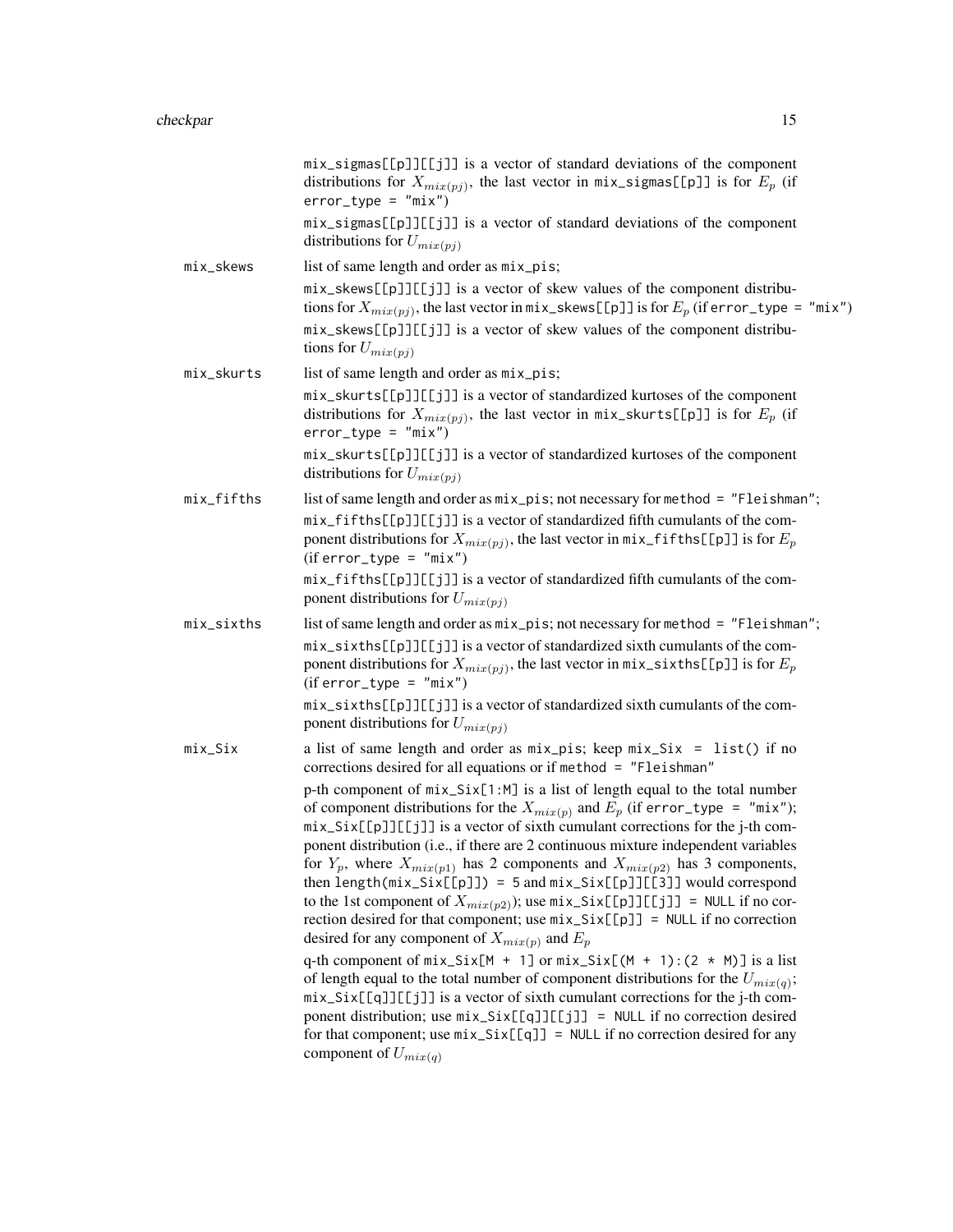| marginal | a list of length M, with the p-th component a list of cumulative probabilities for<br>the ordinal variables associated with outcome $Y_p$ (use marginal [[p]] = NULL<br>if outcome $Y_p$ has no ordinal variables); marginal [[p]][[j]] is a vector of the<br>cumulative probabilities defining the marginal distribution of $X_{\text{ord}(pj)}$ , the j-th<br>ordinal variable for outcome $Y_p$ ; if the variable can take r values, the vector will<br>contain r - 1 probabilities (the r-th is assumed to be 1); for binary variables, the<br>probability is the probability of the 1st category, which has the smaller support<br>value; length(marginal[[p]]) can differ across outcomes; the order should<br>be the same as in corr. x                                                                                                                            |
|----------|---------------------------------------------------------------------------------------------------------------------------------------------------------------------------------------------------------------------------------------------------------------------------------------------------------------------------------------------------------------------------------------------------------------------------------------------------------------------------------------------------------------------------------------------------------------------------------------------------------------------------------------------------------------------------------------------------------------------------------------------------------------------------------------------------------------------------------------------------------------------------|
| support  | a list of length M, with the p-th component a list of support values for the ordinal<br>variables associated with outcome $Y_p$ ; use support[[p]] = NULL if outcome<br>$Y_p$ has no ordinal variables; support [[p]][[j]] is a vector of the support val-<br>ues defining the marginal distribution of $X_{\text{ord}(p_j)}$ , the j-th ordinal variable for<br>outcome $Y_p$ ; if not provided, the default for r categories is 1, , r                                                                                                                                                                                                                                                                                                                                                                                                                                  |
| lam      | list of length $M$ , p-th component a vector of lambda (means $> 0$ ) values for Pois-<br>son variables for outcome $Y_p$ (see stats::dpois); order is 1st regular Poisson<br>and 2nd zero-inflated Poisson; use $lam[[p]] = NULL$ if outcome $Y_p$ has no Pois-<br>son variables; length(lam[[p]]) can differ across outcomes; the order should<br>be the same as in corr. x                                                                                                                                                                                                                                                                                                                                                                                                                                                                                             |
| p_zip    | a list of vectors of probabilities of structural zeros (not including zeros from the<br>Poisson distribution) for the zero-inflated Poisson variables (see VGAM:: dzipois);<br>if $p_z$ ip = 0, $Y_{pois}$ has a regular Poisson distribution; if $p_z$ ip is in (0, 1), $Y_{pois}$<br>has a zero-inflated Poisson distribution; if $p_z$ ip is in $(-(\exp(\text{lam}) - 1)^(-1), 0)$ ,<br>$Y_{pois}$ has a zero-deflated Poisson distribution and $p_z$ zip is not a probability; if<br>$p_z$ zip = -(exp(1am) - 1)^(-1), $Y_{pois}$ has a positive-Poisson distribution (see<br>VGAM:: dpospois); order is 1st regular Poisson and 2nd zero-inflated Poisson; if<br>a single number, all Poisson variables given this value; if a vector of length M,<br>all Poisson variables in equation p given p_zip[p]; otherwise, missing values<br>are set to 0 and ordered 1st |
| pois_eps | list of length M, p-th component a vector of length lam[[p]] containing cumu-<br>lative probability truncation values used to calculate intermediate correlations<br>involving Poisson variables; order is 1st regular Poisson and 2nd zero-inflated<br>Poisson; if a single number, all Poisson variables given this value; if a vector<br>of length M, all Poisson variables in equation p given pois_eps[p]; otherwise,<br>missing values are set to 0.0001 and ordered 1st                                                                                                                                                                                                                                                                                                                                                                                            |
| size     | list of length M, p-th component a vector of size parameters for the Negative<br>Binomial variables for outcome $Y_p$ (see stats:: dnbinom); order is 1st regular<br>NB and 2nd zero-inflated NB; use size[[p]] = NULL if outcome $Y_p$ has no<br>Negative Binomial variables; length(size[[p]]) can differ across outcomes;<br>the order should be the same as in corr. x                                                                                                                                                                                                                                                                                                                                                                                                                                                                                                |
| prob     | list of length M, p-th component a vector of success probabilities for the Negative<br>Binomial variables for outcome $Y_p$ (see stats:: dnbinom); order is 1st regular<br>NB and 2nd zero-inflated NB; use prob[[p]] = NULL if outcome $Y_p$ has no<br>Negative Binomial variables; length(prob[[p]]) can differ across outcomes;<br>the order should be the same as in corr. x                                                                                                                                                                                                                                                                                                                                                                                                                                                                                          |
| mu       | list of length M, p-th component a vector of mean values for the Negative Bino-<br>mial variables for outcome $Y_p$ (see stats:: dnbinom); order is 1st regular NB                                                                                                                                                                                                                                                                                                                                                                                                                                                                                                                                                                                                                                                                                                        |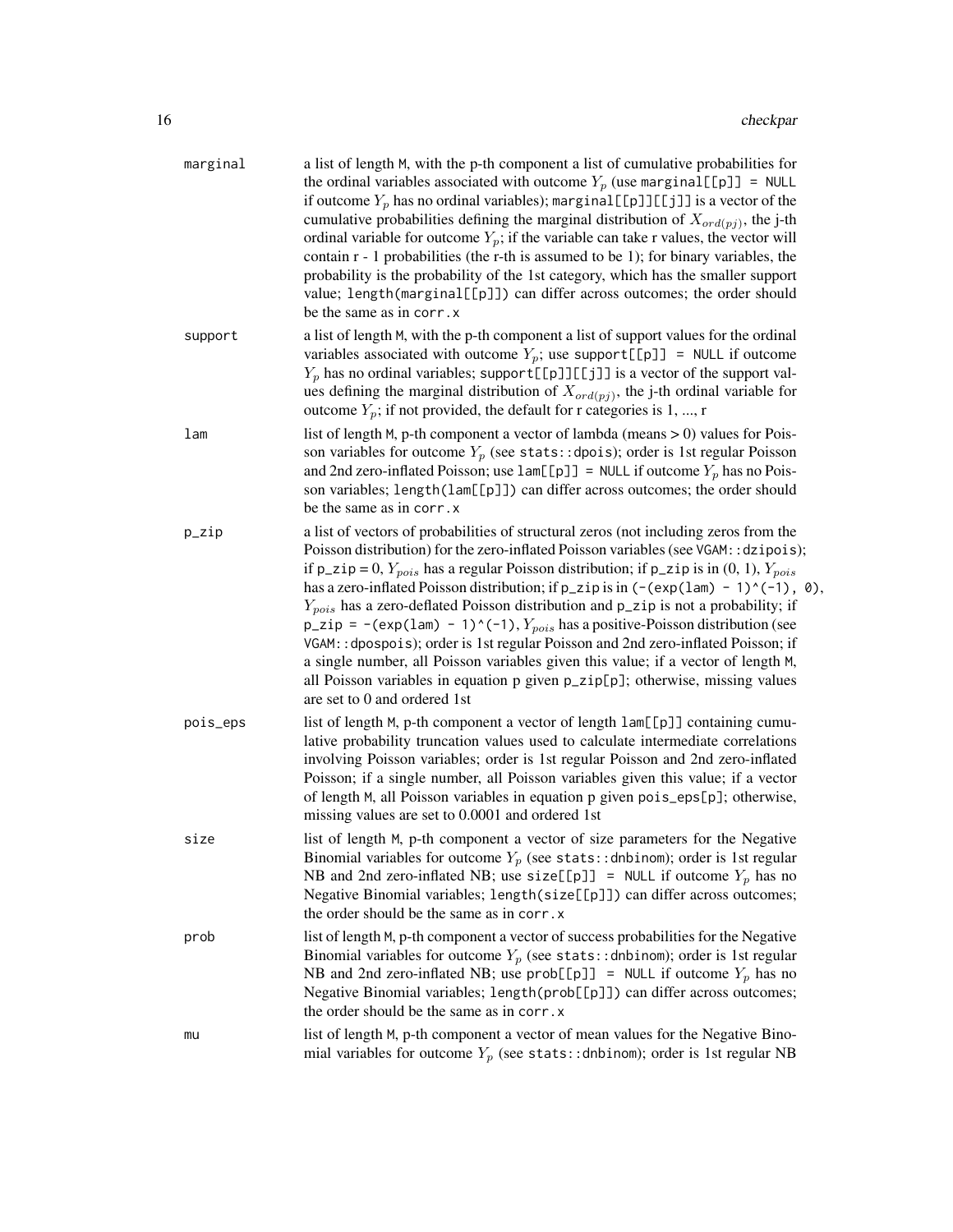|          | and 2nd zero-inflated NB; use $mu[[p]] = NULL$ if outcome $Y_p$ has no Negative<br>Binomial variables; length(mu[[p]]) can differ across outcomes; the order<br>should be the same as in corr.x; for zero-inflated NB variables, this refers to<br>the mean of the NB distribution (see VGAM: : dzinegbin) (*Note: either prob or<br>mu should be supplied for all Negative Binomial variables, not a mixture)                                                                                                                                                                                                                                                                                                                                                                                                                                                                                                                                                                                                                                                                                                                                         |
|----------|--------------------------------------------------------------------------------------------------------------------------------------------------------------------------------------------------------------------------------------------------------------------------------------------------------------------------------------------------------------------------------------------------------------------------------------------------------------------------------------------------------------------------------------------------------------------------------------------------------------------------------------------------------------------------------------------------------------------------------------------------------------------------------------------------------------------------------------------------------------------------------------------------------------------------------------------------------------------------------------------------------------------------------------------------------------------------------------------------------------------------------------------------------|
| p_zinb   | a vector of probabilities of structural zeros (not including zeros from the NB dis-<br>tribution) for the zero-inflated NB variables (see VGAM:: dzinegbin); if p_zinb<br>$= 0, Y_{nb}$ has a regular NB distribution; if p_zinb is in (-prob^size/(1 - prob^size),<br>0), $Y_{nb}$ has a zero-deflated NB distribution and p_zinb is not a probability; if<br>p_zinb = -prob^size/(1 - prob^size), $Y_{nb}$ has a positive-NB distribution<br>(see VGAM:: dposnegbin); order is 1st regular NB and 2nd zero-inflated NB; if<br>a single number, all NB variables given this value; if a vector of length M, all NB<br>variables in equation p given $p$ _zinb[ $p$ ]; otherwise, missing values are set to 0<br>and ordered 1st                                                                                                                                                                                                                                                                                                                                                                                                                       |
| nb_eps   | list of length M, p-th component a vector of length size[[p]] containing cumu-<br>lative probability truncation values used to calculate intermediate correlations<br>involving Negative Binomial variables; order is 1st regular NB and 2nd zero-<br>inflated NB; if a single number, all NB variables given this value; if a vector of<br>length M, all NB variables in equation p given nb_eps[p]; otherwise, missing<br>values are set to 0.0001 and ordered 1st                                                                                                                                                                                                                                                                                                                                                                                                                                                                                                                                                                                                                                                                                   |
| corr.x   | list of length M, each component a list of length M; corr. x[[p]][[q]] is ma-<br>trix of correlations for independent variables in equations p $(X_{(pj)})$ for out-<br>come $Y_p$ ) and q ( $X_{(qj)}$ for outcome $Y_q$ ); order: 1st ordinal (same order as in<br>marginal), 2nd continuous non-mixture (same order as in skews), 3rd com-<br>ponents of continuous mixture (same order as in mix_pis), 4th regular Pois-<br>son, 5th zero-inflated Poisson (same order as in 1am), 6th regular NB, and 7th<br>zero-inflated NB (same order as in size); if $p = q$ , corr. x[[p]][[q]] is a<br>correlation matrix with nrow(corr.x[[p]][[q]]) = # $X_{(pj)}$ for outcome $Y_p$ ;<br>if $p := q$ , corr. $x[[p]][[q]]$ is a non-symmetric matrix of correlations where<br>rows correspond to covariates for $Y_p$ so that nrow(corr.x[[p]][[q]]) = #<br>$X_{(pj)}$ for outcome $Y_p$ and columns correspond to covariates for $Y_q$ so that<br>$\text{ncol}(corr.x[\text{p}]][\text{q}]] = #X_{(qj)}$ for outcome $Y_q$ ; use corr. x[[p]][[q]] = NULL<br>if equation q has no $X_{(qj)}$ ; use corr. x[[p]] = NULL if equation p has no $X_{(pj)}$ |
| corr.yx  | input for nonnormsys only; a list of length M, where the p-th component is a 1<br>row matrix of correlations between $Y_p$ and $X_{(pj)}$ ; if there are mixture variables<br>and the betas are desired in terms of these (and not the components), then<br>corr.yx should be specified in terms of correlations between outcomes and<br>non-mixture or mixture variables, and the number of columns of the matrices<br>of corr. yx should not match the dimensions of the matrices in corr. x; if the<br>betas are desired in terms of the components, then corr. yx should be specified<br>in terms of correlations between outcomes and non-mixture or components of<br>mixture variables, and the number of columns of the matrices of corr. yx should<br>match the dimensions of the matrices in corr. x; use corr. $yx[[p]] = NULL$ if<br>equation p has no $X_{(pj)}$                                                                                                                                                                                                                                                                           |
| corr.e   | correlation matrix for continuous non-mixture or components of mixture error<br>terms                                                                                                                                                                                                                                                                                                                                                                                                                                                                                                                                                                                                                                                                                                                                                                                                                                                                                                                                                                                                                                                                  |
| same.var | either a vector or a matrix; if a vector, same var includes column numbers of                                                                                                                                                                                                                                                                                                                                                                                                                                                                                                                                                                                                                                                                                                                                                                                                                                                                                                                                                                                                                                                                          |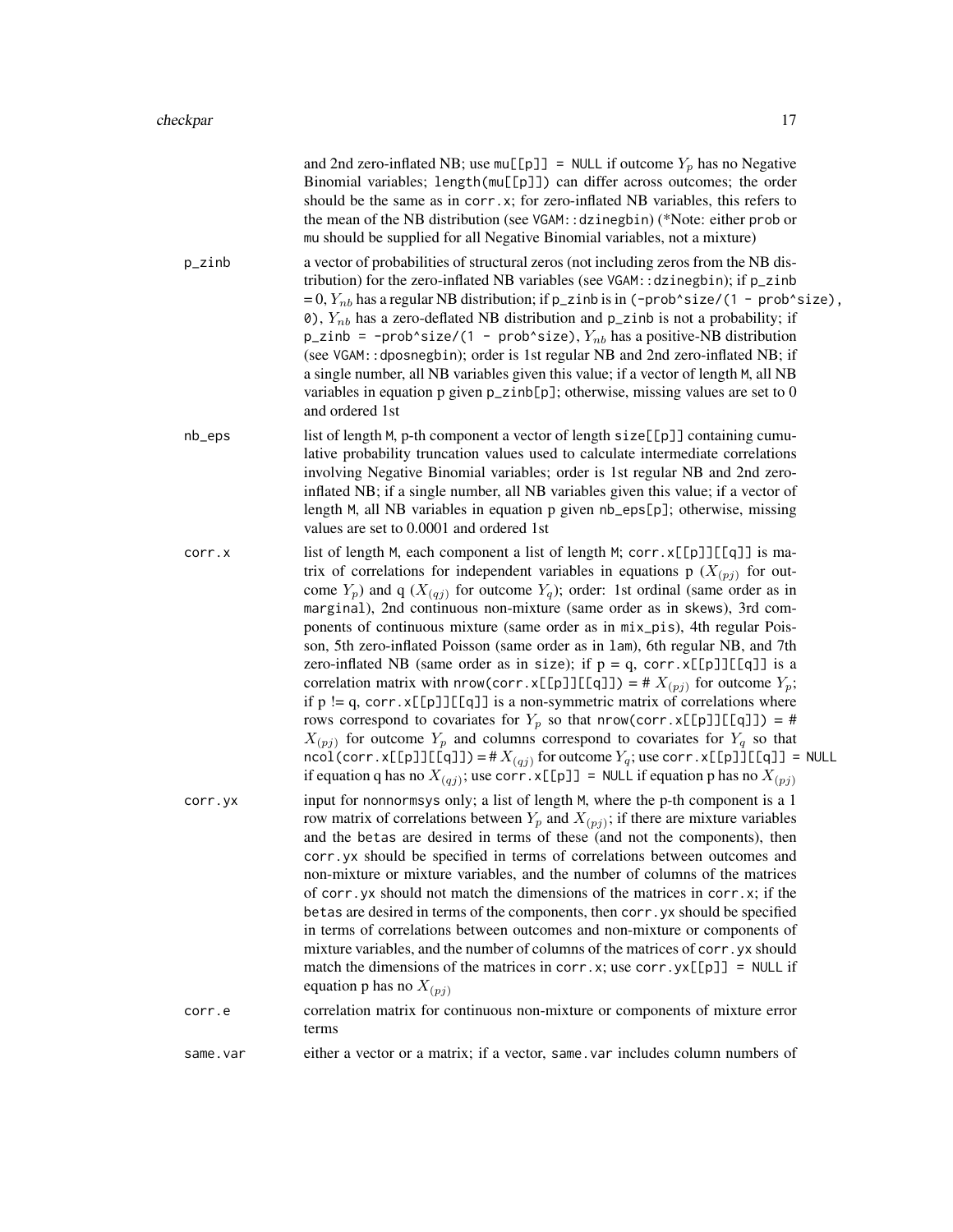|            | corr.x[[1]][[1]] corresponding to independent variables that should be iden-<br>tical across equations; these terms must have the same indices for all $p = 1, \ldots, M$ ;<br>i.e., if the 1st ordinal variable represents sex which should be the same for each<br>equation, then same. $var[1] = 1$ since ordinal variables are 1st in corr. $x[[1]][[1]]$<br>and sex is the 1st ordinal variable, and the 1st term for all other outcomes must<br>also be sex; if a matrix, columns 1 and 2 are outcome p and column index in<br>corr.x[[p]][[p]] for 1st instance of variable, columns 3 and 4 are outcome q<br>and column index in corr.x[[q]][[q]] for subsequent instances of variable;<br>i.e., if 1st term for all outcomes is sex and $M = 3$ , then same. var = matrix( $c(1)$ ,<br>1, 2, 1, 1, 1, 3, 1), 2, 4, byrow = TRUE); the independent variable in-<br>dex corresponds to ordinal, continuous non-mixture, component of continuous<br>mixture, Poisson, or NB variable |
|------------|--------------------------------------------------------------------------------------------------------------------------------------------------------------------------------------------------------------------------------------------------------------------------------------------------------------------------------------------------------------------------------------------------------------------------------------------------------------------------------------------------------------------------------------------------------------------------------------------------------------------------------------------------------------------------------------------------------------------------------------------------------------------------------------------------------------------------------------------------------------------------------------------------------------------------------------------------------------------------------------------|
| subj.var   | matrix where 1st column is outcome index ( $p = 1, \ldots, M$ ), 2nd column<br>is independent variable index corresponding to covariate which is a a subject-<br>level term (not including time), including time-varying covariates; the indepen-<br>dent variable index corresponds to ordinal, continuous non-mixture, continuous<br>mixture (not mixture component), Poisson, or NB variable; assumes all other<br>variables are group-level terms; these subject-level terms are used to form inter-<br>actions with the group level terms                                                                                                                                                                                                                                                                                                                                                                                                                                             |
| int.var    | matrix where 1st column is outcome index $(p = 1, \ldots, M)$ , 2nd and 3rd<br>columns are indices corresponding to independent variables to form interactions<br>between; this includes all interactions that are not accounted for by a subject-<br>group level interaction (as indicated by subj.var) or by a time-covariate in-<br>teraction (as indicated by tint. var); ex: 1, 2, 3 indicates that for outcome 1,<br>the 2nd and 3rd independent variables form an interaction term; the indepen-<br>dent variable index corresponds to ordinal, continuous non-mixture, continuous<br>mixture (not mixture component), Poisson, or NB variable                                                                                                                                                                                                                                                                                                                                      |
| tint.var   | matrix where 1st column is outcome index ( $p = 1, \ldots, M$ ), 2nd column is in-<br>dex of independent variable to form interaction with time; if tint. var = NULL<br>or no $X_{(pj)}$ are indicated for outcome $Y_p$ , this includes all group-level variables<br>(variables not indicated as subject-level variables in subj. var), else includes<br>only terms indicated by 2nd column (i.e., in order to include subject-level vari-<br>ables); ex: 1, 1 indicates that for outcome 1, the 1st independent variable has<br>an interaction with time; the independent variable index corresponds to ordinal,<br>continuous non-mixture, continuous mixture (not mixture component), Poisson,<br>or NB variable                                                                                                                                                                                                                                                                       |
| betas.0    | vector of length M containing intercepts, if NULL all set equal to 0; if length 1, all<br>intercepts set to betas.0                                                                                                                                                                                                                                                                                                                                                                                                                                                                                                                                                                                                                                                                                                                                                                                                                                                                        |
| betas      | list of length M, p-th component a vector of coefficients for outcome $Y_p$ , includ-<br>ing group and subject-level terms; order is order of variables in corr. x[[p]][[p]];<br>if betas = $list()$ , all set to 0 so that all Y only have intercept and/or interac-<br>tion terms plus error terms; if all outcomes have the same betas, use list of length<br>1; if $Y_p$ only has intercept and/or interaction terms, set betas [[p]] = NULL;<br>if there are continuous mixture variables, beta is for mixture variable (not for<br>components)                                                                                                                                                                                                                                                                                                                                                                                                                                       |
| betas.subj | list of length M, p-th component a vector of coefficients for interaction terms<br>between group-level terms and subject-level terms given in subj. var; order is                                                                                                                                                                                                                                                                                                                                                                                                                                                                                                                                                                                                                                                                                                                                                                                                                          |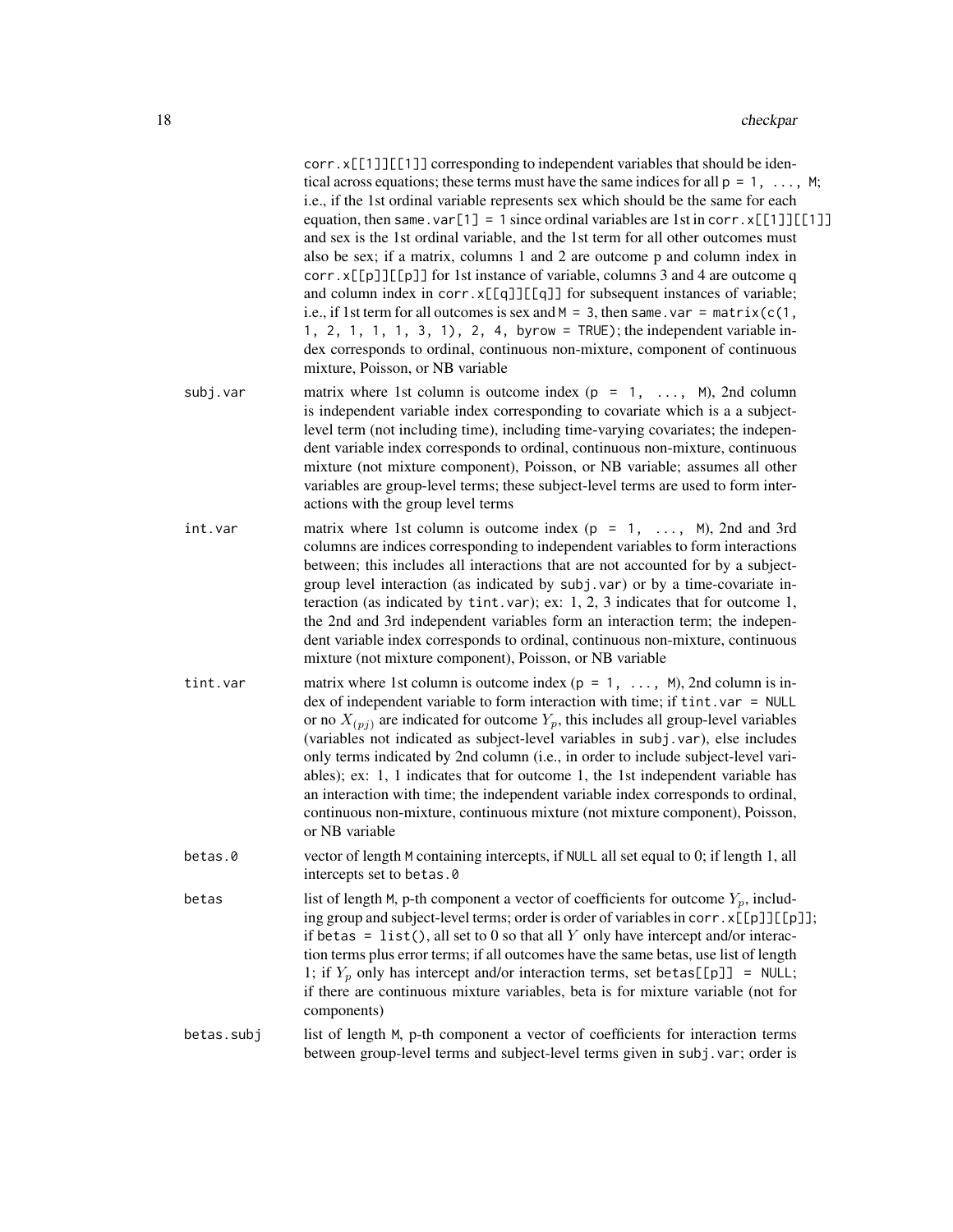|            | the same order as given in subj. var; if all outcomes have the same betas, use list<br>of length 1; if $Y_p$ only has group-level terms, set betas. subj[[p]] = NULL;<br>if there are continuous mixture variables, beta is for mixture variable (not for<br>components)                                                                                                                                                                                                                                                                                                                                                                                                                                                                                                                                                                                                                       |
|------------|------------------------------------------------------------------------------------------------------------------------------------------------------------------------------------------------------------------------------------------------------------------------------------------------------------------------------------------------------------------------------------------------------------------------------------------------------------------------------------------------------------------------------------------------------------------------------------------------------------------------------------------------------------------------------------------------------------------------------------------------------------------------------------------------------------------------------------------------------------------------------------------------|
| betas.int  | list of length M, p-th component a vector of coefficients for interaction terms in-<br>dicated in int. var; order is the same order as given in int. var; if all outcomes<br>have the same betas, use list of length 1; if $Y_p$ has none, set betas. $int[[p]] = NULL;$<br>if there are continuous mixture variables, beta is for mixture variable (not for<br>components)                                                                                                                                                                                                                                                                                                                                                                                                                                                                                                                    |
| betas.t    | vector of length M of coefficients for time terms, if NULL all set equal to 1; if<br>length 1, all intercepts set to betas.t                                                                                                                                                                                                                                                                                                                                                                                                                                                                                                                                                                                                                                                                                                                                                                   |
| betas.tint | list of length M, p-th component a vector of coefficients for interaction terms indi-<br>cated in tint. var; order is the same order as given in tint. var; if all outcomes<br>have the same betas, use list of length 1; if $Y_p$ has none, set betas . tint [[p]] = NULL;<br>if there are continuous mixture variables, beta is for mixture variable (not for<br>components)                                                                                                                                                                                                                                                                                                                                                                                                                                                                                                                 |
| rand.int   | "none" (default) if no random intercept term for all outcomes, "non_mix" if<br>all random intercepts have a continuous non-mixture distribution, "mix" if all<br>random intercepts have a continuous mixture distribution; also can be a vector<br>of length M containing a combination (i.e., c("non_mix", "mix", "none") if<br>the 1st has a non-mixture distribution, the 2nd has a mixture distribution, and<br>3rd outcome has no random intercept)                                                                                                                                                                                                                                                                                                                                                                                                                                       |
| rand.tsl   | "none" (default) if no random slope for time for all outcomes, "non_mix" if<br>all random time slopes have a continuous non-mixture distribution, "mix" if all<br>random time slopes have a continuous mixture distribution; also can be a vector<br>of length M as in rand. int                                                                                                                                                                                                                                                                                                                                                                                                                                                                                                                                                                                                               |
| rand.var   | matrix where 1st column is outcome index ( $p = 1, \ldots, M$ ), 2nd column is<br>independent variable index corresponding to covariate to assign random effect<br>to (not including the random intercept or time slope if present); the independent<br>variable index corresponds to ordinal, continuous non-mixture, continuous mix-<br>ture (not mixture component), Poisson, or NB variable; order is 1st continuous<br>non-mixture and 2nd continuous mixture random effects; note that the order of<br>the rows corresponds to the order of the random effects in corr. u not the or-<br>der of the independent variable so that a continuous mixture covariate with a<br>non-mixture random effect would be ordered before a continuous non-mixture<br>covariate with a mixture random effect (the 2nd column of rand. var indicates<br>the specific covariate)                         |
| corr.u     | if the random effects are the same variables across equations, a matrix of cor-<br>relations for $U$ ; if the random effects are different variables across equations, a<br>list of length M, each component a list of length M; corr.u[[p]][[q]] is ma-<br>trix of correlations for random effects in equations p $(U_{(pj)}$ for outcome $Y_p$ )<br>and q $(U_{(qj)})$ for outcome $Y_q$ ); if $p = q$ , corr.u[[p]][[q]] is a correlation<br>matrix with nrow(corr.u[[p]][[q]]) = # $U_{(pj)}$ for outcome $Y_p$ ; if p != q,<br>corr.u[[p]][[q]] is a non-symmetric matrix of correlations where rows cor-<br>respond to $U_{(pj)}$ for $Y_p$ so that nrow(corr.u[[p]][[q]]) =# $U_{(pj)}$ for outcome<br>$Y_p$ and columns correspond to $U_{(qj)}$ for $Y_q$ so that ncol(corr.u[[p]][[q]])<br>$=$ # $U_{(qj)}$ for outcome $Y_q$ ; the number of random effects for $Y_p$ is taken from |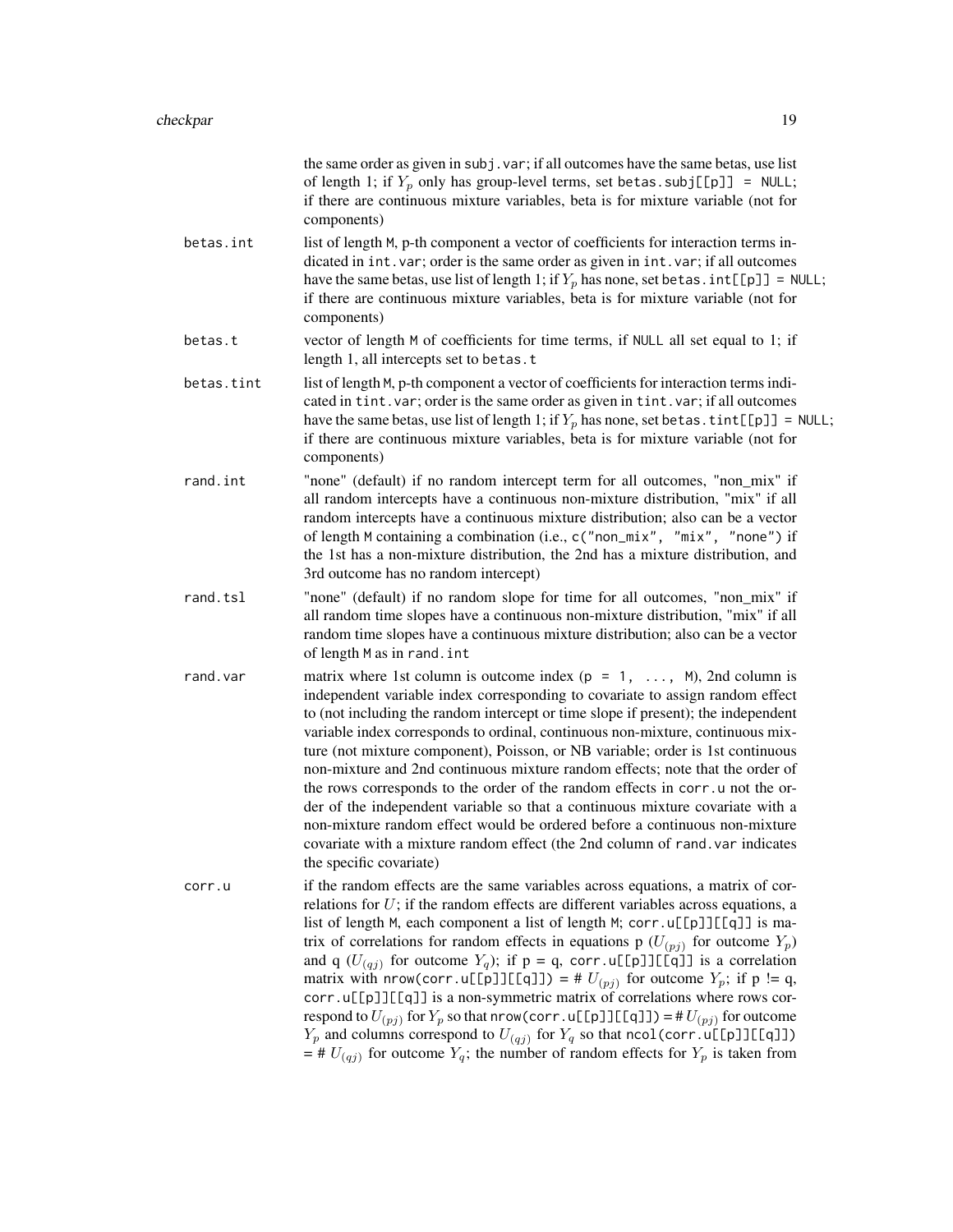|       | $nrow(corr.u[[p]][[1]])$ so that if there should be random effects, there must        |
|-------|---------------------------------------------------------------------------------------|
|       | be entries for corr.u; use corr.u[[p]][[q]] = NULL if equation q has no               |
|       | $U_{(qi)}$ ; use corr. u[[p]] = NULL if equation p has no $U_{(pi)}$ ;                |
|       | correlations are specified in terms of components of mixture variables (if present);  |
|       | order is 1st random intercept (if rand. $int$ ! = "none"), 2nd random time slope      |
|       | $(if \text{ rand.tsl} != "none"), 3rd other random slopes with non-mixture distribu-$ |
|       | tions, 4th other random slopes with mixture distributions                             |
| quiet | if FALSE prints messages, if TRUE suppresses messages                                 |
|       |                                                                                       |

# Value

TRUE if all inputs are correct, else it will stop with a correction message

#### References

Headrick TC, Beasley TM (2004). A Method for Simulating Correlated Non-Normal Systems of Linear Statistical Equations. Communications in Statistics - Simulation and Computation, 33(1). doi: [10.1081/SAC120028431](http://doi.org/10.1081/SAC-120028431)

#### See Also

[nonnormsys](#page-50-1), [corrsys](#page-20-1), [corrsys2](#page-35-1)

```
# Example: system of three equations for 2 independent variables, where each
# error term has unit variance, from Headrick & Beasley (2002)
# Y_1 = beta_10 + beta_11 * X_11 + beta_12 * X_12 + sigma_1 * e_1
# Y_2 = beta_20 + beta_21 * X_21 + beta_22 * X_22 + sigma_2 * e_2
# Y_3 = beta_30 + beta_31 * X_31 + beta_32 * X_32 + sigma_3 * e_3
# X_11 = X_21 = X_31 = Exponential(2)
# X_12 = X_22 = X_32 = Laplace(0, 1)
# e_1 = e_2 = e_3 = Cauchy(0, 1)
M < -3Stcum1 <- calc_theory("Exponential", 2)
Stcum2 <- calc_theory("Laplace", c(0, 1))
Stcum3 <- c(0, 1, 0, 25, 0, 1500) # taken from paper
means \leq lapply(seq_len(M), function(x) c(0, 0, 0))
vars \leq lapply(seq_len(M), function(x) c(1, 1, 1))
skews <- lapply(seq_len(M), function(x) c(Stcum1[3], Stcum2[3], Stcum3[3]))
skurts <- lapply(seq_len(M), function(x) c(Stcum1[4], Stcum2[4], Stcum3[4]))
fifths <- lapply(seq_len(M), function(x) c(Stcum1[5], Stcum2[5], Stcum3[5]))
sixths <- lapply(seq_len(M), function(x) c(Stcum1[6], Stcum2[6], Stcum3[6]))
corr.yx <- list(matrix(c(0.4, 0.4), 1), matrix(c(0.5, 0.5), 1),
  matrix(c(0.6, 0.6), 1))
corr.x \leftarrow list()corr.x[[1]] <- corr.x[[2]] <- corr.x[[3]] <- list()
corr.x[[1]][[1]] < - matrix(c(1, 0.1, 0.1, 1), 2, 2)corr.x[[1]][[2]] <- matrix(c(0.1974318, 0.1859656, 0.1879483, 0.1858601),
  2, 2, byrow = TRUE)
corr.x[[1]][[3]] <- matrix(c(0.2873190, 0.2589830, 0.2682057, 0.2589542),
```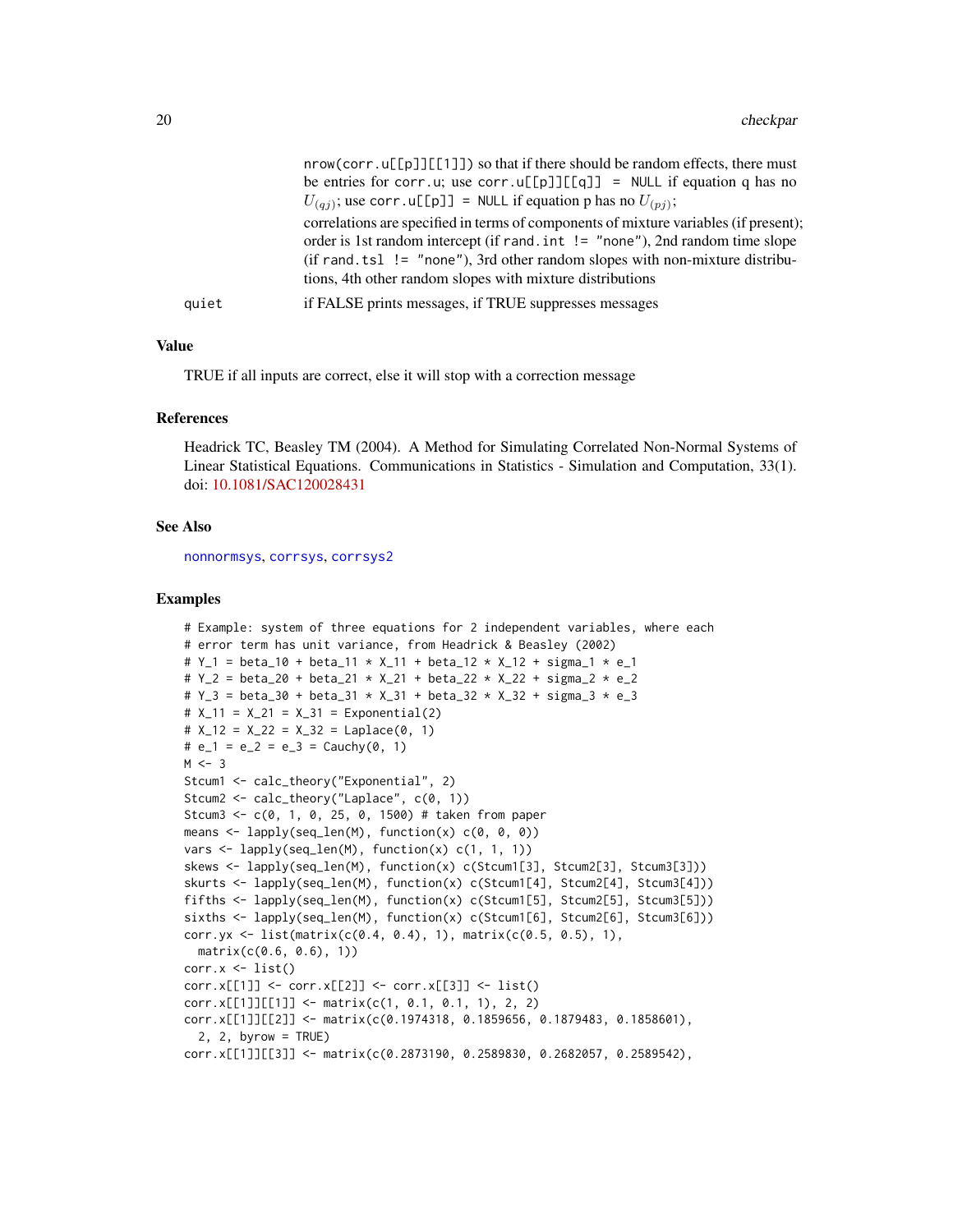```
2, 2, byrow = TRUE)
corr.x[[2]][[1]] <- t(corr.x[[1]][[2]])
corr.x[[2]][[2]] <- matrix(c(1, 0.35, 0.35, 1), 2, 2)
corr.x[[2]][[3]] <- matrix(c(0.5723303, 0.4883054, 0.5004441, 0.4841808),
 2, 2, byrow = TRUE)
corr.x[[3]][[1]] <- t(corr.x[[1]][[3]])
corr.x[[3]][[2]] <- t(corr.x[[2]][[3]])
corr.x[[3]][[3]] <- matrix(c(1, 0.7, 0.7, 1), 2, 2)
corr.e <- matrix(0.4, nrow = 3, ncol = 3)diag(corr.e) <- 1
checkpar(M, "Polynomial", "non_mix", means, vars, skews,
 skurts, fifths, sixths, corr.x = corr.x, corr.yx = corr.yx,
 corr.e = corr.e, quiet = TRUE)
```
<span id="page-20-1"></span>corrsys *Generate Correlated Systems of Equations with Ordinal, Continuous, and/or Count Variables: Correlation Method 1*

#### Description

This function generates a correlated system of M equations representing a system of repeated measures at M time points. The equations may contain 1) ordinal  $(r \geq 2$  categories), continuous (normal, non-normal, and mixture distributions), count (regular and zero-inflated, Poisson and Negative Binomial) independent variables X; 2) continuous error terms E; 3) a discrete time variable  $Time$ ; and 4) random effects U. The assumptions are that 1) there are at least 2 equations, 2) the independent variables, random effect terms, and error terms are uncorrelated, 3) each equation has an error term, 4) all error terms have a continuous non-mixture distribution or all have a continuous mixture distribution, 5) all random effects are continuous, and 6) growth is linear (with respect to time). The random effects may be a random intercept, a random slope for time, or a random slope for any of the  $X$  variables. Continuous variables are simulated using either Fleishman's third-order (method = "Fleishman", doi: [10.1007/BF02293811\)](http://doi.org/10.1007/BF02293811) or Headrick's fifth-order (method = "Polynomial", doi: [10.1016/S01679473\(02\)000725\)](http://doi.org/10.1016/S0167-9473(02)00072-5) power method transformation (PMT). Simulation occurs at the component-level for continuous mixture distributions. The target correlation matrix is specified in terms of correlations with components of continuous mixture variables. These components are transformed into the desired mixture variables using random multinomial variables based on the mixing probabilities. The  $X$  terms can be the same across equations (i.e., modeling sex or height) or may be time-varying covariates. The equations may contain different numbers of  $X$  terms (i.e., a covariate could be missing for a given equation).

The outcomes  $Y$  are generated using a hierarchical linear models (HLM) approach, which allows the data to be structured in at least two levels. Level-1 is the repeated measure (time or condition) and other subject-level variables. Level-1 is nested within Level-2, which describes the average of the outcome (the intercept) and growth (slope for time) as a function of group-level variables. The first level captures the within-subject variation, while the second level describes the betweensubjects variability. Using a HLM provides a way to determine if: a) subjects differ at a specific time point with respect to the dependent variable, b) growth rates differ across conditions, or c) growth rates differ across subjects. Random effects describe deviation at the subject-level from the average (fixed) effect described by the slope coefficients (betas). See the The Hierarchical Linear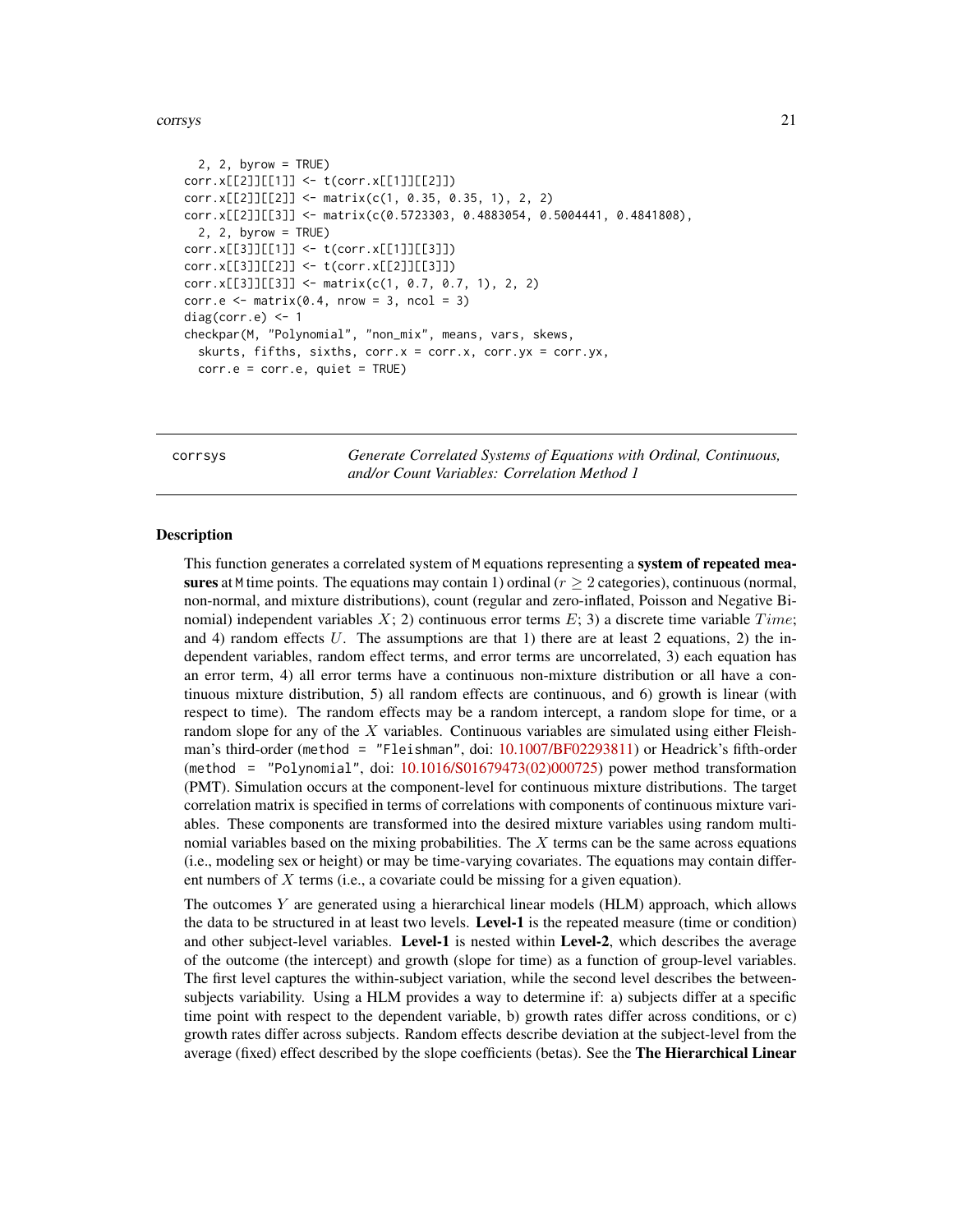Models Approach for a System of Correlated Equations with Multiple Variable Types vignette for a description of the HLM model. The user can specify subject-level X terms, and each subjectlevel X term is crossed with all group-level X terms. The equations may also contain interactions between  $X$  variables. Interactions specified in int. var between two group-level covariates are themselves considered group-level covariates and will be crossed with subject-level covariates. Interactions between two subject-level covariates are considered subject-level covariates and will be crossed with group-level covariates. Since Time is a subject-level variable, each group-level term is crossed with Time unless otherwise specified.

Random effects may be added for the intercept, time slope, or effects of any of the covariates. The type of random intercept and time slope (i.e., non-mixture or mixture) is specified in rand.int and rand.tsl. This type may vary by equation. The random effects for independent variables are specified in rand.var and may also contain a combination of non-mixture and mixture continuous distributions. If the parameter lists are of length  $M + 1$ , the random effects are the same variables across equations and the correlation for the effects corr. u is a matrix. If the parameter lists are of length  $2 \times M$ , the random effects are different variables across equations and the correlation for the effects corr.u is a list.

The independent variables, interactions, Time effect, random effects, and error terms are summed together to produce the outcomes Y. The beta coefficients may be the same or differ across equations. The user specifies the betas for the independent variables in betas, for the interactions between two group-level or two subject-level covariates in betas.int, for the group-subject level interactions in betas. subj, and for the Time interactions in betas. tint. Setting a coefficient to  $0$ will eliminate that term. The user also provides the correlations 1) between E terms; 2) between X variables within each outcome  $Y_p$ ,  $p = 1, \ldots, M$ , and between outcome pairs; and 3) between U variables within each outcome  $Y_p$ ,  $p = 1, \ldots, M$ , and between outcome pairs. The order of the independent variables in corr.x must be 1st ordinal (same order as in marginal), 2nd continuous non-mixture (same order as in skews), 3rd components of continuous mixture (same order as in mix\_pis), 4th regular Poisson, 5th zero-inflated Poisson (same order as in lam), 6th regular NB, and 7th zero-inflated NB (same order as in size). The order of the random effects in corr.u must be 1st random intercept, 2nd random time slope, 3rd continuous non-mixture random effects, and 4th components of continuous mixture random effects.

The variables are generated from multivariate normal variables with intermediate correlations calculated using [intercorr](#page-0-0), which employs **correlation method 1**. See  $SimCorMix$  for a description of the correlation method and the techniques used to generate each variable type. The order of the variables returned is 1st covariates X (as specified in corr.x), 2nd group-group or subject-subject interactions (ordered as in int.var), 3rd subject-group interactions (1st by subject-level variable as specified in subj. var, 2nd by covariate as specified in corr.x), and 4th time interactions (either as specified in corr.x with group-level covariates or in tint.var).

This function contains no parameter checks in order to decrease simulation time. That should be done first using [checkpar](#page-11-1). Summaries of the system can be obtained using [summary\\_sys](#page-62-1). The Correlated Systems of Statistical Equations with Multiple Variable Types demonstrates examples.

#### Usage

```
corrsys(n = 10000, M = NULL, Time = NULL, method = c("Fleishman","Polynomial"), error_type = c("non_mix", "mix"), means = list(),
 vars = list(), skews = list(), skurts = list(), fifths = list(),
```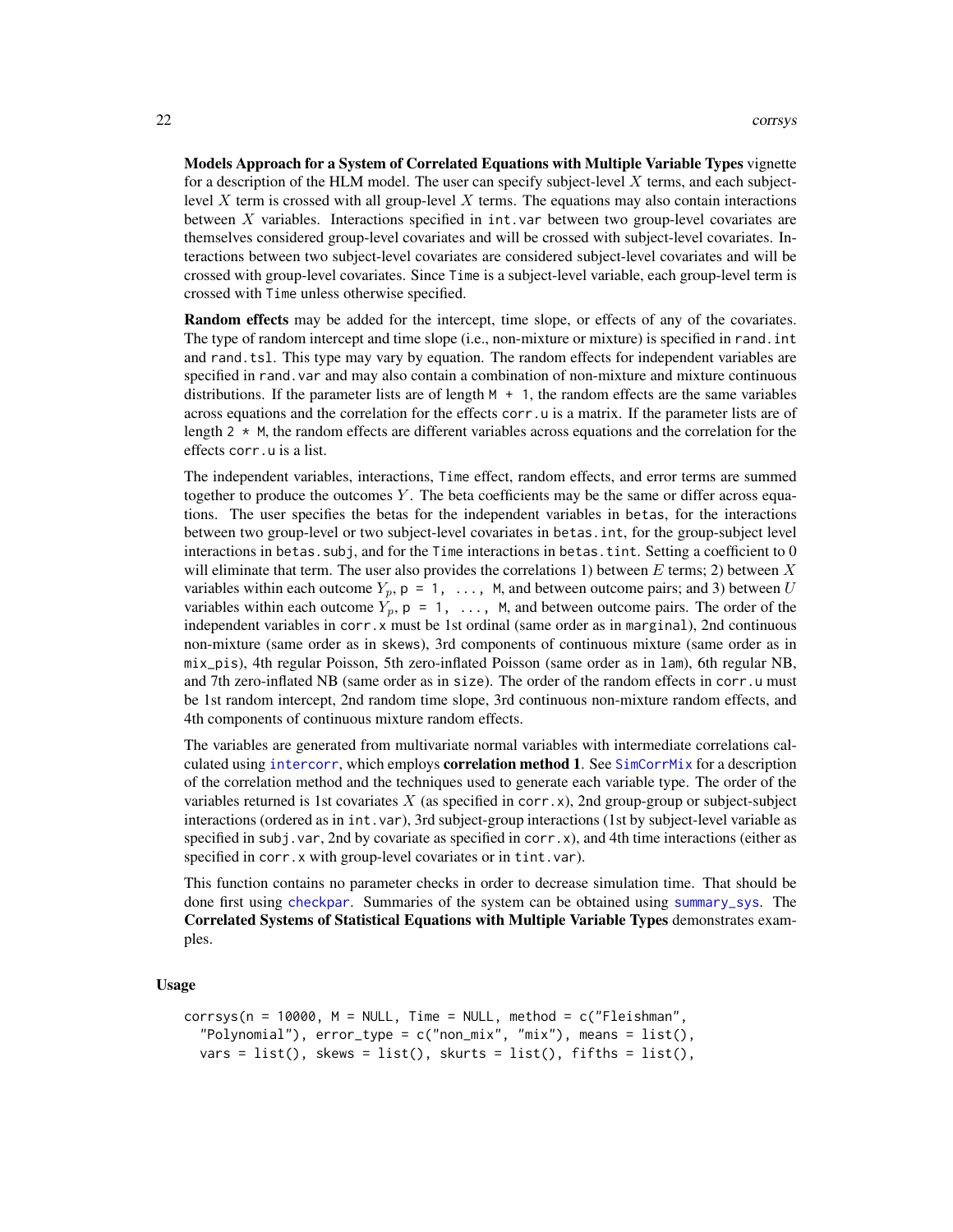```
sixths = list(), Six = list(), mix-pis = list(), mix_mus = list(),mix_signas = list(), mix_skews = list(), mix_skurts = list(),mix_fifths = list(), mix_sixths = list(), mix_six = list(),marginal = list(), support = list(), lam = list(), p_zip = list(),
size = list(), prob = list(), mu = list(), p_zinh = list(),corr.x = list(), corr.e = NULL, same.var = NULL, subj.var = NULL,int.var = NULL, tint.var = NULL, betas.0 = NULL, betas = list(),
betas.subj = list(), betas.int = list(), betas.t = NULL,
betas.tint = list(), rand.int = c("none", "non_mix", "mix"),
rand.tsl = c("none", "non\_mix", "mix"), rand-var = NULL,corr.u = list(), seed = 1234, use.nextPD = TRUE, eigmin = 0,adjgrad = FALSE, B1 = NULL, tau = 0.5, tol = 0.1, steps = 100,
msteps = 10, nrand = 1e+05, errorloop = FALSE, epsilon = 0.001,
maxit = 1000, quiet = FALSE)
```
# Arguments

| n          | the sample size (i.e. the length of each simulated variable; $\text{default} = 10000$ )                                                                                                                                                                                                                                                                                                                                                                                                                                                                                  |
|------------|--------------------------------------------------------------------------------------------------------------------------------------------------------------------------------------------------------------------------------------------------------------------------------------------------------------------------------------------------------------------------------------------------------------------------------------------------------------------------------------------------------------------------------------------------------------------------|
| M          | the number of dependent variables $Y$ (outcomes); equivalently, the number of<br>equations in the system                                                                                                                                                                                                                                                                                                                                                                                                                                                                 |
| Time       | a vector of values to use for time; each subject receives the same time value; if<br>NULL, $Time = 1:M$                                                                                                                                                                                                                                                                                                                                                                                                                                                                  |
| method     | the PMT method used to generate all continuous variables, including indepen-<br>dent variables (covariates), error terms, and random effects; "Fleishman" uses<br>Fleishman's third-order polynomial transformation and "Polynomial" uses Head-<br>rick's fifth-order transformation                                                                                                                                                                                                                                                                                     |
| error_type | "non_mix" if all error terms have continuous non-mixture distributions, "mix" if<br>all error terms have continuous mixture distributions                                                                                                                                                                                                                                                                                                                                                                                                                                |
| means      | if no random effects, a list of length M where means [[p]] contains a vector of<br>means for the continuous independent variables in equation p with non-mixture<br>$(X_{cont})$ or mixture $(X_{mix})$ distributions and for the error terms $(E)$ ; order in<br>vector is $X_{cont}$ , $X_{mix}$ , $E$                                                                                                                                                                                                                                                                 |
|            | if there are random effects, a list of length $M + 1$ if the effects are the same across<br>equations or 2 $*$ M if they differ; where means [M + 1] or means [(M + 1): (2 $*$ M)]<br>are vectors of means for all random effects with continuous non-mixture or mix-<br>ture distributions; order in vector is 1st random intercept $U_0$ (if rand. int != "none"),<br>2nd random time slope $U_1$ (if rand. tsl $!=$ "none"), 3rd other random slopes<br>with non-mixture distributions $U_{cont}$ , 4th other random slopes with mixture dis-<br>tributions $U_{mix}$ |
| vars       | a list of same length and order as means containing vectors of variances for the<br>continuous variables, error terms, and any random effects                                                                                                                                                                                                                                                                                                                                                                                                                            |
| skews      | if no random effects, a list of length M where skews[[p]] contains a vector of<br>skew values for the continuous independent variables in equation p with non-<br>mixture $(X_{cont})$ distributions and for E if error_type = "non_mix"; order in<br>vector is $X_{cont}$ , $E$                                                                                                                                                                                                                                                                                         |
|            | if there are random effects, a list of length $M + 1$ if the effects are the same across<br>equations or 2 * M if they differ; where skews [M + 1] or skews [(M + 1): $(2 * M)$ ]                                                                                                                                                                                                                                                                                                                                                                                        |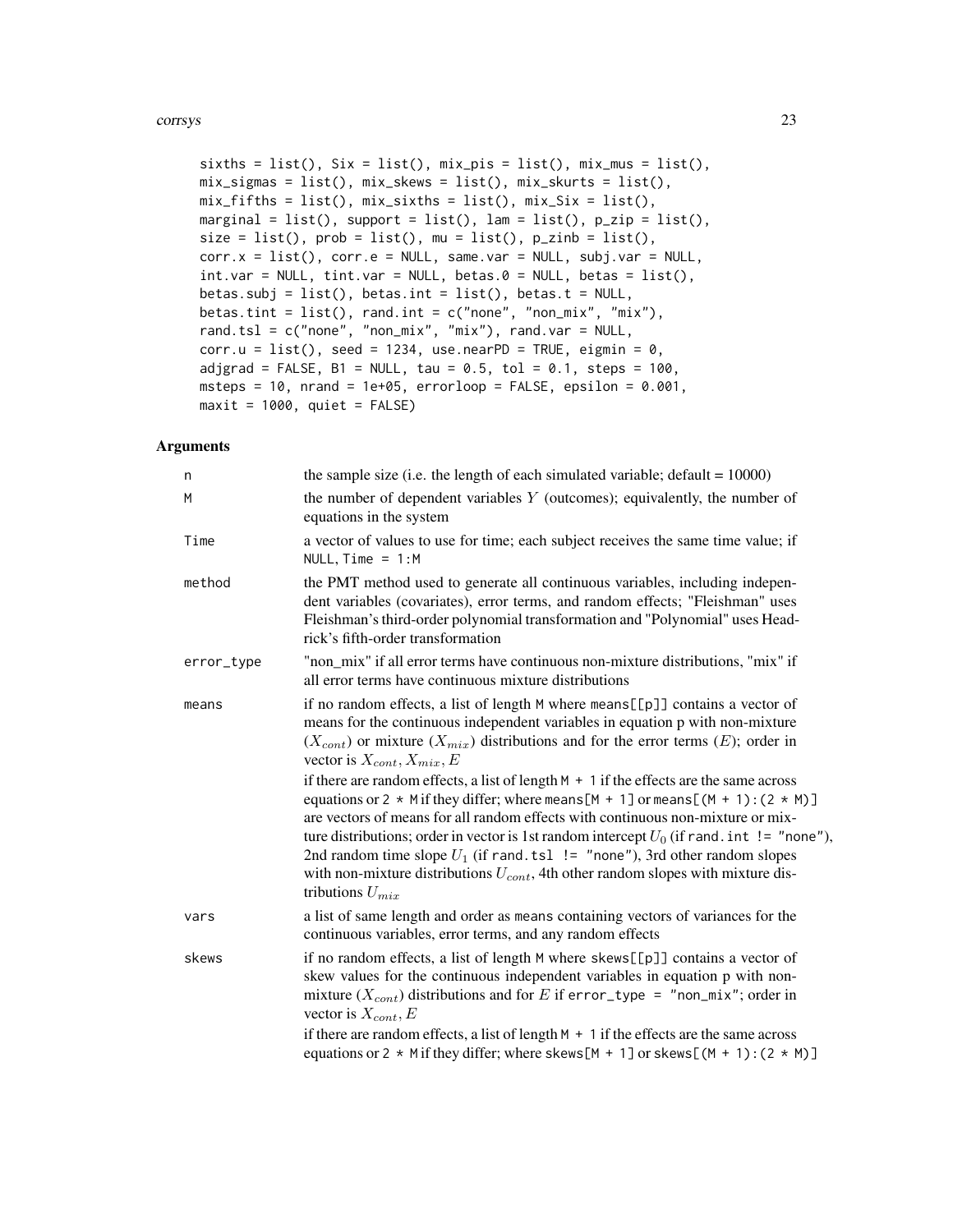|           | are vectors of skew values for all random effects with continuous non-mixture<br>distributions; order in vector is 1st random intercept $U_0$ (if rand. int = "non_mix"),<br>2nd random time slope $U_1$ (if rand. tsl = "non_mix"), 3rd other random slopes<br>with non-mixture distributions $U_{cont}$                                                                                                                                                                                |
|-----------|------------------------------------------------------------------------------------------------------------------------------------------------------------------------------------------------------------------------------------------------------------------------------------------------------------------------------------------------------------------------------------------------------------------------------------------------------------------------------------------|
| skurts    | a list of same length and order as skews containing vectors of standardized kur-<br>toses (kurtosis - 3) for the continuous variables, error terms, and any random<br>effects with non-mixture distributions                                                                                                                                                                                                                                                                             |
| fifths    | a list of same length and order as skews containing vectors of standardized fifth<br>cumulants for the continuous variables, error terms, and any random effects with<br>non-mixture distributions; not necessary for method = "Fleishman"                                                                                                                                                                                                                                               |
| sixths    | a list of same length and order as skews containing vectors of standardized sixth<br>cumulants for the continuous variables, error terms, and any random effects with<br>non-mixture distributions; not necessary for method = "Fleishman"                                                                                                                                                                                                                                               |
| Six       | a list of length M, M + 1, or 2 $*$ M, where Six[1:M] are for $X_{cont}$ , E (if<br>error_type = "non_mix") and Six[M + 1] or Six[(M + 1): $(2 * M)$ ] are<br>for non-mixture $U$ ; if error_type = "mix" and there are only random effects<br>$(i.e., length(corr.x) = 0)$ , use $Six[1:M] = rep(list(NULL), M)$ so that<br>Six[M + 1] or Six[(M + 1): (2 $\star$ M)] describes the non-mixture U;<br>Six[[p]][[j]] is a vector of sixth cumulant correction values to aid in finding a |
|           | valid PDF for $X_{cont(pj)}$ , the j-th continuous non-mixture covariate for outcome<br>$Y_p$ ; the last vector in Six[[p]] is for $E_p$ (if error_type = "non_mix"); use<br>$Six[\lceil p \rceil] [\lceil j \rceil] = NULL$ if no correction desired for $X_{cont(pj)}$ ; use $Six[\lceil p \rceil] = NULL$<br>if no correction desired for any continuous non-mixture covariate or error term<br>in equation p                                                                         |
|           | $Six[[M + p]][[j]]$ is a vector of sixth cumulant correction values to aid in<br>finding a valid PDF for $U_{(pj)}$ , the j-th non-mixture random effect for outcome<br>$Y_p$ ; use Six[[M + p]][[j]] = NULL if no correction desired for $U_{(pj)}$ ; use<br>$Six[[M + p]] = NULL if no correction desired for any continuous non-mixture$<br>random effect in equation p                                                                                                               |
|           | keep $Six = list()$ if no corrections desired for all equations or if method = "Fleishman"                                                                                                                                                                                                                                                                                                                                                                                               |
| mix_pis   | list of length M, M + 1 or 2 $*$ M, where $mix\_pis[1:M]$ are for $X_{cont}$ , E (if<br>$error_type = "mix")$ and $mix_pis[M + 1]$ or $mix_pis[(M + 1):(2 * M)]$<br>are for mixture U; use $mix\_pis[[p]] = NULL$ if equation p has no continuous<br>mixture terms if $error_type = "non\_mix"$ and there are only random effects<br>$(i.e., length(corr.x) = 0)$ , use $mix\_pis[1:M] = NULL so that mix\_pis[M + 1]$<br>or $mix\_pis[(M + 1):(2 * M)]$ describes the mixture U;        |
|           | mix_pis[[p]][[j]] is a vector of mixing probabilities of the component distri-<br>butions for $X_{mix(p_i)}$ , the j-th mixture covariate for outcome $Y_p$ ; the last vector<br>in mix_pis[[p]] is for $E_p$ (if error_type = "mix"); components should be<br>ordered as in corr.x                                                                                                                                                                                                      |
|           | $mix\_pis[[M + p]][[jj]]$ is a vector of mixing probabilities of the component<br>distributions for $U_{(pj)}$ , the j-th random effect with a mixture distribution for<br>outcome $Y_p$ ; order is 1st random intercept (if rand.int = "mix"), 2nd ran-<br>dom time slope (if rand. tsl = $"mix"$ ), 3rd other random slopes with mixture<br>distributions; components should be ordered as in corr.u                                                                                   |
| $mix_mus$ | list of same length and order as mix_pis;                                                                                                                                                                                                                                                                                                                                                                                                                                                |
|           |                                                                                                                                                                                                                                                                                                                                                                                                                                                                                          |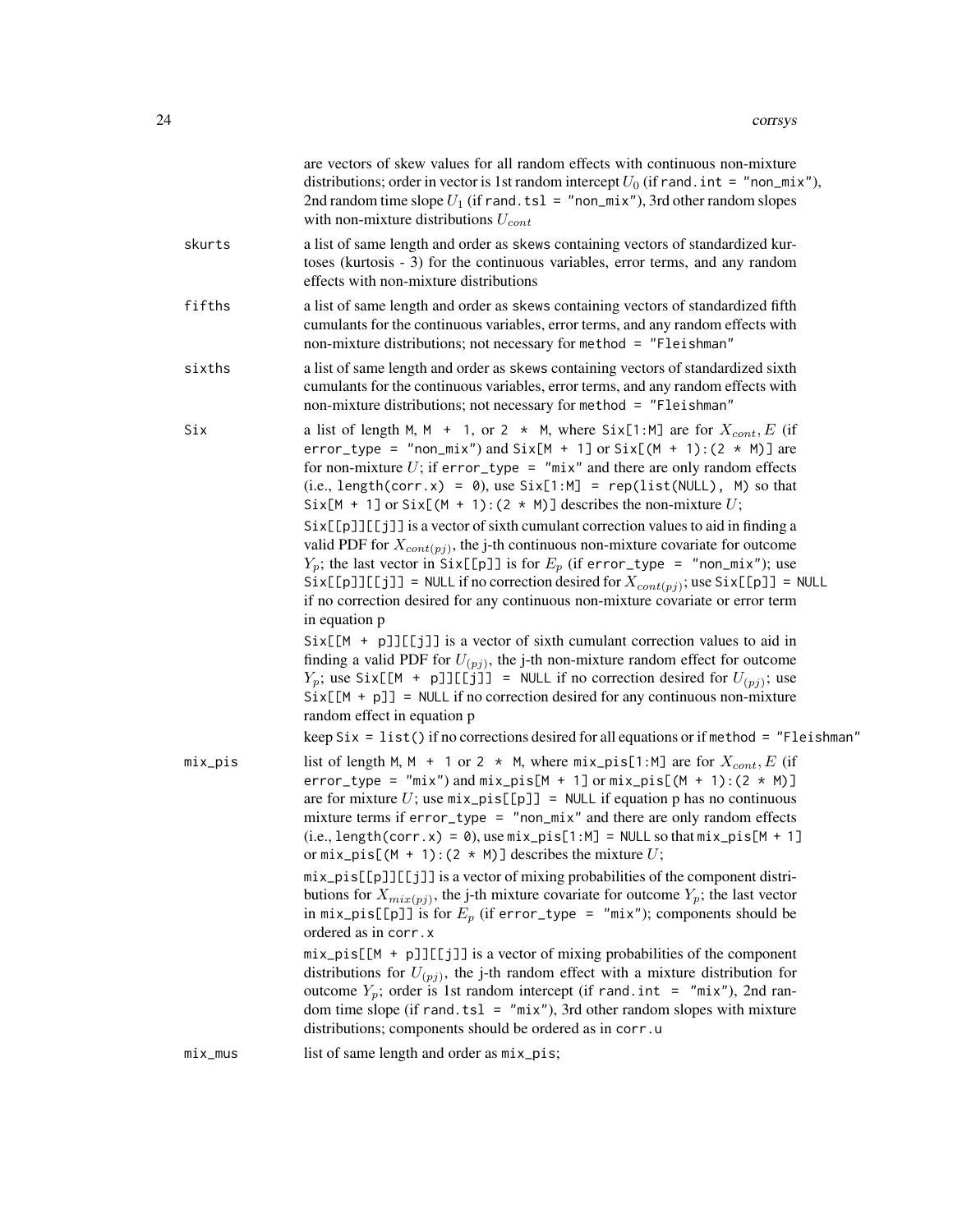|            | mix_mus[[p]][[j]] is a vector of means of the component distributions for<br>$X_{mix(pj)}$ , the last vector in mix_mus[[p]] is for $E_p$ (if error_type = "mix")<br>mix_mus[[p]][[j]] is a vector of means of the component distributions for<br>$U_{mix(pj)}$                                                                                                                                                                                                                                                                                                                                                                                                                                                                                       |
|------------|-------------------------------------------------------------------------------------------------------------------------------------------------------------------------------------------------------------------------------------------------------------------------------------------------------------------------------------------------------------------------------------------------------------------------------------------------------------------------------------------------------------------------------------------------------------------------------------------------------------------------------------------------------------------------------------------------------------------------------------------------------|
| mix_sigmas | list of same length and order as mix_pis;                                                                                                                                                                                                                                                                                                                                                                                                                                                                                                                                                                                                                                                                                                             |
|            | mix_sigmas[[p]][[j]] is a vector of standard deviations of the component<br>distributions for $X_{mix(pj)}$ , the last vector in mix_sigmas[[p]] is for $E_p$ (if<br>$error_type = "mix")$                                                                                                                                                                                                                                                                                                                                                                                                                                                                                                                                                            |
|            | mix_sigmas[[p]][[j]] is a vector of standard deviations of the component<br>distributions for $U_{mix(pj)}$                                                                                                                                                                                                                                                                                                                                                                                                                                                                                                                                                                                                                                           |
| mix_skews  | list of same length and order as mix_pis;                                                                                                                                                                                                                                                                                                                                                                                                                                                                                                                                                                                                                                                                                                             |
|            | mix_skews[[p]][[j]] is a vector of skew values of the component distribu-<br>tions for $X_{mix(pj)}$ , the last vector in mix_skews[[p]] is for $E_p$ (if error_type = "mix")                                                                                                                                                                                                                                                                                                                                                                                                                                                                                                                                                                         |
|            | mix_skews[[p]][[j]] is a vector of skew values of the component distribu-<br>tions for $U_{mix(pj)}$                                                                                                                                                                                                                                                                                                                                                                                                                                                                                                                                                                                                                                                  |
| mix_skurts | list of same length and order as mix_pis;                                                                                                                                                                                                                                                                                                                                                                                                                                                                                                                                                                                                                                                                                                             |
|            | mix_skurts[[p]][[j]] is a vector of standardized kurtoses of the component<br>distributions for $X_{mix(pj)}$ , the last vector in mix_skurts[[p]] is for $E_p$ (if<br>$error_type = "mix")$                                                                                                                                                                                                                                                                                                                                                                                                                                                                                                                                                          |
|            | mix_skurts[[p]][[j]] is a vector of standardized kurtoses of the component<br>distributions for $U_{mix(pj)}$                                                                                                                                                                                                                                                                                                                                                                                                                                                                                                                                                                                                                                         |
| mix_fifths | list of same length and order as mix_pis; not necessary for method = "Fleishman";                                                                                                                                                                                                                                                                                                                                                                                                                                                                                                                                                                                                                                                                     |
|            | mix_fifths[[p]][[j]] is a vector of standardized fifth cumulants of the com-<br>ponent distributions for $X_{mix(pj)}$ , the last vector in $mix_f$ if ths [[p]] is for $E_p$<br>$(iferror_type = "mix")$                                                                                                                                                                                                                                                                                                                                                                                                                                                                                                                                             |
|            | mix_fifths[[p]][[j]] is a vector of standardized fifth cumulants of the com-<br>ponent distributions for $U_{mix(pj)}$                                                                                                                                                                                                                                                                                                                                                                                                                                                                                                                                                                                                                                |
| mix_sixths | list of same length and order as mix_pis; not necessary for method = "Fleishman";                                                                                                                                                                                                                                                                                                                                                                                                                                                                                                                                                                                                                                                                     |
|            | mix_sixths[[p]][[j]] is a vector of standardized sixth cumulants of the com-<br>ponent distributions for $X_{mix(pj)}$ , the last vector in mix_sixths[[p]] is for $E_p$<br>$(iferror_type = "mix")$                                                                                                                                                                                                                                                                                                                                                                                                                                                                                                                                                  |
|            | mix_sixths[[p]][[j]] is a vector of standardized sixth cumulants of the com-<br>ponent distributions for $U_{mix(pj)}$                                                                                                                                                                                                                                                                                                                                                                                                                                                                                                                                                                                                                                |
| $mix\_Six$ | a list of same length and order as $mix\_pis$ ; keep $mix\_Six = list()$ if no<br>corrections desired for all equations or if method = "Fleishman"                                                                                                                                                                                                                                                                                                                                                                                                                                                                                                                                                                                                    |
|            | p-th component of $mix\_Six[1:M]$ is a list of length equal to the total number<br>of component distributions for the $X_{mix(p)}$ and $E_p$ (if error_type = "mix");<br>mix_Six[[p]][[j]] is a vector of sixth cumulant corrections for the j-th com-<br>ponent distribution (i.e., if there are 2 continuous mixture independent variables<br>for $Y_p$ , where $X_{mix(p1)}$ has 2 components and $X_{mix(p2)}$ has 3 components,<br>then length( $mix\_Six[[p]]$ ) = 5 and $mix\_Six[[p]][[3]]$ would correspond<br>to the 1st component of $X_{mix(p2)}$ ); use $mix\_Six[[p]][[j]] = NULL$ if no cor-<br>rection desired for that component; use $mix\_Six[[p]] = NULL$ if no correction<br>desired for any component of $X_{mix(p)}$ and $E_p$ |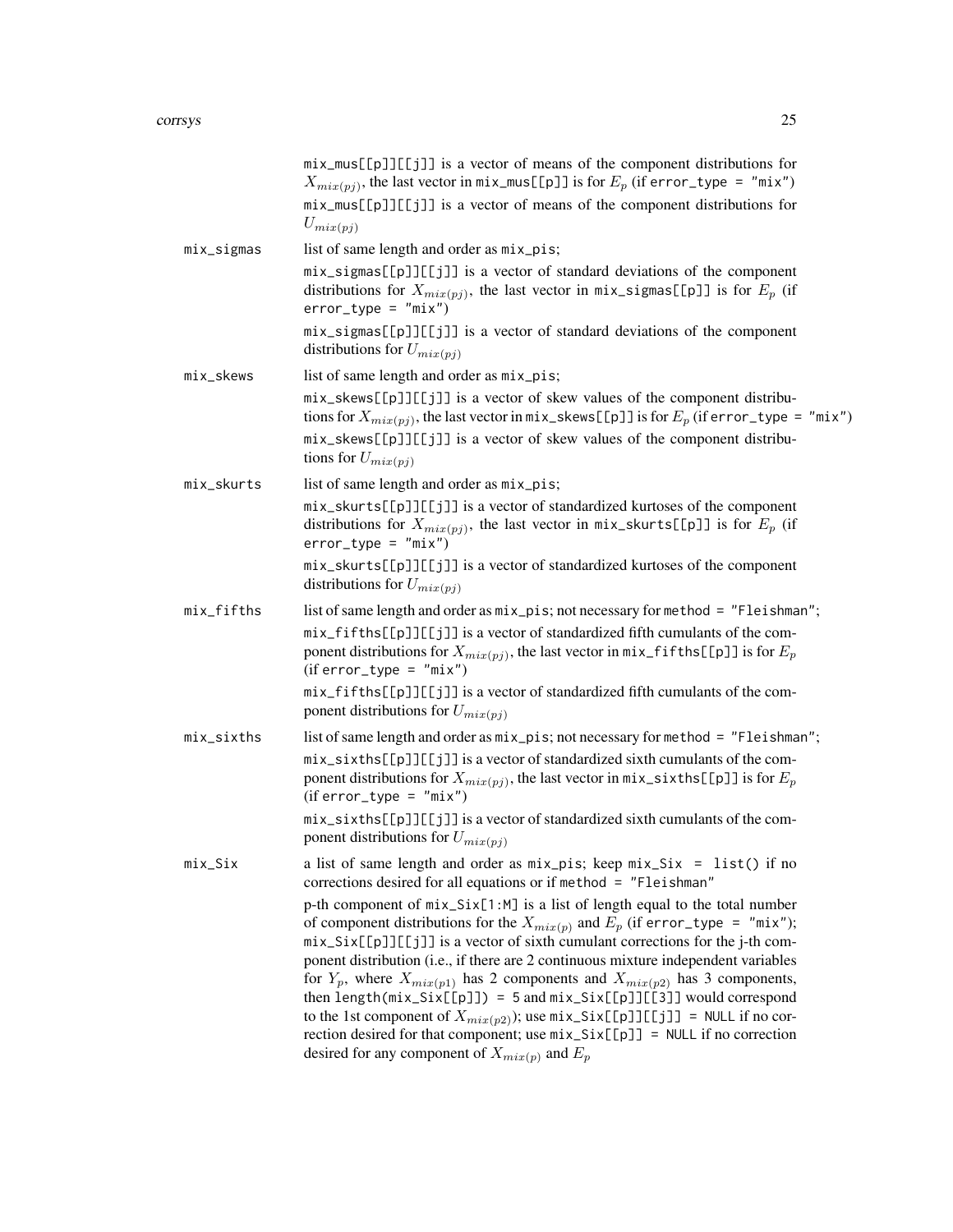|          | q-th component of $mix\_Six[M + 1]$ or $mix\_Six[(M + 1):(2 * M)]$ is a list<br>of length equal to the total number of component distributions for the $U_{mix(q)}$ ;<br>mix_Six[[q]][[j]] is a vector of sixth cumulant corrections for the j-th com-<br>ponent distribution; use $mix\_Six[[q]][[j]] = NULL$ if no correction desired<br>for that component; use $mix\_Six[[q]] = NULL$ if no correction desired for any<br>component of $U_{mix(q)}$                                                                                                                                                                                                                                                                                                                                                                                                        |
|----------|----------------------------------------------------------------------------------------------------------------------------------------------------------------------------------------------------------------------------------------------------------------------------------------------------------------------------------------------------------------------------------------------------------------------------------------------------------------------------------------------------------------------------------------------------------------------------------------------------------------------------------------------------------------------------------------------------------------------------------------------------------------------------------------------------------------------------------------------------------------|
| marginal | a list of length M, with the p-th component a list of cumulative probabilities for<br>the ordinal variables associated with outcome $Y_p$ (use marginal [[p]] = NULL<br>if outcome $Y_p$ has no ordinal variables); marginal [[p]][[j]] is a vector of the<br>cumulative probabilities defining the marginal distribution of $X_{\text{ord}(pj)}$ , the j-th<br>ordinal variable for outcome $Y_p$ ; if the variable can take r values, the vector will<br>contain $r - 1$ probabilities (the r-th is assumed to be 1); for binary variables, the<br>probability is the probability of the 1st category, which has the smaller support<br>value; length(marginal[[p]]) can differ across outcomes; the order should<br>be the same as in corr. x                                                                                                               |
| support  | a list of length M, with the p-th component a list of support values for the ordinal<br>variables associated with outcome $Y_p$ ; use support[[p]] = NULL if outcome<br>$Y_p$ has no ordinal variables; support [[p]][[j]] is a vector of the support val-<br>ues defining the marginal distribution of $X_{\text{ord}(pj)}$ , the j-th ordinal variable for<br>outcome $Y_p$ ; if not provided, the default for r categories is 1, , r                                                                                                                                                                                                                                                                                                                                                                                                                        |
| lam      | list of length $M$ , p-th component a vector of lambda (means $> 0$ ) values for Pois-<br>son variables for outcome $Y_p$ (see stats::dpois); order is 1st regular Poisson<br>and 2nd zero-inflated Poisson; use $lam[[p]] = NULL$ if outcome $Y_p$ has no Pois-<br>son variables; length(lam[[p]]) can differ across outcomes; the order should<br>be the same as in corr. x                                                                                                                                                                                                                                                                                                                                                                                                                                                                                  |
| p_zip    | a list of vectors of probabilities of structural zeros (not including zeros from the<br>Poisson distribution) for the zero-inflated Poisson variables (see VGAM:: dzipois);<br>if $p_z$ ip = 0, $Y_{pois}$ has a regular Poisson distribution; if $p_z$ ip is in (0, 1), $Y_{pois}$<br>has a zero-inflated Poisson distribution; if $p_z$ ip is in $(-(exp(1am) - 1)^(-1), 0)$ ,<br>$Y_{pois}$ has a zero-deflated Poisson distribution and $p_z$ zip is not a probability; if<br>p_zip = -(exp(lam) - 1)^(-1), $Y_{pois}$ has a positive-Poisson distribution (see<br>VGAM: : dpospois); order is 1st regular Poisson and 2nd zero-inflated Poisson; if<br>a single number, all Poisson variables given this value; if a vector of length M,<br>all Poisson variables in equation p given p_zip[p]; otherwise, missing values<br>are set to 0 and ordered 1st |
| size     | list of length M, p-th component a vector of size parameters for the Negative<br>Binomial variables for outcome $Y_p$ (see stats:: dnbinom); order is 1st regular<br>NB and 2nd zero-inflated NB; use size[[p]] = NULL if outcome $Y_p$ has no<br>Negative Binomial variables; length(size[[p]]) can differ across outcomes;<br>the order should be the same as in corr. x                                                                                                                                                                                                                                                                                                                                                                                                                                                                                     |
| prob     | list of length M, p-th component a vector of success probabilities for the Negative<br>Binomial variables for outcome $Y_p$ (see stats:: dnbinom); order is 1st regular<br>NB and 2nd zero-inflated NB; use $prob[[p]$ ] = NULL if outcome $Y_p$ has no<br>Negative Binomial variables; length(prob[[p]]) can differ across outcomes;<br>the order should be the same as in corr. x                                                                                                                                                                                                                                                                                                                                                                                                                                                                            |
| mu       | list of length M, p-th component a vector of mean values for the Negative Bino-<br>mial variables for outcome $Y_p$ (see stats:: dnbinom); order is 1st regular NB                                                                                                                                                                                                                                                                                                                                                                                                                                                                                                                                                                                                                                                                                             |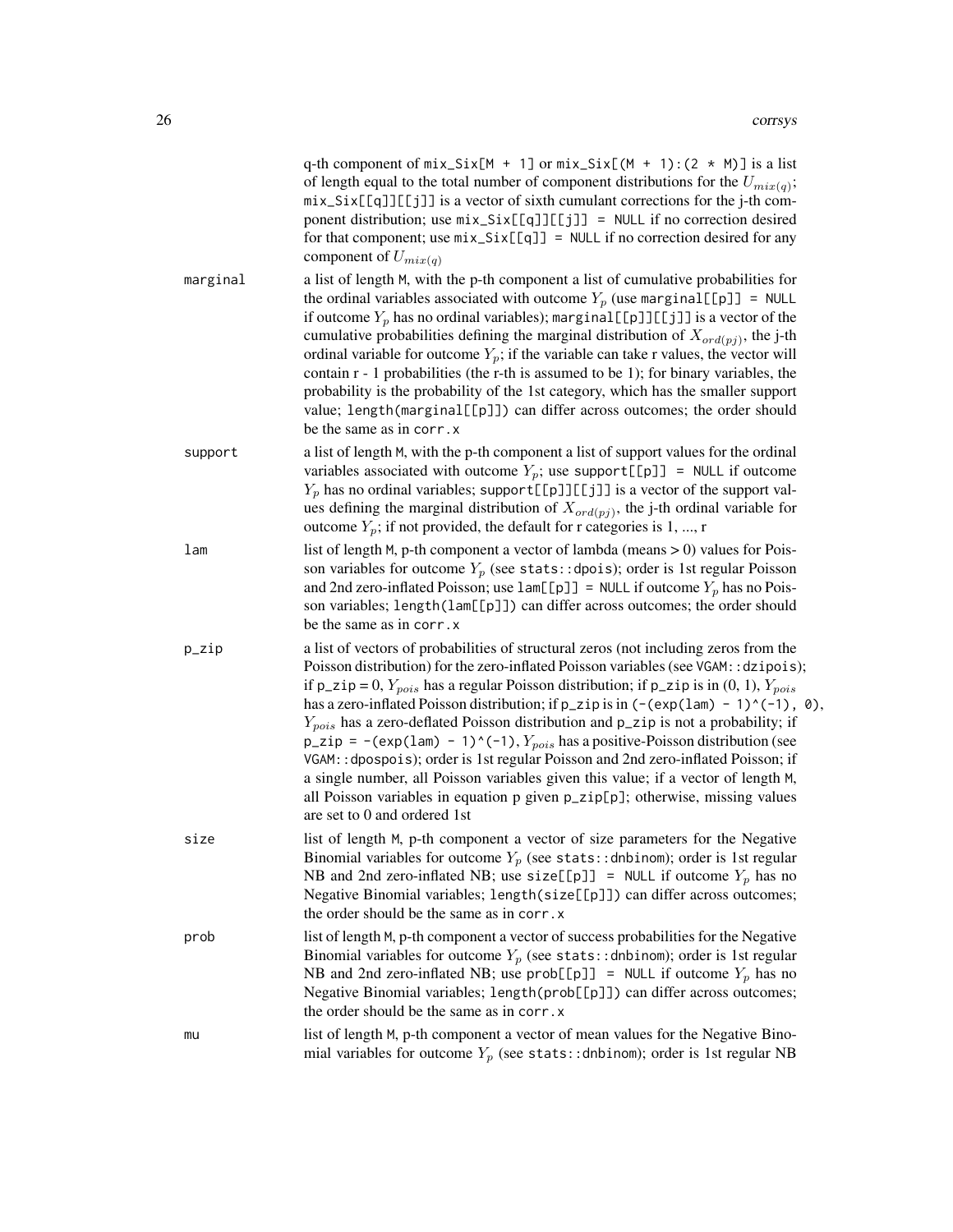|          | and 2nd zero-inflated NB; use $mu[[p]] = NULL$ if outcome $Y_p$ has no Negative<br>Binomial variables; length(mu[[p]]) can differ across outcomes; the order<br>should be the same as in corr.x; for zero-inflated NB variables, this refers to<br>the mean of the NB distribution (see VGAM:: dzinegbin) (*Note: either prob or<br>mu should be supplied for all Negative Binomial variables, not a mixture)                                                                                                                                                                                                                                                                                                                                                                                                                                                                                                                                                                                                                                                                                                                                                                                    |
|----------|--------------------------------------------------------------------------------------------------------------------------------------------------------------------------------------------------------------------------------------------------------------------------------------------------------------------------------------------------------------------------------------------------------------------------------------------------------------------------------------------------------------------------------------------------------------------------------------------------------------------------------------------------------------------------------------------------------------------------------------------------------------------------------------------------------------------------------------------------------------------------------------------------------------------------------------------------------------------------------------------------------------------------------------------------------------------------------------------------------------------------------------------------------------------------------------------------|
| p_zinb   | a vector of probabilities of structural zeros (not including zeros from the NB dis-<br>tribution) for the zero-inflated NB variables (see VGAM:: dzinegbin); if p_zinb<br>$= 0, Y_{nb}$ has a regular NB distribution; if p_zinb is in (-prob^size/(1 - prob^size),<br>0), $Y_{nb}$ has a zero-deflated NB distribution and p_zinb is not a probability; if<br>$p$ _zinb = -prob^size/(1 - prob^size), $Y_{nb}$ has a positive-NB distribution<br>(see VGAM:: dposnegbin); order is 1st regular NB and 2nd zero-inflated NB; if<br>a single number, all NB variables given this value; if a vector of length M, all NB<br>variables in equation p given $p$ _zinb[ $p$ ]; otherwise, missing values are set to 0<br>and ordered 1st                                                                                                                                                                                                                                                                                                                                                                                                                                                              |
| corr.x   | list of length M, each component a list of length M; corr. x[[p]][[q]] is ma-<br>trix of correlations for independent variables in equations p $(X_{(pj)})$ for out-<br>come $Y_p$ ) and q ( $X_{(qj)}$ for outcome $Y_q$ ); order: 1st ordinal (same order as in<br>marginal), 2nd continuous non-mixture (same order as in skews), 3rd com-<br>ponents of continuous mixture (same order as in mix_pis), 4th regular Pois-<br>son, 5th zero-inflated Poisson (same order as in 1am), 6th regular NB, and 7th<br>zero-inflated NB (same order as in size); if $p = q$ , corr. x[[p]][[q]] is a<br>correlation matrix with nrow(corr.x[[p]][[q]]) = # $X_{(pj)}$ for outcome $Y_p$ ;<br>if $p := q$ , corr. x[[p]][[q]] is a non-symmetric matrix of correlations where<br>rows correspond to covariates for $Y_p$ so that nrow(corr.x[[p]][[q]]) = #<br>$X_{(pj)}$ for outcome $Y_p$ and columns correspond to covariates for $Y_q$ so that<br>$\text{ncol}(corr.x[\text{p}]][\text{q}]] = #X_{(qj)}$ for outcome $Y_q$ ; use corr. $x[\text{p}]][\text{q}]] = \text{NULL}$<br>if equation q has no $X_{(qj)}$ ; use corr. $x[\lfloor p \rfloor] = \text{NULL}$ if equation p has no $X_{(pj)}$ |
| corr.e   | correlation matrix for continuous non-mixture or components of mixture error<br>terms                                                                                                                                                                                                                                                                                                                                                                                                                                                                                                                                                                                                                                                                                                                                                                                                                                                                                                                                                                                                                                                                                                            |
| same.var | either a vector or a matrix; if a vector, same var includes column numbers of<br>corr.x[[1]][[1]] corresponding to independent variables that should be iden-<br>tical across equations; these terms must have the same indices for all $p = 1, \ldots, M$ ;<br>i.e., if the 1st ordinal variable represents sex which should be the same for each<br>equation, then same. $var[1] = 1$ since ordinal variables are 1st in corr. $x[[1]][[1]]$<br>and sex is the 1st ordinal variable, and the 1st term for all other outcomes must<br>also be sex; if a matrix, columns 1 and 2 are outcome p and column index in<br>corr.x[[p]][[p]] for 1st instance of variable, columns 3 and 4 are outcome q<br>and column index in corr.x[[q]][[q]] for subsequent instances of variable;<br>i.e., if 1st term for all outcomes is sex and $M = 3$ , then same . var = matrix( $c(1)$ ,<br>1, 2, 1, 1, 1, 3, 1), 2, 4, byrow = $TRUE$ ); the independent variable in-<br>dex corresponds to ordinal, continuous non-mixture, component of continuous<br>mixture, Poisson, or NB variable                                                                                                                  |
| subj.var | matrix where 1st column is outcome index ( $p = 1, \ldots, M$ ), 2nd column<br>is independent variable index corresponding to covariate which is a a subject-<br>level term (not including time), including time-varying covariates; the indepen-<br>dent variable index corresponds to ordinal, continuous non-mixture, continuous<br>mixture (not mixture component), Poisson, or NB variable; assumes all other                                                                                                                                                                                                                                                                                                                                                                                                                                                                                                                                                                                                                                                                                                                                                                               |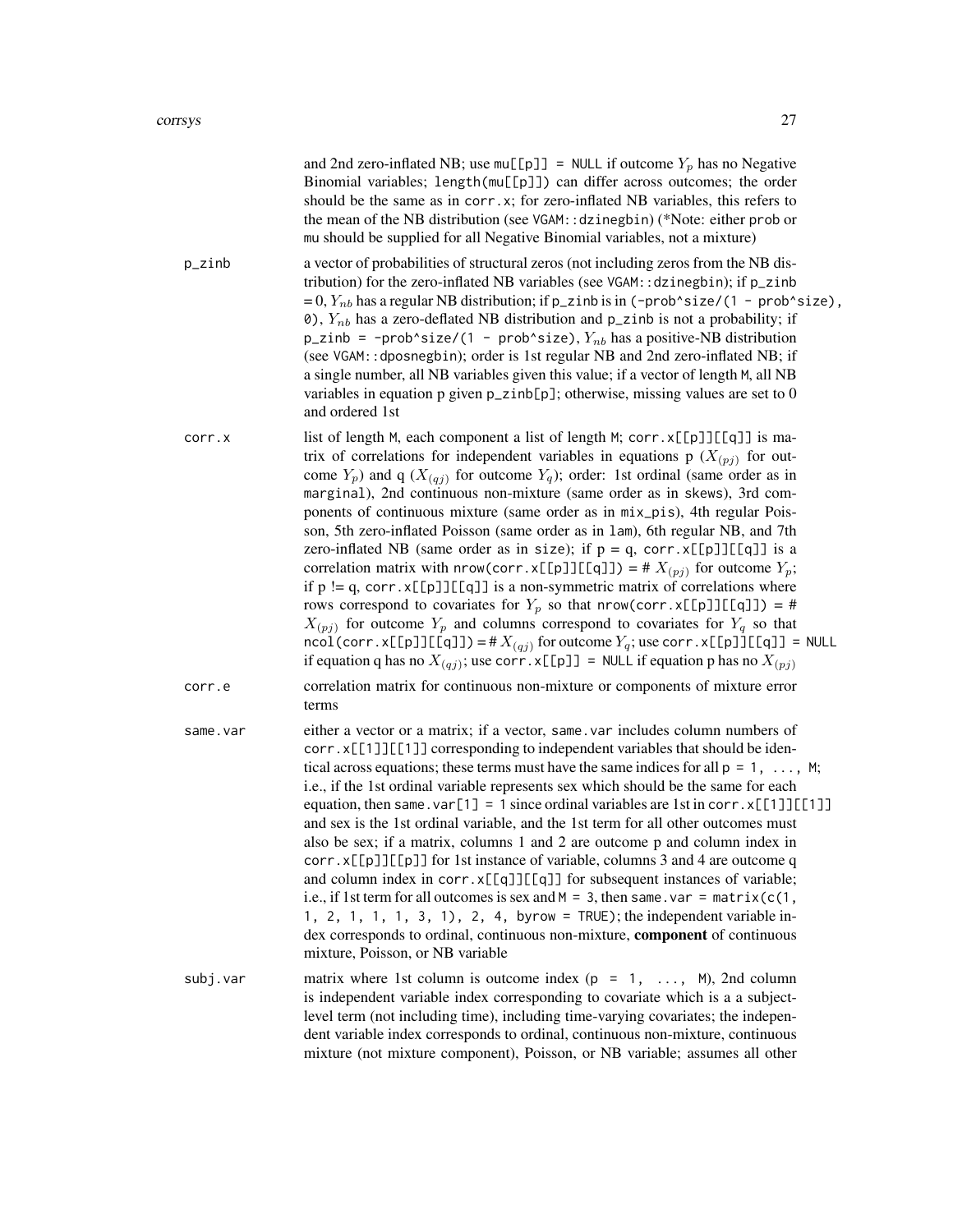variables are group-level terms; these subject-level terms are used to form interactions with the group level terms

- int.var matrix where 1st column is outcome index  $(p = 1, \ldots, M)$ , 2nd and 3rd columns are indices corresponding to two group-level or two subject-level independent variables to form interactions between; this includes all interactions that are not accounted for by a subject-group level interaction (as indicated by subj.var) or by a time-covariate interaction (as indicated by tint.var); ex: 1, 2, 3 indicates that for outcome 1, the 2nd and 3rd independent variables form an interaction term; the independent variable index corresponds to ordinal, continuous non-mixture, continuous mixture (not mixture component), Poisson, or NB variable
- tint.var matrix where 1st column is outcome index  $(p = 1, \ldots, M)$ , 2nd column is index of independent variable to form interaction with time; if tint.var = NULL or no  $X_{(pj)}$  are indicated for outcome  $Y_p$ , all group-level variables (variables not indicated as subject-level variables in subj.var) will be crossed with time, else includes only terms indicated by 2nd column (i.e., in order to include subjectlevel variables); ex: 1, 1 indicates that for outcome 1, the 1st independent variable has an interaction with time; the independent variable index corresponds to ordinal, continuous non-mixture, continuous mixture (not mixture component), Poisson, or NB variable

betas.0 vector of length M containing intercepts, if NULL all set equal to 0; if length 1, all intercepts set to betas.0

- betas list of length M, p-th component a vector of coefficients for outcome  $Y_p$ , including group and subject-level terms; order is order of variables in corr.  $x[[p]][[p]]$ ; if betas = list(), all set to 0 so that all Y only have intercept and/or interaction terms plus error terms; if all outcomes have the same betas, use list of length 1; if  $Y_p$  only has intercept and/or interaction terms, set betas [[p]] = NULL; if there are continuous mixture variables, beta is for mixture variable (not for components)
- betas.subj list of length M, p-th component a vector of coefficients for interaction terms between group-level terms and subject-level terms given in subj.var; order is 1st by subject-level covariate as given in subj.var and 2nd by group-level covariate as given in corr.x or an interaction between group-level terms; if all outcomes have the same betas, use list of length 1; if  $Y_p$  only has group-level terms, set betas.subj $[\lceil p \rceil]$  = NULL; since subject-subject interactions are treated as subject-level variables, these will also be crossed with all group-level variables and require coefficients; if there are continuous mixture variables, beta is for mixture variable (not for components)
- betas.int list of length M, p-th component a vector of coefficients for interaction terms indicated in int.var; order is the same order as given in int.var; if all outcomes have the same betas, use list of length 1; if  $Y_p$  has none, set betas.  $int[[p]] = NULL;$ if there are continuous mixture variables, beta is for mixture variable (not for components)
- betas.t vector of length M of coefficients for time terms, if NULL all set equal to 1; if length 1, all intercepts set to betas.t
- betas.tint list of length M, p-th component a vector of coefficients for all interactions with time; this includes interactions with group-level covariates or terms in-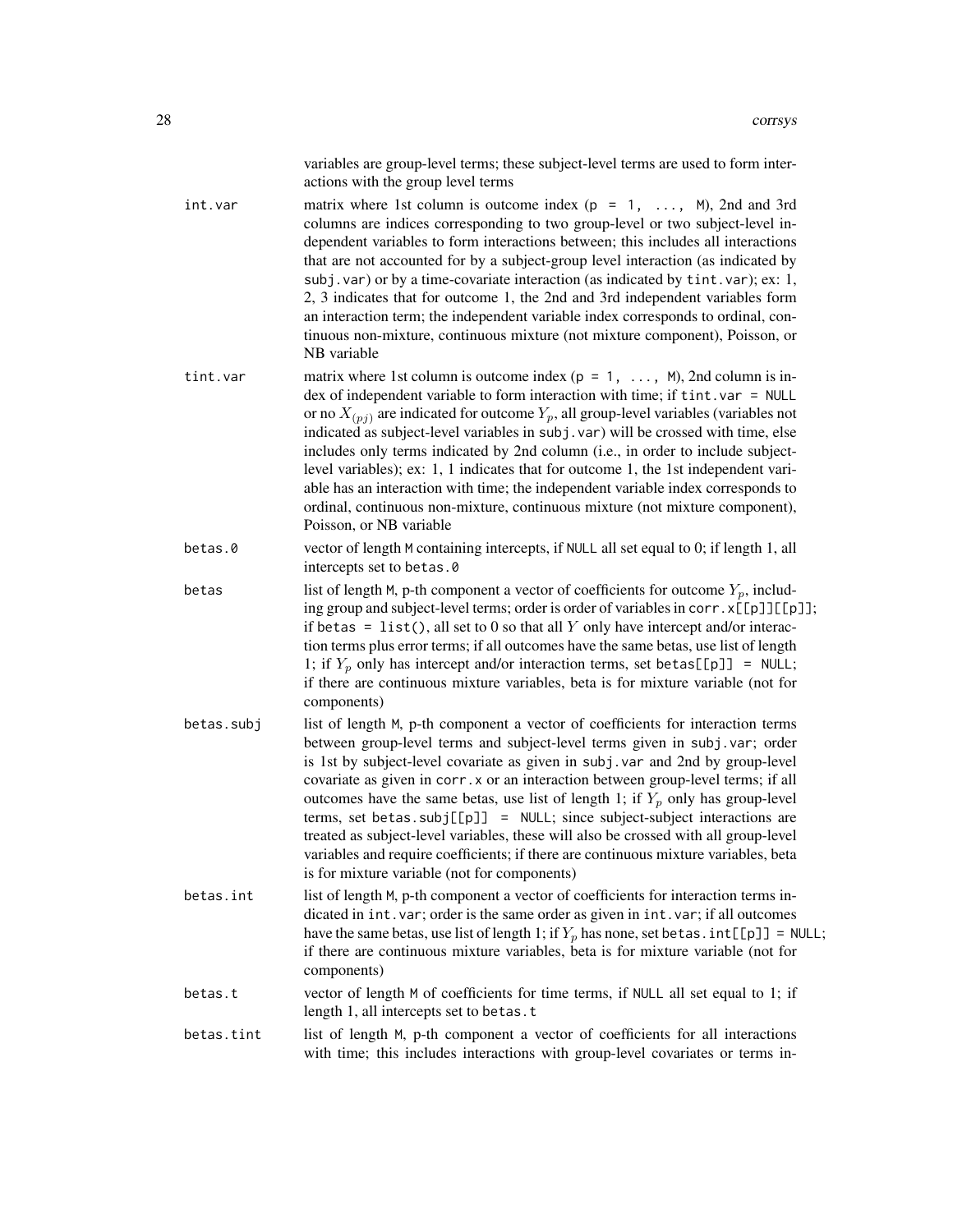dicated in tint.var; order is the same order as given in corr.x or tint.var; if all outcomes have the same betas, use list of length 1; if  $Y_p$  has none, set  $beta$ . tint $[[p]$  = NULL; since group-group interactions are treated as grouplevel variables, these will also be crossed with time (unless otherwise specified for that outcome in tint.var) and require coefficients; if there are continuous mixture variables, beta is for mixture variable (not for components) rand.int "none" (default) if no random intercept term for all outcomes, "non\_mix" if all random intercepts have a continuous non-mixture distribution, "mix" if all random intercepts have a continuous mixture distribution; also can be a vector of length M containing a combination (i.e., c("non\_mix", "mix", "none") if the 1st has a non-mixture distribution, the 2nd has a mixture distribution, and 3rd outcome has no random intercept) rand.tsl "none" (default) if no random slope for time for all outcomes, "non mix" if all random time slopes have a continuous non-mixture distribution, "mix" if all random time slopes have a continuous mixture distribution; also can be a vector of length M as in rand.int rand.var matrix where 1st column is outcome index  $(p = 1, \ldots, M)$ , 2nd column is independent variable index corresponding to covariate to assign random effect to (not including the random intercept or time slope if present); the independent variable index corresponds to ordinal, continuous non-mixture, continuous mixture (not mixture component), Poisson, or NB variable; order is 1st continuous non-mixture and 2nd continuous mixture random effects; note that the order of the rows corresponds to the order of the random effects in corr.u not the order of the independent variable so that a continuous mixture covariate with a non-mixture random effect would be ordered before a continuous non-mixture covariate with a mixture random effect (the 2nd column of rand.var indicates the specific covariate) corr.u if the random effects are the same variables across equations, a matrix of correlations for  $U$ ; if the random effects are different variables across equations, a list of length M, each component a list of length M; corr.u[[p]][[q]] is matrix of correlations for random effects in equations p  $(U_{(pj)})$  for outcome  $Y_p$ ) and q  $(U_{(qj)}$  for outcome  $Y_q$ ); if  $p = q$ , corr.u[[p]][[q]] is a correlation matrix with nrow(corr.u[[p]][[q]]) = #  $U_{(pj)}$  for outcome  $Y_p$ ; if p != q, corr.u[[p]][[q]] is a non-symmetric matrix of correlations where rows correspond to  $U_{(pj)}$  for  $Y_p$  so that nrow(corr.u[[p]][[q]]) = # $U_{(pj)}$  for outcome  $Y_p$  and columns correspond to  $U_{(qj)}$  for  $Y_q$  so that ncol(corr.u[[p]][[q]])  $=$  #  $U_{(qj)}$  for outcome  $Y_q$ ; the number of random effects for  $Y_p$  is taken from nrow(corr.u[[p]][[1]]) so that if there should be random effects, there must be entries for corr.u; use corr.u[[p]][[q]] = NULL if equation q has no  $U_{(qj)}$ ; use corr.u[[p]] = NULL if equation p has no  $U_{(pj)}$ ; correlations are specified in terms of components of mixture variables (if present); order is 1st random intercept (if rand.int != "none"), 2nd random time slope (if rand.tsl  $!=$  "none"), 3rd other random slopes with non-mixture distributions, 4th other random slopes with mixture distributions seed the seed value for random number generation (default = 1234) use.nearPD TRUE to convert the overall intermediate correlation matrix formed by the  $X$ (for all outcomes and independent variables), E, or the random effects to the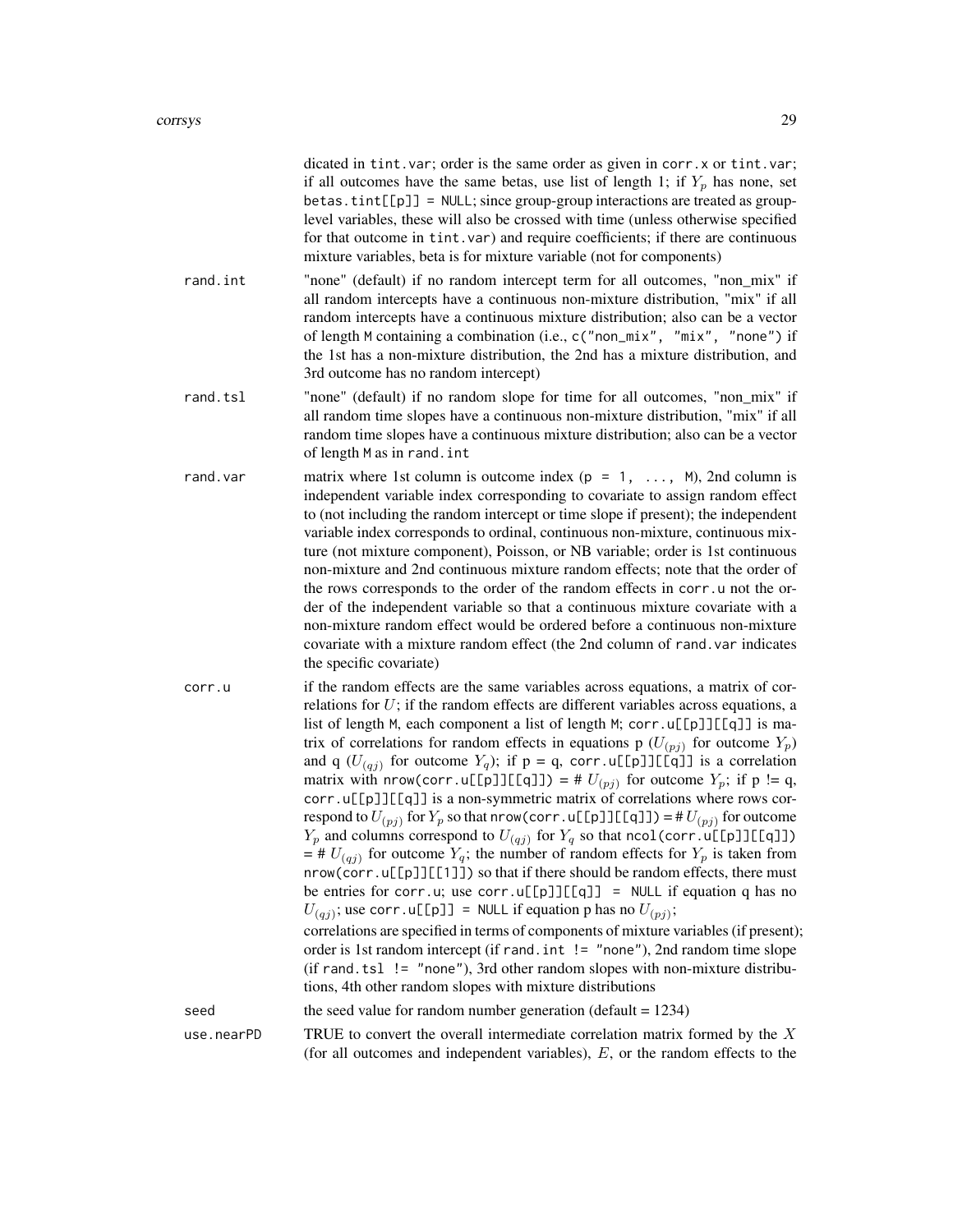|           | nearest positive definite matrix with Matrix:: nearPD if necessary; if FALSE<br>and adjgrad = $FALSE$ the negative eigenvalues are replaced with eigmin if<br>necessary                                                                                    |
|-----------|------------------------------------------------------------------------------------------------------------------------------------------------------------------------------------------------------------------------------------------------------------|
| eigmin    | minimum replacement eigenvalue if overall intermediate correlation matrix is<br>not positive-definite (default = $0$ )                                                                                                                                     |
| adjgrad   | TRUE to use adj_grad to convert overall intermediate correlation matrix to a<br>positive-definite matrix and next 5 inputs can be used                                                                                                                     |
| <b>B1</b> | the initial matrix for algorithm; if NULL, uses a scaled initial matrix with diag-<br>onal elements sqrt(nrow(Sigma))/2                                                                                                                                    |
| tau       | parameter used to calculate theta (default = $0.5$ )                                                                                                                                                                                                       |
| tol       | maximum error for Frobenius norm distance between new matrix and original<br>matrix (default = $0.1$ )                                                                                                                                                     |
| steps     | maximum number of steps for $k$ (default = 100)                                                                                                                                                                                                            |
| msteps    | maximum number of steps for m (default = $10$ )                                                                                                                                                                                                            |
| nrand     | the number of random numbers to generate in calculating intermediate correla-<br>tions (default = $10000$ )                                                                                                                                                |
| errorloop | if TRUE, uses corr_error to attempt to correct the correlation of the inde-<br>pendent variables within and across outcomes to be within epsilon of the tar-<br>get correlations corr. x until the number of iterations reaches maxit (default =<br>FALSE) |
| epsilon   | the maximum acceptable error between the final and target correlation matrices<br>$(default = 0.001)$ in the calculation of ordinal intermediate correlations with<br>ord_norm or in the error loop                                                        |
| maxit     | the maximum number of iterations to use (default $= 1000$ ) in the calculation of<br>ordinal intermediate correlations with ord_norm or in the error loop                                                                                                  |
| quiet     | if FALSE prints messages, if TRUE suppresses messages                                                                                                                                                                                                      |

# Value

A list with the following components:

Y matrix with n rows and M columns of outcomes

X list of length M containing  $X_{\text{ord}(pj)}$ ,  $X_{\text{cont}(pj)}$ ,  $X_{\text{comp}(pj)}$ ,  $X_{\text{pois}(pj)}$ ,  $X_{\text{nb}(pj)}$ 

X\_all list of length M containing  $X_{ord(pj)}$ ,  $X_{cont(pj)}$ ,  $X_{mix(pj)}$ ,  $X_{pois(pj)}$ ,  $X_{nb(pj)}$ , X interactions as indicated by int.var, subject-group level term interactions as indicated by subj.var,  $Time_p$ , and Time interactions as indicated by tint.var; order is 1st covariates X (as specified in corr.x), 2nd group-group or subject-subject interactions (ordered as in int.var), 3rd subject-group interactions (1st by subject-level variable as specified in subj.var, 2nd by covariate as specified in corr.x), and 4th time interactions (either as specified in corr.x with group-level covariates or in tint.var)

E matrix with n rows containing continuous non-mixture or components of continuous mixture error terms

E\_mix matrix with n rows containing continuous mixture error terms

Sigma\_X0 matrix of intermediate correlations calculated by intercorr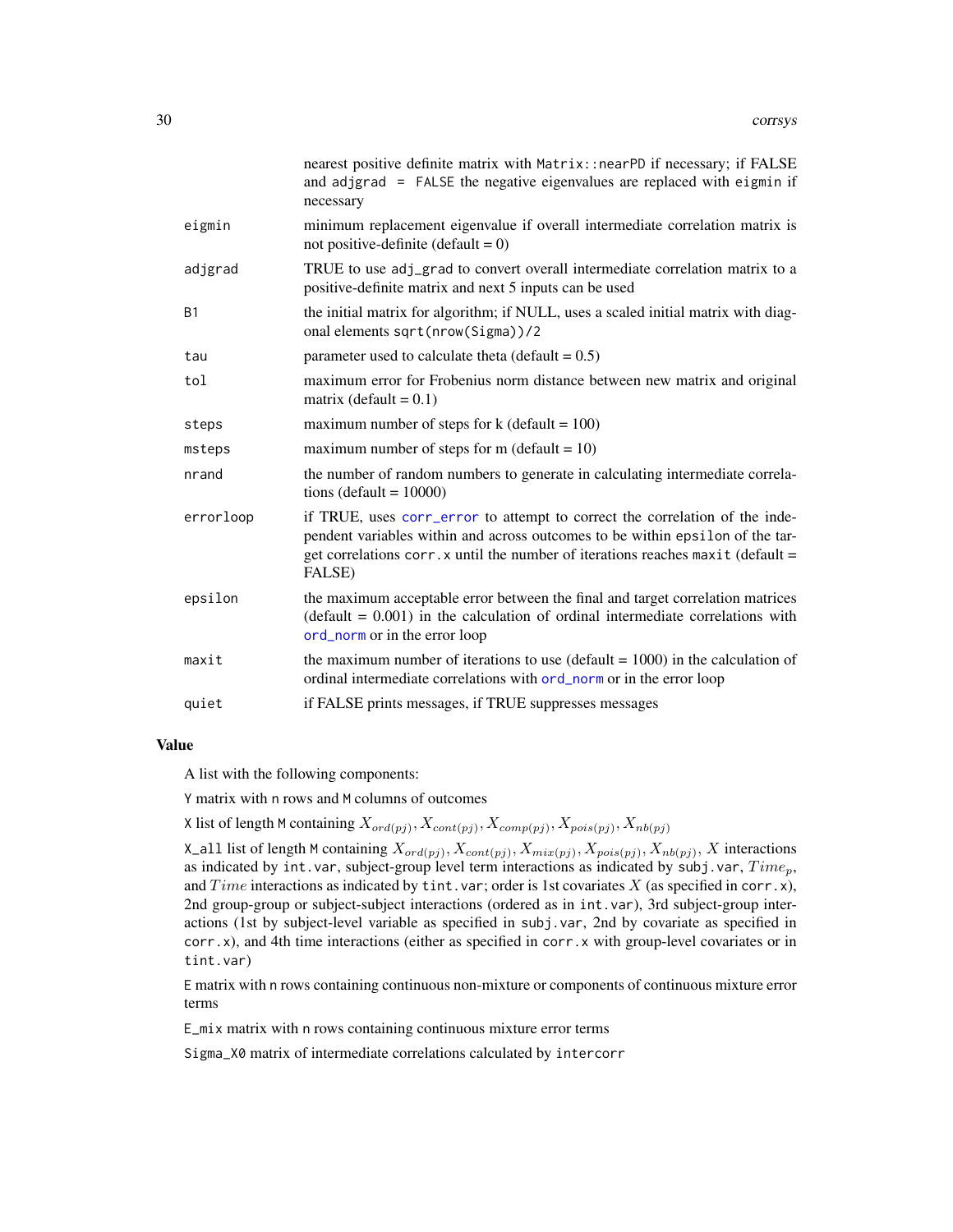Sigma\_X matrix of intermediate correlations after nearPD or adj\_grad function has been used; applied to generate the normal variables transformed to get the desired distributions

Error\_Time the time in minutes required to use the error loop

Time the total simulation time in minutes

niter a matrix of the number of iterations used in the error loop

If continuous variables are produced: constants a list of maximum length  $2 \times M$ , the 1st M components are data.frames of the constants for the  $X_{cont(pj)}$ ,  $X_{c}omp(pj)$  and  $E_p$ , the 2nd M components are for random effects (if present),

SixCorr a list of maximum length  $2 \times M$ , the 1st M components are lists of sixth cumulant correction values used to obtain valid *pdf*'s for the  $X_{cont(pj)}$ ,  $X_{c}omp(pj)$ , and  $E_p$ , the 2nd M components are for random effects (if present),

valid.pdf a list of maximum length  $2 \times M$  of vectors where the i-th element is "TRUE" if the constants for the i-th continuous variable generate a valid pdf, else "FALSE"; the 1st M components are for the  $X_{cont(pj)}$ ,  $X_{c}omp(pj)$ , and  $E_p$ , the 2nd M components are for random effects (if present)

If **random effects** are produced: U a list of length M containing matrices of continuous non-mixture and components of mixture random effects,

U\_all a list of length M containing matrices of continuous non-mixture and mixture random effects,

V a list of length M containing matrices of design matrices for random effects,

rmeans2 and rvars2 the means and variances of the non-mixture and components reordered in accordance with the random intercept and time slope types (input for summary\_sys)

#### Reasons for Function Errors

1) The most likely cause for function errors is that the parameter inputs are mispecified. Using [checkpar](#page-11-1) prior to simulation can help decrease these errors.

2) Another reason for error is that no solutions to [fleish](#page-0-0) or [poly](#page-0-0) converged when using [find\\_constants](#page-0-0). If this happens, the simulation will stop. It may help to first use [find\\_constants](#page-0-0) for each continuous variable to determine if a sixth cumulant correction value is needed. If the standardized cumulants are obtained from calc\_theory, the user may need to use rounded values as inputs (i.e. skews = round(skews, 8)). For example, in order to ensure that skew is exactly 0 for symmetric distributions.

3) The kurtosis for a continuous variable may be outside the region of possible values. There is an associated lower kurtosis boundary for associated with a given skew (for Fleishman's method) or skew and fifth and sixth cumulants (for Headrick's method). Use [calc\\_lower\\_skurt](#page-0-0) to determine the boundary for a given set of cumulants.

# References

Amatya A & Demirtas H (2015). Simultaneous generation of multivariate mixed data with Poisson and normal marginals. Journal of Statistical Computation and Simulation, 85(15):3129-39. doi: [10.1080/00949655.2014.953534.](http://doi.org/10.1080/00949655.2014.953534)

Barbiero A & Ferrari PA (2015). GenOrd: Simulation of Discrete Random Variables with Given Correlation Matrix and Marginal Distributions. R package version 1.4.0. <https://CRAN.R-project.org/package=GenOrd>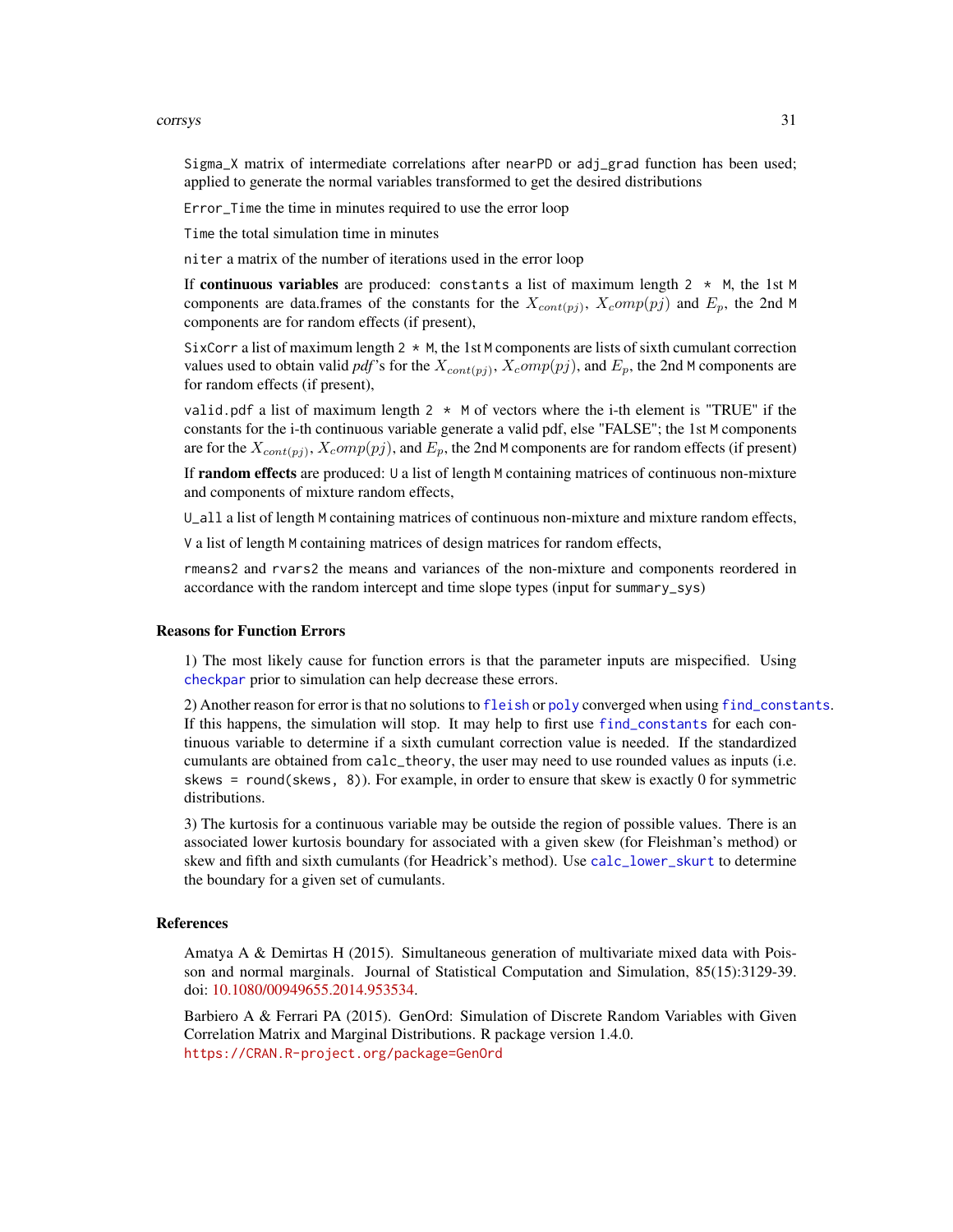Davenport JW, Bezder JC, & Hathaway RJ (1988). Parameter Estimation for Finite Mixture Distributions. Computers & Mathematics with Applications, 15(10):819-28.

Demirtas H (2006). A method for multivariate ordinal data generation given marginal distributions and correlations. Journal of Statistical Computation and Simulation, 76(11):1017-1025. doi: [10.1080/10629360600569246.](http://doi.org/10.1080/10629360600569246)

Demirtas H (2014). Joint Generation of Binary and Nonnormal Continuous Data. Biometrics & Biostatistics, S12.

Demirtas H, Hedeker D, & Mermelstein RJ (2012). Simulation of massive public health data by power polynomials. Statistics in Medicine, 31(27):3337-3346. doi: [10.1002/sim.5362.](http://doi.org/10.1002/sim.5362)

Everitt BS (1996). An Introduction to Finite Mixture Distributions. Statistical Methods in Medical Research, 5(2):107-127. doi: [10.1177/096228029600500202.](http://doi.org/10.1177/096228029600500202)

Ferrari PA & Barbiero A (2012). Simulating ordinal data. Multivariate Behavioral Research, 47(4): 566-589. doi: [10.1080/00273171.2012.692630.](http://doi.org/10.1080/00273171.2012.692630)

Fialkowski AC (2017). SimMultiCorrData: Simulation of Correlated Data with Multiple Variable Types. R package version 0.2.1. <https://CRAN.R-project.org/package=SimMultiCorrData>.

Fialkowski AC (2018). SimCorrMix: Simulation of Correlated Data of Multiple Variable Types including Continuous and Count Mixture Distributions. R package version 0.1.0. [https://github.](https://github.com/AFialkowski/SimCorrMix) [com/AFialkowski/SimCorrMix](https://github.com/AFialkowski/SimCorrMix)

Fleishman AI (1978). A Method for Simulating Non-normal Distributions. Psychometrika, 43:521- 532. doi: [10.1007/BF02293811.](http://doi.org/10.1007/BF02293811)

Headrick TC (2002). Fast Fifth-order Polynomial Transforms for Generating Univariate and Multivariate Non-normal Distributions. Computational Statistics & Data Analysis, 40(4):685-711. doi: [10.1016/S01679473\(02\)000725.](http://doi.org/10.1016/S0167-9473(02)00072-5) [\(ScienceDirect\)](http://www.sciencedirect.com/science/article/pii/S0167947302000725)

Headrick TC (2004). On Polynomial Transformations for Simulating Multivariate Nonnormal Distributions. Journal of Modern Applied Statistical Methods, 3(1):65-71. doi: [10.22237/jmasm/](http://doi.org/10.22237/jmasm/1083370080) [1083370080.](http://doi.org/10.22237/jmasm/1083370080)

Headrick TC, Kowalchuk RK (2007). The Power Method Transformation: Its Probability Density Function, Distribution Function, and Its Further Use for Fitting Data. Journal of Statistical Computation and Simulation, 77:229-249. doi: [10.1080/10629360600605065.](http://doi.org/10.1080/10629360600605065)

Headrick TC, Sawilowsky SS (1999). Simulating Correlated Non-normal Distributions: Extending the Fleishman Power Method. Psychometrika, 64:25-35. doi: [10.1007/BF02294317.](http://doi.org/10.1007/BF02294317)

Headrick TC, Sheng Y, & Hodis FA (2007). Numerical Computing and Graphics for the Power Method Transformation Using Mathematica. Journal of Statistical Software, 19(3):1 - 17. doi: [10.18637/jss.v019.i03.](http://doi.org/10.18637/jss.v019.i03)

Higham N (2002). Computing the nearest correlation matrix - a problem from finance; IMA Journal of Numerical Analysis 22:329-343.

Ismail N & Zamani H (2013). Estimation of Claim Count Data Using Negative Binomial, Generalized Poisson, Zero-Inflated Negative Binomial and Zero-Inflated Generalized Poisson Regression Models. Casualty Actuarial Society E-Forum, 41(20):1-28.

Kincaid C (2005). Guidelines for Selecting the Covariance Structure in Mixed Model Analysis. Computational Statistics and Data Analysis, 198(30):1-8.

Lambert D (1992). Zero-Inflated Poisson Regression, with an Application to Defects in Manufacturing. Technometrics 34(1):1-14.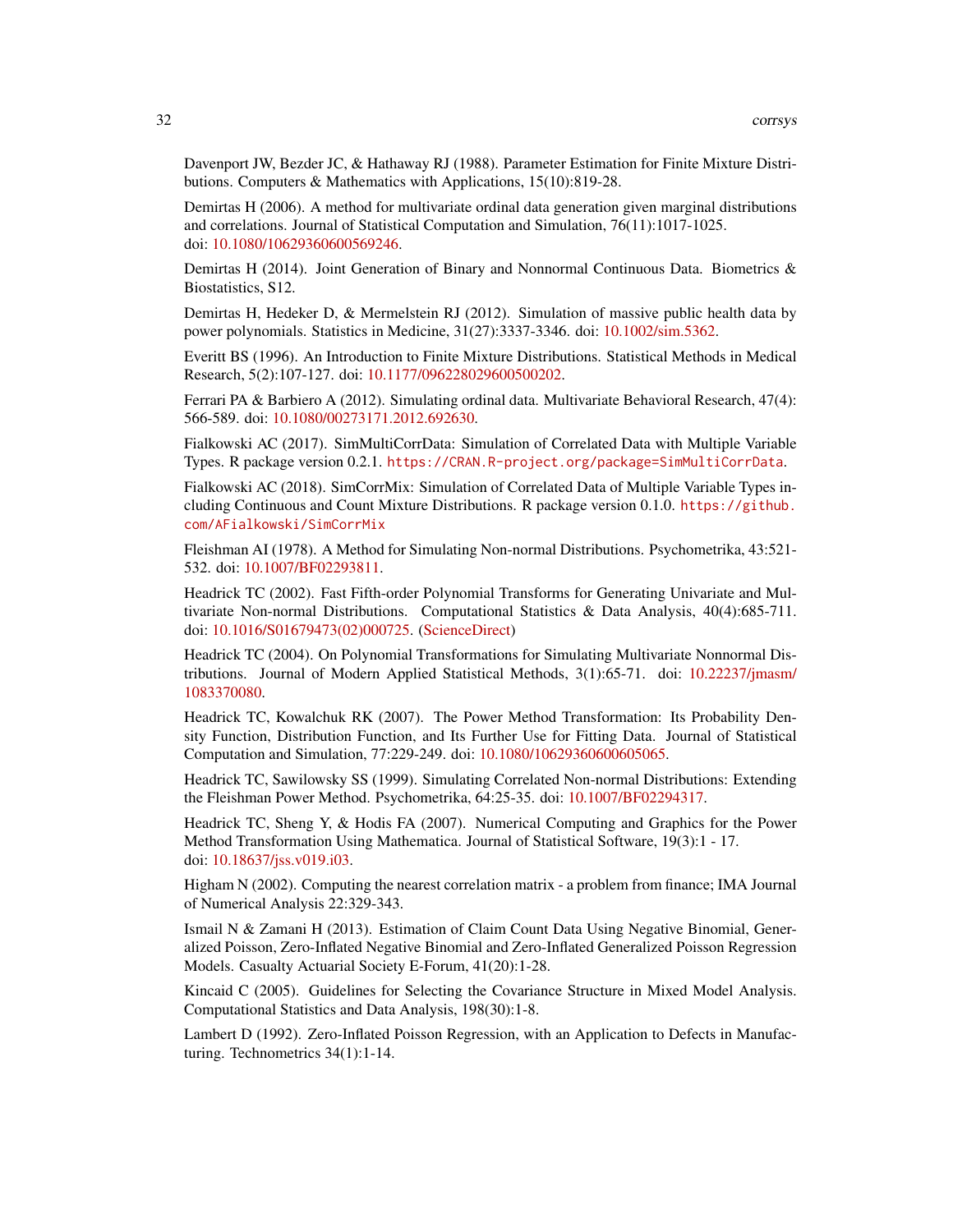Lininger M, Spybrook J, & Cheatham CC (2015). Hierarchical Linear Model: Thinking Outside the Traditional Repeated-Measures Analysis-of-Variance Box. Journal of Athletic Training, 50(4):438- 441. doi: [10.4085/1062605049.5.09.](http://doi.org/10.4085/1062-6050-49.5.09)

McCulloch CE, Searle SR, Neuhaus JM (2008). *Generalized, Linear, and Mixed Models* (2nd ed.). Wiley Series in Probability and Statistics. Hoboken, New Jersey: John Wiley & Sons, Inc.

Olsson U, Drasgow F, & Dorans NJ (1982). The Polyserial Correlation Coefficient. Psychometrika, 47(3):337-47. doi: [10.1007/BF02294164.](http://doi.org/10.1007/BF02294164)

Pearson RK (2011). Exploring Data in Engineering, the Sciences, and Medicine. In. New York: Oxford University Press.

Schork NJ, Allison DB, & Thiel B (1996). Mixture Distributions in Human Genetics Research. Statistical Methods in Medical Research, 5:155-178. doi: [10.1177/096228029600500204.](http://doi.org/10.1177/096228029600500204)

Vale CD & Maurelli VA (1983). Simulating Multivariate Nonnormal Distributions. Psychometrika, 48:465-471. doi: [10.1007/BF02293687.](http://doi.org/10.1007/BF02293687)

Van Der Leeden R (1998). Multilevel Analysis of Repeated Measures Data. Quality & Quantity, 32(1):15-29.

Yahav I & Shmueli G (2012). On Generating Multivariate Poisson Data in Management Science Applications. Applied Stochastic Models in Business and Industry, 28(1):91-102. doi: [10.1002/](http://doi.org/10.1002/asmb.901) [asmb.901.](http://doi.org/10.1002/asmb.901)

Yee TW (2017). VGAM: Vector Generalized Linear and Additive Models. <https://CRAN.R-project.org/package=VGAM>.

Zhang X, Mallick H, & Yi N (2016). Zero-Inflated Negative Binomial Regression for Differential Abundance Testing in Microbiome Studies. Journal of Bioinformatics and Genomics 2(2):1-9. doi: [10.18454/jbg.2016.2.2.1.](http://doi.org/10.18454/jbg.2016.2.2.1)

# See Also

[find\\_constants](#page-0-0), [intercorr](#page-0-0), [checkpar](#page-11-1), [summary\\_sys](#page-62-1)

```
M < -3B \leftarrow calc\_theory("Beta", c(4, 1.5))skews <- lapply(seq_len(M), function(x) B[3])
skurts <- lapply(seq_len(M), function(x) B[4])
fifths <- lapply(seq_len(M), function(x) B[5])
sixths <- lapply(seq_len(M), function(x) B[6])
Six <- lapply(seq_len(M), function(x) list(0.03))
corr.e <- matrix(c(1, 0.4, 0.4^2, 0.4, 1, 0.4, 0.4^2, 0.4, 1), M, M,
  byrow = TRUE)
means <- lapply(seq_len(M), function(x) B[1])
vars <- lapply(seq_len(M), function(x) B[2]^2)
marginal <- list(0.3, 0.4, 0.5)
support \leq lapply(seq_len(M), function(x) list(0:1))
corr.x <- list(list(matrix(1, 1, 1), matrix(0.4, 1, 1), matrix(0.4, 1, 1)),
  list(matrix(0.4, 1, 1), matrix(1, 1, 1), matrix(0.4, 1, 1)),
  list(matrix(0.4, 1, 1), matrix(0.4, 1, 1), matrix(1, 1, 1)))
betas \leq list(0.5)
betas.t <-1
```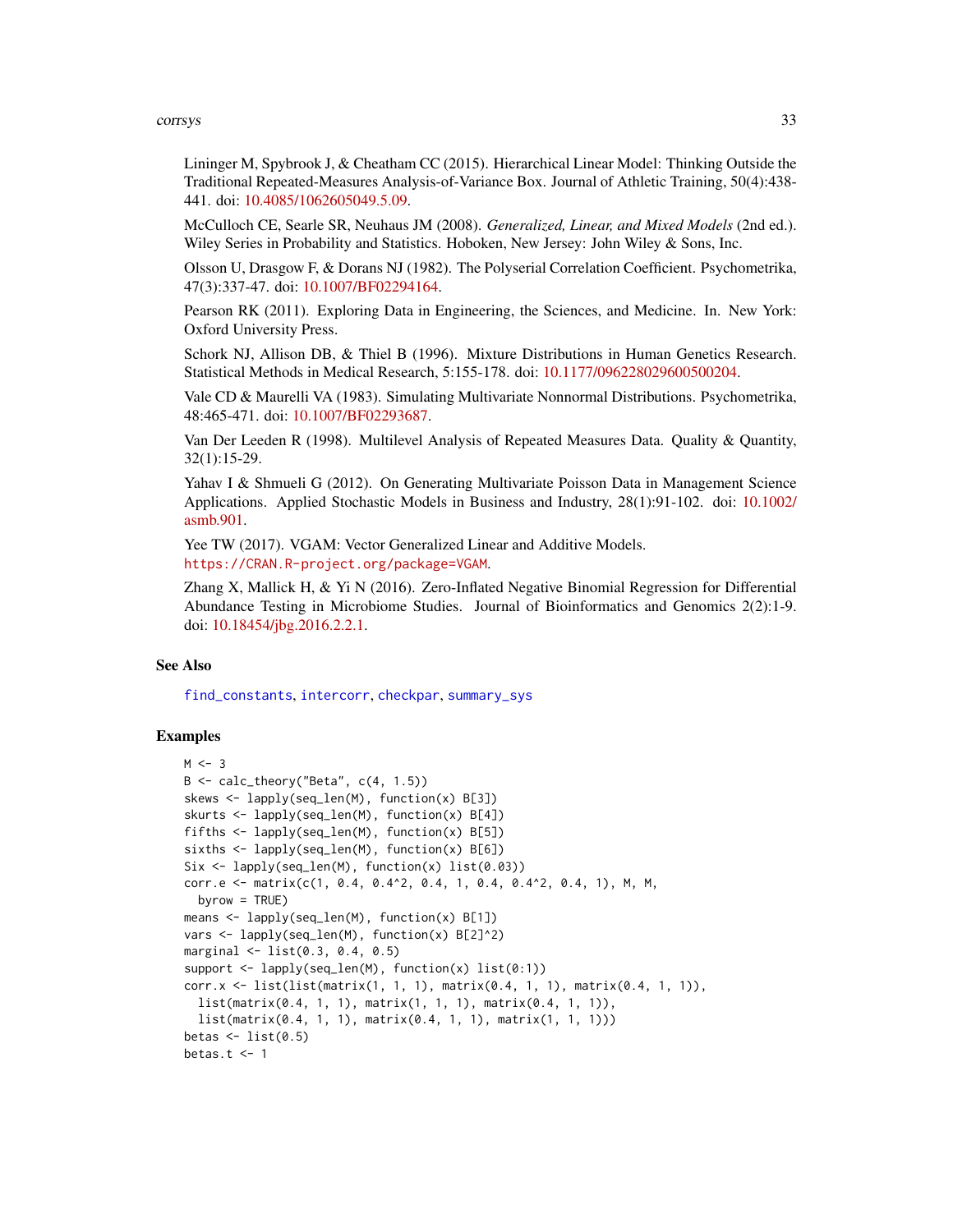```
betas.tint \leq - list(0.25)
Sys1 <- corrsys(10000, M, Time = 1:M, "Polynomial", "non_mix", means, vars,
  skews, skurts, fifths, sixths, Six, marginal = marginal, support = support,
  corr.x = corr.x, corr.e = corr.e, betas = betas, betas.t = betas.t,
  betas.tint = betas.tint, quiet = TRUE)
## Not run:
seed <- 276
n < -10000M < -3Time <-1:M# Error terms have a beta(4, 1.5) distribution with an AR(1, p = 0.4)
# correlation structure
B \leq - \text{calc\_theory}("Beta", c(4, 1.5))skews <- lapply(seq_len(M), function(x) B[3])
skurts <- lapply(seq_len(M), function(x) B[4])
fifths <- lapply(seq_len(M), function(x) B[5])
sixths <- lapply(seq_len(M), function(x) B[6])
Six <- lapply(seq_len(M), function(x) list(0.03))
error_type <- "non_mix"
corr.e <- matrix(c(1, 0.4, 0.4^2, 0.4, 1, 0.4, 0.4^2, 0.4, 1), M, M,
  byrow = TRUE)
# 1 continuous mixture of Normal(-2, 1) and Normal(2, 1) for each Y
mix_pis <- lapply(seq_len(M), function(x) list(c(0.4, 0.6)))
mix_mus \leftarrow \text{lapply}(\text{seq\_len}(M), \text{ function}(x) \text{ list}(c(-2, 2)))mix_sigmas <- lapply(seq_len(M), function(x) list(c(1, 1)))
mix_skews <- lapply(seq_len(M), function(x) list(c(0, 0)))
mix_skurts <- lapply(seq_len(M), function(x) list(c(0, 0)))
mix_fifths <- lapply(seq_len(M), function(x) list(c(0, 0)))
mix\_sixths \leftarrow lapply(seq\_len(M), function(x) list(c(0, 0)))mix\_Six \leftarrow list()Nstcum <- calc_mixmoments(mix_pis[[1]][[1]], mix_mus[[1]][[1]],
  mix_sigmas[[1]][[1]], mix_skews[[1]][[1]], mix_skurts[[1]][[1]],
  mix_fifths[[1]][[1]], mix_sixths[[1]][[1]])
means <- lapply(seq_len(M), function(x) c(Nstcum[1], B[1]))
vars <- lapply(seq_len(M), function(x) c(Nstcum[2]^2, B[2]^2))
# 1 binary variable for each Y
marginal <- lapply(seq_len(M), function(x) list(0.4))
support <- list(NULL, list(c(0, 1)), NULL)
# 1 Poisson variable for each Y
lam <- list(1, 5, 10)
# Y2 and Y3 are zero-inflated Poisson variables
p_zip <- list(NULL, 0.05, 0.1)
# 1 NB variable for each Y
size <- list(10, 15, 20)
prob <- list(0.3, 0.4, 0.5)
# either prob or mu is required (not both)
```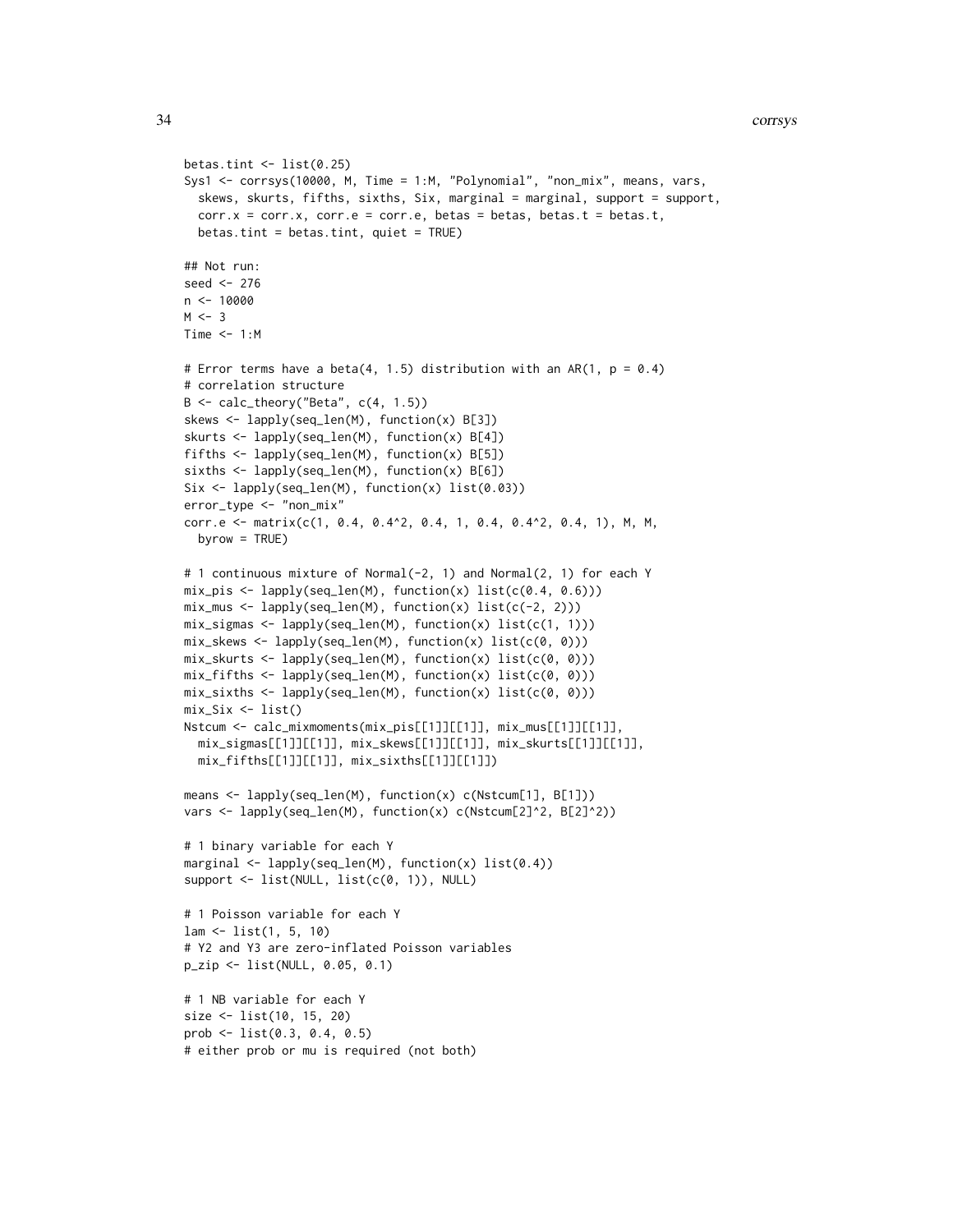```
mu <- mapply(function(x, y) x * (1 - y)/y, size, prob, SIMPLIFY = FALSE)
# Y2 and Y3 are zero-inflated NB variables
p_zinb <- list(NULL, 0.05, 0.1)
# The 2nd (the normal mixture) variable is the same across Y
same.var <- 2
# Create the correlation matrix in terms of the components of the normal
# mixture
K < -5corr.x \leftarrow list()corr.x[[1]] <- list(matrix(0.1, K, K), matrix(0.2, K, K), matrix(0.3, K, K))
diag(corr.x[[1]][[1]]) <- 1
# set correlation between components to 0
corr.x[[1]][[1]][2:3, 2:3] <- diag(2)
# set correlations with the same variable equal across outcomes
corr.x[[1]][[2]][, same.var] <- corr.x[[1]][[3]][, same.var] <-
  corr.x[[1]][[1]][, same.var]corr.x[[2]] <- list(t(corr.x[[1]][[2]]), matrix(0.35, K, K),
  matrix(0.4, K, K))
  diag(corr.x[[2]][[2]]) <- 1
  corr.x[[2]][[2]][2:3, 2:3] <- diag(2)
corr.x[[2]][[2]][, same.var] <- corr.x[[2]][[3]][, same.var] <-
  t(corr.x[[1]][[2]][same.var, ])
corr.x[[2]][[3]][same.var, ] <- corr.x[[1]][[3]][same.var, ]
corr.x[[2]][[2]][same.var, ] <- t(corr.x[[2]][[2]][, same.var])
corr.x[[3]] <- list(t(corr.x[[1]][[3]]), t(corr.x[[2]][[3]]),
  matrix(0.5, K, K))
diag(corr.x[[3]][[3]]) <- 1
corr.x[[3]][[3]][2:3, 2:3] <- diag(2)
corr.x[[3]][[3]][, same.var] < - t(corr.x[[1]][[3]][same.var, ])corr.x[[3]][[3]][same.var, ] < - t(corr.x[[3]][[3]][, same.var])# The 2nd and 3rd variables of each Y are subject-level variables
subj.var < - matrix(c(1, 2, 1, 3, 2, 2, 2, 3, 3, 2, 3, 3), 6, 2, byrow = TRUE)
int.var <- tint.var <- NULL
betas.0 < -0betas <- list(seq(0.5, 0.5 + (K - 2) * 0.25, 0.25))
betas.subj <- list(seq(0.5, 0.5 + (K - 2) * 0.1, 0.1))
betas.int <- list()
betas.t <-1betas.tint <- list(c(0.25, 0.5))
method <- "Polynomial"
# Check parameter inputs
checkpar(M, method, error_type, means, vars, skews, skurts, fifths, sixths,
  Six, mix_pis, mix_mus, mix_sigmas, mix_skews, mix_skurts, mix_fifths,
  mix_sixths, mix_Six, marginal, support, lam, p_zip, pois_eps = list(),
  size, prob, mu, p_zinb, nb_eps = list(), corr.x, corr.yx = list(),
  corr.e, same.var, subj.var, int.var, tint.var, betas.0, betas,
  betas.subj, betas.int, betas.t, betas.tint)
```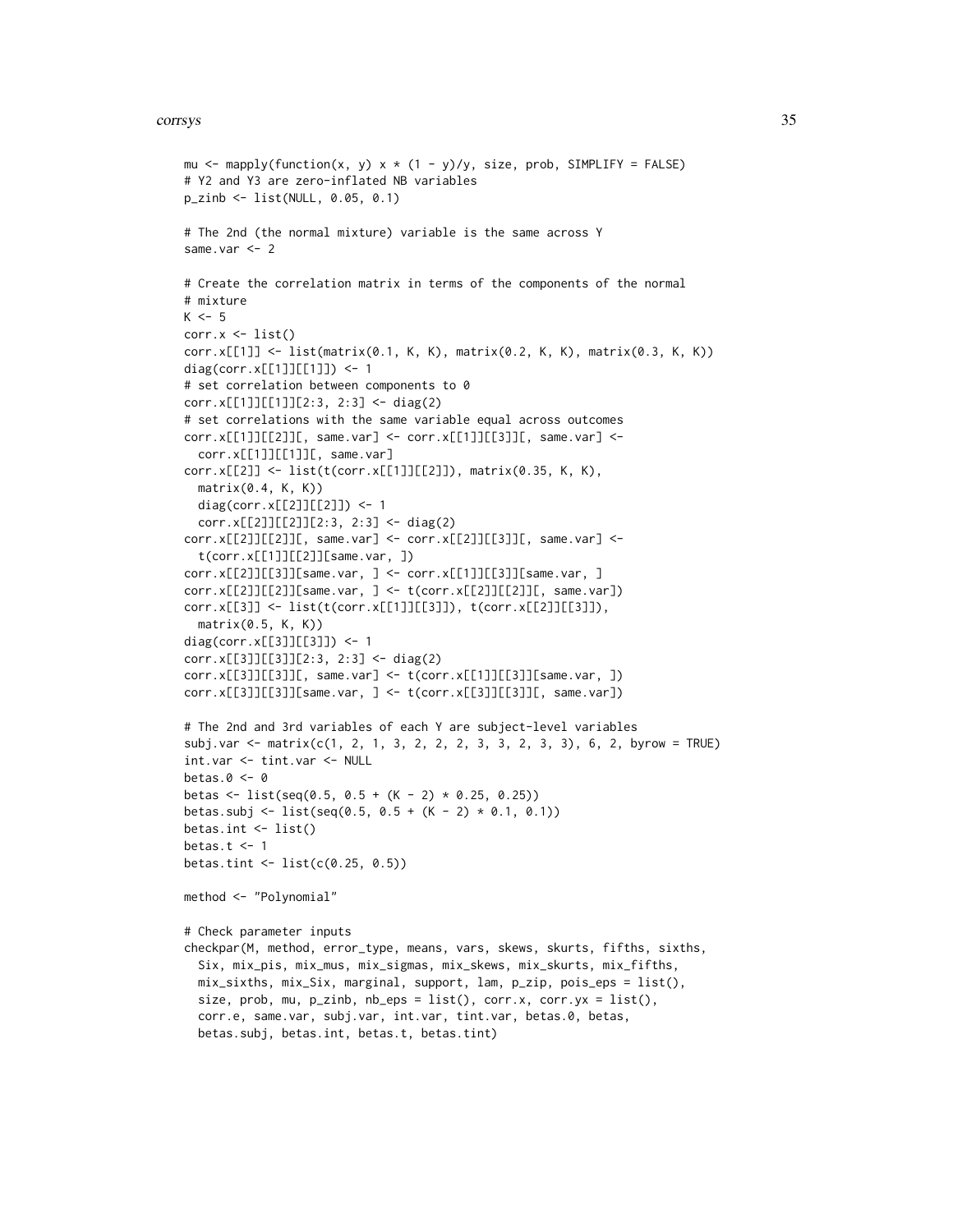# Simulated system using correlation method 1

N <- corrsys(n, M, Time, method, error\_type, means, vars, skews, skurts, fifths, sixths, Six, mix\_pis, mix\_mus, mix\_sigmas, mix\_skews, mix\_skurts, mix\_fifths, mix\_sixths, mix\_Six, marginal, support, lam, p\_zip, size, prob, mu, p\_zinb, corr.x, corr.e, same.var, subj.var, int.var, tint.var, betas.0, betas, betas.subj, betas.int, betas.t, betas.tint, seed = seed, use.nearPD = FALSE)

# Summarize the results

```
S <- summary_sys(N$Y, N$E, E_mix = NULL, N$X, N$X_all, M, method, means,
 vars, skews, skurts, fifths, sixths, mix_pis, mix_mus, mix_sigmas,
 mix_skews, mix_skurts, mix_fifths, mix_sixths, marginal, support, lam,
 p_zip, size, prob, mu, p_zinb, corr.x, corr.e)
```
## End(Not run)

<span id="page-35-1"></span>corrsys2 *Generate Correlated Systems of Equations with Ordinal, Continuous, and/or Count Variables: Correlation Method 2*

#### **Description**

This function generates a correlated system of M equations representing a **system of repeated mea**sures at M time points. The equations may contain 1) ordinal ( $r > 2$  categories), continuous (normal, non-normal, and mixture distributions), count (regular and zero-inflated, Poisson and Negative Binomial) independent variables  $X$ ; 2) continuous error terms  $E$ ; 3) a discrete time variable  $Time$ ; and 4) random effects U. The assumptions are that 1) there are at least 2 equations, 2) the independent variables, random effect terms, and error terms are uncorrelated, 3) each equation has an error term, 4) all error terms have a continuous non-mixture distribution or all have a continuous mixture distribution, 5) all random effects are continuous, and 6) growth is linear (with respect to time). The random effects may be a random intercept, a random slope for time, or a random slope for any of the  $X$  variables. Continuous variables are simulated using either Fleishman's third-order (method = "Fleishman", doi: [10.1007/BF02293811\)](http://doi.org/10.1007/BF02293811) or Headrick's fifth-order (method = "Polynomial", doi: [10.1016/S01679473\(02\)000725\)](http://doi.org/10.1016/S0167-9473(02)00072-5) power method transformation (PMT). Simulation occurs at the component-level for continuous mixture distributions. The target correlation matrix is specified in terms of correlations with components of continuous mixture variables. These components are transformed into the desired mixture variables using random multinomial variables based on the mixing probabilities. The  $X$  terms can be the same across equations (i.e., modeling sex or height) or may be time-varying covariates. The equations may contain different numbers of  $X$  terms (i.e., a covariate could be missing for a given equation).

The outcomes  $Y$  are generated using a hierarchical linear models (HLM) approach, which allows the data to be structured in at least two levels. Level-1 is the repeated measure (time or condition) and other subject-level variables. Level-1 is nested within Level-2, which describes the average of the outcome (the intercept) and growth (slope for time) as a function of group-level variables. The first level captures the within-subject variation, while the second level describes the betweensubjects variability. Using a HLM provides a way to determine if: a) subjects differ at a specific time point with respect to the dependent variable, b) growth rates differ across conditions, or c)

<span id="page-35-0"></span>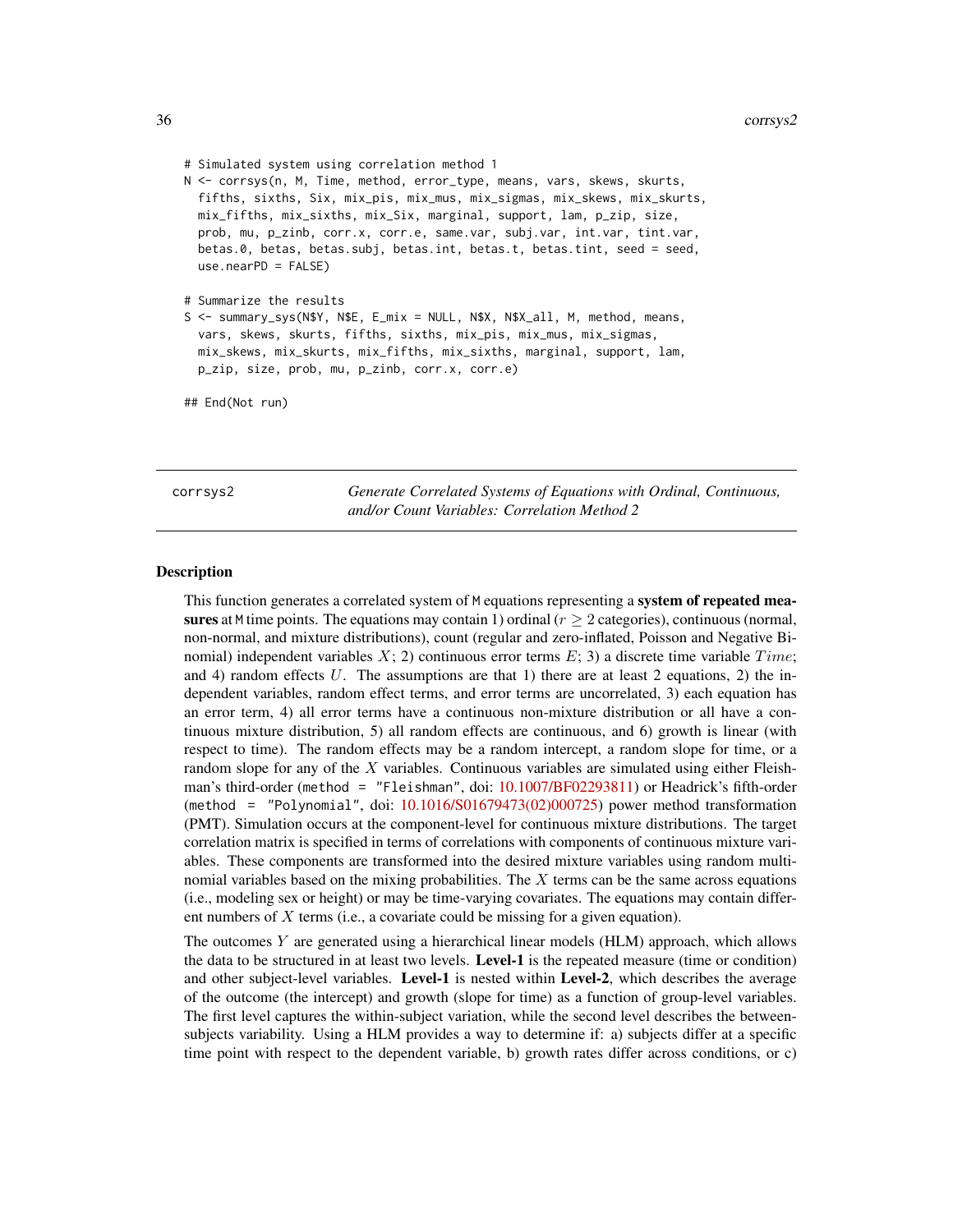### corrsys2 37

growth rates differ across subjects. Random effects describe deviation at the subject-level from the average (fixed) effect described by the slope coefficients (betas). See the The Hierarchical Linear Models Approach for a System of Correlated Equations with Multiple Variable Types vignette for a description of the HLM model. The user can specify subject-level  $X$  terms, and each subjectlevel X term is crossed with all group-level X terms. The equations may also contain interactions between  $X$  variables. Interactions specified in  $int.var$  between two group-level covariates are themselves considered group-level covariates and will be crossed with subject-level covariates. Interactions between two subject-level covariates are considered subject-level covariates and will be crossed with group-level covariates. Since Time is a subject-level variable, each group-level term is crossed with Time unless otherwise specified.

Random effects may be added for the intercept, time slope, or effects of any of the covariates. The type of random intercept and time slope (i.e., non-mixture or mixture) is specified in rand.int and rand.tsl. This type may vary by equation. The random effects for independent variables are specified in rand.var and may also contain a combination of non-mixture and mixture continuous distributions. If the parameter lists are of length  $M + 1$ , the random effects are the same variables across equations and the correlation for the effects corr. u is a matrix. If the parameter lists are of length  $2 \times M$ , the random effects are different variables across equations and the correlation for the effects corr.u is a list.

The independent variables, interactions, Time effect, random effects, and error terms are summed together to produce the outcomes  $Y$ . The beta coefficients may be the same or differ across equations. The user specifies the betas for the independent variables in betas, for the interactions between two group-level or two subject-level covariates in betas.int, for the group-subject level interactions in betas. subj, and for the Time interactions in betas. tint. Setting a coefficient to 0 will eliminate that term. The user also provides the correlations 1) between  $E$  terms; 2) between  $X$ variables within each outcome  $Y_p$ ,  $p = 1, \ldots, M$ , and between outcome pairs; and 3) between U variables within each outcome  $Y_p$ ,  $p = 1, \ldots, M$ , and between outcome pairs. The order of the independent variables in corr.x must be 1st ordinal (same order as in marginal), 2nd continuous non-mixture (same order as in skews), 3rd components of continuous mixture (same order as in mix\_pis), 4th regular Poisson, 5th zero-inflated Poisson (same order as in lam), 6th regular NB, and 7th zero-inflated NB (same order as in size). The order of the random effects in corr.u must be 1st random intercept, 2nd random time slope, 3rd continuous non-mixture random effects, and 4th components of continuous mixture random effects.

The variables are generated from multivariate normal variables with intermediate correlations calculated using [intercorr2](#page-0-0), which employs **correlation method 2**. See [SimCorrMix](#page-0-0) for a description of the correlation method and the techniques used to generate each variable type. The order of the variables returned is 1st covariates  $X$  (as specified in corr.x), 2nd group-group or subject-subject interactions (ordered as in int.var), 3rd subject-group interactions (1st by subject-level variable as specified in subj. var, 2nd by covariate as specified in corr.x), and 4th time interactions (either as specified in corr.x with group-level covariates or in tint.var).

This function contains no parameter checks in order to decrease simulation time. That should be done first using [checkpar](#page-11-0). Summaries of the system can be obtained using [summary\\_sys](#page-62-0). The Correlated Systems of Statistical Equations with Multiple Variable Types demonstrates examples.

# Usage

```
corrsys2(n = 10000, M = NULL, Time = NULL, method = c("Fleishman",
```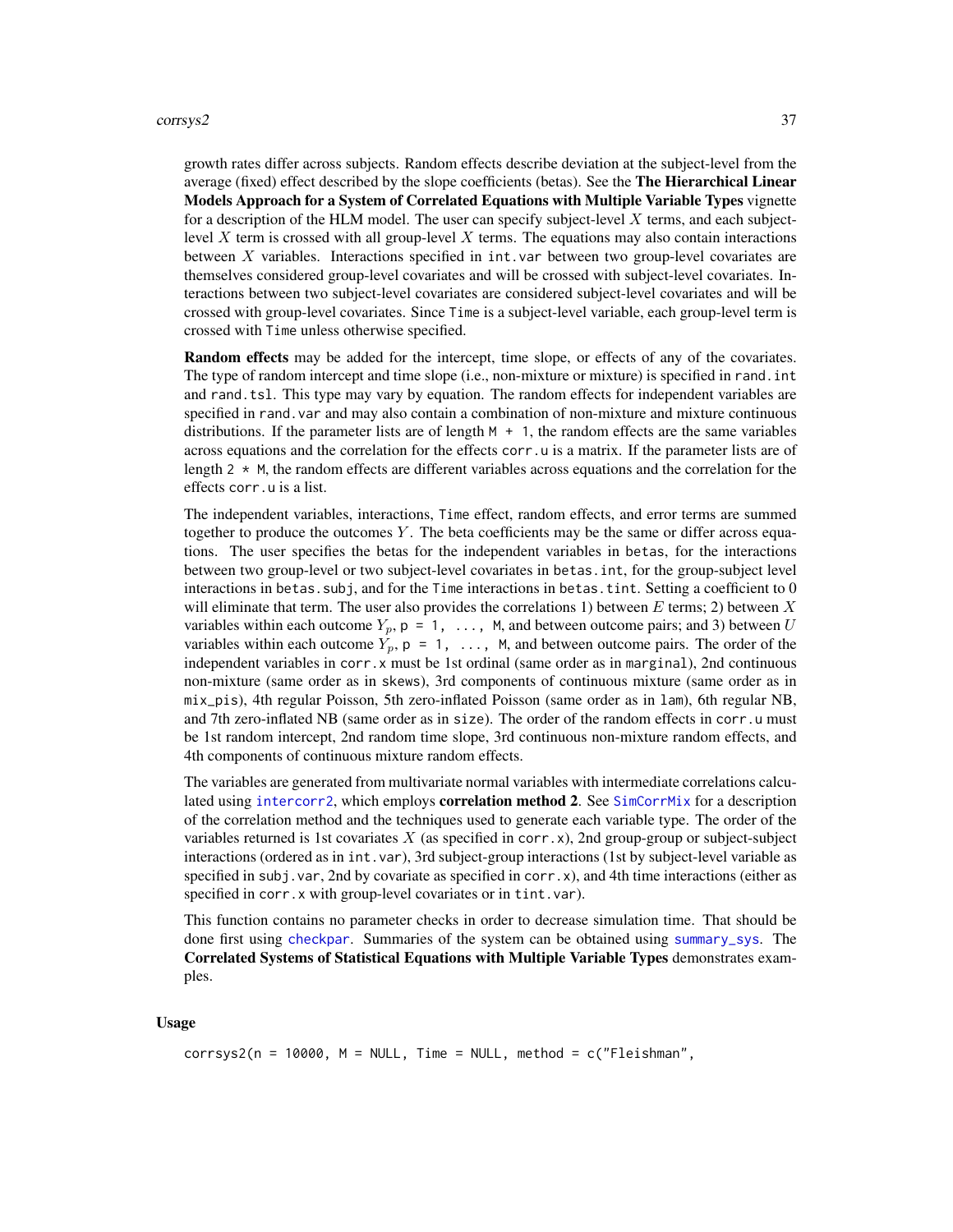```
"Polynomial"), error_type = c("non\_mix", "mix"), means = list(),
vars = list(), skews = list(), skurts = list(), fifths = list(),
sixths = list(), Six = list(), mix_pis = list(), mix_mus = list(),
mix_sigmas = list(), mix_skews = list(), mix_skurts = list(),
mix_fifths = list(), mix_sixths = list(), mix_six = list(),marginal = list(), support = list(), lam = list(), p_zip = list(),
pois_eps = list(), size = list(), prob = list(), mu = list(),
p\_zinb = list(), nb_eps = list(), corr.x = list(), corr.e = NULL,same.var = NULL, subj.var = NULL, int.var = NULL, tint.var = NULL,
beta.0 = NULL, beta = list(), beta.subj = list(),
betas.int = list(), betas.t = NULL, betas.tint = list(),
rand.int = c("none", "non\_mix", "mix"), rand.tsl = c("none", "non\_mix","mix"), rand.var = NULL, corr.u = list(), seed = 1234,
use.nearPD = TRUE, eigmin = 0, adjgrad = FALSE, B1 = NULL,
tau = 0.5, tol = 0.1, steps = 100, msteps = 10, errorloop = FALSE,
epsilon = 0.001, maxit = 1000, quiet = FALSE)
```
#### Arguments

| n          | the sample size (i.e. the length of each simulated variable; default $= 10000$ )                                                                                                                                                                                                                                                                                                                                                                                                                                                                                         |
|------------|--------------------------------------------------------------------------------------------------------------------------------------------------------------------------------------------------------------------------------------------------------------------------------------------------------------------------------------------------------------------------------------------------------------------------------------------------------------------------------------------------------------------------------------------------------------------------|
| M          | the number of dependent variables $Y$ (outcomes); equivalently, the number of<br>equations in the system                                                                                                                                                                                                                                                                                                                                                                                                                                                                 |
| Time       | a vector of values to use for time; each subject receives the same time value; if<br>NULL, $Time = 1:M$                                                                                                                                                                                                                                                                                                                                                                                                                                                                  |
| method     | the PMT method used to generate all continuous variables, including indepen-<br>dent variables (covariates), error terms, and random effects; "Fleishman" uses<br>Fleishman's third-order polynomial transformation and "Polynomial" uses Head-<br>rick's fifth-order transformation                                                                                                                                                                                                                                                                                     |
| error_type | "non_mix" if all error terms have continuous non-mixture distributions, "mix" if<br>all error terms have continuous mixture distributions                                                                                                                                                                                                                                                                                                                                                                                                                                |
| means      | if no random effects, a list of length M where means [[p]] contains a vector of<br>means for the continuous independent variables in equation p with non-mixture<br>$(X_{cont})$ or mixture $(X_{mix})$ distributions and for the error terms $(E)$ ; order in<br>vector is $X_{cont}$ , $X_{mix}$ , $E$                                                                                                                                                                                                                                                                 |
|            | if there are random effects, a list of length $M + 1$ if the effects are the same across<br>equations or 2 $*$ M if they differ; where means [M + 1] or means [(M + 1): (2 $*$ M)]<br>are vectors of means for all random effects with continuous non-mixture or mix-<br>ture distributions; order in vector is 1st random intercept $U_0$ (if rand. int != "none"),<br>2nd random time slope $U_1$ (if rand. tsl $!=$ "none"), 3rd other random slopes<br>with non-mixture distributions $U_{cont}$ , 4th other random slopes with mixture dis-<br>tributions $U_{mix}$ |
| vars       | a list of same length and order as means containing vectors of variances for the<br>continuous variables, error terms, and any random effects                                                                                                                                                                                                                                                                                                                                                                                                                            |
| skews      | if no random effects, a list of length M where skews[[p]] contains a vector of<br>skew values for the continuous independent variables in equation p with non-<br>mixture $(X_{cont})$ distributions and for E if error_type = "non_mix"; order in<br>vector is $X_{cont}$ , E                                                                                                                                                                                                                                                                                           |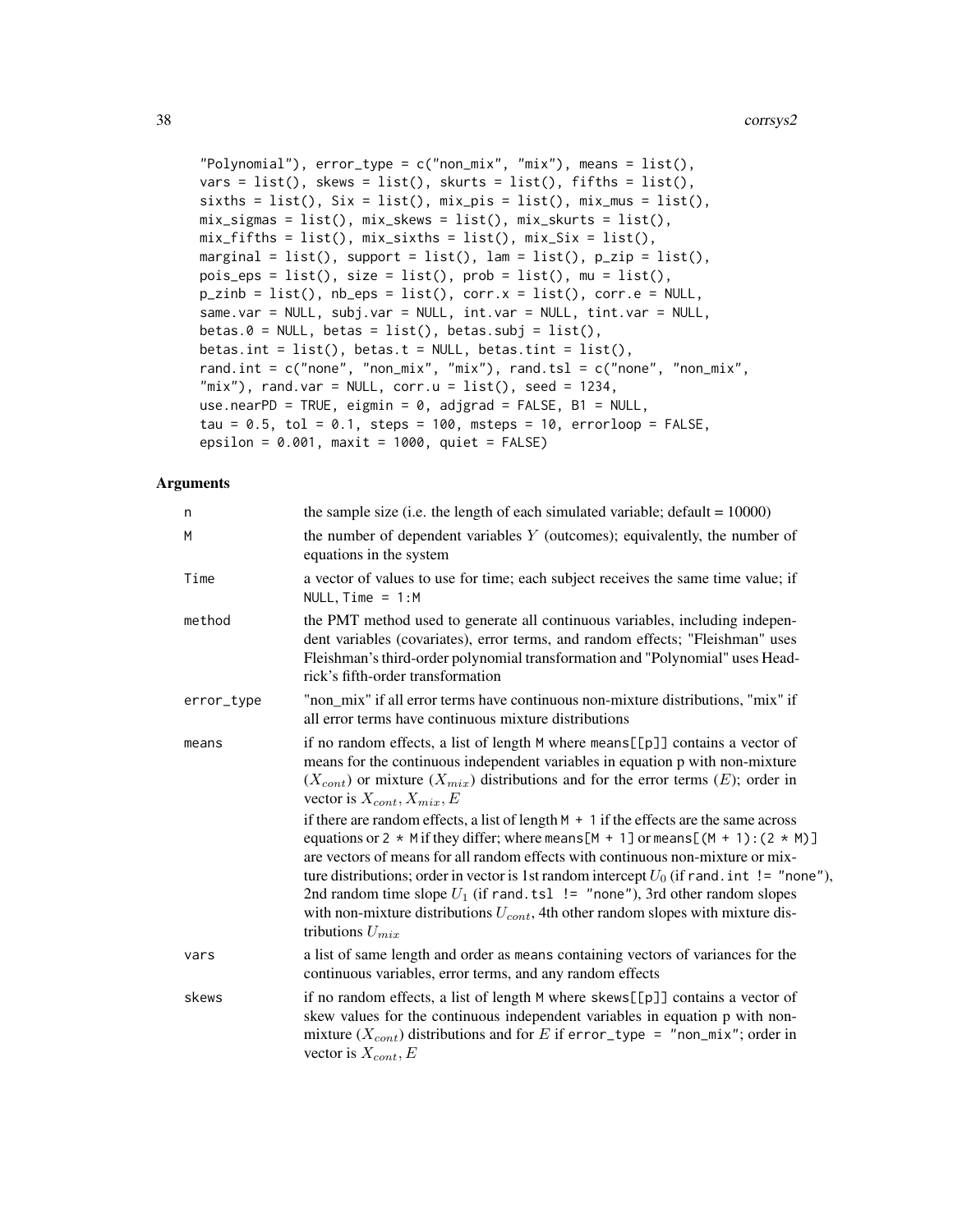|         | if there are random effects, a list of length $M + 1$ if the effects are the same across<br>equations or 2 $*$ M if they differ; where skews [M + 1] or skews [(M + 1): (2 $*$ M)]<br>are vectors of skew values for all random effects with continuous non-mixture<br>distributions; order in vector is 1st random intercept $U_0$ (if rand. int = "non_mix"),<br>2nd random time slope $U_1$ (if rand. tsl = "non_mix"), 3rd other random slopes<br>with non-mixture distributions $U_{cont}$                                                                                                                                                                                                                                                                                                                                                                                                                                                                                                                                                                                                                                                                                                                                                                                              |
|---------|----------------------------------------------------------------------------------------------------------------------------------------------------------------------------------------------------------------------------------------------------------------------------------------------------------------------------------------------------------------------------------------------------------------------------------------------------------------------------------------------------------------------------------------------------------------------------------------------------------------------------------------------------------------------------------------------------------------------------------------------------------------------------------------------------------------------------------------------------------------------------------------------------------------------------------------------------------------------------------------------------------------------------------------------------------------------------------------------------------------------------------------------------------------------------------------------------------------------------------------------------------------------------------------------|
| skurts  | a list of same length and order as skews containing vectors of standardized kur-<br>toses (kurtosis - 3) for the continuous variables, error terms, and any random<br>effects with non-mixture distributions                                                                                                                                                                                                                                                                                                                                                                                                                                                                                                                                                                                                                                                                                                                                                                                                                                                                                                                                                                                                                                                                                 |
| fifths  | a list of same length and order as skews containing vectors of standardized fifth<br>cumulants for the continuous variables, error terms, and any random effects with<br>non-mixture distributions; not necessary for method = "Fleishman"                                                                                                                                                                                                                                                                                                                                                                                                                                                                                                                                                                                                                                                                                                                                                                                                                                                                                                                                                                                                                                                   |
| sixths  | a list of same length and order as skews containing vectors of standardized sixth<br>cumulants for the continuous variables, error terms, and any random effects with<br>non-mixture distributions; not necessary for method = "Fleishman"                                                                                                                                                                                                                                                                                                                                                                                                                                                                                                                                                                                                                                                                                                                                                                                                                                                                                                                                                                                                                                                   |
| Six     | a list of length M, M + 1, or 2 $*$ M, where Six[1:M] are for $X_{cont}$ , E (if<br>error_type = "non_mix") and Six[M + 1] or Six[(M + 1): $(2 * M)$ ] are<br>for non-mixture $U$ ; if error_type = "mix" and there are only random effects<br>$(i.e., length(corr.x) = 0)$ , use $Six[1:M] = rep(list(NULL), M)$ so that<br>Six[M + 1] or Six[(M + 1): (2 $*$ M)] describes the non-mixture U;<br>Six[[p]][[j]] is a vector of sixth cumulant correction values to aid in finding a<br>valid PDF for $X_{cont(pj)}$ , the j-th continuous non-mixture covariate for outcome<br>$Y_p$ ; the last vector in Six[[p]] is for $E_p$ (if error_type = "non_mix"); use<br>Six[[p]][[j]] = NULL if no correction desired for $X_{cont(pj)}$ ; use Six[[p]] = NULL<br>if no correction desired for any continuous non-mixture covariate or error term<br>in equation p<br>$Six[[M + p]][[j]]$ is a vector of sixth cumulant correction values to aid in<br>finding a valid PDF for $U_{(pj)}$ , the j-th non-mixture random effect for outcome<br>$Y_p$ ; use Six[[M + p]][[j]] = NULL if no correction desired for $U_{(pj)}$ ; use<br>$Six[[M + p]] = NULL if no correction desired for any continuous non-mixture$<br>random effect in equation p                                                |
| mix_pis | keep $\text{Six} = \text{list}()$ if no corrections desired for all equations or if method = "Fleishman"<br>list of length M, M + 1 or 2 $*$ M, where $mix\_pis[1:M]$ are for $X_{cont}$ , E (if<br>$error_type = "mix")$ and $mix_pis[M + 1]$ or $mix_pis[(M + 1):(2 * M)]$<br>are for mixture U; use $mix\_pis[[p]] = NULL$ if equation p has no continuous<br>mixture terms if $error_type = "non\_mix"$ and there are only random effects<br>$(i.e., length(corr.x) = 0), use mix-pis[1:M] = NULL so that mix-pis[M + 1]$<br>or $mix\_pis[(M + 1):(2 * M)]$ describes the mixture U;<br>mix_pis[[p]][[j]] is a vector of mixing probabilities of the component distri-<br>butions for $X_{mix(pj)}$ , the j-th mixture covariate for outcome $Y_p$ ; the last vector<br>in $mix\_pis[[p]]$ is for $E_p$ (if error_type = "mix"); components should be<br>ordered as in corr.x<br>$mix\_pis[[M + p]][[jj]]$ is a vector of mixing probabilities of the component<br>distributions for $U_{(pj)}$ , the j-th random effect with a mixture distribution for<br>outcome $Y_p$ ; order is 1st random intercept (if rand. int = "mix"), 2nd ran-<br>dom time slope (if rand. tsl = $"mix"$ ), 3rd other random slopes with mixture<br>distributions; components should be ordered as in corr.u |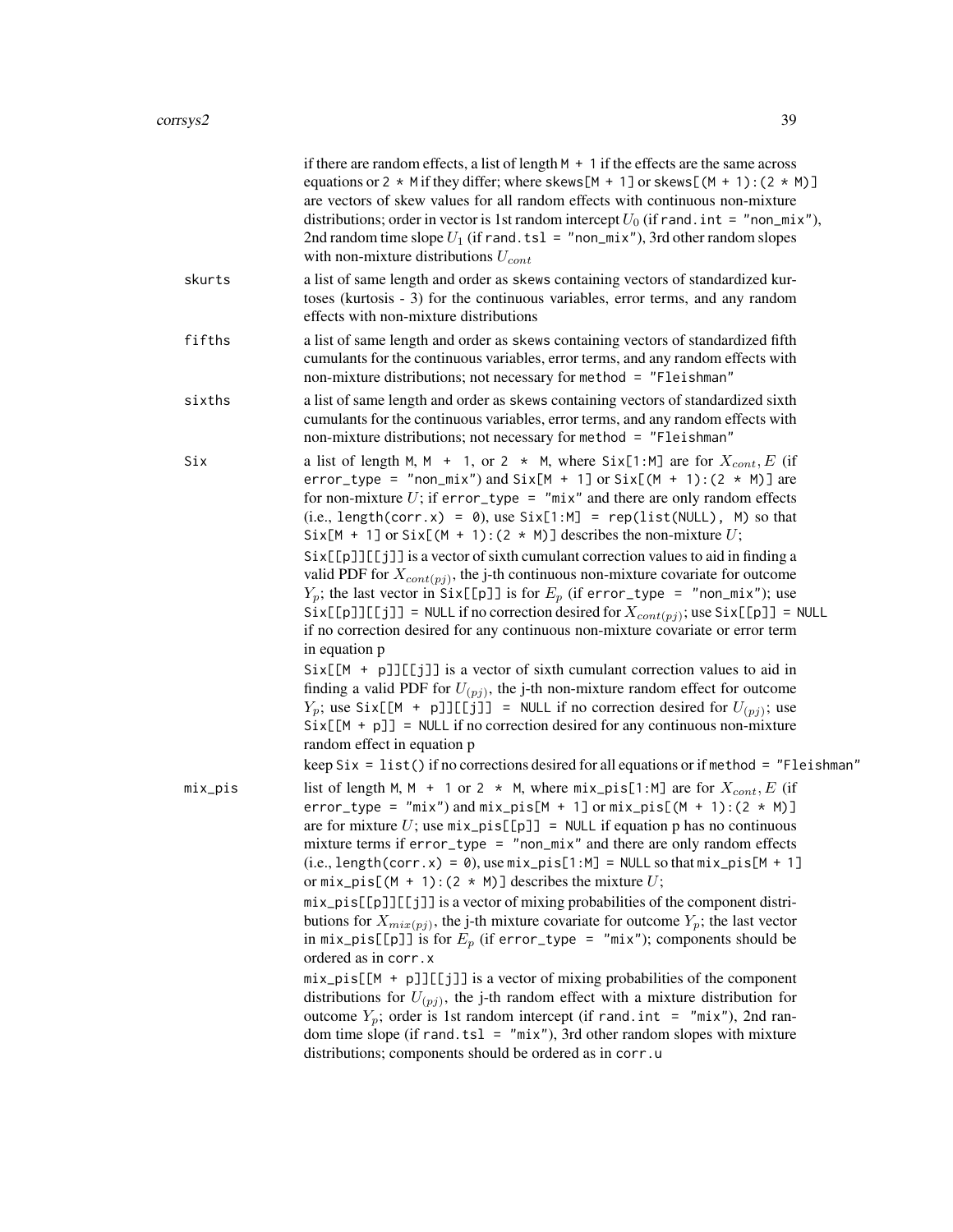| list of same length and order as $mix\_pis$ ;                                                                                                                                                                                                                                                                                                                                                                                                                                                                                                                                                                                                                                                                                                         |
|-------------------------------------------------------------------------------------------------------------------------------------------------------------------------------------------------------------------------------------------------------------------------------------------------------------------------------------------------------------------------------------------------------------------------------------------------------------------------------------------------------------------------------------------------------------------------------------------------------------------------------------------------------------------------------------------------------------------------------------------------------|
| mix_mus[[p]][[j]] is a vector of means of the component distributions for<br>$X_{mix(pj)}$ , the last vector in mix_mus[[p]] is for $E_p$ (if error_type = "mix")                                                                                                                                                                                                                                                                                                                                                                                                                                                                                                                                                                                     |
| mix_mus[[p]][[j]] is a vector of means of the component distributions for                                                                                                                                                                                                                                                                                                                                                                                                                                                                                                                                                                                                                                                                             |
| $U_{mix(pj)}$                                                                                                                                                                                                                                                                                                                                                                                                                                                                                                                                                                                                                                                                                                                                         |
| list of same length and order as mix_pis;                                                                                                                                                                                                                                                                                                                                                                                                                                                                                                                                                                                                                                                                                                             |
| mix_sigmas[[p]][[j]] is a vector of standard deviations of the component<br>distributions for $X_{mix(pj)}$ , the last vector in mix_sigmas[[p]] is for $E_p$ (if<br>$error_type = "mix")$                                                                                                                                                                                                                                                                                                                                                                                                                                                                                                                                                            |
| mix_sigmas[[p]][[j]] is a vector of standard deviations of the component<br>distributions for $U_{mix(pj)}$                                                                                                                                                                                                                                                                                                                                                                                                                                                                                                                                                                                                                                           |
| list of same length and order as mix_pis;                                                                                                                                                                                                                                                                                                                                                                                                                                                                                                                                                                                                                                                                                                             |
| mix_skews[[p]][[j]] is a vector of skew values of the component distribu-<br>tions for $X_{mix(pj)}$ , the last vector in mix_skews[[p]] is for $E_p$ (if error_type = "mix")                                                                                                                                                                                                                                                                                                                                                                                                                                                                                                                                                                         |
| mix_skews[[p]][[j]] is a vector of skew values of the component distribu-<br>tions for $U_{mix(pj)}$                                                                                                                                                                                                                                                                                                                                                                                                                                                                                                                                                                                                                                                  |
| list of same length and order as mix_pis;                                                                                                                                                                                                                                                                                                                                                                                                                                                                                                                                                                                                                                                                                                             |
| mix_skurts[[p]][[j]] is a vector of standardized kurtoses of the component<br>distributions for $X_{mix(pj)}$ , the last vector in mix_skurts[[p]] is for $E_p$ (if<br>$error_type = "mix")$                                                                                                                                                                                                                                                                                                                                                                                                                                                                                                                                                          |
| mix_skurts[[p]][[j]] is a vector of standardized kurtoses of the component<br>distributions for $U_{mix(pj)}$                                                                                                                                                                                                                                                                                                                                                                                                                                                                                                                                                                                                                                         |
| list of same length and order as $mix\_pis$ ; not necessary for method = "Fleishman";                                                                                                                                                                                                                                                                                                                                                                                                                                                                                                                                                                                                                                                                 |
| mix_fifths[[p]][[j]] is a vector of standardized fifth cumulants of the com-<br>ponent distributions for $X_{mix(pj)}$ , the last vector in mix_fifths[[p]] is for $E_p$<br>$(iferror_type = "mix")$                                                                                                                                                                                                                                                                                                                                                                                                                                                                                                                                                  |
| mix_fifths[[p]][[j]] is a vector of standardized fifth cumulants of the com-<br>ponent distributions for $U_{mix(pj)}$                                                                                                                                                                                                                                                                                                                                                                                                                                                                                                                                                                                                                                |
| list of same length and order as mix_pis; not necessary for method = "Fleishman";                                                                                                                                                                                                                                                                                                                                                                                                                                                                                                                                                                                                                                                                     |
| mix_sixths[[p]][[j]] is a vector of standardized sixth cumulants of the com-<br>ponent distributions for $X_{mix(pj)}$ , the last vector in $mix\_sixths[[p]]$ is for $E_p$<br>$(iferror_type = "mix")$                                                                                                                                                                                                                                                                                                                                                                                                                                                                                                                                               |
| mix_sixths[[p]][[j]] is a vector of standardized sixth cumulants of the com-<br>ponent distributions for $U_{mix(pj)}$                                                                                                                                                                                                                                                                                                                                                                                                                                                                                                                                                                                                                                |
| a list of same length and order as $mix\_pis$ ; keep $mix\_Six = list()$ if no<br>corrections desired for all equations or if method = "Fleishman"                                                                                                                                                                                                                                                                                                                                                                                                                                                                                                                                                                                                    |
| p-th component of $mix\_Six[1:M]$ is a list of length equal to the total number<br>of component distributions for the $X_{mix(p)}$ and $E_p$ (if error_type = "mix");<br>mix_Six[[p]][[j]] is a vector of sixth cumulant corrections for the j-th com-<br>ponent distribution (i.e., if there are 2 continuous mixture independent variables<br>for $Y_p$ , where $X_{mix(p1)}$ has 2 components and $X_{mix(p2)}$ has 3 components,<br>then length( $mix\_Six[[p]]$ ) = 5 and $mix\_Six[[p]][[3]]$ would correspond<br>to the 1st component of $X_{mix(p2)}$ ); use $mix\_Six[[p]][[j]] = NULL$ if no cor-<br>rection desired for that component; use $mix\_Six[[p]] = NULL$ if no correction<br>desired for any component of $X_{mix(p)}$ and $E_p$ |
|                                                                                                                                                                                                                                                                                                                                                                                                                                                                                                                                                                                                                                                                                                                                                       |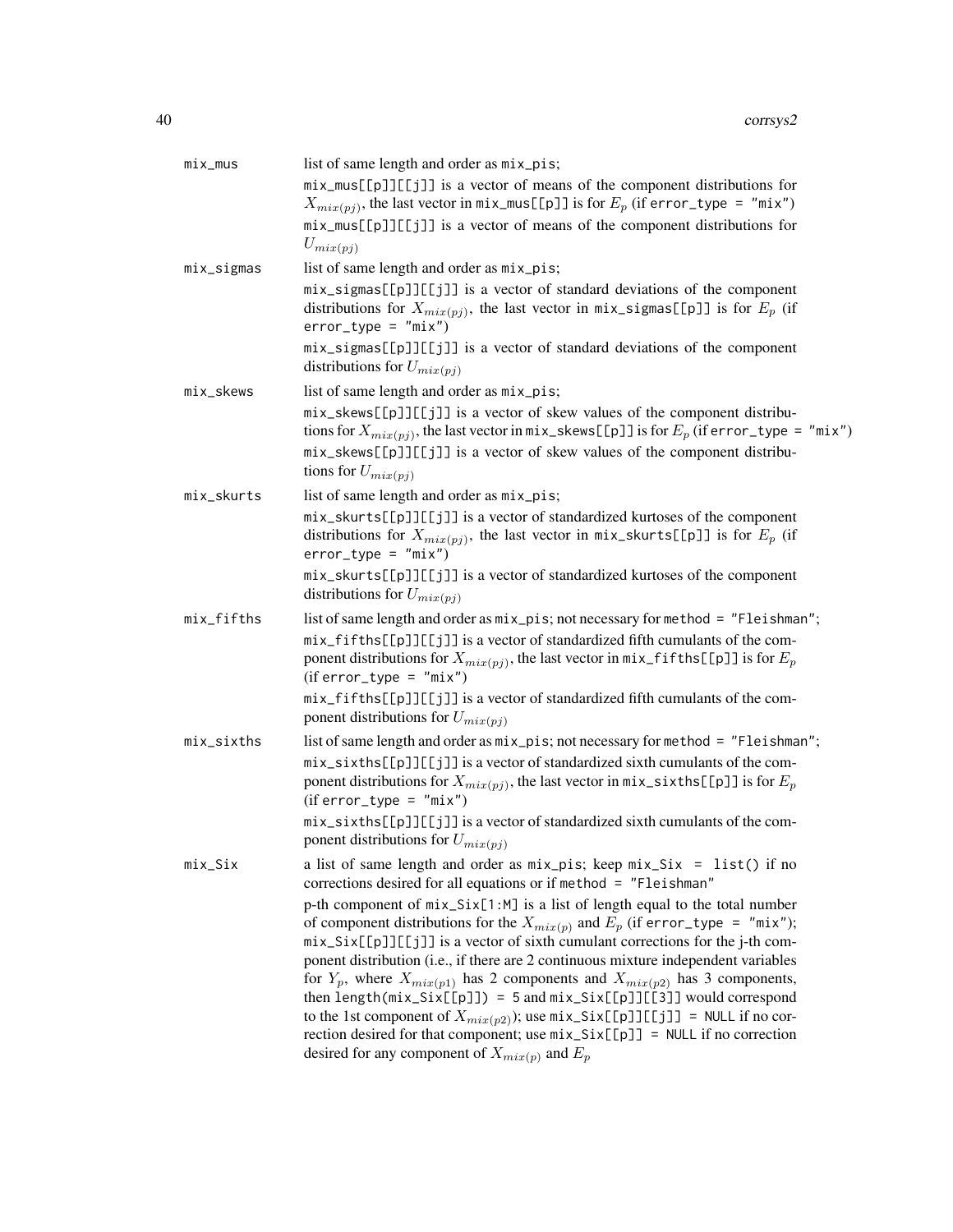|          | q-th component of $mix\_Six[M + 1]$ or $mix\_Six[(M + 1):(2 * M)]$ is a list<br>of length equal to the total number of component distributions for the $U_{mix(q)}$ ;<br>mix_Six[[q]][[j]] is a vector of sixth cumulant corrections for the j-th com-<br>ponent distribution; use $mix\_Six[[q]][[j]] = NULL$ if no correction desired<br>for that component; use $mix\_Six[[q]] = NULL$ if no correction desired for any<br>component of $U_{mix(a)}$                                                                                                                                                                                                                                                                                                                                                                                                                 |
|----------|-------------------------------------------------------------------------------------------------------------------------------------------------------------------------------------------------------------------------------------------------------------------------------------------------------------------------------------------------------------------------------------------------------------------------------------------------------------------------------------------------------------------------------------------------------------------------------------------------------------------------------------------------------------------------------------------------------------------------------------------------------------------------------------------------------------------------------------------------------------------------|
| marginal | a list of length M, with the p-th component a list of cumulative probabilities for<br>the ordinal variables associated with outcome $Y_p$ (use marginal [[p]] = NULL<br>if outcome $Y_p$ has no ordinal variables); marginal [[p]] [[j]] is a vector of the<br>cumulative probabilities defining the marginal distribution of $X_{\text{ord}(pj)}$ , the j-th<br>ordinal variable for outcome $Y_p$ ; if the variable can take r values, the vector will<br>contain $r - 1$ probabilities (the r-th is assumed to be 1); for binary variables, the<br>probability is the probability of the 1st category, which has the smaller support<br>value; length(marginal[[p]]) can differ across outcomes; the order should<br>be the same as in corr. x                                                                                                                       |
| support  | a list of length M, with the p-th component a list of support values for the ordinal<br>variables associated with outcome $Y_p$ ; use support[[p]] = NULL if outcome<br>$Y_p$ has no ordinal variables; support [[p]][[j]] is a vector of the support val-<br>ues defining the marginal distribution of $X_{\text{ord}(pj)}$ , the j-th ordinal variable for<br>outcome $Y_p$ ; if not provided, the default for r categories is 1, , r                                                                                                                                                                                                                                                                                                                                                                                                                                 |
| lam      | list of length M, p-th component a vector of lambda (means > 0) values for Pois-<br>son variables for outcome $Y_p$ (see stats::dpois); order is 1st regular Poisson<br>and 2nd zero-inflated Poisson; use $lam[[p]] = NULL$ if outcome $Y_p$ has no Pois-<br>son variables; length(lam[[p]]) can differ across outcomes; the order should<br>be the same as in corr.x                                                                                                                                                                                                                                                                                                                                                                                                                                                                                                  |
| p_zip    | a list of vectors of probabilities of structural zeros (not including zeros from the<br>Poisson distribution) for the zero-inflated Poisson variables (see VGAM: : dzipois);<br>if $p_z$ ip = 0, $Y_{pois}$ has a regular Poisson distribution; if $p_z$ ip is in (0, 1), $Y_{pois}$<br>has a zero-inflated Poisson distribution; if $p_z$ ip is in $(-(\exp(\text{lam}) - 1)^(-1), 0)$ ,<br>$Y_{pois}$ has a zero-deflated Poisson distribution and $p_z$ zip is not a probability; if<br>p_zip = -(exp(1am) - 1)^(-1), $Y_{pois}$ has a positive-Poisson distribution (see<br>VGAM: : dpospois); order is 1st regular Poisson and 2nd zero-inflated Poisson; if<br>a single number, all Poisson variables given this value; if a vector of length M,<br>all Poisson variables in equation p given p_zip[p]; otherwise, missing values<br>are set to 0 and ordered 1st |
| pois_eps | list of length M, p-th component a vector of length lam[[p]] containing cumu-<br>lative probability truncation values used to calculate intermediate correlations<br>involving Poisson variables; order is 1st regular Poisson and 2nd zero-inflated<br>Poisson; if a single number, all Poisson variables given this value; if a vector<br>of length M, all Poisson variables in equation p given pois_eps[p]; otherwise,<br>missing values are set to 0.0001 and ordered 1st                                                                                                                                                                                                                                                                                                                                                                                          |
| size     | list of length M, p-th component a vector of size parameters for the Negative<br>Binomial variables for outcome $Y_p$ (see stats:: dnbinom); order is 1st regular<br>NB and 2nd zero-inflated NB; use size[[p]] = NULL if outcome $Y_p$ has no<br>Negative Binomial variables; length(size[[p]]) can differ across outcomes;                                                                                                                                                                                                                                                                                                                                                                                                                                                                                                                                            |

the order should be the same as in corr.x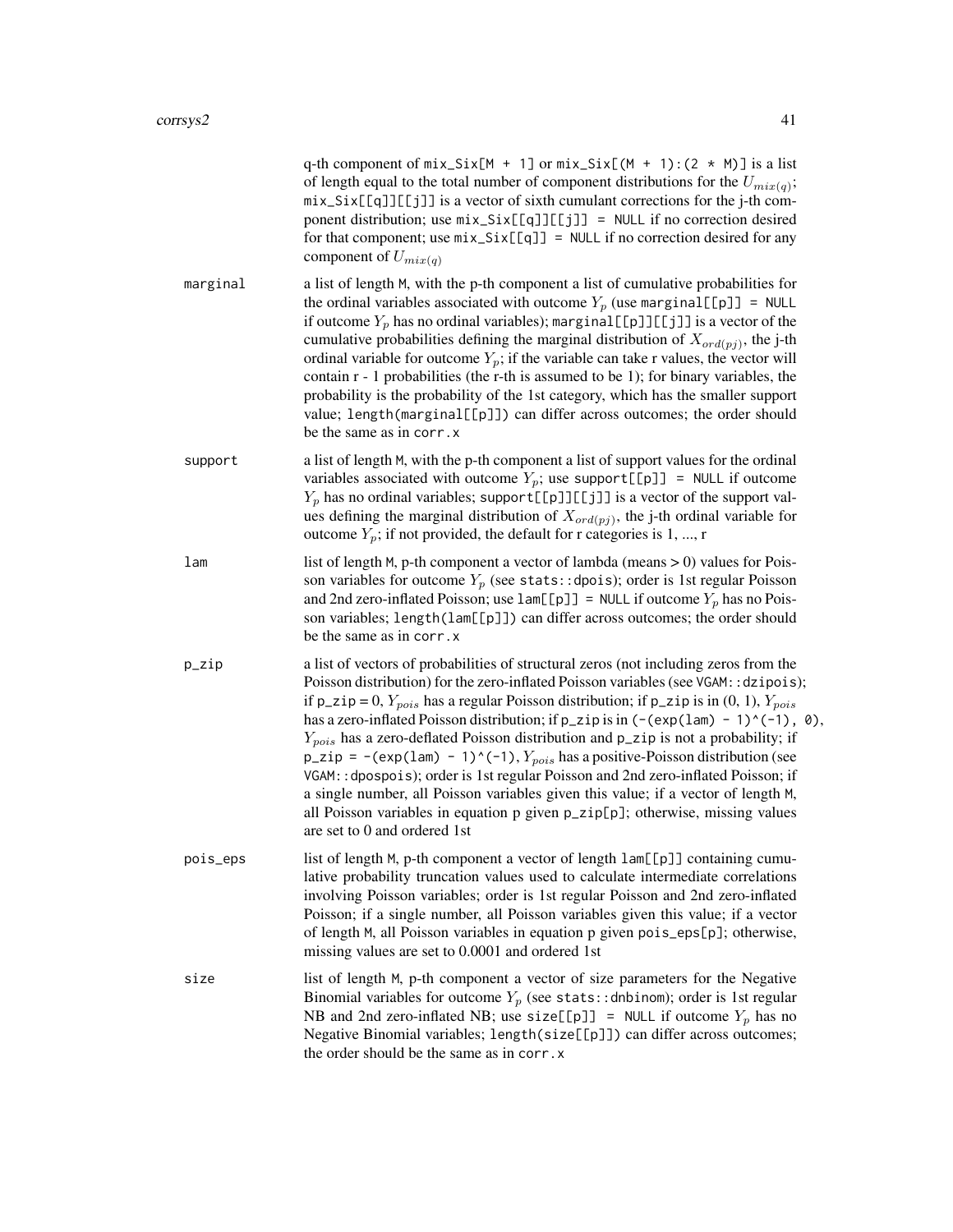| prob     | list of length M, p-th component a vector of success probabilities for the Negative<br>Binomial variables for outcome $Y_p$ (see stats:: dnbinom); order is 1st regular<br>NB and 2nd zero-inflated NB; use prob[[p]] = NULL if outcome $Y_p$ has no<br>Negative Binomial variables; length(prob[[p]]) can differ across outcomes;<br>the order should be the same as in corr. x                                                                                                                                                                                                                                                                                                                                                                                                                                                                                                                                                                                                                                                                                                                                                                                                     |
|----------|--------------------------------------------------------------------------------------------------------------------------------------------------------------------------------------------------------------------------------------------------------------------------------------------------------------------------------------------------------------------------------------------------------------------------------------------------------------------------------------------------------------------------------------------------------------------------------------------------------------------------------------------------------------------------------------------------------------------------------------------------------------------------------------------------------------------------------------------------------------------------------------------------------------------------------------------------------------------------------------------------------------------------------------------------------------------------------------------------------------------------------------------------------------------------------------|
| mu       | list of length M, p-th component a vector of mean values for the Negative Bino-<br>mial variables for outcome $Y_p$ (see stats:: dnbinom); order is 1st regular NB<br>and 2nd zero-inflated NB; use $mu[[p]] = NULL$ if outcome $Y_p$ has no Negative<br>Binomial variables; length(mu[[p]]) can differ across outcomes; the order<br>should be the same as in corr.x; for zero-inflated NB variables, this refers to<br>the mean of the NB distribution (see VGAM:: dzinegbin) (*Note: either prob or<br>mu should be supplied for all Negative Binomial variables, not a mixture)                                                                                                                                                                                                                                                                                                                                                                                                                                                                                                                                                                                                  |
| p_zinb   | a vector of probabilities of structural zeros (not including zeros from the NB dis-<br>tribution) for the zero-inflated NB variables (see VGAM:: dzinegbin); if p_zinb<br>= 0, $Y_{nb}$ has a regular NB distribution; if p_zinb is in (-prob^size/(1 - prob^size),<br>0), $Y_{nb}$ has a zero-deflated NB distribution and p_zinb is not a probability; if<br>$p$ _zinb = -prob^size/(1 - prob^size), $Y_{nb}$ has a positive-NB distribution<br>(see VGAM:: dposnegbin); order is 1st regular NB and 2nd zero-inflated NB; if<br>a single number, all NB variables given this value; if a vector of length M, all NB<br>variables in equation p given $p$ _zinb[ $p$ ]; otherwise, missing values are set to 0<br>and ordered 1st                                                                                                                                                                                                                                                                                                                                                                                                                                                  |
| nb_eps   | list of length M, p-th component a vector of length size[[p]] containing cumu-<br>lative probability truncation values used to calculate intermediate correlations<br>involving Negative Binomial variables; order is 1st regular NB and 2nd zero-<br>inflated NB; if a single number, all NB variables given this value; if a vector of<br>length M, all NB variables in equation p given nb_eps[p]; otherwise, missing<br>values are set to 0.0001 and ordered 1st                                                                                                                                                                                                                                                                                                                                                                                                                                                                                                                                                                                                                                                                                                                 |
| corr.x   | list of length M, each component a list of length M; corr. x[[p]][[q]] is ma-<br>trix of correlations for independent variables in equations p $(X_{(pj)})$ for out-<br>come $Y_p$ ) and q ( $X_{(qj)}$ for outcome $Y_q$ ); order: 1st ordinal (same order as in<br>marginal), 2nd continuous non-mixture (same order as in skews), 3rd com-<br>ponents of continuous mixture (same order as in mix_pis), 4th regular Pois-<br>son, 5th zero-inflated Poisson (same order as in 1am), 6th regular NB, and 7th<br>zero-inflated NB (same order as in size); if $p = q$ , corr. $x[[p]][[q]]$ is a<br>correlation matrix with nrow(corr.x[[p]][[q]]) = # $X_{(pj)}$ for outcome $Y_p$ ;<br>if $p := q$ , corr. $x[[p]][[q]]$ is a non-symmetric matrix of correlations where<br>rows correspond to covariates for $Y_p$ so that nrow(corr.x[[p]][[q]]) = #<br>$X_{(pj)}$ for outcome $Y_p$ and columns correspond to covariates for $Y_q$ so that<br>$\text{ncol}(\text{corr}.x[\text{p}]][\text{q}]] = #X_{(qj)}$ for outcome $Y_q$ ; use corr. $x[\text{p}]][\text{q}]] = \text{NULL}$<br>if equation q has no $X_{(qj)}$ ; use corr. x[[p]] = NULL if equation p has no $X_{(pj)}$ |
| corr.e   | correlation matrix for continuous non-mixture or components of mixture error<br>terms                                                                                                                                                                                                                                                                                                                                                                                                                                                                                                                                                                                                                                                                                                                                                                                                                                                                                                                                                                                                                                                                                                |
| same.var | either a vector or a matrix; if a vector, same var includes column numbers of<br>corr.x[[1]][[1]] corresponding to independent variables that should be iden-<br>tical across equations; these terms must have the same indices for all $p = 1, \ldots, M$ ;<br>i.e., if the 1st ordinal variable represents sex which should be the same for each<br>equation, then same. $var[1] = 1$ since ordinal variables are 1st in corr. $x[[1]][[1]]$                                                                                                                                                                                                                                                                                                                                                                                                                                                                                                                                                                                                                                                                                                                                       |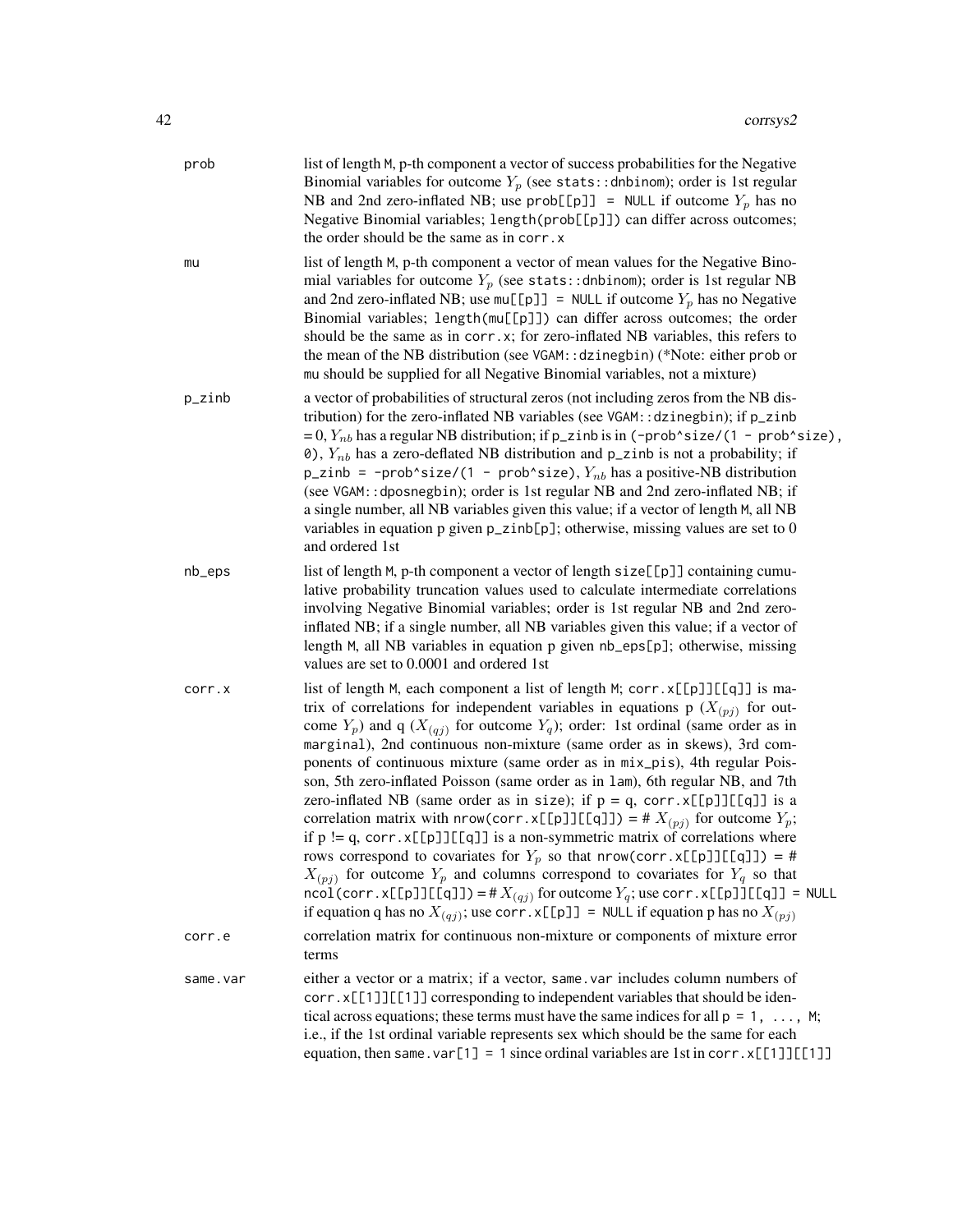and sex is the 1st ordinal variable, and the 1st term for all other outcomes must also be sex; if a matrix, columns 1 and 2 are outcome p and column index in corr.  $x[\lceil p]$ [ $\lceil p \rceil$ ] for 1st instance of variable, columns 3 and 4 are outcome q and column index in corr. $x[[q]][[q]]$  for subsequent instances of variable; i.e., if 1st term for all outcomes is sex and  $M = 3$ , then same. var = matrix( $c(1,$ 1, 2, 1, 1, 1, 3, 1), 2, 4, byrow = TRUE); the independent variable index corresponds to ordinal, continuous non-mixture, component of continuous mixture, Poisson, or NB variable

- subj.var matrix where 1st column is outcome index  $(p = 1, \ldots, M)$ , 2nd column is independent variable index corresponding to covariate which is a a subjectlevel term (not including time), including time-varying covariates; the independent variable index corresponds to ordinal, continuous non-mixture, continuous mixture (not mixture component), Poisson, or NB variable; assumes all other variables are group-level terms; these subject-level terms are used to form interactions with the group level terms
- int.var matrix where 1st column is outcome index  $(p = 1, \ldots, M)$ , 2nd and 3rd columns are indices corresponding to two group-level or two subject-level independent variables to form interactions between; this includes all interactions that are not accounted for by a subject-group level interaction (as indicated by subj.var) or by a time-covariate interaction (as indicated by tint.var); ex: 1, 2, 3 indicates that for outcome 1, the 2nd and 3rd independent variables form an interaction term; the independent variable index corresponds to ordinal, continuous non-mixture, continuous mixture (not mixture component), Poisson, or NB variable
- tint. var matrix where 1st column is outcome index  $(p = 1, \ldots, M)$ , 2nd column is index of independent variable to form interaction with time; if tint.var = NULL or no  $X_{(pj)}$  are indicated for outcome  $Y_p$ , all group-level variables (variables not indicated as subject-level variables in subj.var) will be crossed with time, else includes only terms indicated by 2nd column (i.e., in order to include subjectlevel variables); ex: 1, 1 indicates that for outcome 1, the 1st independent variable has an interaction with time; the independent variable index corresponds to ordinal, continuous non-mixture, continuous mixture (not mixture component), Poisson, or NB variable
- betas.0 vector of length M containing intercepts, if NULL all set equal to 0; if length 1, all intercepts set to betas.0
- betas list of length M, p-th component a vector of coefficients for outcome  $Y_p$ , including group and subject-level terms; order is order of variables in corr.  $x[[p]][[p]]$ ; if betas = list(), all set to 0 so that all Y only have intercept and/or interaction terms plus error terms; if all outcomes have the same betas, use list of length 1; if  $Y_p$  only has intercept and/or interaction terms, set betas [[p]] = NULL; if there are continuous mixture variables, beta is for mixture variable (not for components)
- betas.subj list of length M, p-th component a vector of coefficients for interaction terms between group-level terms and subject-level terms given in subj.var; order is 1st by subject-level covariate as given in subj.var and 2nd by group-level covariate as given in corr.x or an interaction between group-level terms; if all outcomes have the same betas, use list of length 1; if  $Y_p$  only has group-level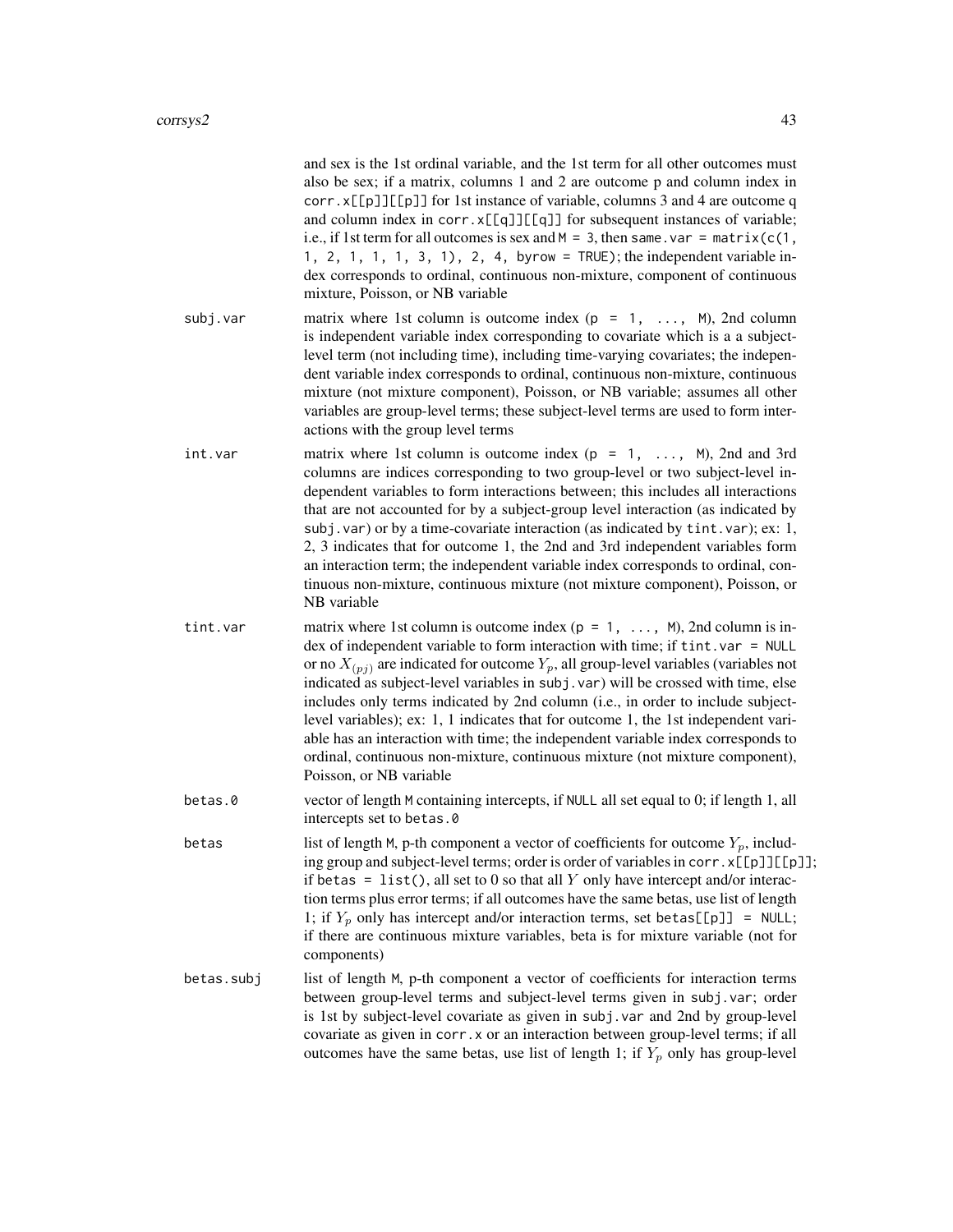|            | terms, set betas.subj[[p]] = NULL; since subject-subject interactions are<br>treated as subject-level variables, these will also be crossed with all group-level<br>variables and require coefficients; if there are continuous mixture variables, beta<br>is for mixture variable (not for components)                                                                                                                                                                                                                                                                                                                                                                                                                                                                                                                                                                |
|------------|------------------------------------------------------------------------------------------------------------------------------------------------------------------------------------------------------------------------------------------------------------------------------------------------------------------------------------------------------------------------------------------------------------------------------------------------------------------------------------------------------------------------------------------------------------------------------------------------------------------------------------------------------------------------------------------------------------------------------------------------------------------------------------------------------------------------------------------------------------------------|
| betas.int  | list of length M, p-th component a vector of coefficients for interaction terms in-<br>dicated in int. var; order is the same order as given in int. var; if all outcomes<br>have the same betas, use list of length 1; if $Y_p$ has none, set betas. $int[\![p]\!]$ = NULL;<br>if there are continuous mixture variables, beta is for mixture variable (not for<br>components)                                                                                                                                                                                                                                                                                                                                                                                                                                                                                        |
| betas.t    | vector of length M of coefficients for time terms, if NULL all set equal to 1; if<br>length 1, all intercepts set to betas.t                                                                                                                                                                                                                                                                                                                                                                                                                                                                                                                                                                                                                                                                                                                                           |
| betas.tint | list of length M, p-th component a vector of coefficients for all interactions<br>with time; this includes interactions with group-level covariates or terms in-<br>dicated in tint. var; order is the same order as given in corr. x or tint. var;<br>if all outcomes have the same betas, use list of length 1; if $Y_p$ has none, set<br>betas.tint[[p]] = NULL; since group-group interactions are treated as group-<br>level variables, these will also be crossed with time (unless otherwise specified<br>for that outcome in tint. var) and require coefficients; if there are continuous<br>mixture variables, beta is for mixture variable (not for components)                                                                                                                                                                                              |
| rand.int   | "none" (default) if no random intercept term for all outcomes, "non_mix" if<br>all random intercepts have a continuous non-mixture distribution, "mix" if all<br>random intercepts have a continuous mixture distribution; also can be a vector<br>of length M containing a combination (i.e., c("non_mix", "mix", "none") if<br>the 1st has a non-mixture distribution, the 2nd has a mixture distribution, and<br>3rd outcome has no random intercept)                                                                                                                                                                                                                                                                                                                                                                                                               |
| rand.tsl   | "none" (default) if no random slope for time for all outcomes, "non_mix" if<br>all random time slopes have a continuous non-mixture distribution, "mix" if all<br>random time slopes have a continuous mixture distribution; also can be a vector<br>of length M as in rand. int                                                                                                                                                                                                                                                                                                                                                                                                                                                                                                                                                                                       |
| rand.var   | matrix where 1st column is outcome index ( $p = 1, \ldots, M$ ), 2nd column is<br>independent variable index corresponding to covariate to assign random effect<br>to (not including the random intercept or time slope if present); the independent<br>variable index corresponds to ordinal, continuous non-mixture, continuous mix-<br>ture (not mixture component), Poisson, or NB variable; order is 1st continuous<br>non-mixture and 2nd continuous mixture random effects; note that the order of<br>the rows corresponds to the order of the random effects in corr. u not the or-<br>der of the independent variable so that a continuous mixture covariate with a<br>non-mixture random effect would be ordered before a continuous non-mixture<br>covariate with a mixture random effect (the 2nd column of rand. var indicates<br>the specific covariate) |
| corr.u     | if the random effects are the same variables across equations, a matrix of cor-<br>relations for $U$ ; if the random effects are different variables across equations, a<br>list of length M, each component a list of length M; corr.u[[p]][[q]] is ma-<br>trix of correlations for random effects in equations p $(U_{(pj)}$ for outcome $Y_p$ )<br>and q $(U_{(qj)}$ for outcome $Y_q$ ); if $p = q$ , corr.u[[p]][[q]] is a correlation                                                                                                                                                                                                                                                                                                                                                                                                                            |

matrix with nrow(corr.u[[p]][[q]]) = #  $U_{(pj)}$  for outcome  $Y_p$ ; if p != q,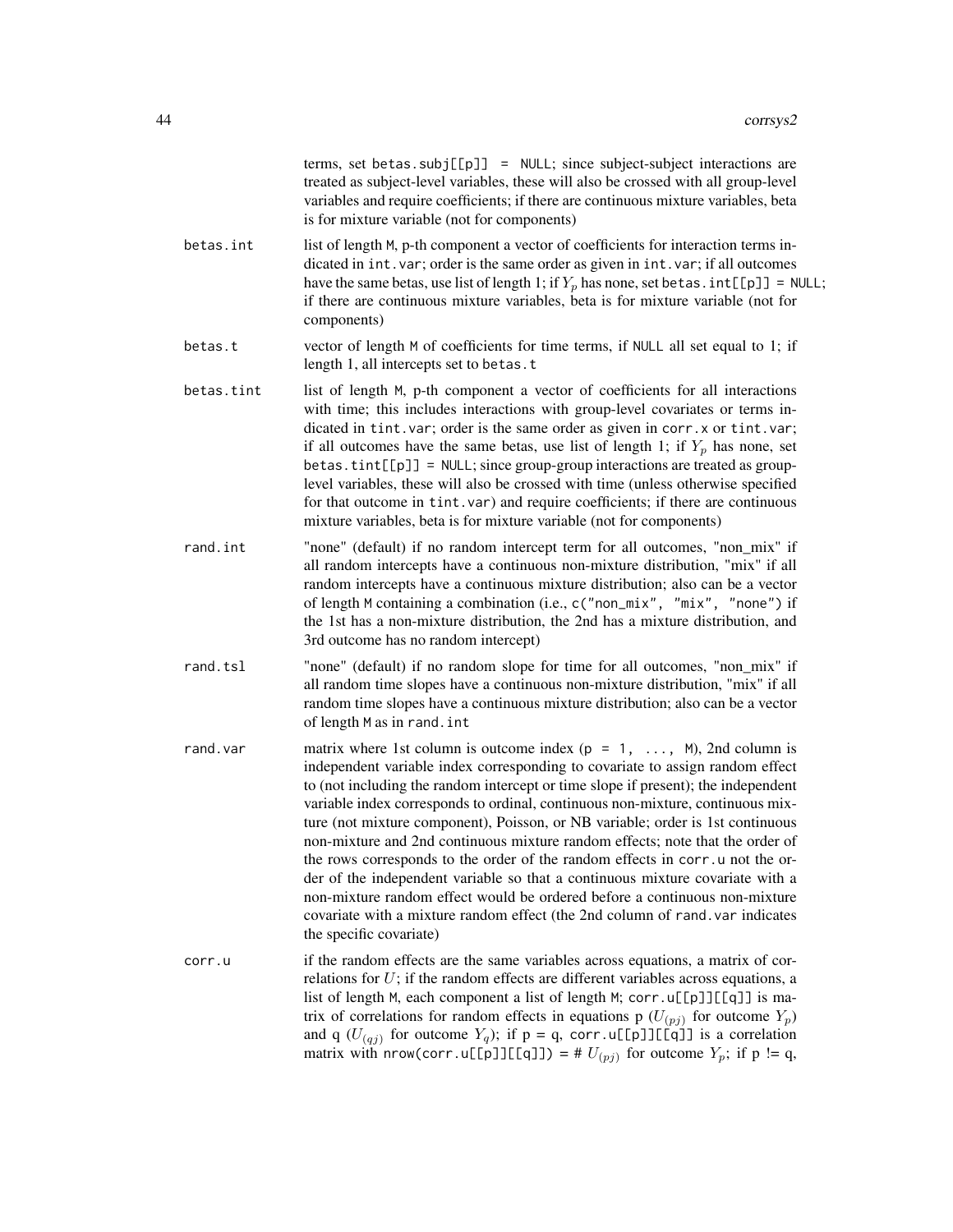|            | corr.u[[p]][[q]] is a non-symmetric matrix of correlations where rows cor-<br>respond to $U_{(pj)}$ for $Y_p$ so that nrow (corr. u[[p]][[q]]) = # $U_{(pj)}$ for outcome<br>$Y_p$ and columns correspond to $U_{(qj)}$ for $Y_q$ so that ncol(corr.u[[p]][[q]])<br>$=$ # $U_{(qj)}$ for outcome $Y_q$ ; the number of random effects for $Y_p$ is taken from<br>nrow(corr.u[[p]][[1]]) so that if there should be random effects, there must<br>be entries for corr.u; use corr.u[[p]][[q]] = NULL if equation q has no<br>$U_{(qj)}$ ; use corr. u[[p]] = NULL if equation p has no $U_{(pj)}$ ;<br>correlations are specified in terms of components of mixture variables (if present);<br>order is 1st random intercept (if rand. int != "none"), 2nd random time slope<br>$(if \text{ rand.tsl} != "none"), 3rd other random slopes with non-mixture distribu-$<br>tions, 4th other random slopes with mixture distributions |
|------------|-----------------------------------------------------------------------------------------------------------------------------------------------------------------------------------------------------------------------------------------------------------------------------------------------------------------------------------------------------------------------------------------------------------------------------------------------------------------------------------------------------------------------------------------------------------------------------------------------------------------------------------------------------------------------------------------------------------------------------------------------------------------------------------------------------------------------------------------------------------------------------------------------------------------------------------|
| seed       | the seed value for random number generation (default $= 1234$ )                                                                                                                                                                                                                                                                                                                                                                                                                                                                                                                                                                                                                                                                                                                                                                                                                                                                   |
| use.nearPD | TRUE to convert the overall intermediate correlation matrix formed by the $X$<br>(for all outcomes and independent variables), $E$ , or the random effects to the<br>nearest positive definite matrix with Matrix:: nearPD if necessary; if FALSE<br>and adjgrad = FALSE the negative eigenvalues are replaced with eigmin if<br>necessary                                                                                                                                                                                                                                                                                                                                                                                                                                                                                                                                                                                        |
| eigmin     | minimum replacement eigenvalue if overall intermediate correlation matrix is<br>not positive-definite (default = $0$ )                                                                                                                                                                                                                                                                                                                                                                                                                                                                                                                                                                                                                                                                                                                                                                                                            |
| adjgrad    | TRUE to use adj_grad to convert overall intermediate correlation matrix to a<br>positive-definite matrix and next 5 inputs can be used                                                                                                                                                                                                                                                                                                                                                                                                                                                                                                                                                                                                                                                                                                                                                                                            |
| B1         | the initial matrix for algorithm; if NULL, uses a scaled initial matrix with diag-<br>onal elements sqrt(nrow(Sigma))/2                                                                                                                                                                                                                                                                                                                                                                                                                                                                                                                                                                                                                                                                                                                                                                                                           |
| tau        | parameter used to calculate theta (default = $0.5$ )                                                                                                                                                                                                                                                                                                                                                                                                                                                                                                                                                                                                                                                                                                                                                                                                                                                                              |
| tol        | maximum error for Frobenius norm distance between new matrix and original<br>matrix (default = $0.1$ )                                                                                                                                                                                                                                                                                                                                                                                                                                                                                                                                                                                                                                                                                                                                                                                                                            |
| steps      | maximum number of steps for $k$ (default = 100)                                                                                                                                                                                                                                                                                                                                                                                                                                                                                                                                                                                                                                                                                                                                                                                                                                                                                   |
| msteps     | maximum number of steps for m (default = $10$ )                                                                                                                                                                                                                                                                                                                                                                                                                                                                                                                                                                                                                                                                                                                                                                                                                                                                                   |
| errorloop  | if TRUE, uses corr_error to attempt to correct the correlation of the inde-<br>pendent variables within and across outcomes to be within epsilon of the tar-<br>get correlations corr. x until the number of iterations reaches maxit (default =<br>FALSE)                                                                                                                                                                                                                                                                                                                                                                                                                                                                                                                                                                                                                                                                        |
| epsilon    | the maximum acceptable error between the final and target correlation matrices<br>$(default = 0.001)$ in the calculation of ordinal intermediate correlations with<br>ord_norm or in the error loop                                                                                                                                                                                                                                                                                                                                                                                                                                                                                                                                                                                                                                                                                                                               |
| maxit      | the maximum number of iterations to use (default $= 1000$ ) in the calculation of<br>ordinal intermediate correlations with ord_norm or in the error loop                                                                                                                                                                                                                                                                                                                                                                                                                                                                                                                                                                                                                                                                                                                                                                         |
| quiet      | if FALSE prints messages, if TRUE suppresses messages                                                                                                                                                                                                                                                                                                                                                                                                                                                                                                                                                                                                                                                                                                                                                                                                                                                                             |
|            |                                                                                                                                                                                                                                                                                                                                                                                                                                                                                                                                                                                                                                                                                                                                                                                                                                                                                                                                   |

# Value

A list with the following components:

Y matrix with n rows and M columns of outcomes

X list of length M containing  $X_{\text{ord}(pj)}, X_{\text{cont}(pj)}, X_{\text{comp}(pj)}, X_{\text{pois}(pj)}, X_{\text{nb}(pj)}$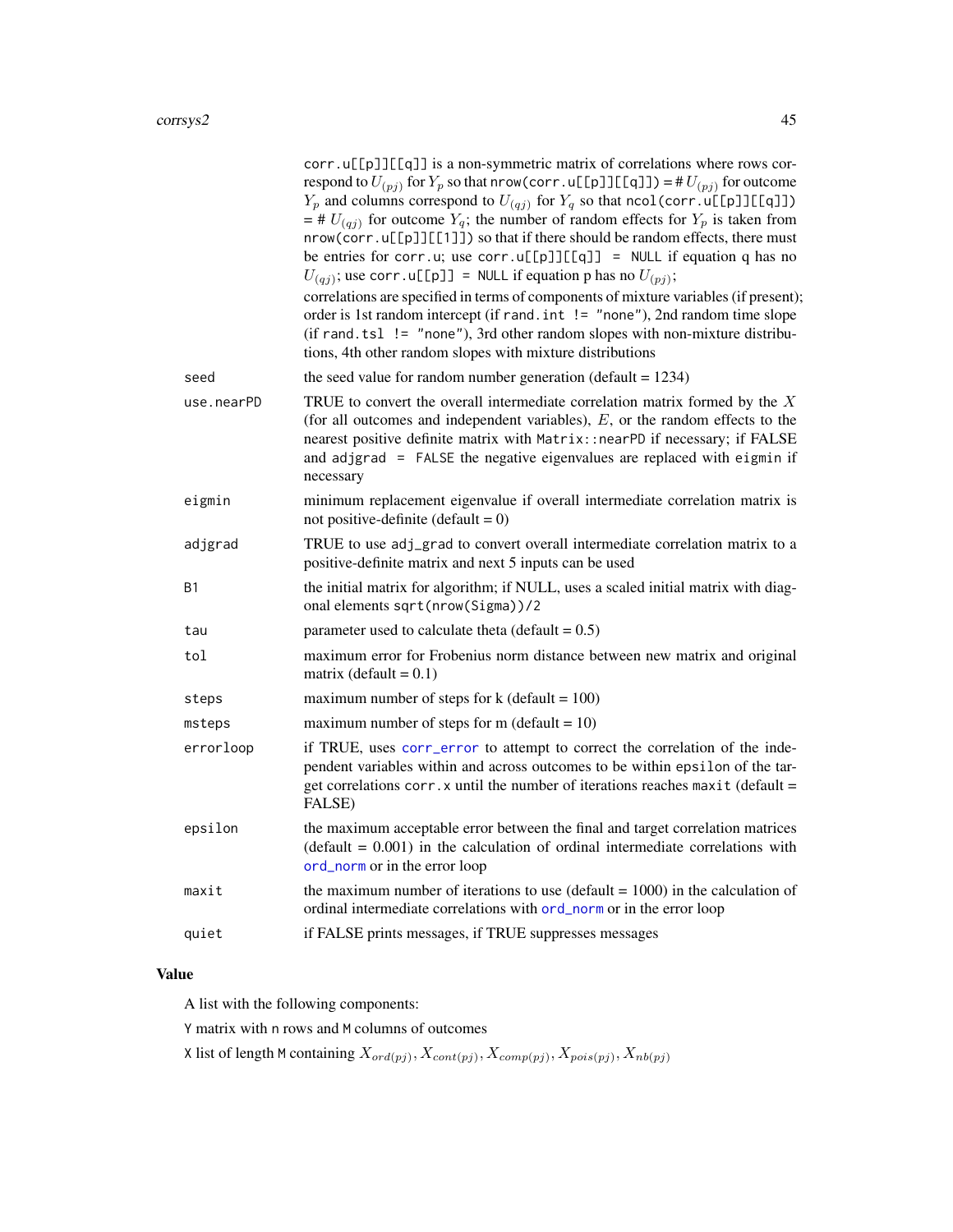X\_all list of length M containing  $X_{ord(pj)}, X_{cont(pj)}, X_{mix(pj)}, X_{pois(pj)}, X_{nb(pj)}, X$  interactions as indicated by int.var, subject-group level term interactions as indicated by subj.var,  $Time<sub>p</sub>$ , and Time interactions as indicated by tint.var; order is 1st covariates X (as specified in corr.x), 2nd group-group or subject-subject interactions (ordered as in int.var), 3rd subject-group interactions (1st by subject-level variable as specified in subj.var, 2nd by covariate as specified in corr.x), and 4th time interactions (either as specified in corr.x with group-level covariates or in tint.var)

E matrix with n rows containing continuous non-mixture or components of continuous mixture error terms

E\_mix matrix with n rows containing continuous mixture error terms

Sigma\_X0 matrix of intermediate correlations calculated by intercorr2

Sigma\_X matrix of intermediate correlations after nearPD or adj\_grad function has been used; applied to generate the normal variables transformed to get the desired distributions

Error\_Time the time in minutes required to use the error loop

Time the total simulation time in minutes

niter a matrix of the number of iterations used in the error loop

If continuous variables are produced: constants a list of maximum length  $2 \times M$ , the 1st M components are data.frames of the constants for the  $X_{cont(pj)}$ ,  $X_{c}omp(pj)$  and  $E_p$ , the 2nd M components are for random effects (if present),

SixCorr a list of maximum length  $2 \times M$ , the 1st M components are lists of sixth cumulant correction values used to obtain valid *pdf*'s for the  $X_{cont(pj)}$ ,  $X_{c}omp(pj)$ , and  $E_p$ , the 2nd M components are for random effects (if present),

valid.pdf a list of maximum length  $2 \times M$  of vectors where the i-th element is "TRUE" if the constants for the i-th continuous variable generate a valid pdf, else "FALSE"; the 1st M components are for the  $X_{cont(pj)}$ ,  $X_{c}omp(pj)$ , and  $E_p$ , the 2nd M components are for random effects (if present)

If random effects are produced: U a list of length M containing matrices of continuous non-mixture and components of mixture random effects,

U\_all a list of length M containing matrices of continuous non-mixture and mixture random effects,

V a list of length M containing matrices of design matrices for random effects,

rmeans2 and rvars2 the means and variances of the non-mixture and components reordered in accordance with the random intercept and time slope types (input for summary\_sys)

#### Reasons for Function Errors

1) The most likely cause for function errors is that the parameter inputs are mispecified. Using [checkpar](#page-11-0) prior to simulation can help decrease these errors.

2) Another reason for error is that no solutions to [fleish](#page-0-0) or [poly](#page-0-0) converged when using [find\\_constants](#page-0-0). If this happens, the simulation will stop. It may help to first use [find\\_constants](#page-0-0) for each continuous variable to determine if a sixth cumulant correction value is needed. If the standardized cumulants are obtained from calc\_theory, the user may need to use rounded values as inputs (i.e. skews = round(skews, 8)). For example, in order to ensure that skew is exactly 0 for symmetric distributions.

3) The kurtosis for a continuous variable may be outside the region of possible values. There is an associated lower kurtosis boundary for associated with a given skew (for Fleishman's method) or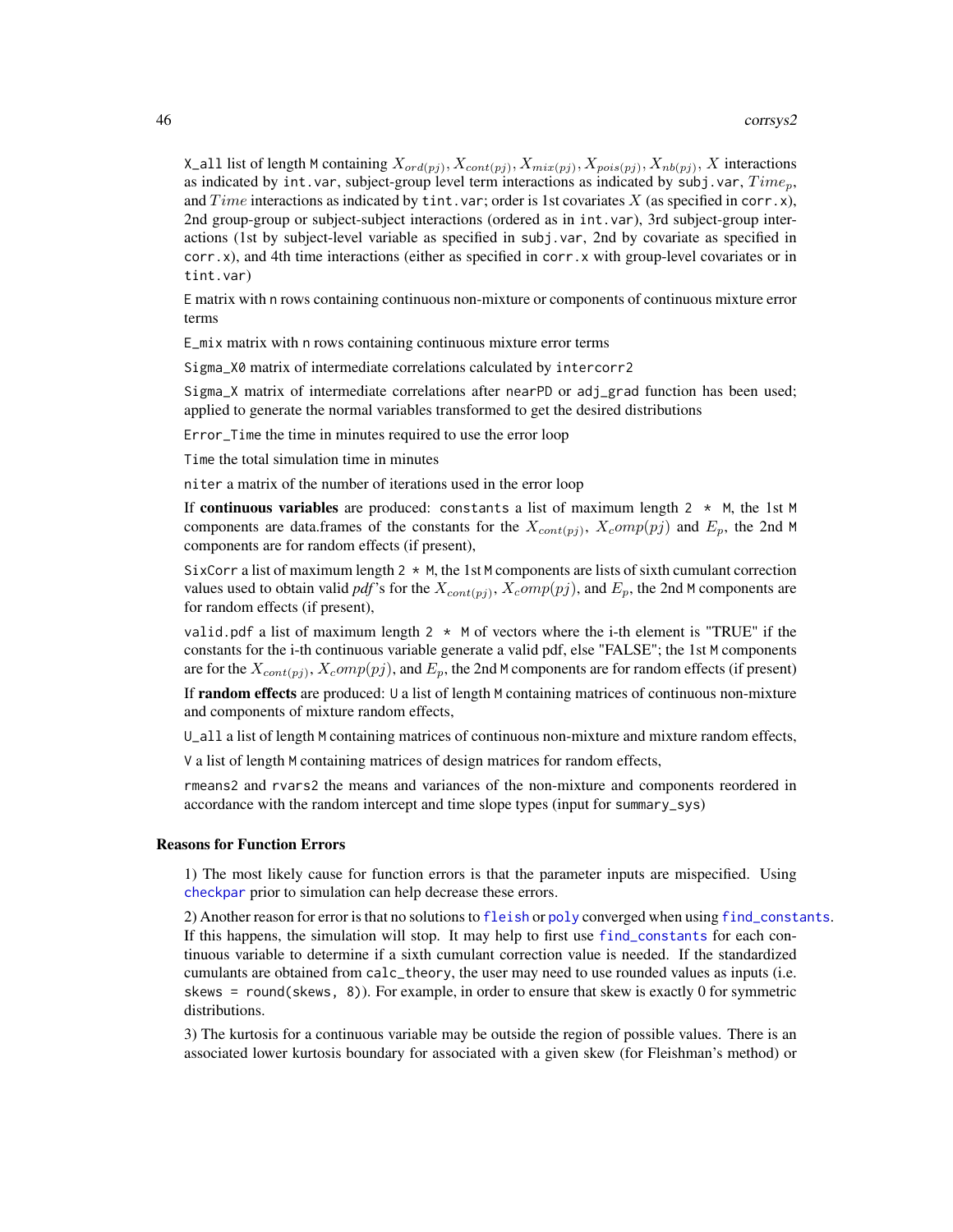### corrsys2 47

skew and fifth and sixth cumulants (for Headrick's method). Use [calc\\_lower\\_skurt](#page-0-0) to determine the boundary for a given set of cumulants.

# References

Barbiero A & Ferrari PA (2015). Simulation of correlated Poisson variables. Applied Stochastic Models in Business and Industry, 31:669-80. doi: [10.1002/asmb.2072.](http://doi.org/10.1002/asmb.2072)

Barbiero A & Ferrari PA (2015). GenOrd: Simulation of Discrete Random Variables with Given Correlation Matrix and Marginal Distributions. R package version 1.4.0. <https://CRAN.R-project.org/package=GenOrd>

Davenport JW, Bezder JC, & Hathaway RJ (1988). Parameter Estimation for Finite Mixture Distributions. Computers & Mathematics with Applications, 15(10):819-28.

Demirtas H (2006). A method for multivariate ordinal data generation given marginal distributions and correlations. Journal of Statistical Computation and Simulation, 76(11):1017-1025. doi: [10.1080/10629360600569246.](http://doi.org/10.1080/10629360600569246)

Demirtas H (2014). Joint Generation of Binary and Nonnormal Continuous Data. Biometrics & Biostatistics, S12.

Demirtas H, Hedeker D, & Mermelstein RJ (2012). Simulation of massive public health data by power polynomials. Statistics in Medicine, 31(27):3337-3346. doi: [10.1002/sim.5362.](http://doi.org/10.1002/sim.5362)

Everitt BS (1996). An Introduction to Finite Mixture Distributions. Statistical Methods in Medical Research, 5(2):107-127. doi: [10.1177/096228029600500202.](http://doi.org/10.1177/096228029600500202)

Ferrari PA & Barbiero A (2012). Simulating ordinal data. Multivariate Behavioral Research, 47(4): 566-589. doi: [10.1080/00273171.2012.692630.](http://doi.org/10.1080/00273171.2012.692630)

Fialkowski AC (2017). SimMultiCorrData: Simulation of Correlated Data with Multiple Variable Types. R package version 0.2.1. <https://CRAN.R-project.org/package=SimMultiCorrData>.

Fialkowski AC (2018). SimCorrMix: Simulation of Correlated Data of Multiple Variable Types including Continuous and Count Mixture Distributions. R package version 0.1.0. [https://github.](https://github.com/AFialkowski/SimCorrMix) [com/AFialkowski/SimCorrMix](https://github.com/AFialkowski/SimCorrMix)

Fleishman AI (1978). A Method for Simulating Non-normal Distributions. Psychometrika, 43:521- 532. doi: [10.1007/BF02293811.](http://doi.org/10.1007/BF02293811)

Headrick TC (2002). Fast Fifth-order Polynomial Transforms for Generating Univariate and Multivariate Non-normal Distributions. Computational Statistics & Data Analysis, 40(4):685-711. doi: [10.1016/S01679473\(02\)000725.](http://doi.org/10.1016/S0167-9473(02)00072-5) [\(ScienceDirect\)](http://www.sciencedirect.com/science/article/pii/S0167947302000725)

Headrick TC (2004). On Polynomial Transformations for Simulating Multivariate Nonnormal Distributions. Journal of Modern Applied Statistical Methods, 3(1):65-71. doi: [10.22237/jmasm/](http://doi.org/10.22237/jmasm/1083370080) [1083370080.](http://doi.org/10.22237/jmasm/1083370080)

Headrick TC, Kowalchuk RK (2007). The Power Method Transformation: Its Probability Density Function, Distribution Function, and Its Further Use for Fitting Data. Journal of Statistical Computation and Simulation, 77:229-249. doi: [10.1080/10629360600605065.](http://doi.org/10.1080/10629360600605065)

Headrick TC, Sawilowsky SS (1999). Simulating Correlated Non-normal Distributions: Extending the Fleishman Power Method. Psychometrika, 64:25-35. doi: [10.1007/BF02294317.](http://doi.org/10.1007/BF02294317)

Headrick TC, Sheng Y, & Hodis FA (2007). Numerical Computing and Graphics for the Power Method Transformation Using Mathematica. Journal of Statistical Software, 19(3):1 - 17. doi: [10.18637/jss.v019.i03.](http://doi.org/10.18637/jss.v019.i03)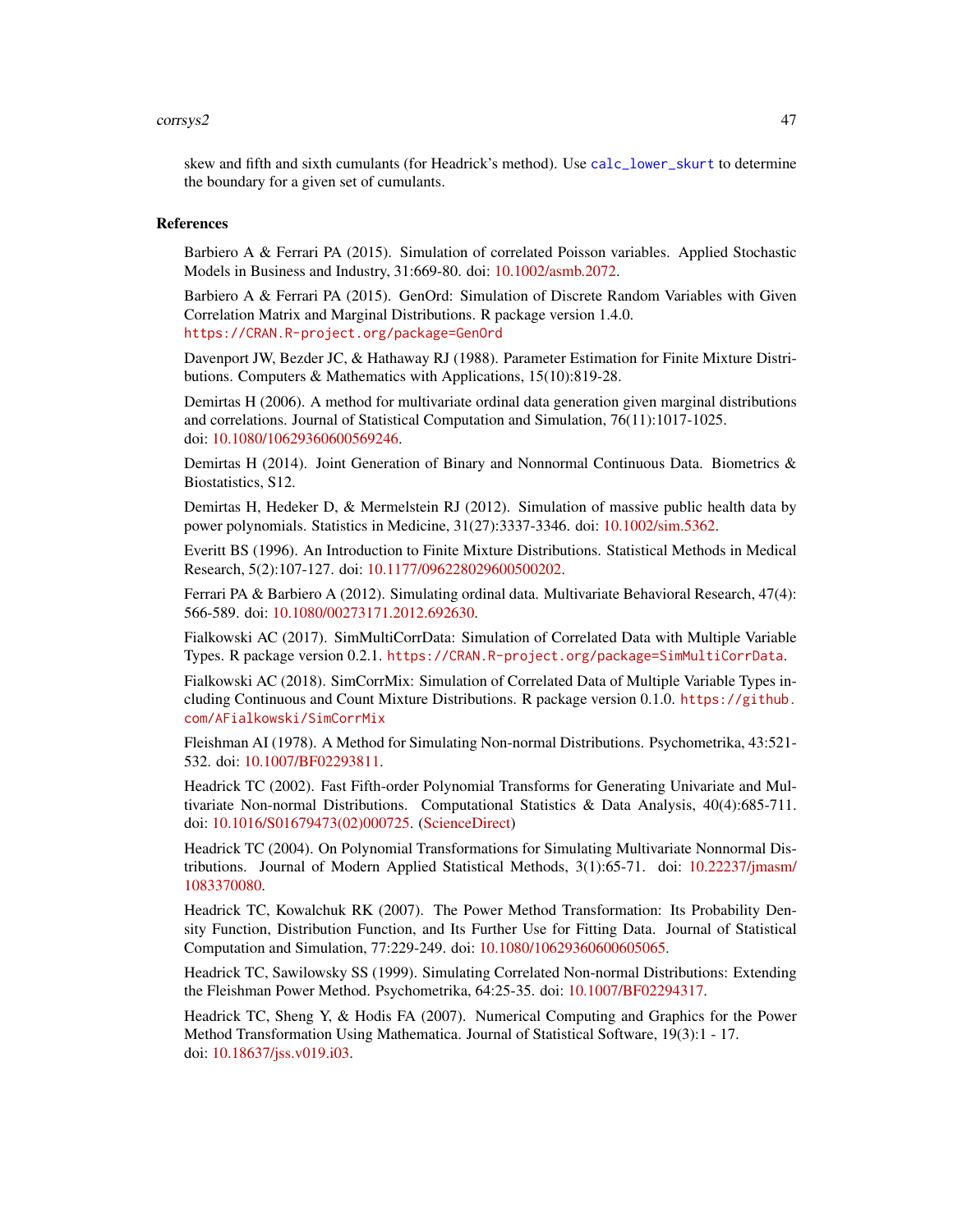Higham N (2002). Computing the nearest correlation matrix - a problem from finance; IMA Journal of Numerical Analysis 22:329-343.

Ismail N & Zamani H (2013). Estimation of Claim Count Data Using Negative Binomial, Generalized Poisson, Zero-Inflated Negative Binomial and Zero-Inflated Generalized Poisson Regression Models. Casualty Actuarial Society E-Forum 41(20):1-28.

Kincaid C (2005). Guidelines for Selecting the Covariance Structure in Mixed Model Analysis. Computational Statistics and Data Analysis, 198(30):1-8.

Lambert D (1992). Zero-Inflated Poisson Regression, with an Application to Defects in Manufacturing. Technometrics 34(1):1-14.

Lininger M, Spybrook J, & Cheatham CC (2015). Hierarchical Linear Model: Thinking Outside the Traditional Repeated-Measures Analysis-of-Variance Box. Journal of Athletic Training, 50(4):438- 441. doi: [10.4085/1062605049.5.09.](http://doi.org/10.4085/1062-6050-49.5.09)

McCulloch CE, Searle SR, Neuhaus JM (2008). *Generalized, Linear, and Mixed Models* (2nd ed.). Wiley Series in Probability and Statistics. Hoboken, New Jersey: John Wiley & Sons, Inc.

Olsson U, Drasgow F, & Dorans NJ (1982). The Polyserial Correlation Coefficient. Psychometrika, 47(3):337-47. doi: [10.1007/BF02294164.](http://doi.org/10.1007/BF02294164)

Pearson RK (2011). Exploring Data in Engineering, the Sciences, and Medicine. In. New York: Oxford University Press.

Schork NJ, Allison DB, & Thiel B (1996). Mixture Distributions in Human Genetics Research. Statistical Methods in Medical Research, 5:155-178. doi: [10.1177/096228029600500204.](http://doi.org/10.1177/096228029600500204)

Vale CD & Maurelli VA (1983). Simulating Multivariate Nonnormal Distributions. Psychometrika, 48:465-471. doi: [10.1007/BF02293687.](http://doi.org/10.1007/BF02293687)

Van Der Leeden R (1998). Multilevel Analysis of Repeated Measures Data. Quality & Quantity, 32(1):15-29.

Yee TW (2017). VGAM: Vector Generalized Linear and Additive Models. <https://CRAN.R-project.org/package=VGAM>.

Zhang X, Mallick H, & Yi N (2016). Zero-Inflated Negative Binomial Regression for Differential Abundance Testing in Microbiome Studies. Journal of Bioinformatics and Genomics 2(2):1-9. doi: [10.18454/jbg.2016.2.2.1.](http://doi.org/10.18454/jbg.2016.2.2.1)

# See Also

[find\\_constants](#page-0-0), [intercorr2](#page-0-0), [checkpar](#page-11-0), [summary\\_sys](#page-62-0)

# Examples

```
M < -3B \leq - \text{ calc\_theory}("Beta", c(4, 1.5))skews <- lapply(seq_len(M), function(x) B[3])
skurts <- lapply(seq_len(M), function(x) B[4])
fifths <- lapply(seq_len(M), function(x) B[5])
sixths <- lapply(seq_len(M), function(x) B[6])
Six <- lapply(seq_len(M), function(x) list(0.03))
corr.e <- matrix(c(1, 0.4, 0.4^2, 0.4, 1, 0.4, 0.4^2, 0.4, 1), M, M,
  byrow = TRUE)
means <- lapply(seq_len(M), function(x) B[1])
```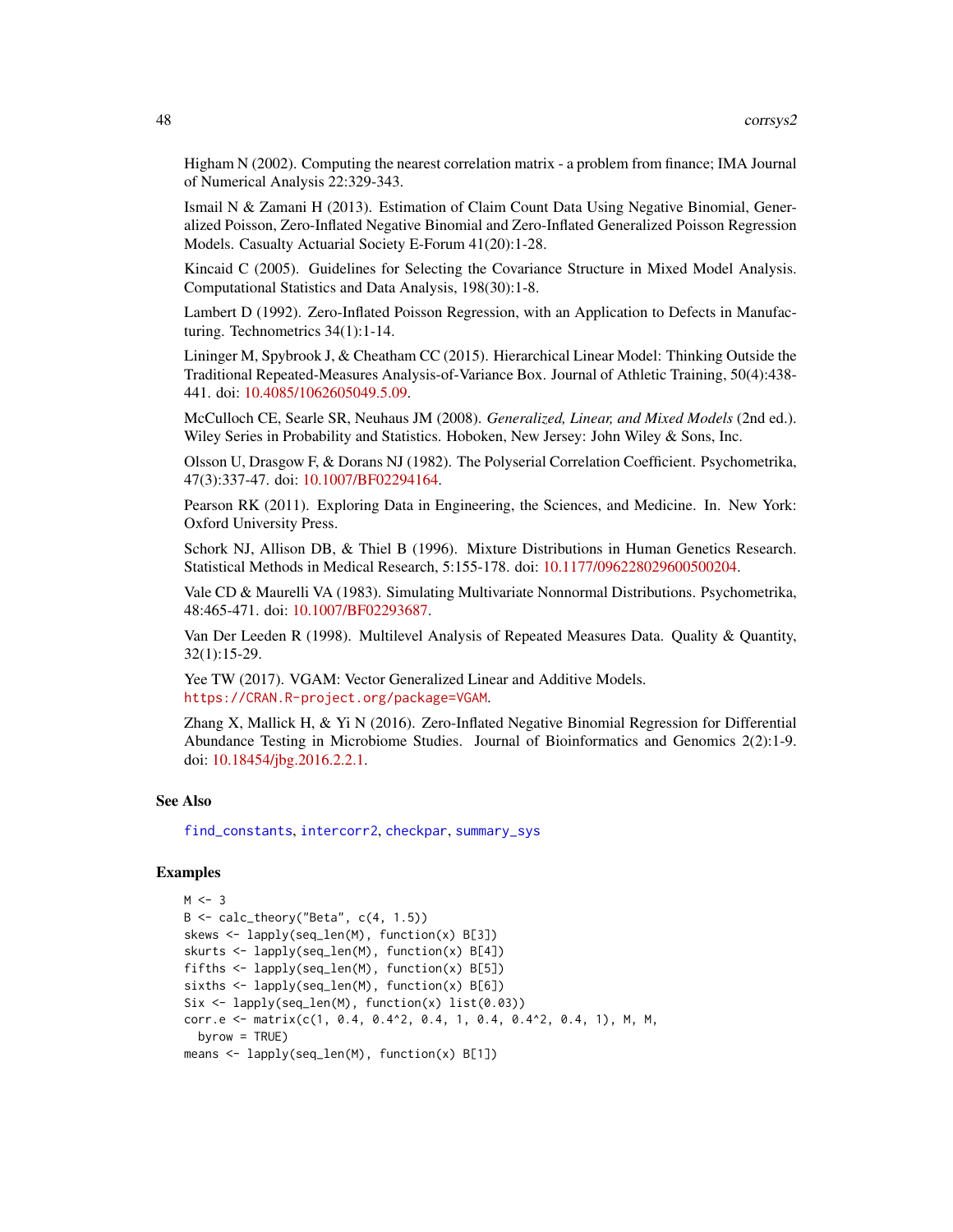```
vars <- lapply(seq_len(M), function(x) B[2]^2)
marginal <- list(0.3, 0.4, 0.5)
support <- lapply(seq_len(M), function(x) list(0:1))
corr.x <- list(list(matrix(1, 1, 1), matrix(0.4, 1, 1), matrix(0.4, 1, 1)),
  list(matrix(0.4, 1, 1), matrix(1, 1, 1), matrix(0.4, 1, 1)),
  list(matrix(0.4, 1, 1), matrix(0.4, 1, 1), matrix(1, 1, 1)))
betas \leq list(0.5)
betas.t \leq 1
betas.tint \leq - list(0.25)
Sys2 <- corrsys2(10000, M, Time = 1:M, "Polynomial", "non_mix", means, vars,
  skews, skurts, fifths, sixths, Six, marginal = marginal, support = support,
  corr.x = corr.x, corr.e = corr.e, betas = betas, betas.t = betas.t,
  betas.tint = betas.tint, quiet = TRUE)
## Not run:
seed <- 276
n < -10000M < -3Time <-1:M# Error terms have a beta(4, 1.5) distribution with an AR(1, p = 0.4)
# correlation structure
B \leftarrow calc\_theory("Beta", c(4, 1.5))skews <- lapply(seq_len(M), function(x) B[3])
skurts <- lapply(seq_len(M), function(x) B[4])
fifths <- lapply(seq_len(M), function(x) B[5])
sixths <- lapply(seq_len(M), function(x) B[6])
Six <- lapply(seq_len(M), function(x) list(0.03))
error_type <- "non_mix"
corr.e <- matrix(c(1, 0.4, 0.4^2, 0.4, 1, 0.4, 0.4^2, 0.4, 1), M, M,
  byrow = TRUE)
# 1 continuous mixture of Normal(-2, 1) and Normal(2, 1) for each Y
mix\_pis \leftarrow \text{lapply}(\text{seq\_len}(M), function(x) \text{list}(c(0.4, 0.6)))mix_mus \leftarrow \text{lapply}(\text{seq\_len}(M), function(x) \text{list}(c(-2, 2)))mix_sigmas <- lapply(seq_len(M), function(x) list(c(1, 1)))
mix_skews <- lapply(seq_len(M), function(x) list(c(0, 0)))
mix_skurts <- lapply(seq_len(M), function(x) list(c(0, 0)))
mix_fifths \leftarrow lapply(seq_len(M), function(x) list(c(0, 0)))mix\_sixths \leftarrow \text{lapply}(\text{seq\_len}(M), function(x) list(c(0, 0)))mix\_Six \leftarrow list()Nstcum <- calc_mixmoments(mix_pis[[1]][[1]], mix_mus[[1]][[1]],
  mix_sigmas[[1]][[1]], mix_skews[[1]][[1]], mix_skurts[[1]][[1]],
  mix_fifths[[1]][[1]], mix_sixths[[1]][[1]])
means <- lapply(seq_len(M), function(x) c(Nstcum[1], B[1]))
vars <- lapply(seq_len(M), function(x) c(Nstcum[2]^2, B[2]^2))
# 1 binary variable for each Y
marginal \leq lapply(seq_len(M), function(x) list(0.4))
support <- list(NULL, list(c(0, 1)), NULL)
# 1 Poisson variable for each Y
```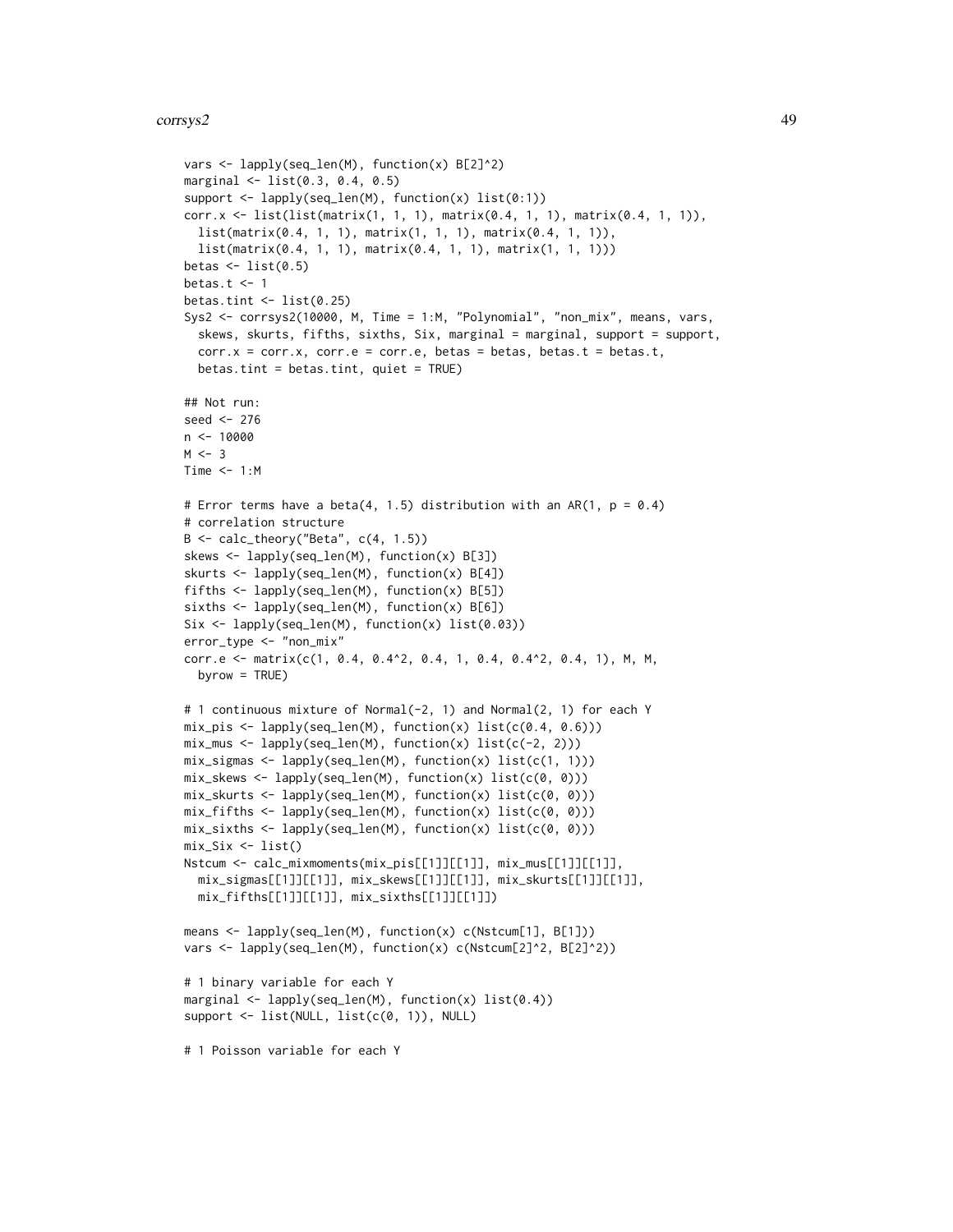```
lam <- list(1, 5, 10)
# Y2 and Y3 are zero-inflated Poisson variables
p_zip <- list(NULL, 0.05, 0.1)
# 1 NB variable for each Y
size <- list(10, 15, 20)
prob <- list(0.3, 0.4, 0.5)
# either prob or mu is required (not both)
mu <- mapply(function(x, y) x * (1 - y)/y, size, prob, SIMPLIFY = FALSE)
# Y2 and Y3 are zero-inflated NB variables
p_zinb <- list(NULL, 0.05, 0.1)
pois_eps <- nb_eps <- list()
# The 2nd (the normal mixture) variable is the same across Y
same.var <- 2
# Create the correlation matrix in terms of the components of the normal
# mixture
K < -5corr.x \leftarrow list()corr.x[[1]] <- list(matrix(0.1, K, K), matrix(0.2, K, K), matrix(0.3, K, K))
diag(corr.x[[1]][[1]]) <- 1
# set correlation between components to 0
corr.x[[1]][[1]][2:3, 2:3] <- diag(2)
# set correlations with the same variable equal across outcomes
corr.x[[1]][[2]][, same.var] <- corr.x[[1]][[3]][, same.var] <-
  corr.x[[1]][[1]][, same.var]
corr.x[[2]] <- list(t(corr.x[[1]][[2]]), matrix(0.35, K, K),
  matrix(0.4, K, K))
  diag(corr.x[[2]][[2]]) <- 1
  corr.x[[2]][[2]][2:3, 2:3] <- diag(2)
corr.x[[2]][[2]][, same.var] <- corr.x[[2]][[3]][, same.var] <-
  t(corr.x[[1]][[2]][same.var, ])
corr.x[[2]][[3]][same.var, ] <- corr.x[[1]][[3]][same.var, ]
corr.x[[2]][[2]][same.var, ] <- t(corr.x[[2]][[2]][, same.var])
corr.x[[3]] <- list(t(corr.x[[1]][[3]]), t(corr.x[[2]][[3]]),
  matrix(0.5, K, K))
diag(corr.x[[3]][[3]]) <- 1
corr.x[[3]][[3]][2:3, 2:3] <- diag(2)
corr.x[[3]][[3]][, same.var] <- t(corr.x[[1]][[3]][same.var, ])
corr.x[[3]][[3]][same.var, ] <- t(corr.x[[3]][[3]][, same.var])
# The 2nd and 3rd variables of each Y are subject-level variables
subj.var <- matrix(c(1, 2, 1, 3, 2, 2, 2, 3, 3, 2, 3, 3), 6, 2, byrow = TRUE)
int.var <- tint.var <- NULL
betas.0 < -0betas <- list(seq(0.5, 0.5 + (K - 2) * 0.25, 0.25))
betas.subj <- list(seq(0.5, 0.5 + (K - 2) * 0.1, 0.1))
betas.int <- list()
betas.t <-1betas.tint <- list(c(0.25, 0.5))
method <- "Polynomial"
```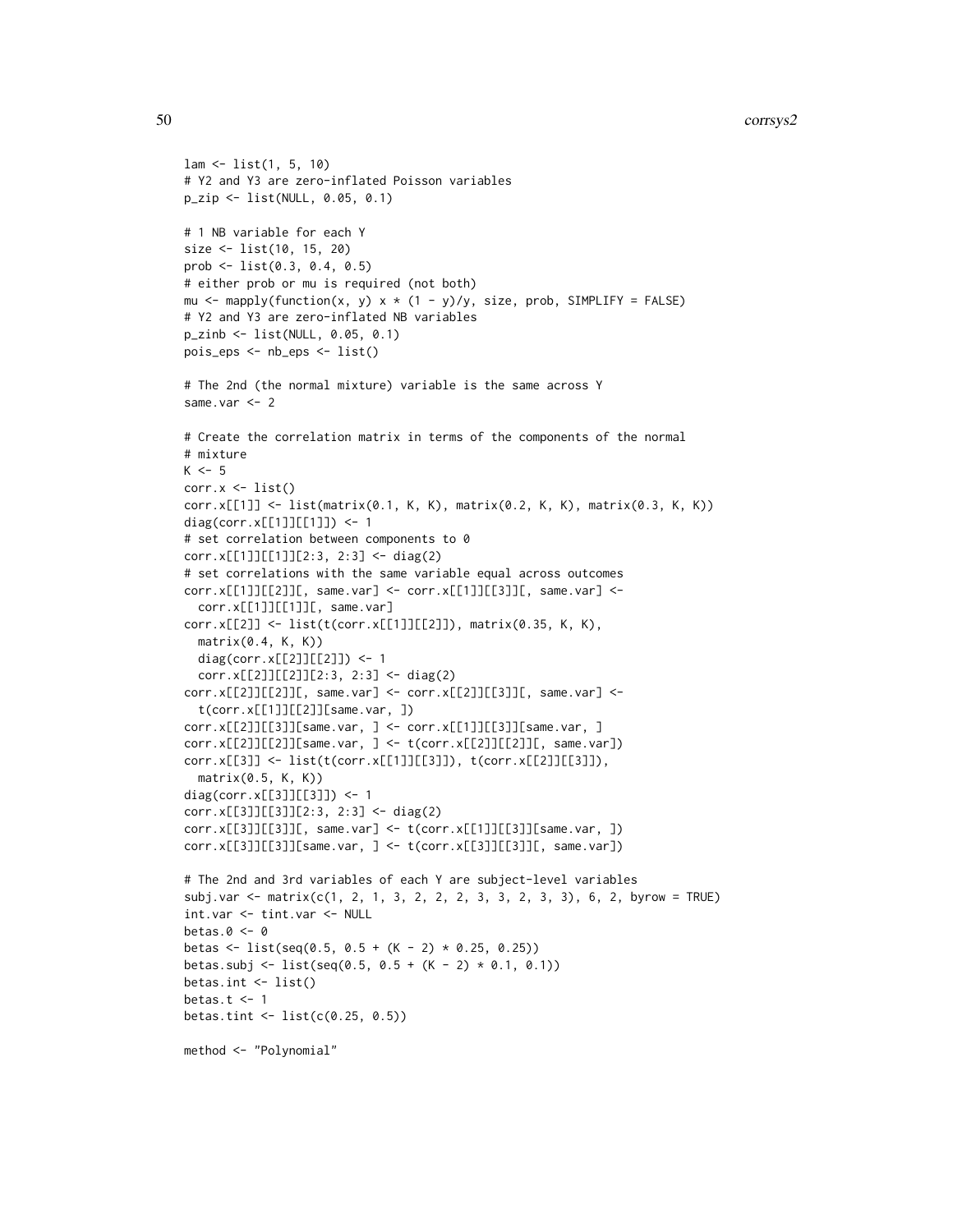```
# Check parameter inputs
checkpar(M, method, error_type, means, vars, skews, skurts, fifths, sixths,
 Six, mix_pis, mix_mus, mix_sigmas, mix_skews, mix_skurts, mix_fifths,
 mix_sixths, mix_Six, marginal, support, lam, p_zip, pois_eps, size, prob,
 mu, p_zinb, nb_eps, corr.x, corr.yx = list(), corr.e, same.var, subj.var,
 int.var, tint.var, betas.0, betas, betas.subj, betas.int, betas.t,
 betas.tint)
# Simulated system using correlation method 2
N <- corrsys2(n, M, Time, method, error_type, means, vars, skews, skurts,
 fifths, sixths, Six, mix_pis, mix_mus, mix_sigmas, mix_skews, mix_skurts,
 mix_fifths, mix_sixths, mix_Six, marginal, support, lam, p_zip, pois_eps,
 size, prob, mu, p_zinb, nb_eps, corr.x, corr.e, same.var, subj.var,
  int.var, tint.var, betas.0, betas, betas.subj, betas.int, betas.t,
 betas.tint, seed = seed, use.nearPD = FALSE)
# Summarize the results
S <- summary_sys(N$Y, N$E, E_mix = NULL, N$X, N$X_all, M, method, means,
 vars, skews, skurts, fifths, sixths, mix_pis, mix_mus, mix_sigmas,
 mix_skews, mix_skurts, mix_fifths, mix_sixths, marginal, support, lam,
 p_zip, size, prob, mu, p_zinb, corr.x, corr.e)
## End(Not run)
```
<span id="page-50-0"></span>nonnormsys *Generate Correlated Systems of Equations Containing Normal, Non-Normal, and Mixture Continuous Variables*

# Description

This function extends the techniques of Headrick and Beasley (2004, doi: [10.1081/SAC120028431\)](http://doi.org/10.1081/SAC-120028431) to create correlated systems of statistical equations containing continuous variables with normal, non-normal, or mixture distributions. The method allows the user to control the distributions for the stochastic disturbance (error) terms  $E$  and independent variables  $X$ . The user specifies the correlation structure between  $X$  terms within an outcome and across outcomes. For a given equation, the user also specifies the correlation between the outcome Y and X terms. These correlations are used to calculate the beta (slope) coefficients for the equations with [calc\\_betas](#page-3-0). If the system contains mixture variables and corr.yx is specified in terms of non-mixture and mixture variables, the betas will be calculated in terms of non-mixture and mixture independent variables. If corr.yx Finally, the user specifies the correlations across error terms. The assumptions are that 1) there are at least 2 equations and a total of at least 1 independent variable, 2) the independent variables are uncorrelated with the error terms, 3) each equation has an error term, and 4) all error terms have either a non-mixture or mixture distribution. The outcomes Y are calculated as the  $E$  terms added to the products of the beta coefficients and the  $X$  terms. There are no interactions between independent variables or distinction between subject and group-level terms (as in the hierarchical linear models approach of [corrsys](#page-20-0) or [corrsys2](#page-35-0)). However, the user does not have to provide the beta coefficients (except for the intercepts). Since the equations do not include random slopes (i.e.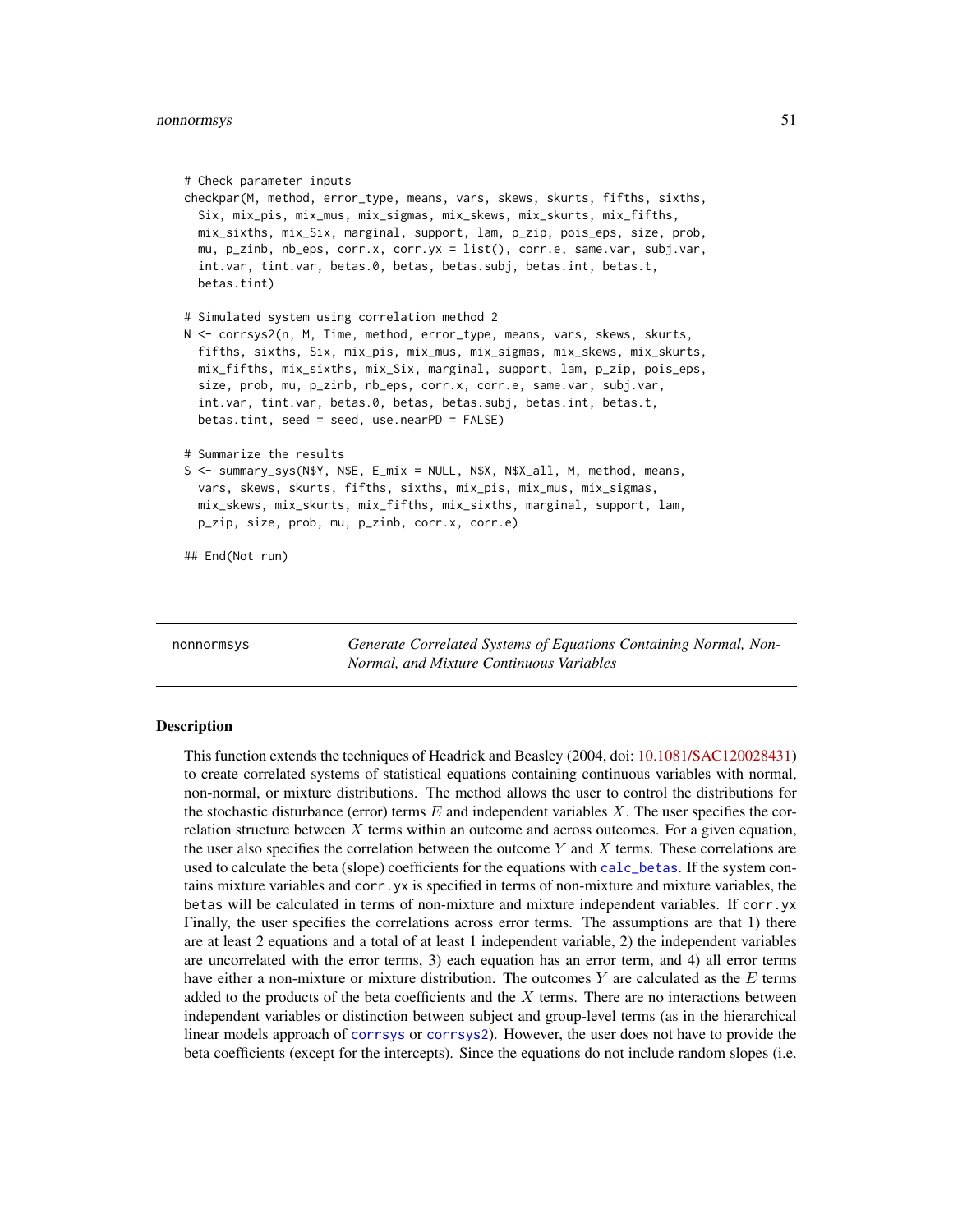for the  $X$  terms), the effects of the independent variables are all considered "fixed." However, a random intercept or a "time" effect with a random slope could be added by specifying them as independent variables. There are no parameter input checks in order to decrease simulation time. All inputs should be checked prior to simulation with [checkpar](#page-11-0). Summaries of the simulation results can be found with [summary\\_sys](#page-62-0). The functions [calc\\_corr\\_y](#page-5-0), [calc\\_corr\\_yx](#page-9-0), and [calc\\_corr\\_ye](#page-7-0) use equations from Headrick and Beasley (2004) to calculate the expected correlations for the outcomes, among a given outcome and covariates from the other outcomes, and for the error terms. The vignette Theory and Equations for Correlated Systems of Continuous Variables gives the equations, and the vignette Correlated Systems of Statistical Equations with Non-Mixture and Mixture Continuous Variables gives examples. There are also vignettes in [SimCorrMix](#page-0-0) which provide more details on continuous non-mixture and mixture variables.

# Usage

```
nonnormsys(n = 10000, M = NULL, method = c("Fleishman", "Polynomial"),
  error_type = c("non\_mix", "mix"), means = list(), vars = list(),skews = list(), skurts = list(), fifths = list(), sixths = list(),
  Six = list(), mix_pis = list(), mix_mus = list(), mix_signas = list(),mix\_skews = list(), mix\_skurts = list(), mix_fifths = list(),mix\_sixths = list(), mix\_Six = list(), same-var = NULL,betas.0 = NULL, corr.x = list(), corr.yx = list(), corr.e = NULL,seed = 1234, use.nearPD = TRUE, eigmin = 0, adjgrad = FALSE,
 B1 = NULL, tau = 0.5, tol = 0.1, steps = 100, msteps = 10,
  errorloop = FALSE, epsilon = 0.001, maxit = 1000, quiet = FALSE)
```
#### Arguments

| n          | the sample size (i.e. the length of each simulated variable; default $= 10000$ )                                                                                                                                                                                                                                                                       |
|------------|--------------------------------------------------------------------------------------------------------------------------------------------------------------------------------------------------------------------------------------------------------------------------------------------------------------------------------------------------------|
| M          | the number of dependent variables $Y$ (outcomes); equivalently, the number of<br>equations in the system                                                                                                                                                                                                                                               |
| method     | the PMT method used to generate all continuous variables, including indepen-<br>dent variables (covariates) and error terms; "Fleishman" uses Fleishman's third-<br>order polynomial transformation and "Polynomial" uses Headrick's fifth-order<br>transformation                                                                                     |
| error_type | "non_mix" if all error terms have continuous non-mixture distributions, "mix" if<br>all error terms have continuous mixture distributions                                                                                                                                                                                                              |
| means      | a list of length M of vectors of means for the non-mixture $(X_{cont})$ and mixture<br>$(X_{mix})$ independent variables and for the error terms $(E)$ ; the order in each<br>vector should be: $X_{cont}$ , $X_{mix}$ , E so that the order for $X_{cont}$ , $X_{mix}$ is the same<br>as in corr. x (considering the components of mixture variables) |
| vars       | a list of length M of vectors of variances for $X_{cont}$ , $X_{mix}$ , $E$ ; same order and<br>dimension as means                                                                                                                                                                                                                                     |
| skews      | a list of length M of vectors of skew values for $X_{cont}$ and E (if error_type = "non_mix");<br>same order as in corr. x and means                                                                                                                                                                                                                   |
| skurts     | a list of length M of vectors of standardized kurtoses (kurtosis - 3) for $X_{cont}$ and<br>E (if error_type = "non_mix"); same order and dimension as skews                                                                                                                                                                                           |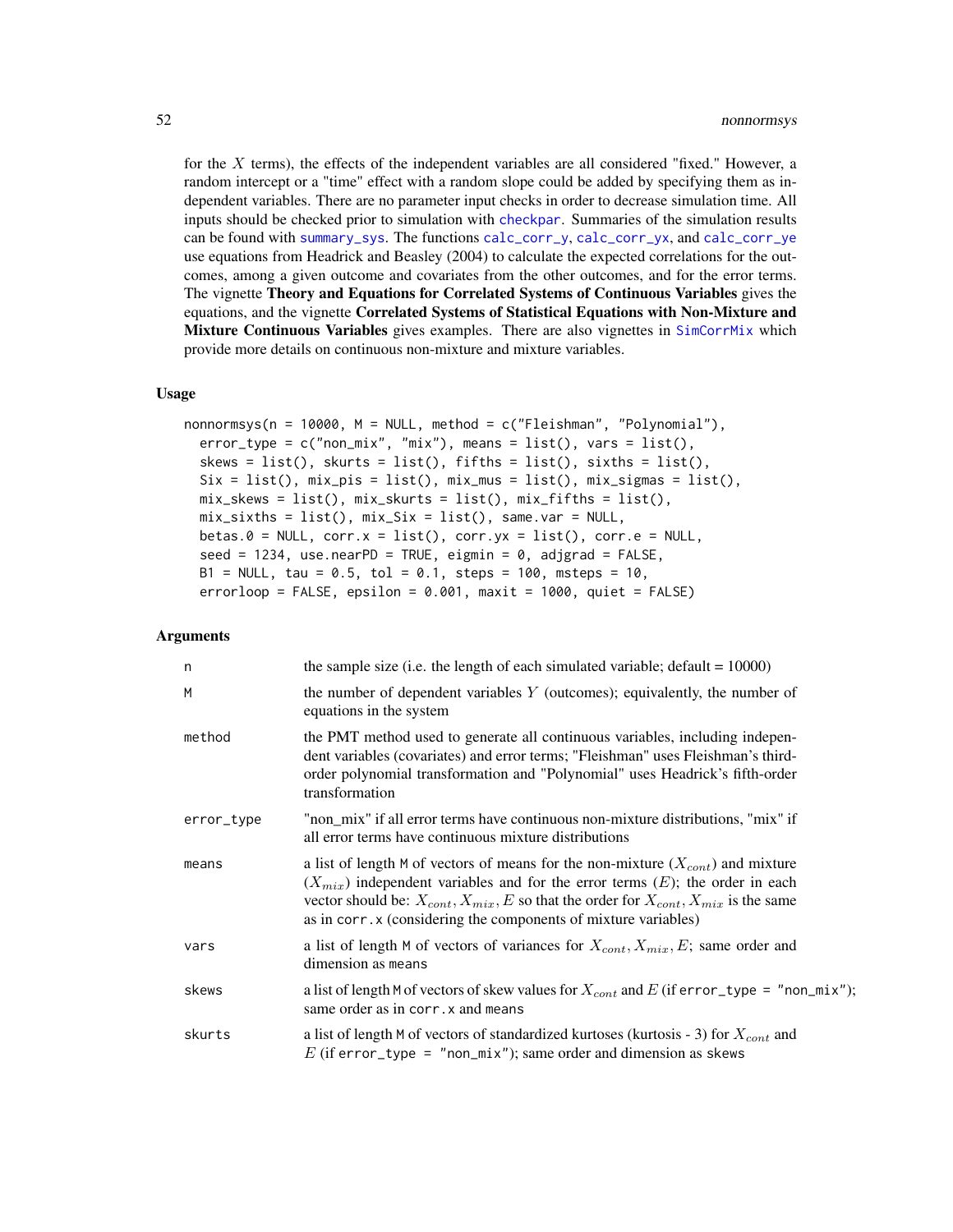| fifths     | a list of length M of vectors of standardized fifth cumulants for $X_{cont}$ and E (if<br>error_type = "non_mix"); same order and dimension as skews; not necessary<br>for method = $"Fleishman"$                                                                                                                                                                                                                                                                                                                                                                                                                                                                                                        |
|------------|----------------------------------------------------------------------------------------------------------------------------------------------------------------------------------------------------------------------------------------------------------------------------------------------------------------------------------------------------------------------------------------------------------------------------------------------------------------------------------------------------------------------------------------------------------------------------------------------------------------------------------------------------------------------------------------------------------|
| sixths     | a list of length M of vectors of standardized sixth cumulants for $X_{cont}$ and E (if<br>error_type = "non_mix"); same order and dimension as skews; not necessary<br>for method = $"Fleishman"$                                                                                                                                                                                                                                                                                                                                                                                                                                                                                                        |
| Six        | a list of length M, where Six[[p]][[j]] is a vector of sixth cumulant correc-<br>tion values to aid in finding a valid PDF for $X_{cont(pj)}$ , the j-th continuous non-<br>mixture covariate for outcome $Y_p$ ; the last element of Six[[p]] is for $E_p$ (if<br>$error_type = "non\_mix")$ ; use $Six[[p]][[j]] = NULL$ if no correction<br>desired for $X_{cont(pj)}$ ; use $Six[\lfloor p \rfloor] = NULL$ if no correction desired for any<br>non-mixture covariate or error term in equation p; keep $Six = list()$ if no<br>corrections desired for all covariates or if method = "Fleishman"                                                                                                    |
| $mix\_pis$ | a list of length M, where $mix\_pis[[p]][[j]]$ is a vector of mixing probabilities<br>that sum to 1 for $X_{mix(pj)}$ , the j-th continuous mixture covariate for outcome<br>$Y_p$ ; the last element of mix_pis[[p]] is for $E_p$ (if error_type = "mix"); if<br>$Y_p$ has no mixture variables, use mix_pis[[p]] = NULL; components should be<br>ordered as in corr.x                                                                                                                                                                                                                                                                                                                                  |
| $mix_mus$  | a list of length M, where $mix\_mus[[p]][[j]]$ is a vector of means of the com-<br>ponent distributions for $X_{mix(pj)}$ ; the last element of mix_mus[[p]] is for $E_p$ (if<br>error_type = "mix"); if $Y_p$ has no mixture variables, use mix_mus[[p]] = NULL                                                                                                                                                                                                                                                                                                                                                                                                                                         |
| mix_sigmas | a list of length M, where $mix\_signas[[p]][[j]]$ is a vector of standard devia-<br>tions of the component distributions for $X_{mix(pj)}$ ; the last element of $mix\_signas[$<br>is for $E_p$ (if error_type = "mix"); if $Y_p$ has no mixture variables, use mix_sigmas[[p]] = NULL                                                                                                                                                                                                                                                                                                                                                                                                                   |
| mix_skews  | a list of length M, where $mix\_skews[[p]][[j]]$ is a vector of skew values of the<br>component distributions for $X_{mix(pj)}$ ; the last element of mix_skews[[p]] is<br>for $E_p$ (if error_type = "mix"); if $Y_p$ has no mixture variables, use mix_skews[[p]] = NULL                                                                                                                                                                                                                                                                                                                                                                                                                               |
| mix_skurts | a list of length M, where mix_skurts[[p]][[j]] is a vector of standardized kur-<br>toses of the component distributions for $X_{mix(pj)}$ ; the last element of mix_skurts[[p]]<br>is for $E_p$ (if error_type = "mix"); if $Y_p$ has no mixture variables, use mix_skurts[[p]] = NULL                                                                                                                                                                                                                                                                                                                                                                                                                   |
| mix_fifths | a list of length M, where $mix_fifths[[p]][[j]]$ is a vector of standardized<br>fifth cumulants of the component distributions for $X_{mix(pj)}$ ; the last element<br>of mix_fifths[[p]] is for $E_p$ (if error_type = "mix"); if $Y_p$ has no mixture<br>variables, use mix_fifths[[p]] = NULL; not necessary for method = "Fleishman"                                                                                                                                                                                                                                                                                                                                                                 |
| mix_sixths | a list of length M, where $mix\_sixths[[p]][[j]]$ is a vector of standardized<br>sixth cumulants of the component distributions for $X_{mix(pj)}$ ; the last element<br>of $mix\_sixths[[p]]$ is for $E_p$ (if error_type = "mix"); if $Y_p$ has no mixture<br>variables, use mix_sixths[[p]] = NULL; not necessary for method = "Fleishman"                                                                                                                                                                                                                                                                                                                                                             |
| mix_Six    | a list of length M, where $mix\_Six[[p]]$ is a list of length equal to the total num-<br>ber of component distributions for the $X_{mix(p)}$ and $E_p$ (if error_type = "mix");<br>mix_Six[[p]][[j]] is a vector of sixth cumulant corrections for the j-th com-<br>ponent distribution (i.e., if there are 2 continuous mixture independent variables<br>for $Y_p$ , where $X_{mix(p1)}$ has 2 components and $X_{mix(p2)}$ has 3 components,<br>then length( $mix\_Six[[p]]$ ) = 5 and $mix\_Six[[p]][[3]]$ would correspond<br>to the 1st component of $X_{mix(p2)}$ ); use $mix\_Six[[p]][[j]] = NULL$ if no cor-<br>rection desired for that component; use $mix\_Six[[p]] = NULL$ if no correction |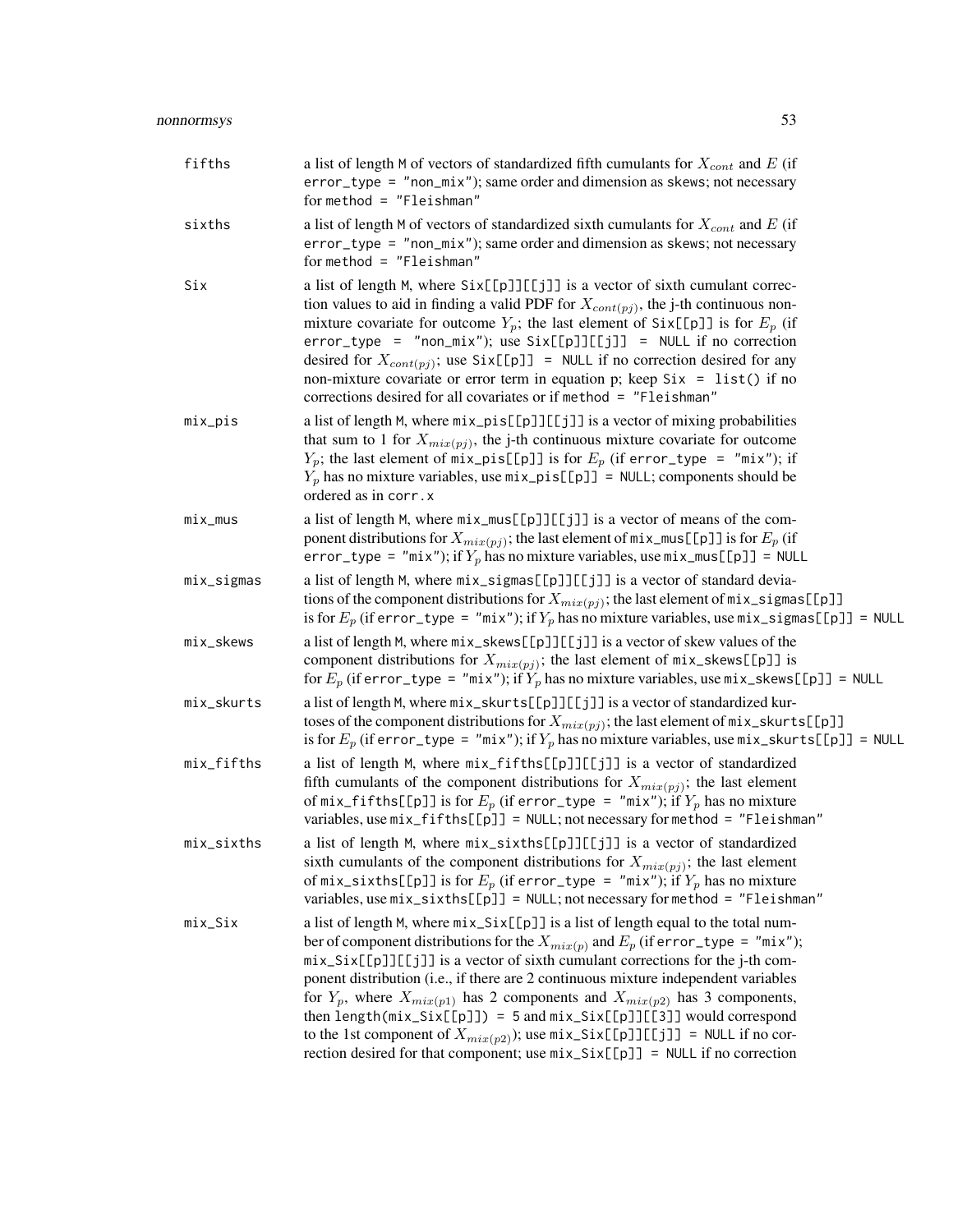|                   | desired for any component of $X_{mix(p)}$ and $E_p$ ; keep mix_Six = list() if no<br>corrections desired for all covariates or if method = "Fleishman"                                                                                                                                                                                                                                                                                                                                                                                                                                                                                                                                                                                                                                                                                                                                                                                                                                                                                                                                                                                                                                                                     |
|-------------------|----------------------------------------------------------------------------------------------------------------------------------------------------------------------------------------------------------------------------------------------------------------------------------------------------------------------------------------------------------------------------------------------------------------------------------------------------------------------------------------------------------------------------------------------------------------------------------------------------------------------------------------------------------------------------------------------------------------------------------------------------------------------------------------------------------------------------------------------------------------------------------------------------------------------------------------------------------------------------------------------------------------------------------------------------------------------------------------------------------------------------------------------------------------------------------------------------------------------------|
| same.var          | either a vector or a matrix; if a vector, same var includes column numbers of<br>corr.x[[1]][[1]] corresponding to independent variables that should be iden-<br>tical across equations; these terms must have the same indices for all $p = 1, \ldots, M$ ;<br>i.e., if the 1st variable represents height which should be the same for each<br>equation, then same var[1] = 1 and the 1st term for all other outcomes<br>must also be height; if a matrix, columns 1 and 2 are outcome p and col-<br>umn index in corr. x[[p]][[p]] for 1st instance of variable, columns 3 and<br>4 are outcome q and column index in corr. x[[q]][[q]] for subsequent in-<br>stances of variable; i.e., if 1st term for all outcomes is height and $M = 3$ , then<br>same.var = matrix( $c(1, 1, 2, 1, 1, 1, 3, 1)$ , 2, 4, byrow = TRUE);<br>the independent variable index corresponds to continuous non-mixture and com-<br>ponent of continuous mixture covariate                                                                                                                                                                                                                                                                  |
| betas.0           | vector of length M containing intercepts, if NULL all set equal to 0; if length 1, all<br>intercepts set to betas.0                                                                                                                                                                                                                                                                                                                                                                                                                                                                                                                                                                                                                                                                                                                                                                                                                                                                                                                                                                                                                                                                                                        |
| corr.x<br>corr.yx | list of length M, each component a list of length M; corr. x[[p]][[q]] is ma-<br>trix of correlations for independent variables in equations p $(X_{(pj)})$ for out-<br>come $Y_p$ ) and q ( $X_{(qj)}$ for outcome $Y_q$ ); order: 1st continuous non-mixture<br>(same order as in skews) and 2nd components of continuous mixture (same or-<br>der as in mix_pis); if $p = q$ , corr.x[[p]][[q]] is a correlation matrix with<br>$nrow(corr.x[[p]][[q]]) = # of non-mixture + # of mixture components for$<br>outcome $Y_p$ ; if p != q, corr. x[[p]][[q]] is a non-symmetric matrix of correla-<br>tions where rows correspond to covariates for $Y_p$ so that nrow(corr. x[[p]][[q]])<br>$=$ # of non-mixture + # of mixture components for outcome $Y_p$ and columns<br>correspond to covariates for $Y_q$ so that ncol(corr.x[[p]][[q]]) = # of non-<br>mixture + # of mixture components for outcome $Y_q$ ; use corr. x[[p]][[q]] = NULL<br>if equation q has no $X_{(qj)}$ ; use corr. x[[p]] = NULL if equation p has no $X_{(pj)}$<br>a list of length M, where the p-th component is a 1 row matrix of correlations<br>between $Y_p$ and $X_{(pj)}$ ; if there are mixture variables and the betas are desired |
|                   | in terms of these (and not the components), then corr. yx should be specified in<br>terms of correlations between outcomes and non-mixture or mixture variables,<br>and the number of columns of the matrices of corr. yx should not match the<br>dimensions of the matrices in $corr.x$ ; if the betas are desired in terms of the<br>components, then corr. yx should be specified in terms of correlations between<br>outcomes and non-mixture or components of mixture variables, and the num-<br>ber of columns of the matrices of corr. yx should match the dimensions of the<br>matrices in corr. x; use corr. $yx[[p]] = NULL$ if equation p has no $X_{(pj)}$                                                                                                                                                                                                                                                                                                                                                                                                                                                                                                                                                     |
| corr.e            | correlation matrix for continuous non-mixture or components of mixture error<br>terms                                                                                                                                                                                                                                                                                                                                                                                                                                                                                                                                                                                                                                                                                                                                                                                                                                                                                                                                                                                                                                                                                                                                      |
| seed              | the seed value for random number generation (default $= 1234$ )                                                                                                                                                                                                                                                                                                                                                                                                                                                                                                                                                                                                                                                                                                                                                                                                                                                                                                                                                                                                                                                                                                                                                            |
| use.nearPD        | TRUE to convert the overall intermediate correlation matrix formed by the $X$<br>(for all outcomes and independent variables) or $E$ to the nearest positive definite<br>matrix with Matrix:: nearPD if necessary; if FALSE and adjgrad = FALSE the<br>negative eigenvalues are replaced with eigmin if necessary                                                                                                                                                                                                                                                                                                                                                                                                                                                                                                                                                                                                                                                                                                                                                                                                                                                                                                          |
| eigmin            | minimum replacement eigenvalue if overall intermediate correlation matrix is<br>not positive-definite (default = $0$ )                                                                                                                                                                                                                                                                                                                                                                                                                                                                                                                                                                                                                                                                                                                                                                                                                                                                                                                                                                                                                                                                                                     |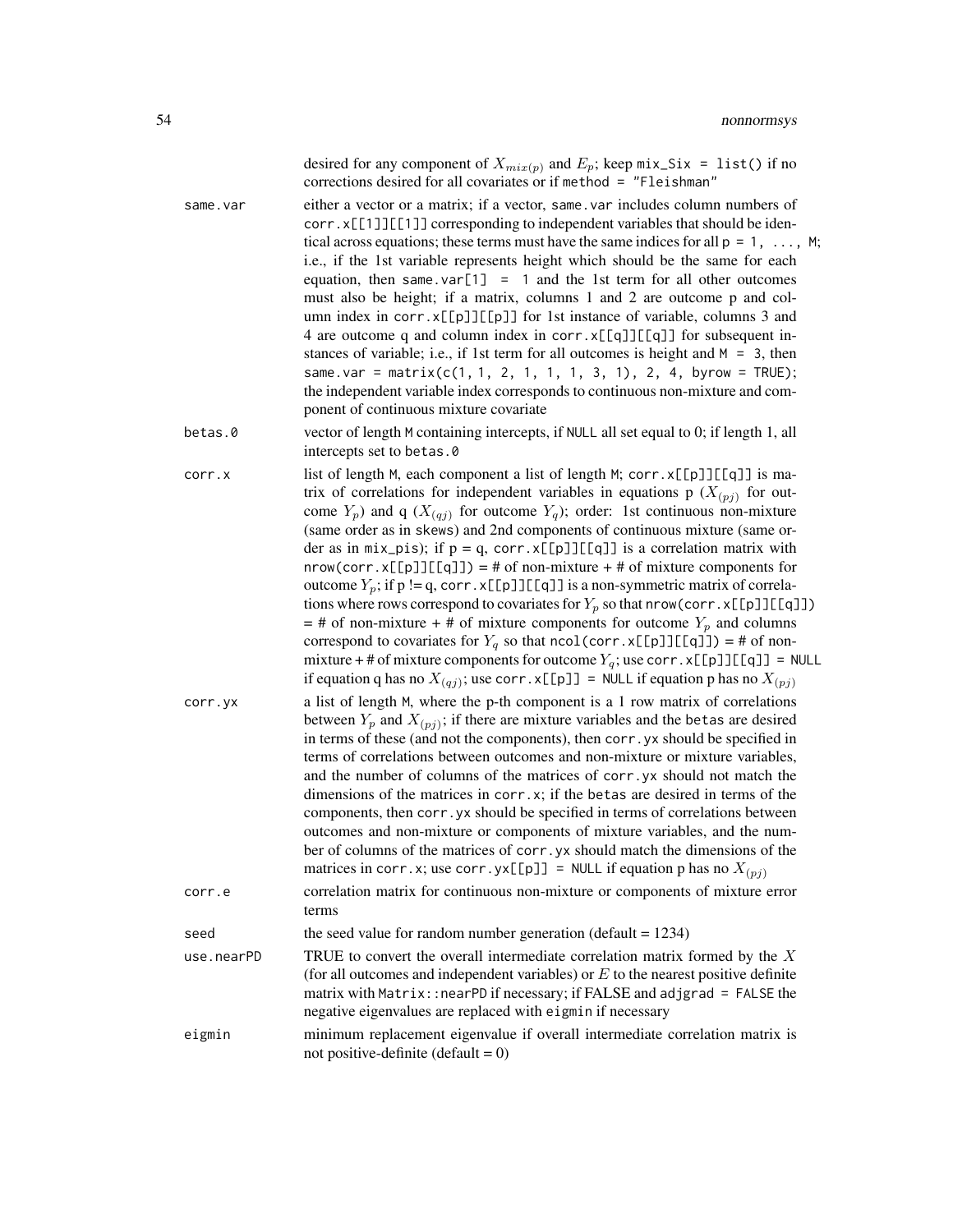| TRUE to use adj_grad to convert overall intermediate correlation matrix to a<br>positive-definite matrix and next 5 inputs can be used                                                                                                                       |
|--------------------------------------------------------------------------------------------------------------------------------------------------------------------------------------------------------------------------------------------------------------|
| the initial matrix for algorithm; if NULL, uses a scaled initial matrix with diag-<br>onal elements sqrt(nrow(Sigma))/2                                                                                                                                      |
| parameter used to calculate theta (default $= 0.5$ )                                                                                                                                                                                                         |
| maximum error for Frobenius norm distance between new matrix and original<br>matrix (default = $0.1$ )                                                                                                                                                       |
| maximum number of steps for $k$ (default = 100)                                                                                                                                                                                                              |
| maximum number of steps for m (default = $10$ )                                                                                                                                                                                                              |
| if TRUE, uses corr_error to attempt to correct the correlation of the inde-<br>pendent variables within and across outcomes to be within epsilon of the tar-<br>get correlations corr. x until the number of iterations reaches maxit (default $=$<br>FALSE) |
| the maximum acceptable error between the final and target correlation matrices<br>$(detault = 0.001)$ in the error loop                                                                                                                                      |
| the maximum number of iterations to use (default $= 1000$ ) in the error loop                                                                                                                                                                                |
| if FALSE prints messages, if TRUE suppresses messages                                                                                                                                                                                                        |
|                                                                                                                                                                                                                                                              |

# Value

A list with the following components:

Y matrix with n rows and M columns of outcomes

X list of length M containing  $X_{cont(pj)}$ ,  $X_{comp(pj)}$ 

X\_all list of length M containing  $X_{cont(pj)}$ ,  $X_{mix(pj)}$ 

E matrix with n rows containing continuous non-mixture or components of continuous mixture error terms

E\_mix matrix with n rows containing continuous mixture error terms

betas a matrix of the slope coefficients calculated with [calc\\_betas](#page-3-0), rows represent the outcomes

constants a list of length M with data.frames of the constants for the  $X_{cont(pj)}$ ,  $X_{c}omp(pj)$  and  $E_p$ 

SixCorr a list of length M of lists of sixth cumulant correction values used to obtain valid *pdf*'s for the  $X_{cont(pj)}$ ,  $X_{c}omp(pj)$ , and  $E_{p}$ 

valid.pdf a list of length M of vectors where the i-th element is "TRUE" if the constants for the i-th continuous variable generate a valid pdf, else "FALSE"

Sigma\_X0 matrix of intermediate correlations calculated by intercorr

Sigma\_X matrix of intermediate correlations after nearPD or adj\_grad function has been used; applied to generate the normal variables transformed to get the desired distributions

Error\_Time the time in minutes required to use the error loop

Time the total simulation time in minutes

niter a matrix of the number of iterations used in the error loop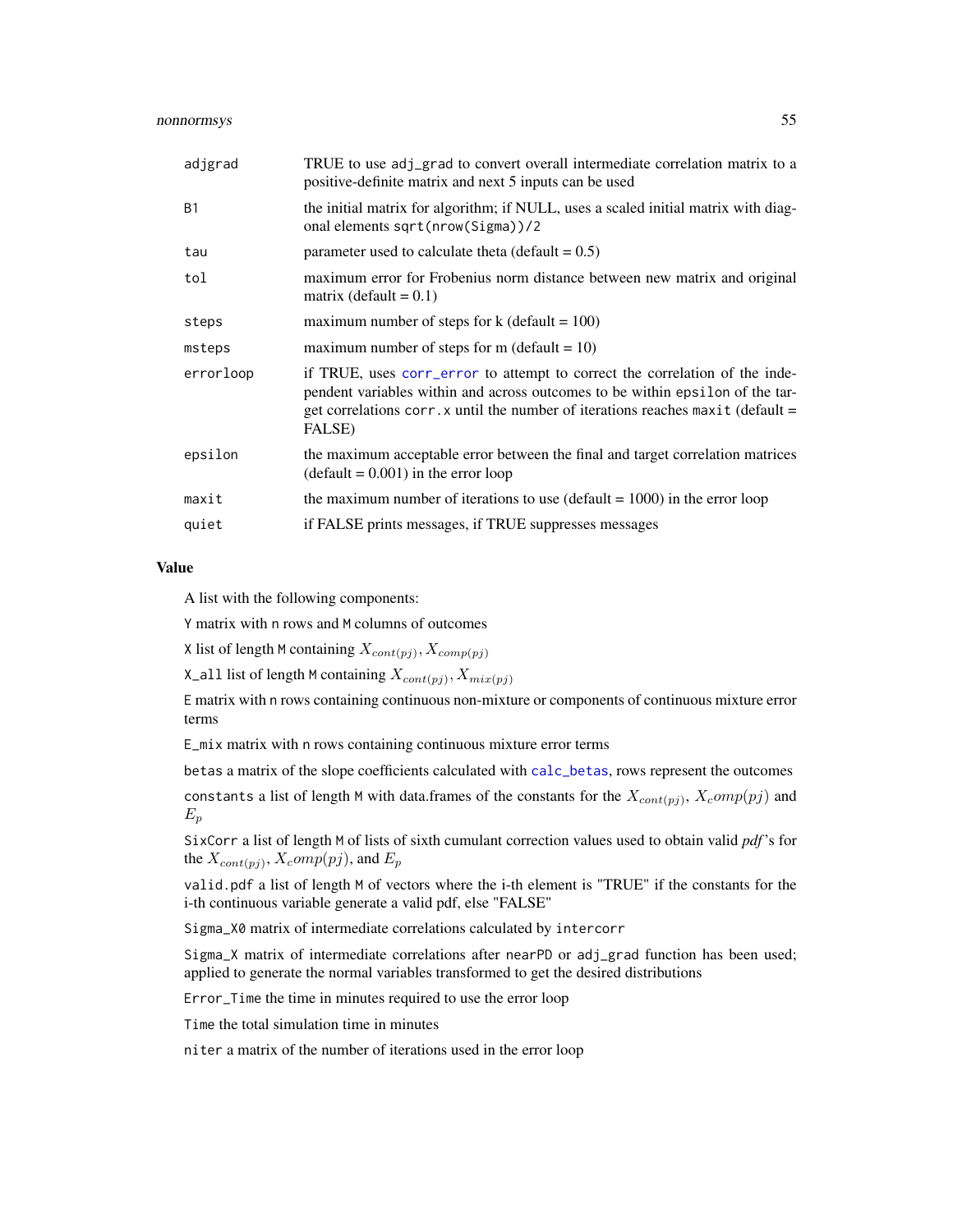#### Generation of Continuous Non-Mixture and Mixture Variables

Mixture distributions describe random variables that are drawn from more than one component distribution. For a random variable  $X_{mix}$  from a finite continuous mixture distribution with k components, the probability density function (PDF) can be described by:

$$
h_X(x) = \sum_{i=1}^{k} \pi_i f_{X_{comp_i}}(x), \sum_{i=1}^{k} \pi_i = 1.
$$

The  $\pi_i$  are mixing parameters which determine the weight of each component distribution  $f_{X_{comp_i}}(x)$ in the overall probability distribution. As long as each component has a valid PDF, the overall distribution  $h_X()$  has a valid PDF. The main assumption is statistical independence between the process of randomly selecting the component distribution and the distributions themselves. Simulation is done at the component-level for mixture variables.

All continuous variables are simulated using either Fleishman's third-order (method = "Fleishman", doi: [10.1007/BF02293811\)](http://doi.org/10.1007/BF02293811) or Headrick's fifth-order (method = "Polynomial", doi: [10.1016/S0167-](http://doi.org/10.1016/S0167-9473(02)00072-5) [9473\(02\)000725\)](http://doi.org/10.1016/S0167-9473(02)00072-5) power method transformation (PMT). It works by matching standardized cumulants – the first four (mean, variance, skew, and standardized kurtosis) for Fleishman's method, or the first six (mean, variance, skew, standardized kurtosis, and standardized fifth and sixth cumulants) for Headrick's method. The transformation is expressed as follows:

$$
Y = c_0 + c_1 * Z + c_2 * Z^2 + c_3 * Z^3 + c_4 * Z^4 + c_5 * Z^5, Z \sim N(0, 1),
$$

where  $c_4$  and  $c_5$  both equal 0 for Fleishman's method. The real constants are calculated by [find\\_constants](#page-0-0) for non-mixture and components of mixture variables. Continuous mixture variables are generated componentwise and then transformed to the desired mixture variables using random multinomial variables generated based on mixing probabilities. The correlation matrices are specified in terms of correlations with components of the mixture variables.

#### Choice of Fleishman's third-order or Headrick's fifth-order method

Using the fifth-order approximation allows additional control over the fifth and sixth moments of the generated distribution, improving accuracy. In addition, the range of feasible standardized kurtosis values, given skew and standardized fifth ( $\gamma_3$ ) and sixth ( $\gamma_4$ ) cumulants, is larger than with Fleishman's method (see [calc\\_lower\\_skurt](#page-0-0)). For example, the Fleishman method can not be used to generate a non-normal distribution with a ratio of  $\gamma_3^2/\gamma_4 > 9/14$  (see Headrick & Kowalchuk, 2007). This eliminates the Chi-squared family of distributions, which has a constant ratio of  $\gamma_3^2/\gamma_4 = 2/3$ . The fifth-order method also generates more distributions with valid PDF's. However, if the fifth and sixth cumulants are unknown or do not exist, the Fleishman approximation should be used.

#### Reasons for Function Errors

1) The most likely cause for function errors is that the parameter inputs are mispecified. Using [checkpar](#page-11-0) prior to simulation can help decrease these errors.

2) No solutions to [fleish](#page-0-0) or [poly](#page-0-0) converged when using [find\\_constants](#page-0-0). If this happens, the simulation will stop. It may help to first use [find\\_constants](#page-0-0) for each continuous variable to determine if a sixth cumulant correction value is needed. If the standardized cumulants are obtained from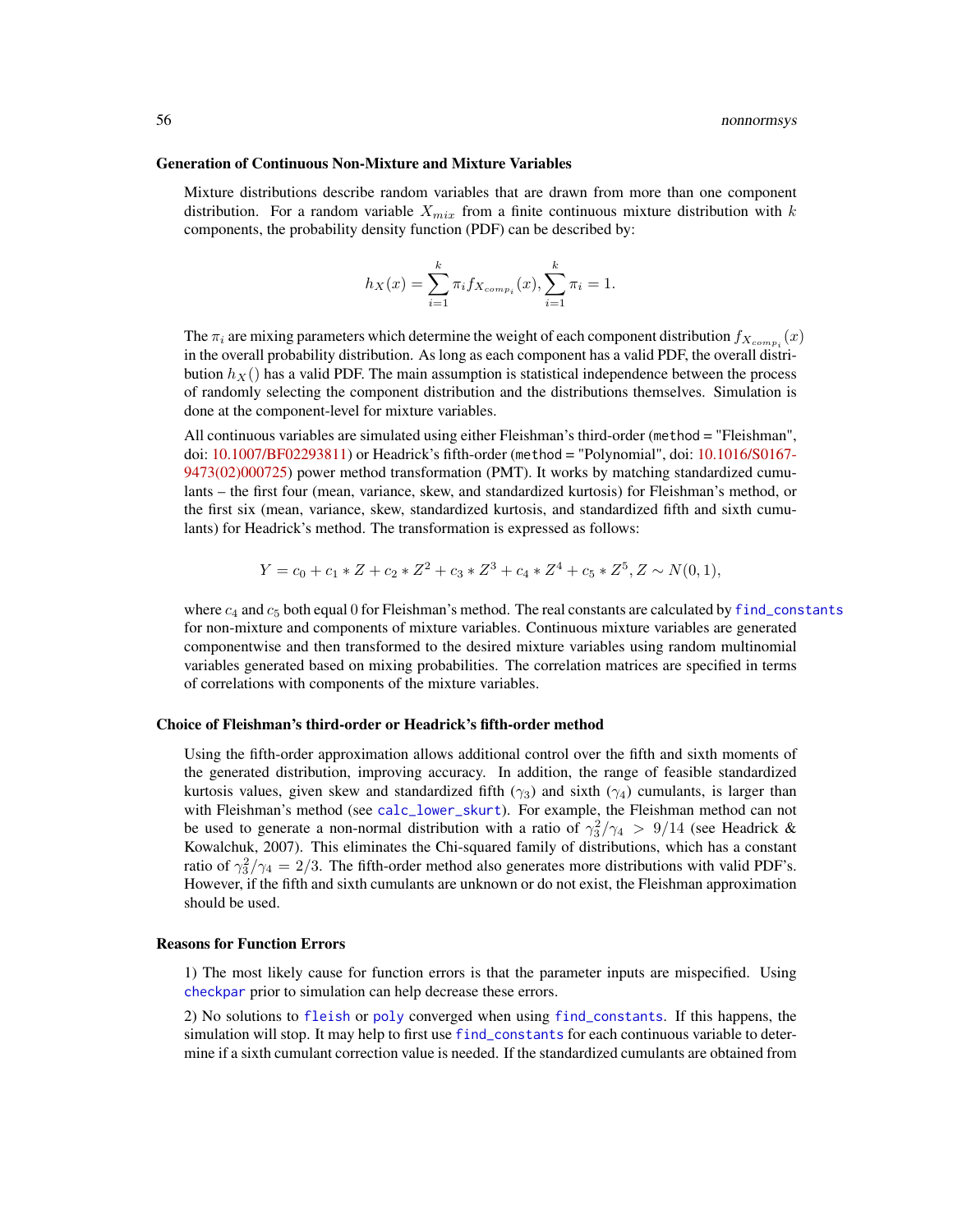### nonnormsys 57

calc\_theory, the user may need to use rounded values as inputs (i.e. skews = round(skews, 8)). For example, in order to ensure that skew is exactly 0 for symmetric distributions.

3) The kurtosis for a continuous variable may be outside the region of possible values. There is an associated lower kurtosis boundary for associated with a given skew (for Fleishman's method) or skew and fifth and sixth cumulants (for Headrick's method). Use [calc\\_lower\\_skurt](#page-0-0) to determine the boundary for a given set of cumulants.

4) No solutions to [calc\\_betas](#page-3-0) converged when trying to find the beta coefficients. Try different correlation matrices.

#### References

Davenport JW, Bezder JC, & Hathaway RJ (1988). Parameter Estimation for Finite Mixture Distributions. Computers & Mathematics with Applications, 15(10):819-28.

Everitt BS (1996). An Introduction to Finite Mixture Distributions. Statistical Methods in Medical Research, 5(2):107-127. doi: [10.1177/096228029600500202.](http://doi.org/10.1177/096228029600500202)

Fialkowski AC (2017). SimMultiCorrData: Simulation of Correlated Data with Multiple Variable Types. R package version 0.2.1. <https://CRAN.R-project.org/package=SimMultiCorrData>.

Fialkowski AC (2018). SimCorrMix: Simulation of Correlated Data of Multiple Variable Types including Continuous and Count Mixture Distributions. R package version 0.1.0. [https://github.](https://github.com/AFialkowski/SimCorrMix) [com/AFialkowski/SimCorrMix](https://github.com/AFialkowski/SimCorrMix)

Fleishman AI (1978). A Method for Simulating Non-normal Distributions. Psychometrika, 43:521- 532. doi: [10.1007/BF02293811.](http://doi.org/10.1007/BF02293811)

Headrick TC (2002). Fast Fifth-order Polynomial Transforms for Generating Univariate and Multivariate Non-normal Distributions. Computational Statistics & Data Analysis, 40(4):685-711. doi: [10.1016/S01679473\(02\)000725.](http://doi.org/10.1016/S0167-9473(02)00072-5) [\(ScienceDirect\)](http://www.sciencedirect.com/science/article/pii/S0167947302000725)

Headrick TC (2004). On Polynomial Transformations for Simulating Multivariate Nonnormal Distributions. Journal of Modern Applied Statistical Methods, 3(1):65-71. doi: [10.22237/jmasm/](http://doi.org/10.22237/jmasm/1083370080) [1083370080.](http://doi.org/10.22237/jmasm/1083370080)

Headrick TC, Beasley TM (2004). A Method for Simulating Correlated Non-Normal Systems of Linear Statistical Equations. Communications in Statistics - Simulation and Computation, 33(1). doi: [10.1081/SAC120028431](http://doi.org/10.1081/SAC-120028431)

Headrick TC, Kowalchuk RK (2007). The Power Method Transformation: Its Probability Density Function, Distribution Function, and Its Further Use for Fitting Data. Journal of Statistical Computation and Simulation, 77:229-249. doi: [10.1080/10629360600605065.](http://doi.org/10.1080/10629360600605065)

Headrick TC, Sawilowsky SS (1999). Simulating Correlated Non-normal Distributions: Extending the Fleishman Power Method. Psychometrika, 64:25-35. doi: [10.1007/BF02294317.](http://doi.org/10.1007/BF02294317)

Headrick TC, Sheng Y, & Hodis FA (2007). Numerical Computing and Graphics for the Power Method Transformation Using Mathematica. Journal of Statistical Software, 19(3):1 - 17. doi: [10.18637/jss.v019.i03.](http://doi.org/10.18637/jss.v019.i03)

Higham N (2002). Computing the nearest correlation matrix - a problem from finance; IMA Journal of Numerical Analysis 22:329-343.

McCulloch CE, Searle SR, Neuhaus JM (2008). *Generalized, Linear, and Mixed Models* (2nd ed.). Wiley Series in Probability and Statistics. Hoboken, New Jersey: John Wiley & Sons, Inc.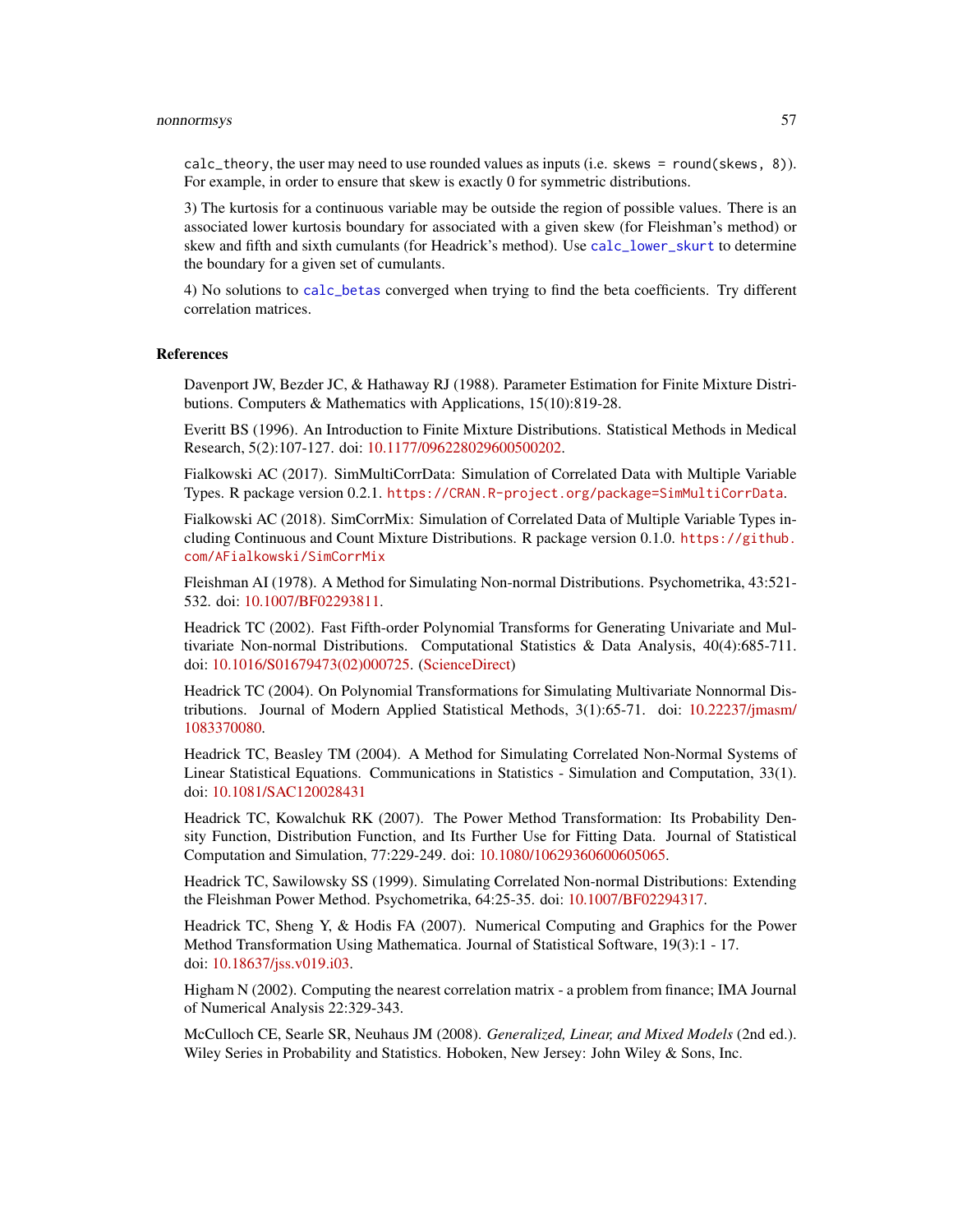Pearson RK (2011). Exploring Data in Engineering, the Sciences, and Medicine. In. New York: Oxford University Press.

Schork NJ, Allison DB, & Thiel B (1996). Mixture Distributions in Human Genetics Research. Statistical Methods in Medical Research, 5:155-178. doi: [10.1177/096228029600500204.](http://doi.org/10.1177/096228029600500204)

Vale CD & Maurelli VA (1983). Simulating Multivariate Nonnormal Distributions. Psychometrika, 48:465-471. doi: [10.1007/BF02293687.](http://doi.org/10.1007/BF02293687)

# See Also

[calc\\_betas](#page-3-0), [calc\\_corr\\_y](#page-5-0), [calc\\_corr\\_yx](#page-9-0), [calc\\_corr\\_ye](#page-7-0), [checkpar](#page-11-0), [summary\\_sys](#page-62-0)

# Examples

```
M < -3B \leq - \text{calc\_theory}('Beta', c(4, 1.5))skews <- lapply(seq_len(M), function(x) c(0, B[3]))
skurts <- lapply(seq_len(M), function(x) c(0, B[4]))
fifths \leq lapply(seq_len(M), function(x) c(0, B[5]))
sixths \leq lapply(seq_len(M), function(x) c(0, B[6]))
Six <- lapply(seq_len(M), function(x) list(NULL, 0.03))
corr.e <- matrix(c(1, 0.4, 0.4^2, 0.4, 1, 0.4, 0.4^2, 0.4, 1), M, M,
  byrow = TRUE)
means <- lapply(seq_len(M), function(x) c(0, B[1]))
vars \leq lapply(seq_len(M), function(x) c(1, B[2]^2))
corr.x <- list(list(matrix(1, 1, 1), matrix(0.4, 1, 1), matrix(0.4, 1, 1)),
 list(matrix(0.4, 1, 1), matrix(1, 1, 1), matrix(0.4, 1, 1)),
  list(matrix(0.4, 1, 1), matrix(0.4, 1, 1), matrix(1, 1, 1)))
corr.yx <- list(matrix(0.4, 1), matrix(0.5, 1), matrix(0.6, 1))
Sys1 <- nonnormsys(10000, M, "Polynomial", "non_mix", means, vars,
  skews, skurts, fifths, sixths, Six, corr.x = corr.x, corr.yx = corr.yx,
  corr.e = corr.e)## Not run:
# Example: system of three equations for 2 independent variables, where each
# error term has unit variance, from Headrick & Beasley (2002)
# Y_1 = beta_10 + beta_11 * X_11 + beta_12 * X_12 + sigma_1 * e_1
# Y_2 = beta_20 + beta_21 * X_21 + beta_22 * X_22 + sigma_2 * e_2
# Y_3 = beta_30 + beta_31 * X_31 + beta_32 * X_32 + sigma_3 * e_3
# X_11 = X_21 = X_31 = Exponential(2)
# X_12 = X_22 = X_32 = Laplace(0, 1)\# e_1 = e_2 = e_3 = Cauchy(0, 1)
seed <- 1234
M < - 3Stcum1 <- calc_theory("Exponential", 2)
Stcum2 <- calc_theory("Laplace", c(0, 1))
Stcum3 <- c(0, 1, 0, 25, 0, 1500) # taken from paper
means \leq lapply(seq_len(M), function(x) c(\emptyset, \emptyset, \emptyset))
vars \leq lapply(seq_len(M), function(x) c(1, 1, 1))
skews <- lapply(seq_len(M), function(x) c(Stcum1[3], Stcum2[3], Stcum3[3]))
skurts <- lapply(seq_len(M), function(x) c(Stcum1[4], Stcum2[4], Stcum3[4]))
```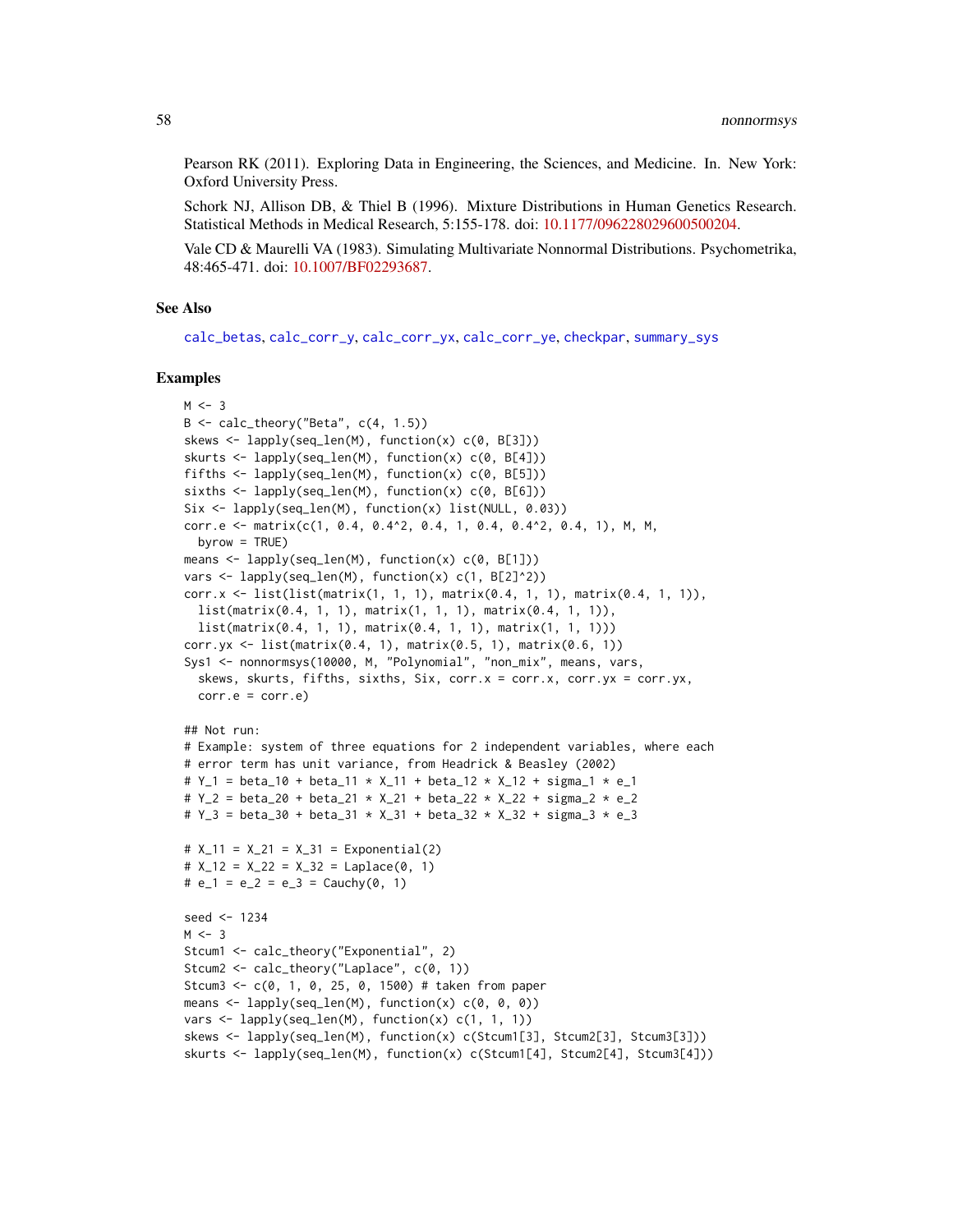### SimRepeat 59

```
fifths <- lapply(seq_len(M), function(x) c(Stcum1[5], Stcum2[5], Stcum3[5]))
sixths <- lapply(seq_len(M), function(x) c(Stcum1[6], Stcum2[6], Stcum3[6]))
# No sixth cumulant corrections will be used in order to match the results
# from the paper.
corr.yx <- list(matrix(c(0.4, 0.4), 1), matrix(c(0.5, 0.5), 1),
  matrix(c(0.6, 0.6), 1))
corr.x \leftarrow list()corr.x[[1]] <- corr.x[[2]] <- corr.x[[3]] <- list()
corr.x[[1]][[1]] \leftarrow matrix(c(1, 0.1, 0.1, 1), 2, 2)corr.x[[1]][[2]] <- matrix(c(0.1974318, 0.1859656, 0.1879483, 0.1858601),
  2, 2, byrow = TRUE)
corr.x[[1]][[3]] <- matrix(c(0.2873190, 0.2589830, 0.2682057, 0.2589542),
  2, 2, byrow = TRUE)
corr.x[[2]][[1]] <- t(corr.x[[1]][[2]])
corr.x[[2]][[2]] <- matrix(c(1, 0.35, 0.35, 1), 2, 2)
corr.x[[2]][[3]] <- matrix(c(0.5723303, 0.4883054, 0.5004441, 0.4841808),
  2, 2, byrow = TRUE)
corr.x[[3]][[1]] <- t(corr.x[[1]][[3]])
corr.x[[3]][[2]] <- t(corr.x[[2]][[3]])
corr.x[[3]][[3]] \leftarrow matrix(c(1, 0.7, 0.7, 1), 2, 2)corr.e <- matrix(0.4, nrow = 3, ncol = 3)diag(corr.e) <-1# Check the parameter inputs
checkpar(M, "Polynomial", "non_mix", means, vars, skews,
  skurts, fifths, sixths, corr.x = corr.x, corr.yx = corr.yx,
  corr.e = corr.e)# Generate the system
Sys1 <- nonnormsys(10000, M, "Polynomial", "non_mix", means, vars, skews,
  skurts, fifths, sixths, corr.x = corr.x, corr.yx = corr.yx,
  corr.e = corr.e, seed = seed)# Summarize the results
Sum1 <- summary_sys(Sys1$Y, Sys1$E, E_mix = NULL, Sys1$X, X_all = list(), M,
  "Polynomial", means, vars, skews, skurts, fifths, sixths, corr.x = corr.x,
  corr.e = corr.e)# Calculate theoretical correlations for comparison to simulated values
calc_corr_y(Sys1$betas, corr.x, corr.e, vars)
Sum1$rho.y
calc_corr_ye(Sys1$betas, corr.x, corr.e, vars)
Sum1$rho.ye
calc_corr_yx(Sys1$betas, corr.x, vars)
Sum1$rho.yx
## End(Not run)
```
<span id="page-58-0"></span>SimRepeat *Simulation of Correlated Systems of Statistical Equations with Multiple Variable Types*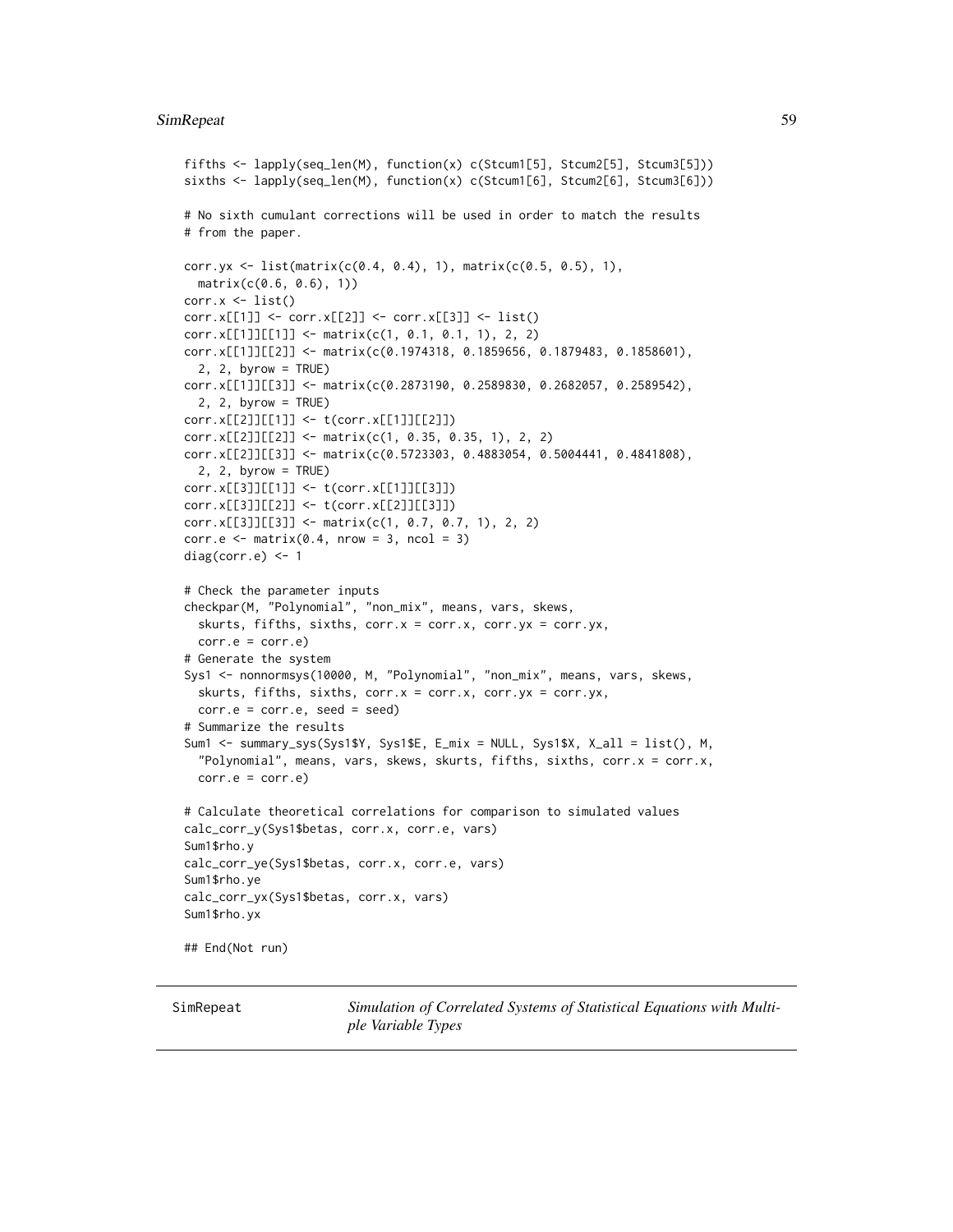# Description

Generate correlated systems of statistical equations which represent repeated measurements or clustered data. These systems contain either: *a)* continuous normal, non-normal, and mixture variables based on the techniques of Headrick and Beasley (2004, doi: [10.1081/SAC120028431\)](http://doi.org/10.1081/SAC-120028431) or *b)* continuous (normal, non-normal and mixture), ordinal, and count (regular or zero-inflated, Poisson and Negative Binomial) variables based on the hierarchical linear models (HLM) approach. Headrick and Beasley's method for continuous variables calculates the beta (slope) coefficients based on the target correlations between independent variables and between outcomes and independent variables. The package provides functions to calculate the expected correlations between outcomes, between outcomes and error terms, and between outcomes and independent variables, extending Headrick and Beasley's equations to include mixture variables. These theoretical values can be compared to the simulated correlations. The HLM approach requires specification of the beta coefficients, but permits group and subject-level independent variables, interactions among independent variables, and fixed and random effects, providing more flexibility in the system of equations. Both methods permit simulation of data sets that mimic real-world clinical or genetic data sets (i.e. plasmodes, as in Vaughan et al., 2009, doi: [10.1016/j.csda.2008.02.032\)](http://doi.org/10.1016/j.csda.2008.02.032).

The techniques extend those found in the **SimMultiCorrData** and **SimCorrMix** packages. Standard normal variables with an imposed intermediate correlation matrix are transformed to generate the desired distributions. Continuous variables are simulated using either Fleishman's third-order (doi: [10.1007/BF02293811\)](http://doi.org/10.1007/BF02293811) or Headrick's fifth-order (doi: [10.1016/S01679473\(02\)000725\)](http://doi.org/10.1016/S0167-9473(02)00072-5) power method transformation (PMT). Simulation occurs at the component-level for continuous mixture distributions. These components are transformed into the desired mixture variables using random multinomial variables based on the mixing probabilities. The target correlation matrices are specified in terms of correlations with components of continuous mixture variables. Binary and ordinal variables are simulated by discretizing the normal variables at quantiles defined by the marginal distributions. Count variables are simulated using the inverse CDF method.

There are two simulation pathways for the multi-variable type systems which differ by intermediate correlations involving count variables. Correlation Method 1 adapts Yahav and Shmueli's 2012 method (doi: [10.1002/asmb.901\)](http://doi.org/10.1002/asmb.901) and performs best with large count variable means and positive correlations or small means and negative correlations. Correlation Method 2 adapts Barbiero and Ferrari's 2015 modification of [GenOrd-package](#page-0-0) (doi: [10.1002/asmb.2072\)](http://doi.org/10.1002/asmb.2072) and performs best under the opposite scenarios. There are three methods available for correcting non-positive definite correlation matrices. The optional error loop may be used to improve the accuracy of the final correlation matrices. The package also provides function to check parameter inputs and summarize the generated systems of equations.

# Vignettes

There are vignettes which accompany this package that may help the user understand the simulation and analysis methods.

1) Theory and Equations for Correlated Systems of Continuous Variables describes the system of continuous variables generated with [nonnormsys](#page-50-0) and derives the equations used in [calc\\_betas](#page-3-0), [calc\\_corr\\_y](#page-5-0), [calc\\_corr\\_ye](#page-7-0), and [calc\\_corr\\_yx](#page-9-0).

2) Correlated Systems of Statistical Equations with Non-Mixture and Mixture Continuous Variables provides examples of using [nonnormsys](#page-50-0).

3) The Hierarchical Linear Models Approach for a System of Correlated Equations with Multiple Variable Types describes the system of ordinal, continuous, and count variables generated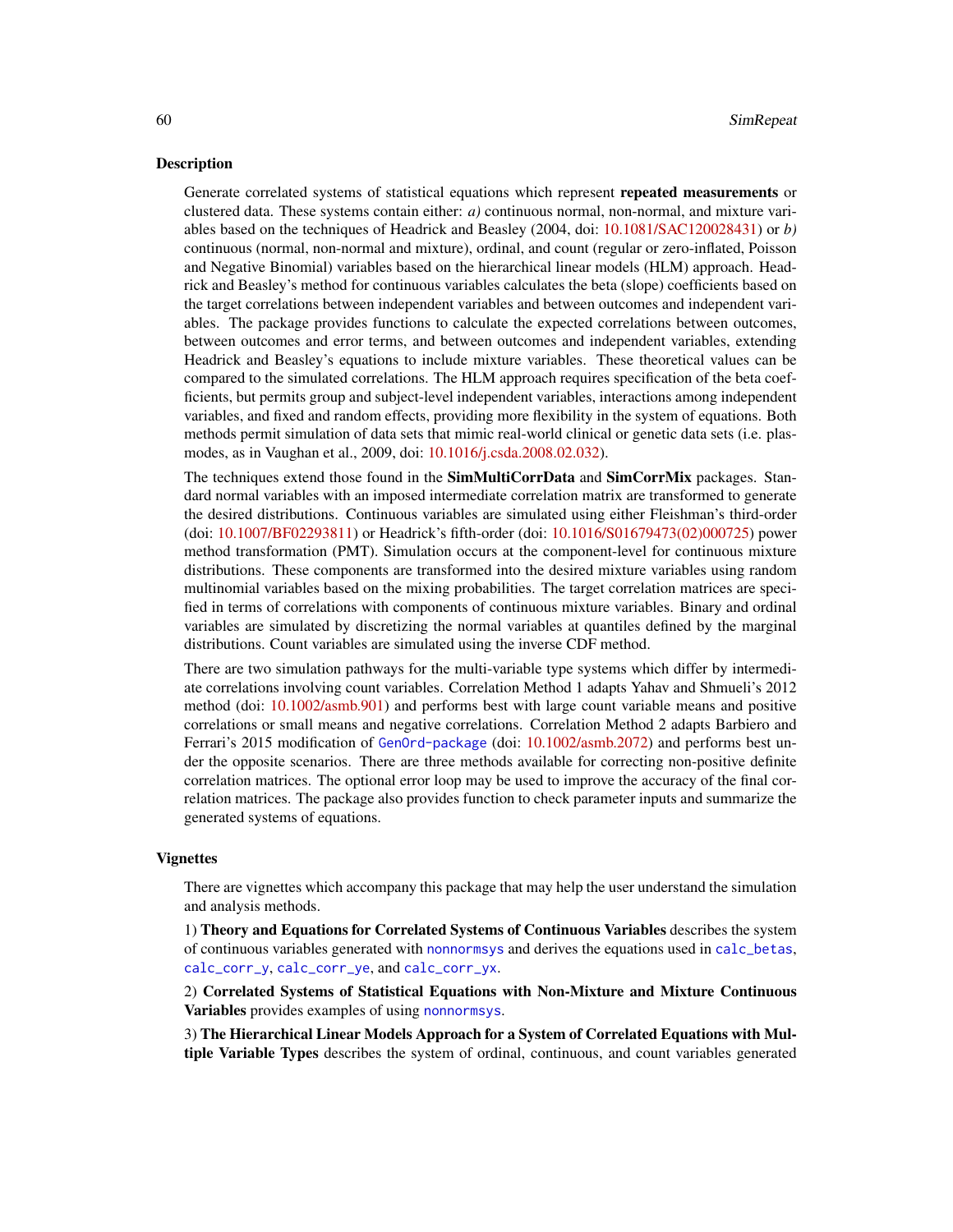### SimRepeat 61

with [corrsys](#page-20-0) and [corrsys2](#page-35-0).

4) Correlated Systems of Statistical Equations with Multiple Variable Types provides examples of using [corrsys](#page-20-0) and [corrsys2](#page-35-0).

# Functions

This package contains 3 *simulation* functions:

[nonnormsys](#page-50-0), [corrsys](#page-20-0), [corrsys2](#page-35-0)

4 *support* functions for [nonnormsys](#page-50-0):

[calc\\_betas](#page-3-0), [calc\\_corr\\_y](#page-5-0), [calc\\_corr\\_ye](#page-7-0), [calc\\_corr\\_yx](#page-9-0)

1 *parameter check* function:

[checkpar](#page-11-0)

1 *summary* function:

[summary\\_sys](#page-62-0)

1 *correction* function for non-PD correlation matrices:

[adj\\_grad](#page-2-0)

#### References

Amatya A & Demirtas H (2015). Simultaneous generation of multivariate mixed data with Poisson and normal marginals. Journal of Statistical Computation and Simulation, 85(15):3129-39. doi: [10.1080/00949655.2014.953534.](http://doi.org/10.1080/00949655.2014.953534)

Barbiero A & Ferrari PA (2015). Simulation of correlated Poisson variables. Applied Stochastic Models in Business and Industry, 31:669-80. doi: [10.1002/asmb.2072.](http://doi.org/10.1002/asmb.2072)

Barbiero A & Ferrari PA (2015). GenOrd: Simulation of Discrete Random Variables with Given Correlation Matrix and Marginal Distributions. R package version 1.4.0. <https://CRAN.R-project.org/package=GenOrd>

Berend H (2017). nleqslv: Solve Systems of Nonlinear Equations. R package version 3.2. [https:](https://CRAN.R-project.org/package=nleqslv) [//CRAN.R-project.org/package=nleqslv](https://CRAN.R-project.org/package=nleqslv)

Davenport JW, Bezder JC, & Hathaway RJ (1988). Parameter Estimation for Finite Mixture Distributions. Computers & Mathematics with Applications, 15(10):819-28.

Demirtas H (2006). A method for multivariate ordinal data generation given marginal distributions and correlations. Journal of Statistical Computation and Simulation, 76(11):1017-1025. doi: [10.1080/10629360600569246.](http://doi.org/10.1080/10629360600569246)

Demirtas H (2014). Joint Generation of Binary and Nonnormal Continuous Data. Biometrics & Biostatistics, S12.

Demirtas H & Hedeker D (2011). A practical way for computing approximate lower and upper correlation bounds. American Statistician, 65(2):104-109. doi: [10.1198/tast.2011.10090.](http://doi.org/10.1198/tast.2011.10090)

Demirtas H, Hedeker D, & Mermelstein RJ (2012). Simulation of massive public health data by power polynomials. Statistics in Medicine, 31(27):3337-3346. doi: [10.1002/sim.5362.](http://doi.org/10.1002/sim.5362)

Emrich LJ & Piedmonte MR (1991). A Method for Generating High-Dimensional Multivariate Binary Variables. The American Statistician, 45(4): 302-4. doi: [10.1080/00031305.1991.10475828.](http://doi.org/10.1080/00031305.1991.10475828)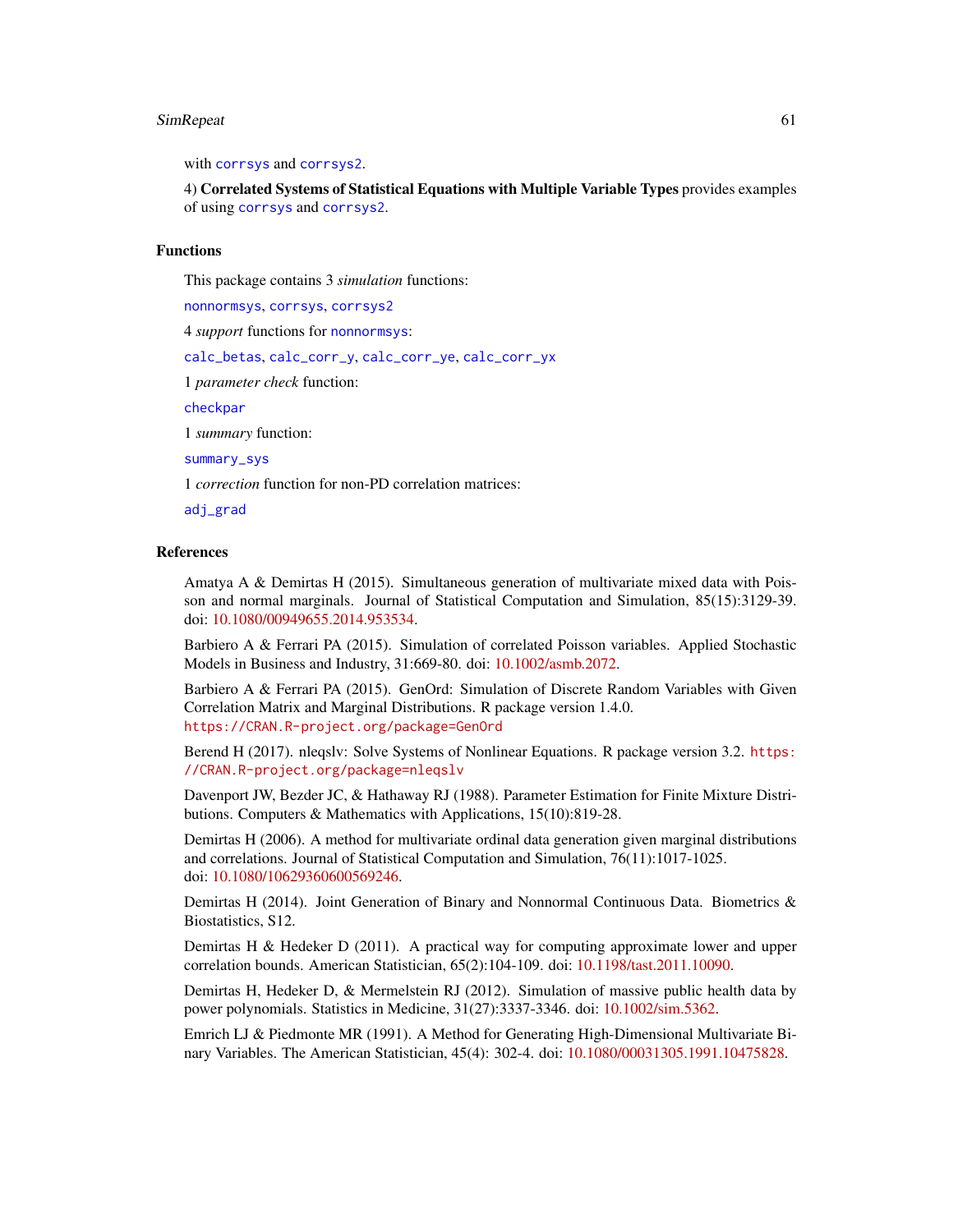Everitt BS (1996). An Introduction to Finite Mixture Distributions. Statistical Methods in Medical Research, 5(2):107-127. doi: [10.1177/096228029600500202.](http://doi.org/10.1177/096228029600500202)

Ferrari PA & Barbiero A (2012). Simulating ordinal data. Multivariate Behavioral Research, 47(4): 566-589. doi: [10.1080/00273171.2012.692630.](http://doi.org/10.1080/00273171.2012.692630)

Fialkowski AC (2017). SimMultiCorrData: Simulation of Correlated Data with Multiple Variable Types. R package version 0.2.1. <https://CRAN.R-project.org/package=SimMultiCorrData>.

Fialkowski AC (2018). SimCorrMix: Simulation of Correlated Data of Multiple Variable Types including Continuous and Count Mixture Distributions. R package version 0.1.0. [https://github.](https://github.com/AFialkowski/SimCorrMix) [com/AFialkowski/SimCorrMix](https://github.com/AFialkowski/SimCorrMix)

Fleishman AI (1978). A Method for Simulating Non-normal Distributions. Psychometrika, 43:521- 532. doi: [10.1007/BF02293811.](http://doi.org/10.1007/BF02293811)

Frechet M (1951). Sur les tableaux de correlation dont les marges sont donnees. Ann. l'Univ. Lyon SectA, 14:53-77.

Headrick TC (2002). Fast Fifth-order Polynomial Transforms for Generating Univariate and Multivariate Non-normal Distributions. Computational Statistics & Data Analysis, 40(4):685-711. doi: [10.1016/S01679473\(02\)000725.](http://doi.org/10.1016/S0167-9473(02)00072-5) [\(ScienceDirect\)](http://www.sciencedirect.com/science/article/pii/S0167947302000725)

Headrick TC (2004). On Polynomial Transformations for Simulating Multivariate Nonnormal Distributions. Journal of Modern Applied Statistical Methods, 3(1):65-71. doi: [10.22237/jmasm/](http://doi.org/10.22237/jmasm/1083370080) [1083370080.](http://doi.org/10.22237/jmasm/1083370080)

Headrick TC, Beasley TM (2004). A Method for Simulating Correlated Non-Normal Systems of Linear Statistical Equations. Communications in Statistics - Simulation and Computation, 33(1). doi: [10.1081/SAC120028431](http://doi.org/10.1081/SAC-120028431)

Headrick TC, Kowalchuk RK (2007). The Power Method Transformation: Its Probability Density Function, Distribution Function, and Its Further Use for Fitting Data. Journal of Statistical Computation and Simulation, 77:229-249. doi: [10.1080/10629360600605065.](http://doi.org/10.1080/10629360600605065)

Headrick TC, Sawilowsky SS (1999). Simulating Correlated Non-normal Distributions: Extending the Fleishman Power Method. Psychometrika, 64:25-35. doi: [10.1007/BF02294317.](http://doi.org/10.1007/BF02294317)

Headrick TC, Sawilowsky SS (2002). Weighted Simplex Procedures for Determining Boundary Points and Constants for the Univariate and Multivariate Power Methods. Journal of Educational and Behavioral Statistics, 25:417-436. doi: [10.3102/10769986025004417.](http://doi.org/10.3102/10769986025004417)

Headrick TC, Sheng Y, & Hodis FA (2007). Numerical Computing and Graphics for the Power Method Transformation Using Mathematica. Journal of Statistical Software, 19(3):1 - 17. doi: [10.18637/jss.v019.i03.](http://doi.org/10.18637/jss.v019.i03)

Higham N (2002). Computing the nearest correlation matrix - a problem from finance; IMA Journal of Numerical Analysis 22:329-343.

Hoeffding W. Scale-invariant correlation theory. In: Fisher NI, Sen PK, editors. The collected works of Wassily Hoeffding. New York: Springer-Verlag; 1994. p. 57-107.

Ismail N & Zamani H (2013). Estimation of Claim Count Data Using Negative Binomial, Generalized Poisson, Zero-Inflated Negative Binomial and Zero-Inflated Generalized Poisson Regression Models. Casualty Actuarial Society E-Forum 41(20):1-28.

Kincaid C (2005). Guidelines for Selecting the Covariance Structure in Mixed Model Analysis. Computational Statistics and Data Analysis, 198(30):1-8.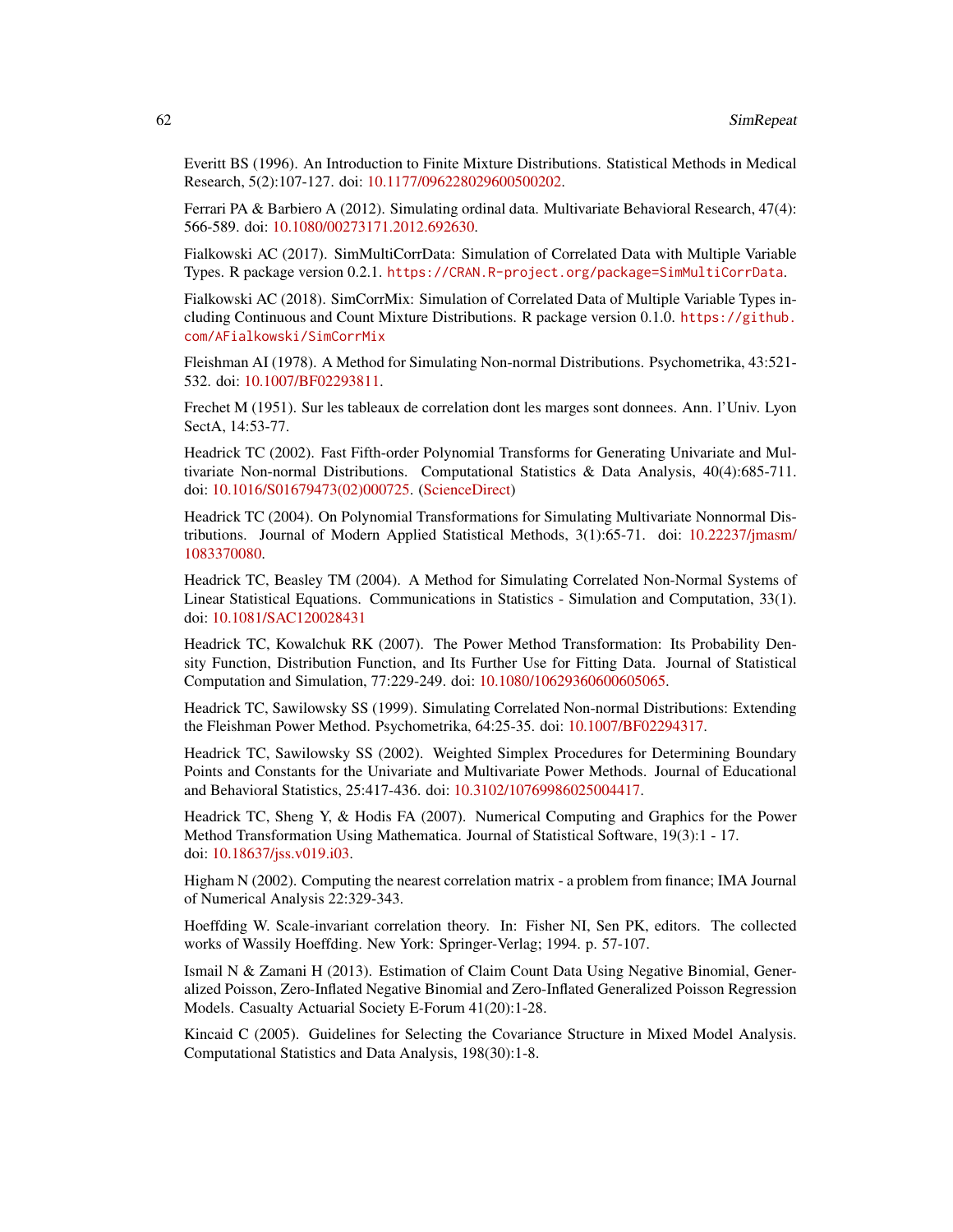# summary\_sys 63

Lambert D (1992). Zero-Inflated Poisson Regression, with an Application to Defects in Manufacturing. Technometrics 34(1):1-14.

Lininger M, Spybrook J, & Cheatham CC (2015). Hierarchical Linear Model: Thinking Outside the Traditional Repeated-Measures Analysis-of-Variance Box. Journal of Athletic Training, 50(4):438- 441. doi: [10.4085/1062605049.5.09.](http://doi.org/10.4085/1062-6050-49.5.09)

McCulloch CE, Searle SR, Neuhaus JM (2008). *Generalized, Linear, and Mixed Models* (2nd ed.). Wiley Series in Probability and Statistics. Hoboken, New Jersey: John Wiley & Sons, Inc.

Olsson U, Drasgow F, & Dorans NJ (1982). The Polyserial Correlation Coefficient. Psychometrika, 47(3):337-47. doi: [10.1007/BF02294164.](http://doi.org/10.1007/BF02294164)

Pearson RK (2011). Exploring Data in Engineering, the Sciences, and Medicine. In. New York: Oxford University Press.

Schork NJ, Allison DB, & Thiel B (1996). Mixture Distributions in Human Genetics Research. Statistical Methods in Medical Research, 5:155-178. doi: [10.1177/096228029600500204.](http://doi.org/10.1177/096228029600500204)

Vale CD & Maurelli VA (1983). Simulating Multivariate Nonnormal Distributions. Psychometrika, 48:465-471. doi: [10.1007/BF02293687.](http://doi.org/10.1007/BF02293687)

Van Der Leeden R (1998). Multilevel Analysis of Repeated Measures Data. Quality & Quantity, 32(1):15-29.

Varadhan R, Gilbert PD (2009). BB: An R Package for Solving a Large System of Nonlinear Equations and for Optimizing a High-Dimensional Nonlinear Objective Function, J. Statistical Software, 32(4). doi: [10.18637/jss.v032.i04.](http://doi.org/10.18637/jss.v032.i04) <http://www.jstatsoft.org/v32/i04/>

Vaughan LK, Divers J, Padilla M, Redden DT, Tiwari HK, Pomp D, Allison DB (2009). The use of plasmodes as a supplement to simulations: A simple example evaluating individual admixture estimation methodologies. Comput Stat Data Anal, 53(5):1755-66. doi: [10.1016/j.csda.2008.02.032.](http://doi.org/10.1016/j.csda.2008.02.032)

Yahav I & Shmueli G (2012). On Generating Multivariate Poisson Data in Management Science Applications. Applied Stochastic Models in Business and Industry, 28(1):91-102. doi: [10.1002/](http://doi.org/10.1002/asmb.901) [asmb.901.](http://doi.org/10.1002/asmb.901)

Yee TW (2017). VGAM: Vector Generalized Linear and Additive Models. <https://CRAN.R-project.org/package=VGAM>.

Zhang X, Mallick H, & Yi N (2016). Zero-Inflated Negative Binomial Regression for Differential Abundance Testing in Microbiome Studies. Journal of Bioinformatics and Genomics 2(2):1-9. doi: [10.18454/jbg.2016.2.2.1.](http://doi.org/10.18454/jbg.2016.2.2.1)

#### See Also

Useful link: <https://github.com/AFialkowski/SimMultiCorrData>, [https://github.com/AFi](https://github.com/AFialkowski/SimCorrMix)alkowski/ [SimCorrMix](https://github.com/AFialkowski/SimCorrMix), <https://github.com/AFialkowski/SimRepeat>

<span id="page-62-0"></span>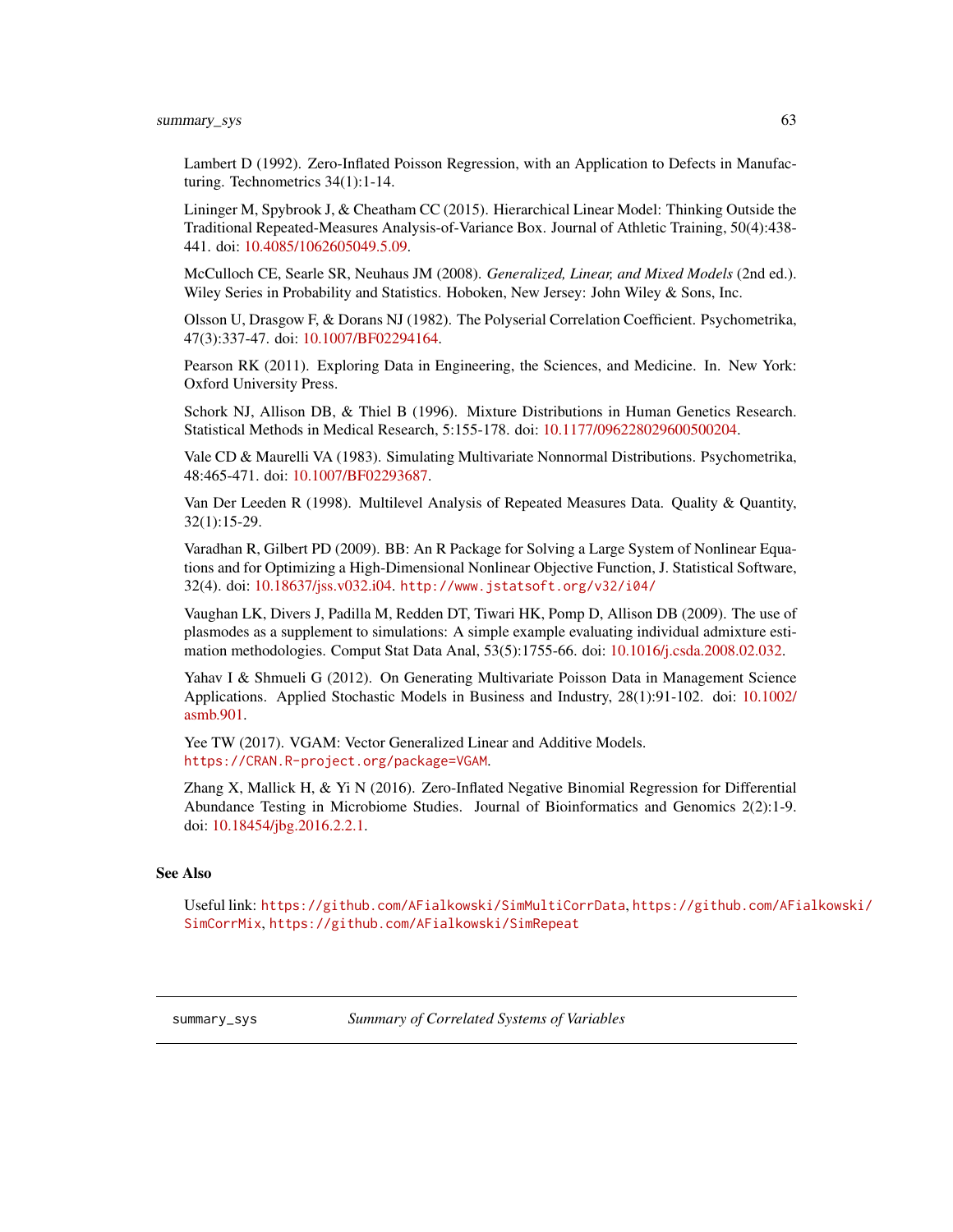# Description

This function summarizes the results of [nonnormsys](#page-50-0), [corrsys](#page-20-0), or [corrsys2](#page-35-0). The inputs are either the simulated variables or inputs for those functions. See their documentation for more information. If only selected descriptions are desired, keep the non-relevant parameter inputs at their defaults. For example, if only a description of the error terms are desired,  $error_type = "non_matrix",$  and method = "Polynomial", specify E, M, method, means, vars, skews, skurts, fifths, sixths, corr.e.

# Usage

```
summary_sys(Y = NULL, E = NULL, E_mix = NULL, X = list(),
 X<sup>-all =</sup> list(), M = NULL, method = c("Fleishman", "Polynomial"),
 means = list(), vars = list(), skews = list(), skurts = list(),
  fifths = list(), sixths = list(), mix\_pis = list(), mix\_mus = list(),
 mix_sigmas = list(), mix_skews = list(), mix_skurts = list(),
 mix_fifths = list(), mix_sixths = list(), margin = list(),support = list(), lam = list(), p_zzip = list(), size = list(),
  prob = list(), mu = list(), p_zinh = list(), corr.x = list(),corr.e = NULL, U = list(), U_a11 = list(), rand.int = c("none","non\_mix", "mix"), rand.tsl = c("none", "non\_mix", "mix"),corr.u = list(), \text{ }rmeans2 = list(), \text{ }rvars2 = list())
```
# Arguments

| Y        | the matrix of outcomes simulated with corrsys or corrsys2                                                                                                                                                                                                                                                                                                                                                                                               |
|----------|---------------------------------------------------------------------------------------------------------------------------------------------------------------------------------------------------------------------------------------------------------------------------------------------------------------------------------------------------------------------------------------------------------------------------------------------------------|
| Ε        | the matrix of continuous non-mixture or components of mixture error terms                                                                                                                                                                                                                                                                                                                                                                               |
| $E_m$ ix | the matrix of continuous mixture error terms                                                                                                                                                                                                                                                                                                                                                                                                            |
| X        | a list of length M where $X[[p]] = \text{cbind}(X_{\text{cat}}(pj), X_{\text{cont}}(pj), X_{\text{cont}}(pj), X_{\text{point}}(pj), X_{\text{point}}(obj), X_{\text{right}}(obj))$<br>keep $X[\lfloor p \rfloor]$ = NULL if $Y_p$ has no independent variables                                                                                                                                                                                          |
| X_all    | a list of length M where X_all[[p]] contains all independent variables, inter-<br>actions, and time for $Y_p$ ; keep $X_a11[[p]] = NULL$ if $Y_p$ has no independent<br>variables                                                                                                                                                                                                                                                                       |
| M        | the number of dependent variables $Y$ (outcomes); equivalently, the number of<br>equations in the system                                                                                                                                                                                                                                                                                                                                                |
| method   | the PMT method used to generate all continuous variables, including indepen-<br>dent variables (covariates), error terms, and random effects; "Fleishman" uses<br>Fleishman's third-order polynomial transformation and "Polynomial" uses Head-<br>rick's fifth-order transformation                                                                                                                                                                    |
| means    | if no random effects, a list of length M where means [[p]] contains a vector of<br>means for the continuous independent variables in equation p with non-mixture<br>$(X_{cont})$ or mixture $(X_{mix})$ distributions and for the error terms $(E)$ ; order in<br>vector is $X_{cont}$ , $X_{mix}$ , $E$                                                                                                                                                |
|          | if there are random effects, a list of length $M + 1$ if the effects are the same across<br>equations or 2 $*$ M if they differ; where means [M + 1] or means [(M + 1): (2 $*$ M)]<br>are vectors of means for all random effects with continuous non-mixture or mix-<br>ture distributions; order in vector is 1st random intercept $U_0$ (if rand. int != "none"),<br>2nd random time slope $U_1$ (if rand. tsl $!=$ "none"), 3rd other random slopes |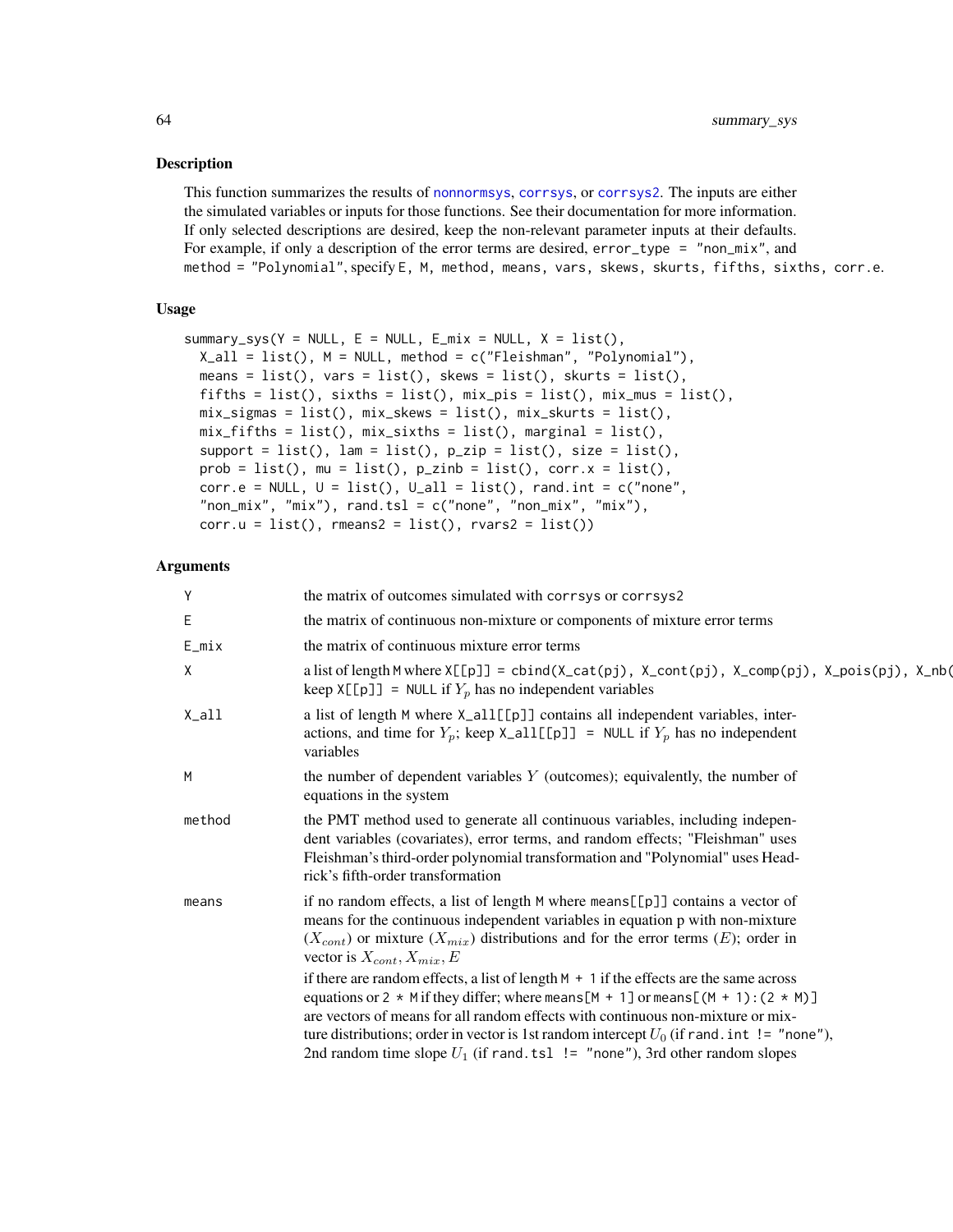|            | with non-mixture distributions $U_{cont}$ , 4th other random slopes with mixture dis-<br>tributions $U_{mix}$                                                                                                                                                                                                                                                                                                                                                                                   |
|------------|-------------------------------------------------------------------------------------------------------------------------------------------------------------------------------------------------------------------------------------------------------------------------------------------------------------------------------------------------------------------------------------------------------------------------------------------------------------------------------------------------|
| vars       | a list of same length and order as means containing vectors of variances for the<br>continuous variables, error terms, and any random effects                                                                                                                                                                                                                                                                                                                                                   |
| skews      | if no random effects, a list of length M where skews[[p]] contains a vector of<br>skew values for the continuous independent variables in equation p with non-<br>mixture $(X_{cont})$ distributions and for E if error_type = "non_mix"; order in<br>vector is $X_{cont}$ , E                                                                                                                                                                                                                  |
|            | if there are random effects, a list of length $M + 1$ if the effects are the same across<br>equations or 2 $*$ M if they differ; where skews [M + 1] or skews [(M + 1): (2 $*$ M)]<br>are vectors of skew values for all random effects with continuous non-mixture<br>distributions; order in vector is 1st random intercept $U_0$ (if rand. int = "non_mix"),<br>2nd random time slope $U_1$ (if rand. tsl = "non_mix"), 3rd other random slopes<br>with non-mixture distributions $U_{cont}$ |
| skurts     | a list of same length and order as skews containing vectors of standardized kur-<br>toses (kurtosis - 3) for the continuous variables, error terms, and any random<br>effects with non-mixture distributions                                                                                                                                                                                                                                                                                    |
| fifths     | a list of same length and order as skews containing vectors of standardized fifth<br>cumulants for the continuous variables, error terms, and any random effects with<br>non-mixture distributions; not necessary for method = "Fleishman"                                                                                                                                                                                                                                                      |
| sixths     | a list of same length and order as skews containing vectors of standardized sixth<br>cumulants for the continuous variables, error terms, and any random effects with<br>non-mixture distributions; not necessary for method = "Fleishman"                                                                                                                                                                                                                                                      |
| mix_pis    | list of length M, M + 1 or 2 $*$ M, where $mix\_pis[1:M]$ are for $X_{cont}$ , E (if<br>$error_type = "mix")$ and $mix_pis[M + 1]$ or $mix_pis[(M + 1):(2 * M)]$<br>are for mixture U; use $mix\_pis[[p]] = NULL$ if equation p has no continuous<br>mixture terms if $error_type = "non\_mix"$ and there are only random effects<br>$(i.e., length(corr.x) = 0), use mix-pis[1:M] = NULL so that mix-pis[M + 1]$<br>or $mix\_pis[(M + 1):(2 * M)]$ describes the mixture U;                    |
|            | mix_pis[[p]][[j]] is a vector of mixing probabilities of the component distri-<br>butions for $X_{mix(pj)}$ , the j-th mixture covariate for outcome $Y_p$ ; the last vector<br>in $mix\_pis[[p]]$ is for $E_p$ (if error_type = "mix"); components should be<br>ordered as in corr.x                                                                                                                                                                                                           |
|            | $mix\_pis[[M + p]][[jj]]$ is a vector of mixing probabilities of the component<br>distributions for $U_{(pj)}$ , the j-th random effect with a mixture distribution for<br>outcome $Y_p$ ; order is 1st random intercept (if rand. int = "mix"), 2nd ran-<br>dom time slope (if rand. tsl = $"mix"$ ), 3rd other random slopes with mixture<br>distributions; components should be ordered as in corr.u                                                                                         |
| $mix_mus$  | list of same length and order as $mix\_pis$ ;                                                                                                                                                                                                                                                                                                                                                                                                                                                   |
|            | mix_mus[[p]][[j]] is a vector of means of the component distributions for<br>$X_{mix(pj)}$ , the last vector in $mix\_mus[[p]]$ is for $E_p$ (if error_type = "mix")                                                                                                                                                                                                                                                                                                                            |
|            | mix_mus[[p]][[j]] is a vector of means of the component distributions for<br>$U_{mix(pj)}$                                                                                                                                                                                                                                                                                                                                                                                                      |
| mix_sigmas | list of same length and order as $mix\_pis$ ;                                                                                                                                                                                                                                                                                                                                                                                                                                                   |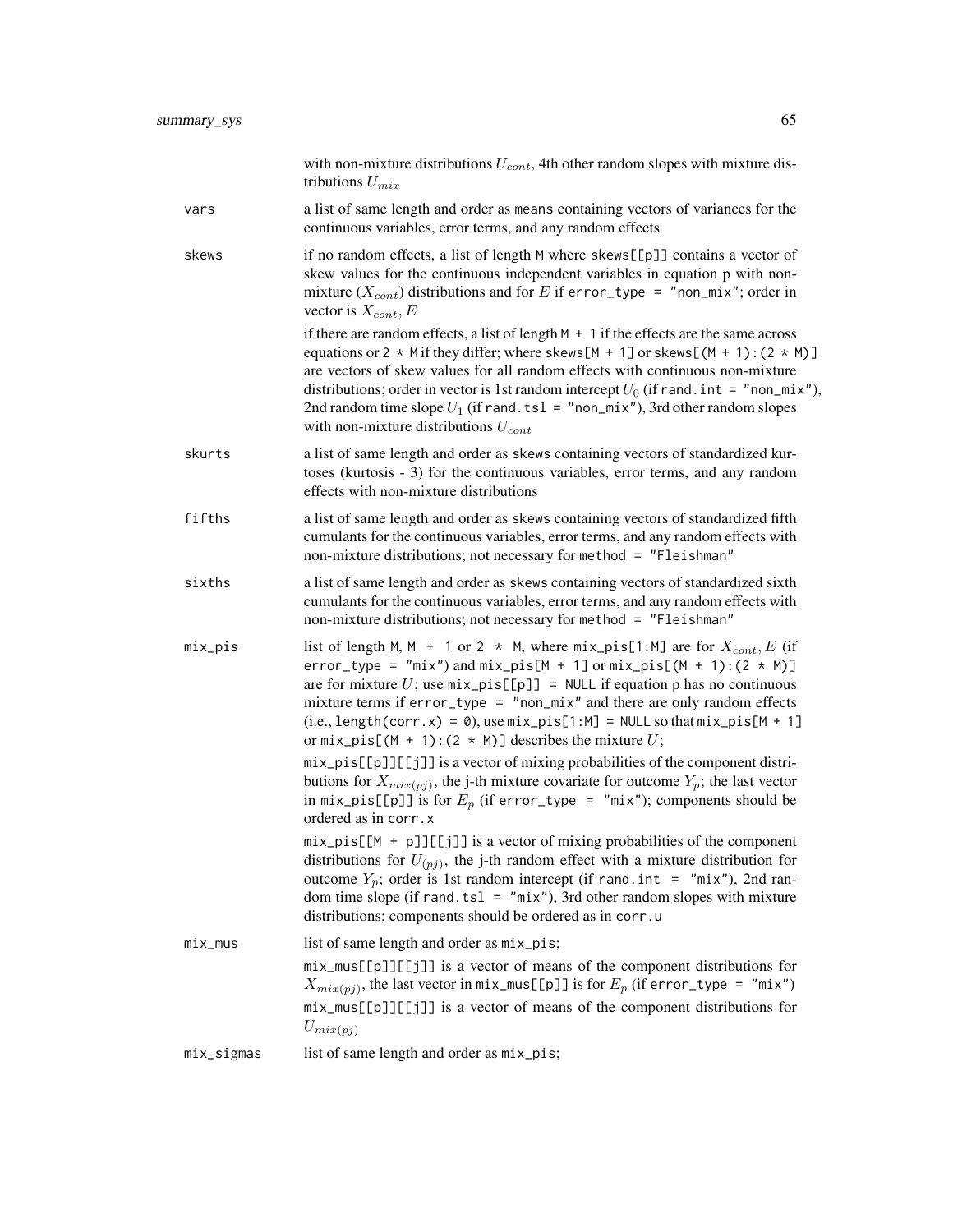|            | mix_sigmas[[p]][[j]] is a vector of standard deviations of the component<br>distributions for $X_{mix(pj)}$ , the last vector in mix_sigmas[[p]] is for $E_p$ (if<br>$error_type = "mix")$<br>mix_sigmas[[p]][[j]] is a vector of standard deviations of the component                                                                                                                                                                                                                                                                                                                                                                                                                                                                           |
|------------|--------------------------------------------------------------------------------------------------------------------------------------------------------------------------------------------------------------------------------------------------------------------------------------------------------------------------------------------------------------------------------------------------------------------------------------------------------------------------------------------------------------------------------------------------------------------------------------------------------------------------------------------------------------------------------------------------------------------------------------------------|
|            | distributions for $U_{mix(pj)}$                                                                                                                                                                                                                                                                                                                                                                                                                                                                                                                                                                                                                                                                                                                  |
| mix_skews  | list of same length and order as mix_pis;<br>mix_skews[[p]][[j]] is a vector of skew values of the component distribu-<br>tions for $X_{mix(pj)}$ , the last vector in mix_skews[[p]] is for $E_p$ (if error_type = "mix")<br>mix_skews[[p]][[j]] is a vector of skew values of the component distribu-<br>tions for $U_{mix(pj)}$                                                                                                                                                                                                                                                                                                                                                                                                               |
| mix_skurts | list of same length and order as $mix\_pis$ ;                                                                                                                                                                                                                                                                                                                                                                                                                                                                                                                                                                                                                                                                                                    |
|            | mix_skurts[[p]][[j]] is a vector of standardized kurtoses of the component<br>distributions for $X_{mix(pj)}$ , the last vector in mix_skurts[[p]] is for $E_p$ (if<br>$error_type = "mix")$                                                                                                                                                                                                                                                                                                                                                                                                                                                                                                                                                     |
|            | mix_skurts[[p]][[j]] is a vector of standardized kurtoses of the component<br>distributions for $U_{mix(pj)}$                                                                                                                                                                                                                                                                                                                                                                                                                                                                                                                                                                                                                                    |
| mix_fifths | list of same length and order as mix_pis; not necessary for method = "Fleishman";<br>mix_fifths[[p]][[j]] is a vector of standardized fifth cumulants of the com-<br>ponent distributions for $X_{mix(pj)}$ , the last vector in mix_fifths[[p]] is for $E_p$<br>$(iferror_type = "mix")$                                                                                                                                                                                                                                                                                                                                                                                                                                                        |
|            | mix_fifths[[p]][[j]] is a vector of standardized fifth cumulants of the com-<br>ponent distributions for $U_{mix(pj)}$                                                                                                                                                                                                                                                                                                                                                                                                                                                                                                                                                                                                                           |
| mix_sixths | list of same length and order as mix_pis; not necessary for method = "Fleishman";                                                                                                                                                                                                                                                                                                                                                                                                                                                                                                                                                                                                                                                                |
|            | mix_sixths[[p]][[j]] is a vector of standardized sixth cumulants of the com-<br>ponent distributions for $X_{mix(pj)}$ , the last vector in $mix\_sixths[[p]]$ is for $E_p$<br>$(iferror_type = "mix")$                                                                                                                                                                                                                                                                                                                                                                                                                                                                                                                                          |
|            | mix_sixths[[p]][[j]] is a vector of standardized sixth cumulants of the com-<br>ponent distributions for $U_{mix(pj)}$                                                                                                                                                                                                                                                                                                                                                                                                                                                                                                                                                                                                                           |
| marginal   | a list of length M, with the p-th component a list of cumulative probabilities for<br>the ordinal variables associated with outcome $Y_p$ (use marginal [[p]] = NULL<br>if outcome $Y_p$ has no ordinal variables); marginal [[p]][[j]] is a vector of the<br>cumulative probabilities defining the marginal distribution of $X_{\text{ord}(pi)}$ , the j-th<br>ordinal variable for outcome $Y_p$ ; if the variable can take r values, the vector will<br>contain $r - 1$ probabilities (the r-th is assumed to be 1); for binary variables, the<br>probability is the probability of the 1st category, which has the smaller support<br>value; length(marginal[[p]]) can differ across outcomes; the order should<br>be the same as in corr. x |
| support    | a list of length M, with the p-th component a list of support values for the ordinal<br>variables associated with outcome $Y_p$ ; use support[[p]] = NULL if outcome<br>$Y_p$ has no ordinal variables; support [[p]][[j]] is a vector of the support val-<br>ues defining the marginal distribution of $X_{\text{ord}(pj)}$ , the j-th ordinal variable for<br>outcome $Y_p$ ; if not provided, the default for r categories is 1, , r                                                                                                                                                                                                                                                                                                          |
| lam        | list of length $M$ , p-th component a vector of lambda (means $> 0$ ) values for Pois-<br>son variables for outcome $Y_p$ (see stats::dpois); order is 1st regular Poisson                                                                                                                                                                                                                                                                                                                                                                                                                                                                                                                                                                       |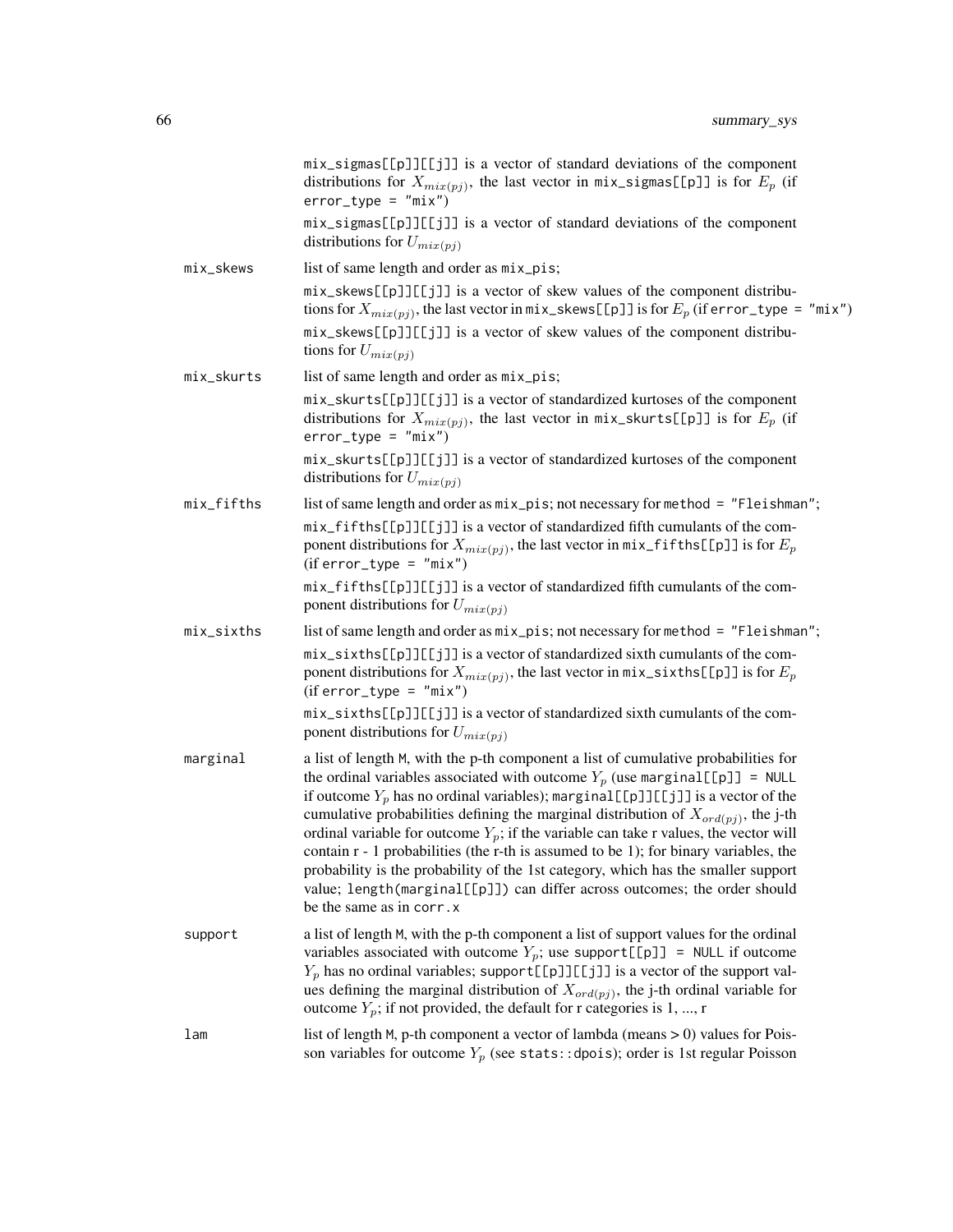|        | and 2nd zero-inflated Poisson; use $lam[[p]] = NULL$ if outcome $Y_p$ has no Pois-<br>son variables; length(lam[[p]]) can differ across outcomes; the order should<br>be the same as in corr. x                                                                                                                                                                                                                                                                                                                                                                                                                                                                                                                                                                                                                                                                       |
|--------|-----------------------------------------------------------------------------------------------------------------------------------------------------------------------------------------------------------------------------------------------------------------------------------------------------------------------------------------------------------------------------------------------------------------------------------------------------------------------------------------------------------------------------------------------------------------------------------------------------------------------------------------------------------------------------------------------------------------------------------------------------------------------------------------------------------------------------------------------------------------------|
| p_zip  | a list of vectors of probabilities of structural zeros (not including zeros from the<br>Poisson distribution) for the zero-inflated Poisson variables (see VGAM:: dzipois);<br>if $p_z$ ip = 0, $Y_{pois}$ has a regular Poisson distribution; if $p_z$ ip is in (0, 1), $Y_{pois}$<br>has a zero-inflated Poisson distribution; if $p_z$ ip is in $(-(\exp(\text{lam}) - 1)^(-1)$ , 0),<br>$Y_{pois}$ has a zero-deflated Poisson distribution and p_zip is not a probability; if<br>$p_z$ zip = -(exp(1am) - 1)^(-1), $Y_{pois}$ has a positive-Poisson distribution (see<br>VGAM:: dpospois); order is 1st regular Poisson and 2nd zero-inflated Poisson; if<br>a single number, all Poisson variables given this value; if a vector of length M,<br>all Poisson variables in equation p given p_zip[p]; otherwise, missing values<br>are set to 0 and ordered 1st |
| size   | list of length M, p-th component a vector of size parameters for the Negative<br>Binomial variables for outcome $Y_p$ (see stats::nbinom); order is 1st regular<br>NB and 2nd zero-inflated NB; use size[[p]] = NULL if outcome $Y_p$ has no<br>Negative Binomial variables; length(size[[p]]) can differ across outcomes;<br>the order should be the same as in corr. x                                                                                                                                                                                                                                                                                                                                                                                                                                                                                              |
| prob   | list of length M, p-th component a vector of success probabilities for the Negative<br>Binomial variables for outcome $Y_p$ (see stats::nbinom); order is 1st regular<br>NB and 2nd zero-inflated NB; use prob[[p]] = NULL if outcome $Y_p$ has no<br>Negative Binomial variables; length(prob[[p]]) can differ across outcomes;<br>the order should be the same as in corr. x                                                                                                                                                                                                                                                                                                                                                                                                                                                                                        |
| mu     | list of length M, p-th component a vector of mean values for the Negative Bi-<br>nomial variables for outcome $Y_p$ (see stats::nbinom); order is 1st regular NB<br>and 2nd zero-inflated NB; use $mu[[p]] = NULL$ if outcome $Y_p$ has no Negative<br>Binomial variables; length(mu[[p]]) can differ across outcomes; the order<br>should be the same as in corr.x; for zero-inflated NB variables, this refers to<br>the mean of the NB distribution (see VGAM: : dzinegbin) (*Note: either prob or<br>mu should be supplied for all Negative Binomial variables, not a mixture)                                                                                                                                                                                                                                                                                    |
| p_zinb | a vector of probabilities of structural zeros (not including zeros from the NB dis-<br>tribution) for the zero-inflated NB variables (see VGAM:: dzinegbin); if p_zinb<br>$= 0, Y_{nb}$ has a regular NB distribution; if p_zinb is in (-prob^size/(1 - prob^size),<br>0), $Y_{nb}$ has a zero-deflated NB distribution and p_zinb is not a probability; if<br>p_zinb = -prob^size/(1 - prob^size), $Y_{nb}$ has a positive-NB distribution<br>(see VGAM:: dposnegbin); order is 1st regular NB and 2nd zero-inflated NB; if<br>a single number, all NB variables given this value; if a vector of length M, all NB<br>variables in equation p given $p$ _zinb[ $p$ ]; otherwise, missing values are set to 0<br>and ordered 1st                                                                                                                                      |
| corr.x | list of length M, each component a list of length M; corr. x[[p]][[q]] is ma-<br>trix of correlations for independent variables in equations p $(X_{(pj)})$ for out-<br>come $Y_p$ ) and q ( $X_{(qj)}$ for outcome $Y_q$ ); order: 1st ordinal (same order as in<br>marginal), 2nd continuous non-mixture (same order as in skews), 3rd com-<br>ponents of continuous mixture (same order as in mix_pis), 4th regular Pois-<br>son, 5th zero-inflated Poisson (same order as in 1am), 6th regular NB, and 7th<br>zero-inflated NB (same order as in size); if $p = q$ , corr. $x[[p]][[q]]$ is a<br>correlation matrix with nrow(corr.x[[p]][[q]]) = # $X_{(pj)}$ for outcome $Y_p$ ;                                                                                                                                                                                |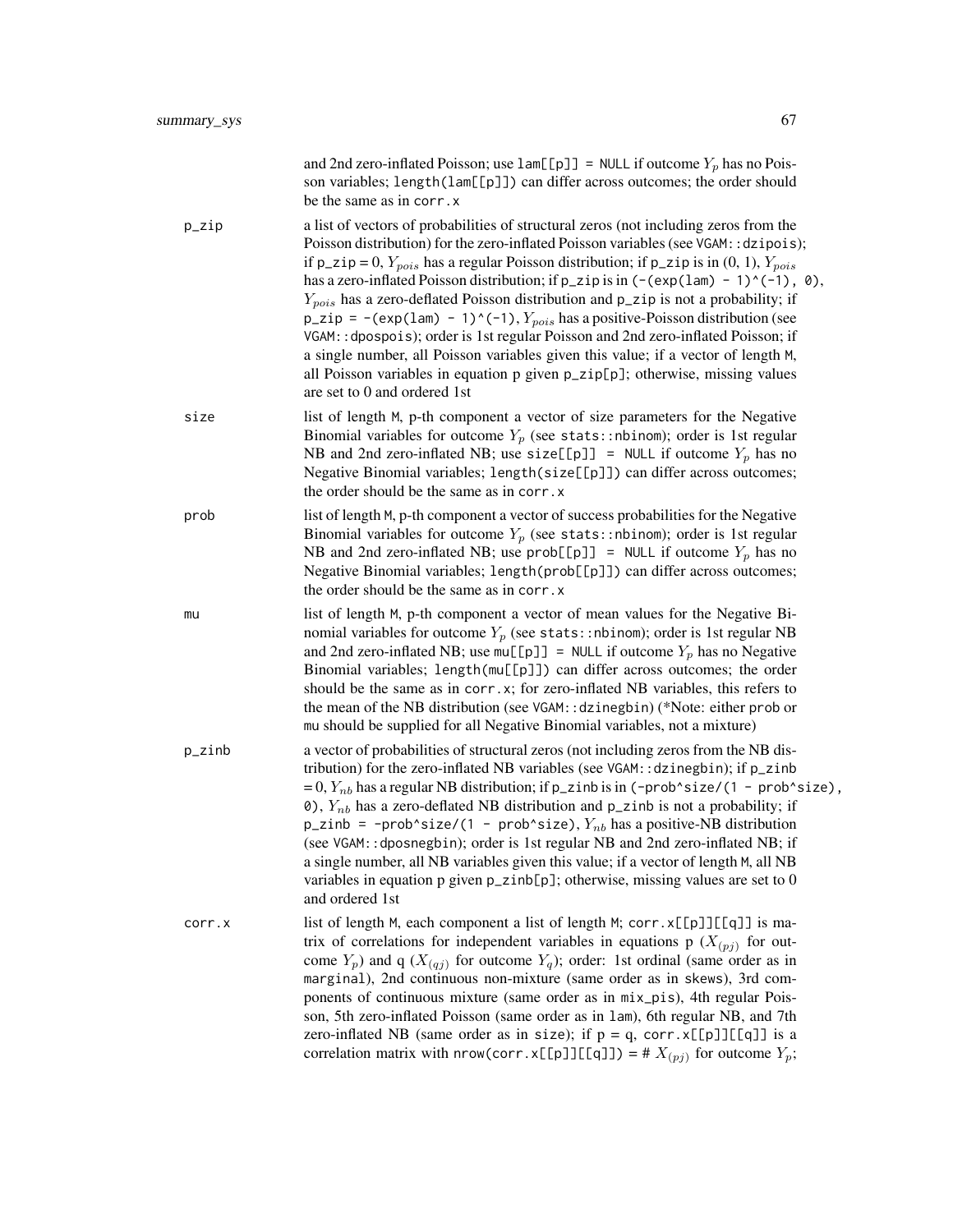|               | if $p := q$ , corr. x[[p]][[q]] is a non-symmetric matrix of correlations where<br>rows correspond to covariates for $Y_p$ so that nrow(corr.x[[p]][[q]]) = #<br>$X_{(pj)}$ for outcome $Y_p$ and columns correspond to covariates for $Y_q$ so that<br>$\text{ncol}(\text{corr} \cdot \text{x}[\text{p}]][\text{q}]] = #X_{(qj)}$ for outcome $Y_q$ ; use corr $\text{x}[\text{p}]][\text{q}]] = \text{NULL}$<br>if equation q has no $X_{(qj)}$ ; use corr. x[[p]] = NULL if equation p has no $X_{(pj)}$                                                                                                                                                                                                                                                                                                                                                                                                                                                                                                                                                                                                                                                                                                                                                                                                                                                                                                                                                  |
|---------------|--------------------------------------------------------------------------------------------------------------------------------------------------------------------------------------------------------------------------------------------------------------------------------------------------------------------------------------------------------------------------------------------------------------------------------------------------------------------------------------------------------------------------------------------------------------------------------------------------------------------------------------------------------------------------------------------------------------------------------------------------------------------------------------------------------------------------------------------------------------------------------------------------------------------------------------------------------------------------------------------------------------------------------------------------------------------------------------------------------------------------------------------------------------------------------------------------------------------------------------------------------------------------------------------------------------------------------------------------------------------------------------------------------------------------------------------------------------|
| corr.e        | correlation matrix for continuous non-mixture or components of mixture error<br>terms                                                                                                                                                                                                                                                                                                                                                                                                                                                                                                                                                                                                                                                                                                                                                                                                                                                                                                                                                                                                                                                                                                                                                                                                                                                                                                                                                                        |
| U             | a list of length M of continuous non-mixture and components of mixture random<br>effects                                                                                                                                                                                                                                                                                                                                                                                                                                                                                                                                                                                                                                                                                                                                                                                                                                                                                                                                                                                                                                                                                                                                                                                                                                                                                                                                                                     |
| $U_a$ ll      | a list of length M of continuous non-mixture and mixture random effects                                                                                                                                                                                                                                                                                                                                                                                                                                                                                                                                                                                                                                                                                                                                                                                                                                                                                                                                                                                                                                                                                                                                                                                                                                                                                                                                                                                      |
| rand.int      | "none" (default) if no random intercept term for all outcomes, "non_mix" if<br>all random intercepts have a continuous non-mixture distribution, "mix" if all<br>random intercepts have a continuous mixture distribution; also can be a vector<br>of length M containing a combination (i.e., c("non_mix", "mix", "none") if<br>the 1st has a non-mixture distribution, the 2nd has a mixture distribution, and<br>3rd outcome has no random intercept)                                                                                                                                                                                                                                                                                                                                                                                                                                                                                                                                                                                                                                                                                                                                                                                                                                                                                                                                                                                                     |
| rand.tsl      | "none" (default) if no random slope for time for all outcomes, "non_mix" if<br>all random time slopes have a continuous non-mixture distribution, "mix" if all<br>random time slopes have a continuous mixture distribution; also can be a vector<br>of length M as in rand. int                                                                                                                                                                                                                                                                                                                                                                                                                                                                                                                                                                                                                                                                                                                                                                                                                                                                                                                                                                                                                                                                                                                                                                             |
| corr.u        | if the random effects are the same variables across equations, a matrix of cor-<br>relations for $U$ ; if the random effects are different variables across equations, a<br>list of length M, each component a list of length M; corr.u[[p]][[q]] is ma-<br>trix of correlations for random effects in equations p $(U_{(pj)}$ for outcome $Y_p$ )<br>and q $(U_{(qj)}$ for outcome $Y_q$ ); if $p = q$ , corr.u[[p]][[q]] is a correlation<br>matrix with nrow(corr.u[[p]][[q]]) = # $U_{(pj)}$ for outcome $Y_p$ ; if p != q,<br>corr.u[[p]][[q]] is a non-symmetric matrix of correlations where rows cor-<br>respond to $U_{(pj)}$ for $Y_p$ so that nrow (corr. u[[p]][[q]]) = # $U_{(pj)}$ for outcome<br>$Y_p$ and columns correspond to $U_{(qj)}$ for $Y_q$ so that ncol(corr.u[[p]][[q]])<br>$=$ # $U_{(qj)}$ for outcome $Y_q$ ; the number of random effects for $Y_p$ is taken from<br>nrow(corr.u[[p]][[1]]) so that if there should be random effects, there must<br>be entries for corr.u; use corr.u[[p]][[q]] = NULL if equation q has no<br>$U_{(qj)}$ ; use corr. u[[p]] = NULL if equation p has no $U_{(pj)}$ ;<br>correlations are specified in terms of components of mixture variables (if present);<br>order is 1st random intercept (if rand. int != "none"), 2nd random time slope<br>(if rand.tsl $!=$ "none"), 3rd other random slopes with non-mixture distribu-<br>tions, 4th other random slopes with mixture distributions |
| $r$ means $2$ | a list returned from corrsys or corrsys2 which has the non-mixture and com-<br>ponent means ordered according to types of random intercept and time slope                                                                                                                                                                                                                                                                                                                                                                                                                                                                                                                                                                                                                                                                                                                                                                                                                                                                                                                                                                                                                                                                                                                                                                                                                                                                                                    |
| rvars2        | a list returned like rmeans                                                                                                                                                                                                                                                                                                                                                                                                                                                                                                                                                                                                                                                                                                                                                                                                                                                                                                                                                                                                                                                                                                                                                                                                                                                                                                                                                                                                                                  |
|               |                                                                                                                                                                                                                                                                                                                                                                                                                                                                                                                                                                                                                                                                                                                                                                                                                                                                                                                                                                                                                                                                                                                                                                                                                                                                                                                                                                                                                                                              |

# Value

A list with the following components:

<code>cont\_sum\_y</code> a data.frame summarizing the simulated distributions of the  $Y_p,$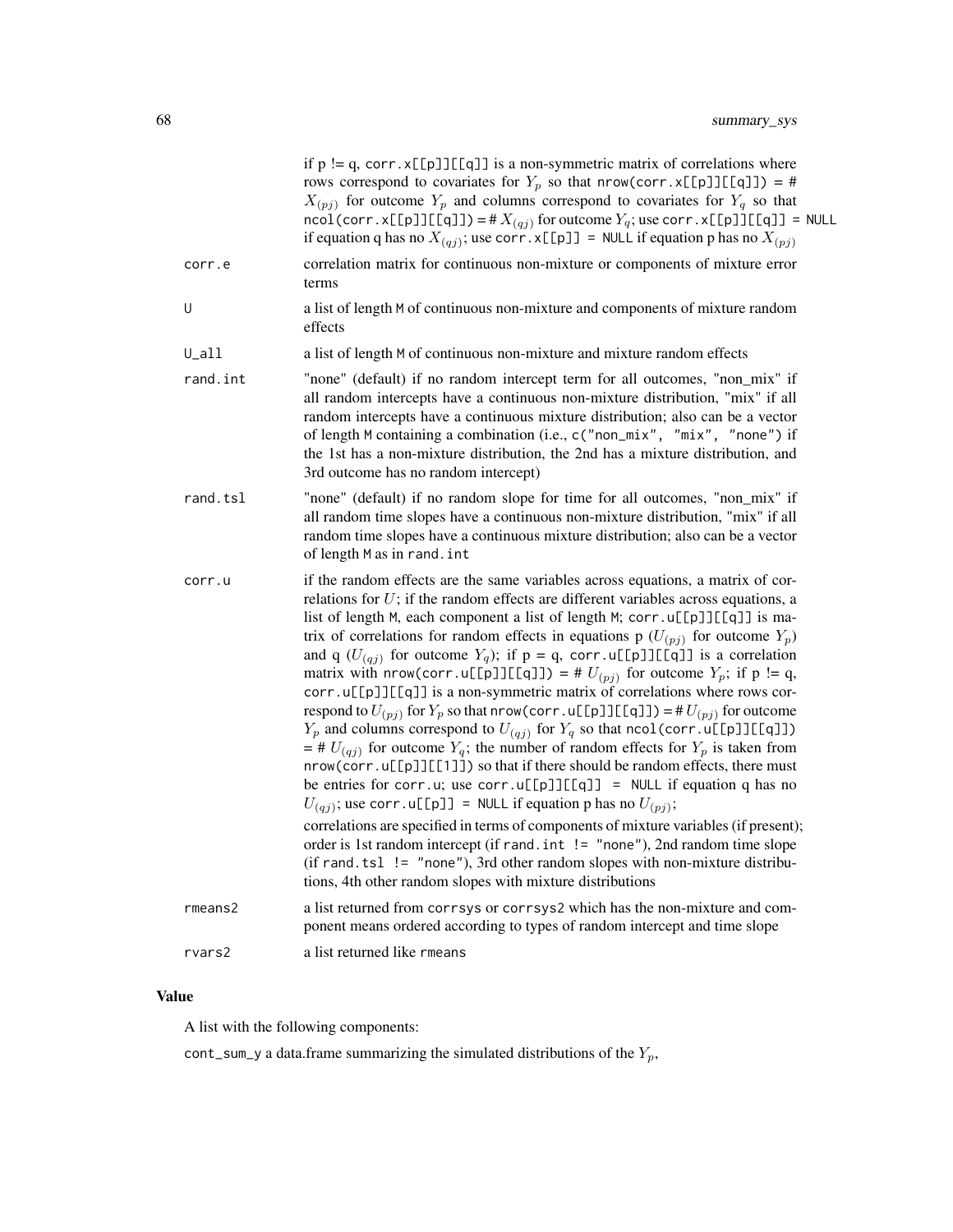summary\_sys 69

cont\_sum\_e a data.frame summarizing the simulated distributions of the non-mixture or components of mixture  $E_n$ ,

target\_sum\_e a data.frame summarizing the target distributions of the non-mixture or components of mixture  $E_p$ ,

mix\_sum\_e a data.frame summarizing the simulated distributions of the mixture  $E_p$ ,

target\_mix\_e a data.frame summarizing the target distributions of the mixture  $E_n$ ,

rho. y correlation matrix of dimension M  $\times$  M for  $Y_p$ 

rho. e correlation matrix for the non-mixture or components of mixture  $E_p$ 

rho. emix correlation matrix for the mixture  $E_n$ 

rho. ye matrix with correlations between  $Y_p$  (rows) and the non-mixture or components of mixture  $E_p$  (columns)

rho. yemix matrix with correlations between  $Y_p$  (rows) and the mixture  $E_p$  (columns)

sum\_xall a data.frame summarizing X\_all without the Time variable,

rho.yx a list of length M, where rho.yx $[\![p]\!]$  is matrix of correlations between Y (rows) and  $X[\text{[p]}] = X_o r d(pj), X_c o nt(pj), X_c o m p(pj), X_p o is(pj), X_n b(pj)$  (columns)

rho.yxall a list of length M, where rho.yx $[\![\mathfrak{p}]\!]$  is matrix of correlations between Y (rows) and X\_all[[p]] (columns) not including Time

rho.x a list of length M of lists of length M where rho.x[[p]][[q]] = cor(cbind(X[[p]], X[[q]])) if p!= q or rho.x[[p]][[q]] = cor(X[[p]])) if p = q, where  $X[[p]] = X_0rd(pj), X_0ot(pj), X_0op(pj), X_not(pj), X_n$ 

rho.xall a list of length M of lists of length M where rho.xall[[p]][[q]] = cor(cbind(X\_all[[p]], X\_all[[q]])) if  $p!= q$  or rho.xall[[p]][[q]] = cor(X\_all[[p]])) if  $p=q$ , not including Time

maxerr a list of length M containing a vector of length M with the maximum correlation errors between outcomes,  $maxerr[[p]]][q] = abs(max(corr.x[[p]][[q]] - rho.x[[p]][[q]]))$ 

Additional components vary based on the type of simulated variables:

If **ordinal variables** are produced:  $ord\_sum_x$  a list where  $ord\_sum_x[\![j]\!]$  is a data.frame summarizing  $X_{\text{ord}(pj)}$  for all  $p = 1, ..., M$ 

If **continuous variables** are produced: cont\_sum\_x a data.frame summarizing the simulated distributions of the  $X_{cont(pj)}$  and  $X_{c}omp(pj)$ ,

target\_sum\_x a data.frame summarizing the target distributions of the  $X_{cont(ni)}$  and  $X_{comp}(pj)$ ,

mix\_sum\_x a data.frame summarizing the simulated distributions of the  $X_{mix(pj)}$ ,

target\_mix\_x a data.frame summarizing the target distributions of the  $X_{mix(ni)}$ 

If Poisson variables are produced: pois\_sum\_x a data.frame summarizing the simulated distributions of the  $X_{pois(pj)}$ 

If Negative Binomial variables are produced: nb\_sum\_x a data.frame summarizing the simulated distributions of the  $X_{nb(pj)}$ 

If **random effects** are produced: cont\_sum\_u a data.frame summarizing the simulated distributions of the  $U_{cont(pj)}$  and  $U_{comp(pj)}$ ,

target\_sum\_u a data.frame summarizing the target distributions of the  $U_{cont(pj)}$  and  $U_{comp(pj)}$ ,

sum\_uall a data.frame summarizing the simulated distributions of U\_all,

mix\_sum\_u a data.frame summarizing the simulated distributions of the  $U_{mix(pj)}$ ,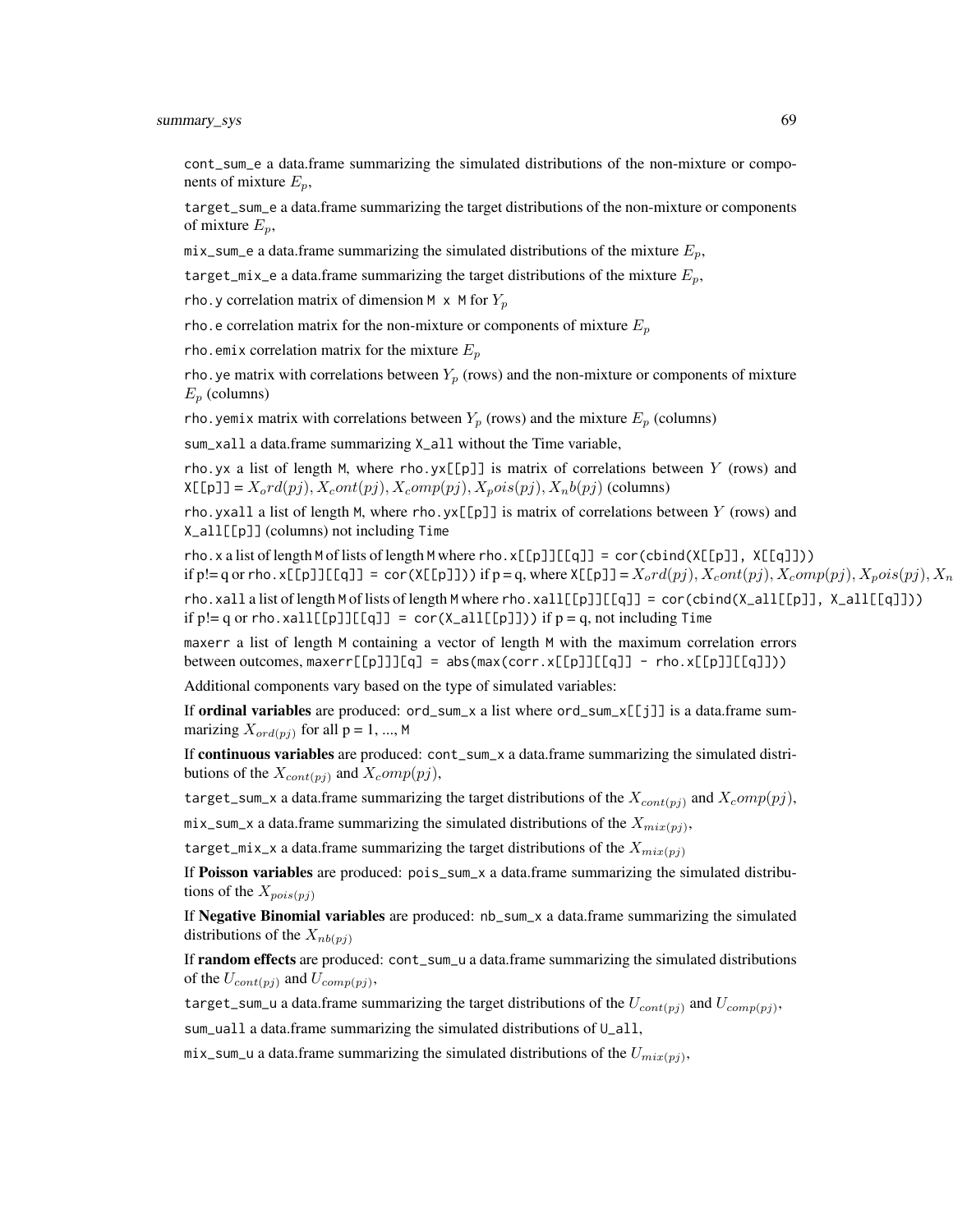target\_mix\_u a data.frame summarizing the target distributions of the  $U_{mix(pj)}$ ,

rho.u list of length M, each component a list of length M; rho.u[[p]][[q]] = cor(cbind(U[[p]], U[[q]])) if  $p := q$  or rho.u[[p]][[q]] = cor(U[[p]])) if  $p = q$ 

rho.uall list of length M, each component a list of length M; rho.uall[[p]][[q]] = cor(cbind(U\_all[[p]], U\_all[[q]] if  $p := q$  or rho.uall[[p]][[q]] = cor( $U$ \_all[[p]])) if  $p = q$ 

maxerr\_u list of length M containing a vector of length M with the maximum correlation errors for  $U$ between outcomes maxerr\_u[[p]]][q] = abs(max(corr.u[[p]][[q]] - rho.u[[p]][[q]]))

# References

See references for [SimRepeat](#page-58-0).

# See Also

[nonnormsys](#page-50-0), [corrsys](#page-20-0), [corrsys2](#page-35-0)

# Examples

```
M < -3B \leq - \text{calc\_theory}('Beta'', \text{c}(4, 1.5))skews <- lapply(seq_len(M), function(x) B[3])
skurts <- lapply(seq_len(M), function(x) B[4])
fifths <- lapply(seq_len(M), function(x) B[5])
sixths <- lapply(seq_len(M), function(x) B[6])
Six <- lapply(seq_len(M), function(x) list(0.03))
corr.e \leq matrix(c(1, 0.4, 0.4\geq, 0.4, 1, 0.4, 0.4\geq, 0.4, 1), M, M,
  byrow = TRUE)
means <- lapply(seq_len(M), function(x) B[1])
vars <- lapply(seq_len(M), function(x) B[2]^2)
marginal <- list(0.3, 0.4, 0.5)
support \leq lapply(seq_len(M), function(x) list(0:1))
corr.x <- list(list(matrix(1, 1, 1), matrix(0.4, 1, 1), matrix(0.4, 1, 1)),
  list(matrix(0.4, 1, 1), matrix(1, 1, 1), matrix(0.4, 1, 1)),
  list(matrix(0.4, 1, 1), matrix(0.4, 1, 1), matrix(1, 1, 1)))
betas \leq list(0.5)
betas.t <-1betas.tint \leq - list(0.25)
Sys1 <- corrsys(10000, M, Time = 1:M, "Polynomial", "non_mix", means, vars,
  skews, skurts, fifths, sixths, Six, marginal = marginal, support = support,
  corr.x = corr.x, corr.e = corr.e, betas = betas, betas.t = betas.t,
  beta.tint = betas.tint, quiet = TRUE)
Sum1 <- summary_sys(Sys1$Y, Sys1$E, E_mix = NULL, Sys1$X, Sys1$X_all, M,
  "Polynomial", means, vars, skews, skurts, fifths, sixths,
  marginal = marginal, support = support, corr.x = corr.x, corr.e = corr.e)
## Not run:
seed <- 276
n < -10000M < -3Time <-1:M
```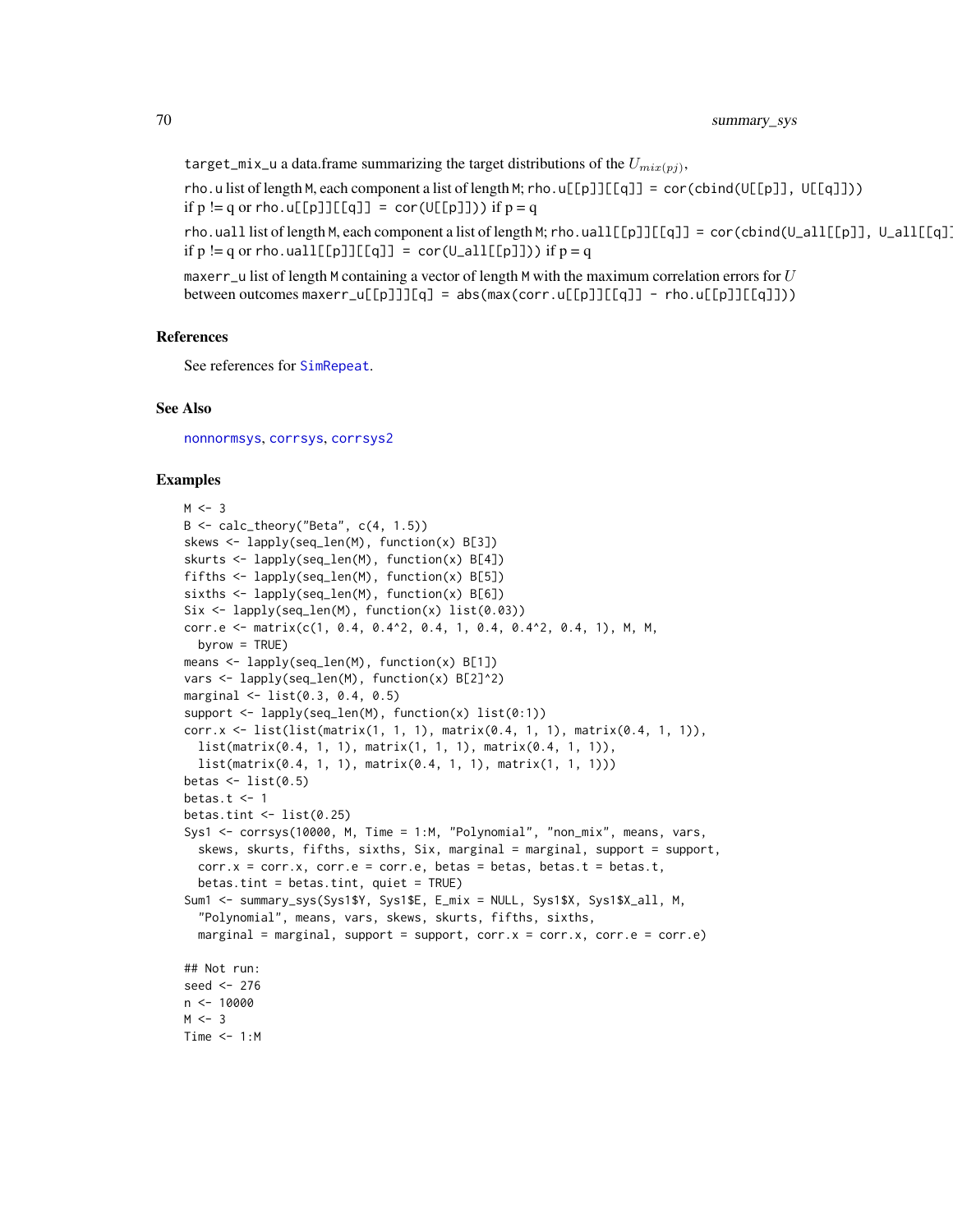```
# Error terms have a beta(4, 1.5) distribution with an AR(1, p = 0.4)
# correlation structure
B <- calc_theory("Beta", c(4, 1.5))
skews <- lapply(seq_len(M), function(x) B[3])
skurts <- lapply(seq_len(M), function(x) B[4])
fifths <- lapply(seq_len(M), function(x) B[5])
sixths <- lapply(seq_len(M), function(x) B[6])
Six <- lapply(seq_len(M), function(x) list(0.03))
error_type <- "non_mix"
corr.e <- matrix(c(1, 0.4, 0.4^2, 0.4, 1, 0.4, 0.4^2, 0.4, 1), M, M,
  byrow = TRUE)
# 1 continuous mixture of Normal(-2, 1) and Normal(2, 1) for each Y
mix\_pis \leftarrow \text{lapply}(\text{seq\_len}(M), \text{ function}(x) \text{ list}(c(0.4, 0.6)))mix_mus \leftarrow \text{lapply}(\text{seq\_len}(M), function(x) \text{list}(c(-2, 2)))mix_sigmas <- lapply(seq_len(M), function(x) list(c(1, 1)))
mix_skews <- lapply(seq_len(M), function(x) list(c(0, 0)))
mix_skurts <- lapply(seq_len(M), function(x) list(c(0, 0)))
mix_fifths \leftarrow lapply(seq_len(M), function(x) list(c(0, 0)))mix_sixths <- lapply(seq_len(M), function(x) list(c(0, 0)))
mix\_Six \leftarrow list()Nstcum <- calc_mixmoments(mix_pis[[1]][[1]], mix_mus[[1]][[1]],
  mix_sigmas[[1]][[1]], mix_skews[[1]][[1]], mix_skurts[[1]][[1]],
  mix_fifths[[1]][[1]], mix_sixths[[1]][[1]])
means <- lapply(seq_len(M), function(x) c(Nstcum[1], B[1]))
vars <- lapply(seq_len(M), function(x) c(Nstcum[2]^2, B[2]^2))
# 1 binary variable for each Y
marginal <- lapply(seq_len(M), function(x) list(0.4))
support \leq list(NULL, list(c(0, 1)), NULL)
# 1 Poisson variable for each Y
lam <- list(1, 5, 10)
# Y2 and Y3 are zero-inflated Poisson variables
p_zip <- list(NULL, 0.05, 0.1)
# 1 NB variable for each Y
size <- list(10, 15, 20)
prob <- list(0.3, 0.4, 0.5)
# either prob or mu is required (not both)
mu <- mapply(function(x, y) x * (1 - y)/y, size, prob, SIMPLIFY = FALSE)
# Y2 and Y3 are zero-inflated NB variables
p_zinb <- list(NULL, 0.05, 0.1)
# The 2nd (the normal mixture) variable is the same across Y
same.var <- 2
# Create the correlation matrix in terms of the components of the normal
# mixture
K < -5corr.x \leftarrow list()corr.x[[1]] <- list(matrix(0.1, K, K), matrix(0.2, K, K), matrix(0.3, K, K))
```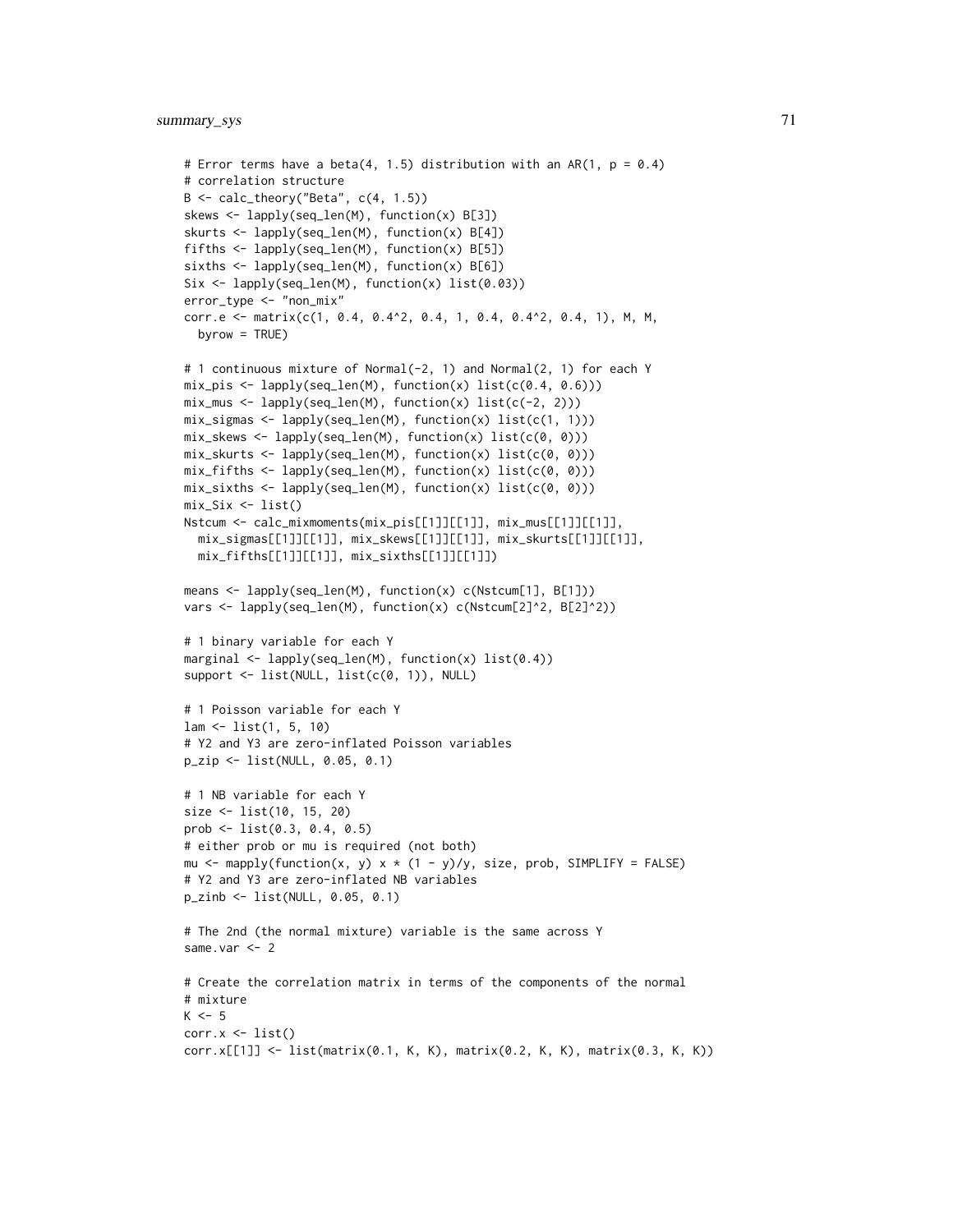```
diag(corr.x[[1]][[1]]) <- 1
# set correlation between components to 0
corr.x[[1]][[1]][2:3, 2:3] <- diag(2)
# set correlations with the same variable equal across outcomes
corr.x[[1]][[2]][, same.var] <- corr.x[[1]][[3]][, same.var] <-
  corr.x[[1]][[1]][, same.var]
corr.x[[2]] <- list(t(corr.x[[1]][[2]]), matrix(0.35, K, K),
  matrix(0.4, K, K))diag(corr.x[[2]][[2]]) <- 1
  corr.x[[2]][[2]][2:3, 2:3] <- diag(2)
corr.x[[2]][[2]][, same.var] <- corr.x[[2]][[3]][, same.var] <-
  t(corr.x[[1]][[2]][same.var, ])
corr.x[[2]][[3]][same.var, ] <- corr.x[[1]][[3]][same.var, ]
corr.x[[2]][[2]][same.var, ] <- t(corr.x[[2]][[2]][, same.var])
corr.x[[3]] <- list(t(corr.x[[1]][[3]]), t(corr.x[[2]][[3]]),
  matrix(0.5, K, K))
diag(corr.x[[3]][[3]]) <- 1
corr.x[[3]][[3]][2:3, 2:3] <- diag(2)
corr.x[[3]][[3]][, same.var] <- t(corr.x[[1]][[3]][same.var, ])
corr.x[[3]][[3]][same.var, ] <- t(corr.x[[3]][[3]][, same.var])
# The 2nd and 3rd variables of each Y are subject-level variables
subj.var <- matrix(c(1, 2, 1, 3, 2, 2, 2, 3, 3, 2, 3, 3), 6, 2, byrow = TRUE)
int.var <- tint.var <- NULL
betas.0 < -0betas <- list(seq(0.5, 0.5 + (K - 2) * 0.25, 0.25))
betas.subj <- list(seq(0.5, 0.5 + (K - 2) * 0.1, 0.1))
betas.int <- list()
betas.t <-1betas.tint <- list(c(0.25, 0.5))
method <- "Polynomial"
# Check parameter inputs
checkpar(M, method, error_type, means, vars, skews, skurts, fifths, sixths,
  Six, mix_pis, mix_mus, mix_sigmas, mix_skews, mix_skurts, mix_fifths,
  mix_sixths, mix_Six, marginal, support, lam, p_zip, pois_eps = list(),
  size, prob, mu, p\_zinh, nb\_eps = list(), corr.x, corr.yx = list(),
  corr.e, same.var, subj.var, int.var, tint.var, betas.0, betas,
  betas.subj, betas.int, betas.t, betas.tint)
# Simulated system using correlation method 1
N <- corrsys(n, M, Time, method, error_type, means, vars, skews, skurts,
  fifths, sixths, Six, mix_pis, mix_mus, mix_sigmas, mix_skews, mix_skurts,
  mix_fifths, mix_sixths, mix_Six, marginal, support, lam, p_zip, size,
  prob, mu, p_zinb, corr.x, corr.e, same.var, subj.var, int.var, tint.var,
  betas.0, betas, betas.subj, betas.int, betas.t, betas.tint, seed = seed,
  use.nearPD = FALSE)
# Summarize the results
S <- summary_sys(N$Y, N$E, E_mix = NULL, N$X, N$X_all, M, method, means,
```
vars, skews, skurts, fifths, sixths, mix\_pis, mix\_mus, mix\_sigmas, mix\_skews, mix\_skurts, mix\_fifths, mix\_sixths, marginal, support, lam,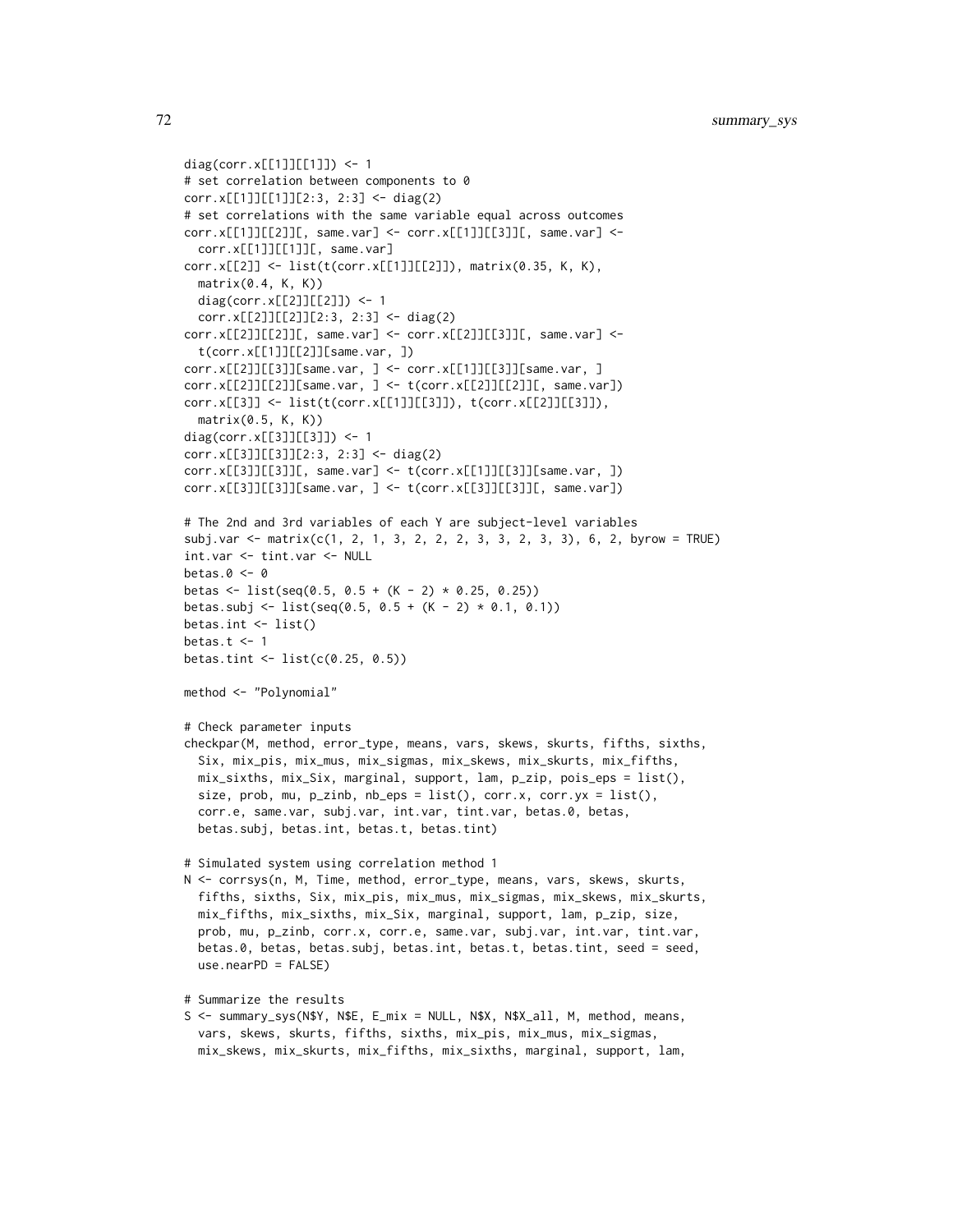summary\_sys

p\_zip, size, prob, mu, p\_zinb, corr.x, corr.e) S\$sum\_xall S\$maxerr

## End(Not run)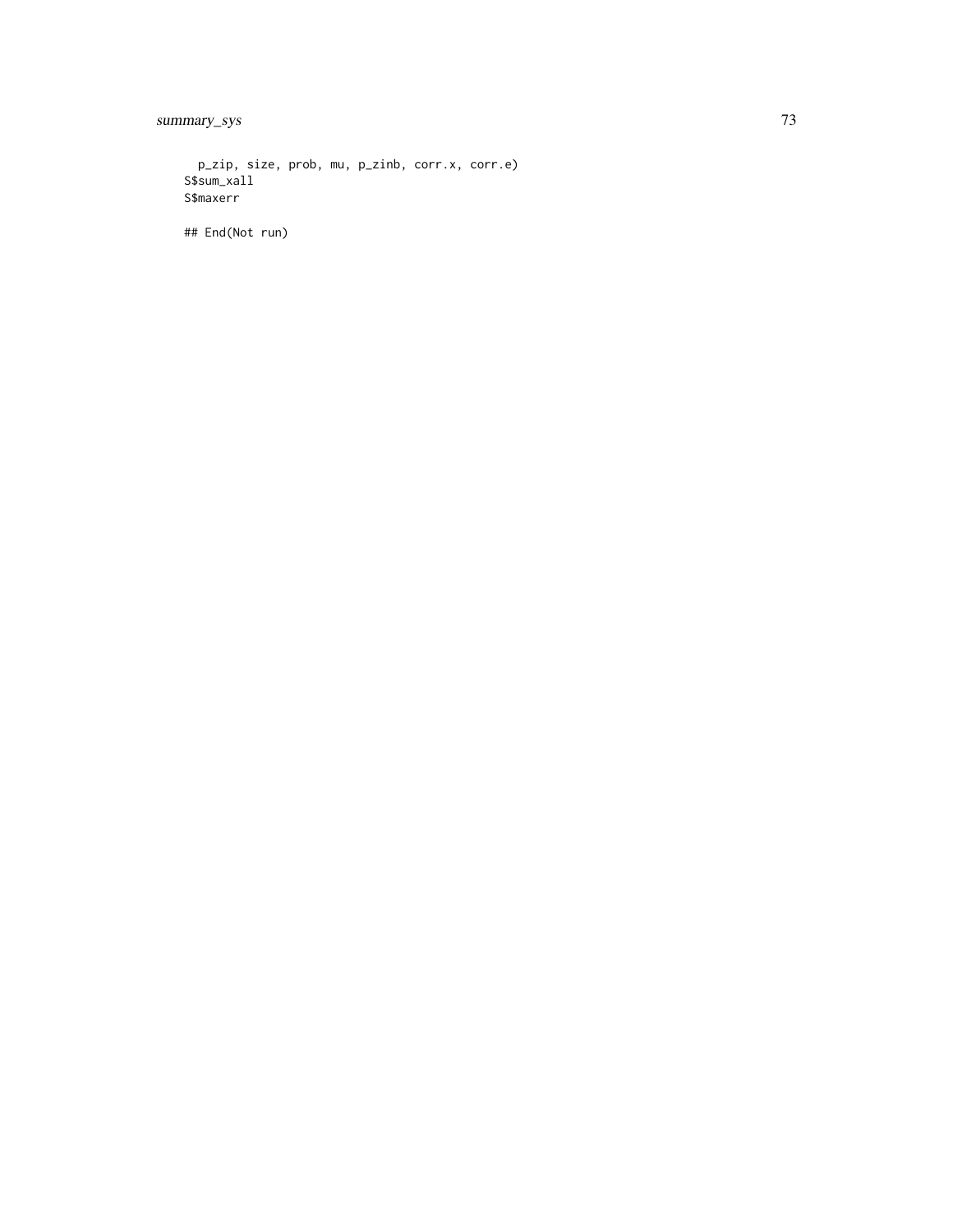## **Index**

∗Topic Beasley calc\_betas , [4](#page-3-0) calc\_corr\_y, [6](#page-5-0) calc\_corr\_ye , [8](#page-7-0) calc\_corr\_yx, [10](#page-9-0) nonnormsys , [51](#page-50-0) ∗Topic Fleishman corrsys , [21](#page-20-0) corrsys2 , [36](#page-35-0) ∗Topic Headrick calc\_betas , [4](#page-3-0) calc\_corr\_y , [6](#page-5-0) calc\_corr\_ye , [8](#page-7-0) calc\_corr\_yx , [10](#page-9-0) corrsys , [21](#page-20-0) corrsys2 , [36](#page-35-0) nonnormsys , [51](#page-50-0) ∗Topic NegativeBinomial corrsys , [21](#page-20-0) corrsys2 , [36](#page-35-0) ∗Topic ParameterCheck checkpar , [12](#page-11-0) ∗Topic Poisson corrsys , [21](#page-20-0) corrsys2 , [36](#page-35-0) ∗Topic continuous calc\_betas , [4](#page-3-0) calc\_corr\_y , [6](#page-5-0) calc\_corr\_ye , [8](#page-7-0) calc\_corr\_yx , [10](#page-9-0) corrsys , [21](#page-20-0) corrsys2 , [36](#page-35-0) nonnormsys , [51](#page-50-0) ∗Topic method1 corrsys , [21](#page-20-0) ∗Topic method2 corrsys2 , [36](#page-35-0) ∗Topic mixture calc\_betas , [4](#page-3-0)

calc\_corr\_y , [6](#page-5-0) calc\_corr\_ye , [8](#page-7-0) calc\_corr\_yx , [10](#page-9-0) corrsys , [21](#page-20-0) corrsys2 , [36](#page-35-0) nonnormsys , [51](#page-50-0) ∗Topic ordinal corrsys , [21](#page-20-0) corrsys2 , [36](#page-35-0) ∗Topic simulation corrsys , [21](#page-20-0) corrsys2 , [36](#page-35-0) ∗Topic summary summary\_sys, [63](#page-62-0) adj\_grad , [3](#page-2-0) , *[61](#page-60-0)* calc\_betas , [4](#page-3-0) , *[6](#page-5-0)[–12](#page-11-0)* , *[51](#page-50-0)* , *[55](#page-54-0)* , *[57,](#page-56-0) [58](#page-57-0)* , *[60](#page-59-0) , [61](#page-60-0)* calc\_corr\_y , [6](#page-5-0) , *[52](#page-51-0)* , *[58](#page-57-0)* , *[60](#page-59-0) , [61](#page-60-0)* calc\_corr\_ye , [8](#page-7-0) , *[52](#page-51-0)* , *[58](#page-57-0)* , *[60](#page-59-0) , [61](#page-60-0)* calc\_corr\_yx , [10](#page-9-0) , *[52](#page-51-0)* , *[58](#page-57-0)* , *[60](#page-59-0) , [61](#page-60-0)* calc\_lower\_skurt , *[31](#page-30-0)* , *[47](#page-46-0)* , *[56,](#page-55-0) [57](#page-56-0)* checkpar , [12](#page-11-0) , *[22](#page-21-0)* , *[31](#page-30-0)* , *[33](#page-32-0)* , *[37](#page-36-0)* , *[46](#page-45-0)* , *[48](#page-47-0)* , *[52](#page-51-0)* , *[56](#page-55-0)* , *[58](#page-57-0)* , *[61](#page-60-0)* corr\_error , *[30](#page-29-0)* , *[45](#page-44-0)* , *[55](#page-54-0)* corrsys , *[12](#page-11-0)* , *[20](#page-19-0)* , [21](#page-20-0) , *[51](#page-50-0)* , *[61](#page-60-0)* , *[64](#page-63-0)* , *[70](#page-69-0)* corrsys2 , *[12](#page-11-0)* , *[20](#page-19-0)* , [36](#page-35-0) , *[51](#page-50-0)* , *[61](#page-60-0)* , *[64](#page-63-0)* , *[70](#page-69-0)* find\_constants , *[31](#page-30-0)* , *[33](#page-32-0)* , *[46](#page-45-0)* , *[48](#page-47-0)* , *[56](#page-55-0)* fleish , *[31](#page-30-0)* , *[46](#page-45-0)* , *[56](#page-55-0)* intercorr , *[22](#page-21-0)* , *[33](#page-32-0)* intercorr2 , *[37](#page-36-0)* , *[48](#page-47-0)* nleqslv , *[5](#page-4-0)* nonnormsys , *[4](#page-3-0) [–10](#page-9-0)* , *[12](#page-11-0)* , *[20](#page-19-0)* , [51](#page-50-0) , *[60](#page-59-0) , [61](#page-60-0)* , *[64](#page-63-0)* , *[70](#page-69-0)* ord\_norm , *[30](#page-29-0)* , *[45](#page-44-0)* poly , *[31](#page-30-0)* , *[46](#page-45-0)* , *[56](#page-55-0)*